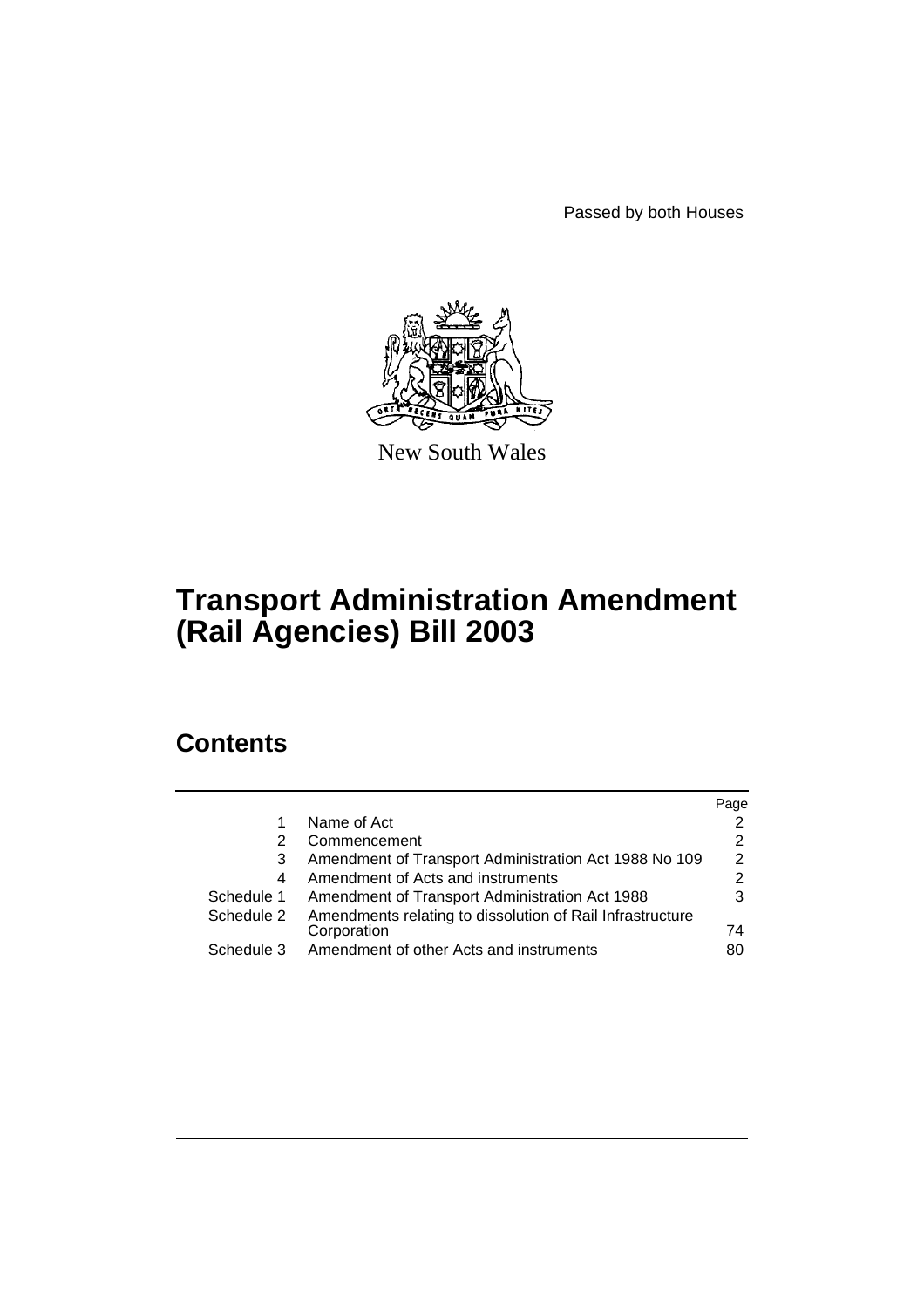*I certify that this PUBLIC BILL, which originated in the LEGISLATIVE ASSEMBLY, has finally passed the LEGISLATIVE COUNCIL and the LEGISLATIVE ASSEMBLY of NEW SOUTH WALES.*

> *Clerk of the Legislative Assembly. Legislative Assembly, Sydney, , 2003*



New South Wales

# **Transport Administration Amendment (Rail Agencies) Bill 2003**

Act No , 2003

An Act with respect to the organisation of rail services in the State, the ownership of rail infrastructure facilities in the State and the constitution of new State rail agencies and the winding up and dissolution of others; and for other purposes.

*I have examined this Bill, and find it to correspond in all respects with the Bill as finally passed by both Houses.*

*Chairman of Committees of the Legislative Assembly.*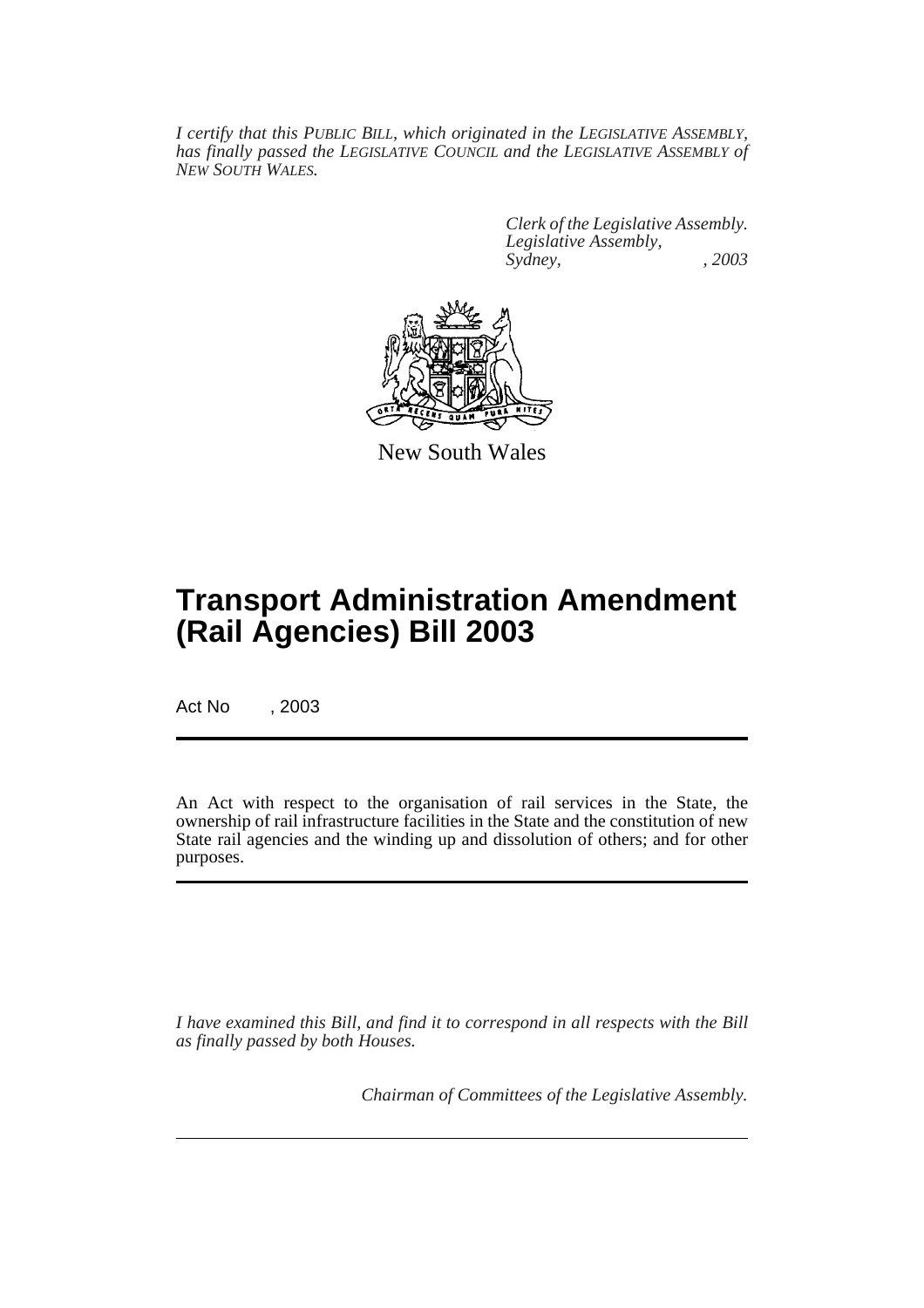# **The Legislature of New South Wales enacts:**

# **1 Name of Act**

This Act is the *Transport Administration Amendment (Rail Agencies) Act 2003*.

#### **2 Commencement**

This Act commences on a day or days to be appointed by proclamation.

#### **3 Amendment of Transport Administration Act 1988 No 109**

The *Transport Administration Act 1988* is amended as set out in Schedules 1 and 2.

## **4 Amendment of Acts and instruments**

The Acts and instruments specified in Schedule 3 are amended as set out in that Schedule.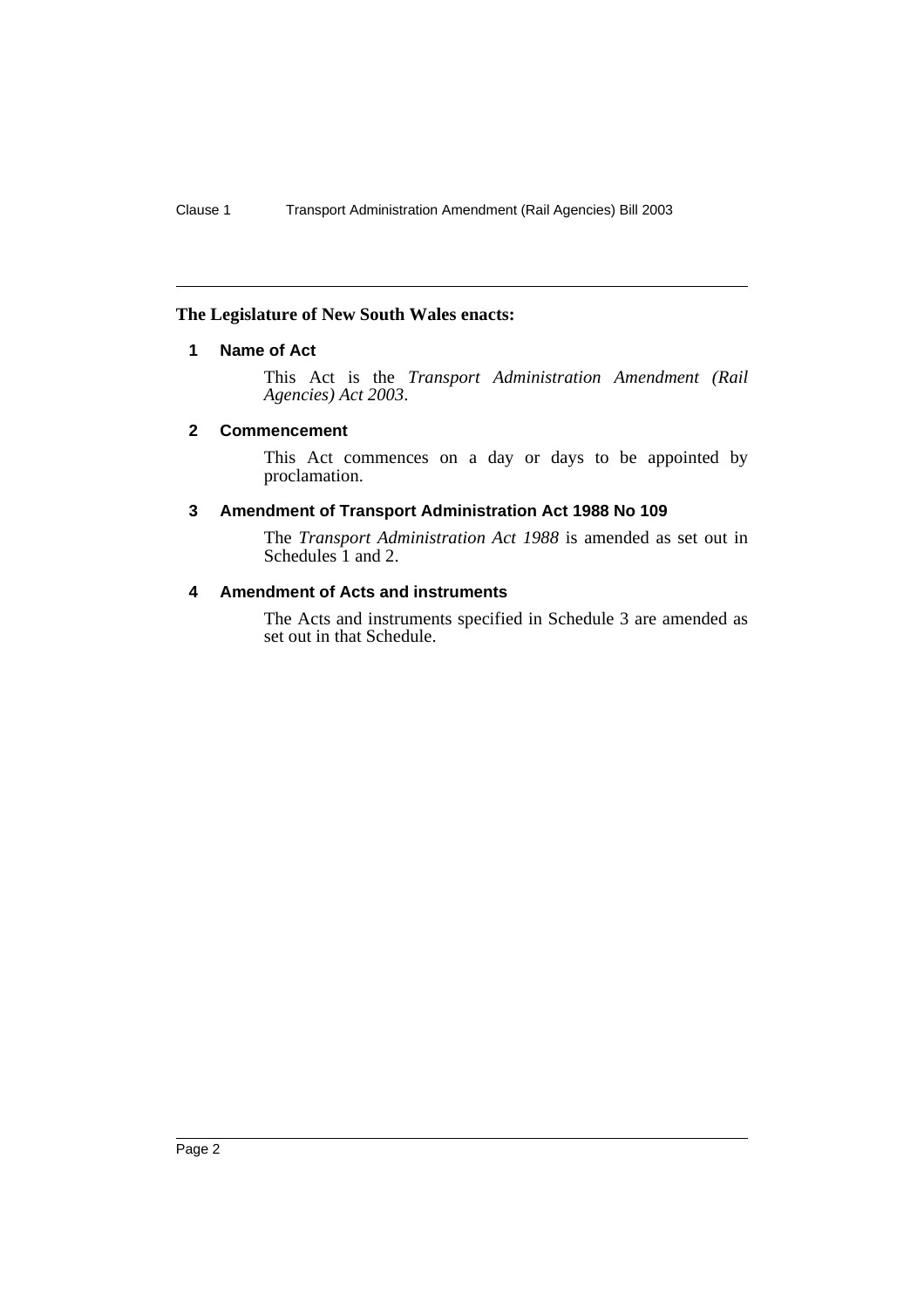Amendment of Transport Administration Act 1988 **Schedule 1** Schedule 1

# **Schedule 1 Amendment of Transport Administration Act 1988**

(Section 3)

# **[1] Long title**

Insert "Rail Corporation New South Wales, Transport Infrastructure Development Corporation," before "the State Rail Authority".

# **[2] Section 3 Definitions**

Insert in alphabetical order in section 3 (1):

*access purchaser* means a person who has contracted with a rail infrastructure owner in respect of the operation of rolling stock.

*country rail area* means that part of the NSW rail network not within the metropolitan rail area.

*metropolitan rail area*—see section 3A.

#### *NSW rail access undertaking* means:

- (a) if an undertaking referred to in section 99C is in force under the *Trade Practices Act 1974* of the Commonwealth, that undertaking, or
- (b) in any other case, an access undertaking in force under Schedule 6AA.

*NSW rail network* means the railway lines vested in or owned by a rail infrastructure owner (including passing loops and turnouts from those lines and loops and associated rail infrastructure facilities that are so vested or owned).

#### *rail infrastructure facilities*:

(a) includes railway track, associated track structures, over track structures, cuttings, drainage works, track support earthworks and fences, tunnels, bridges, level crossings, service roads, signalling systems, train control systems, communication systems, overhead power supply systems, power and communication cables, and associated works, buildings, plant, machinery and equipment, but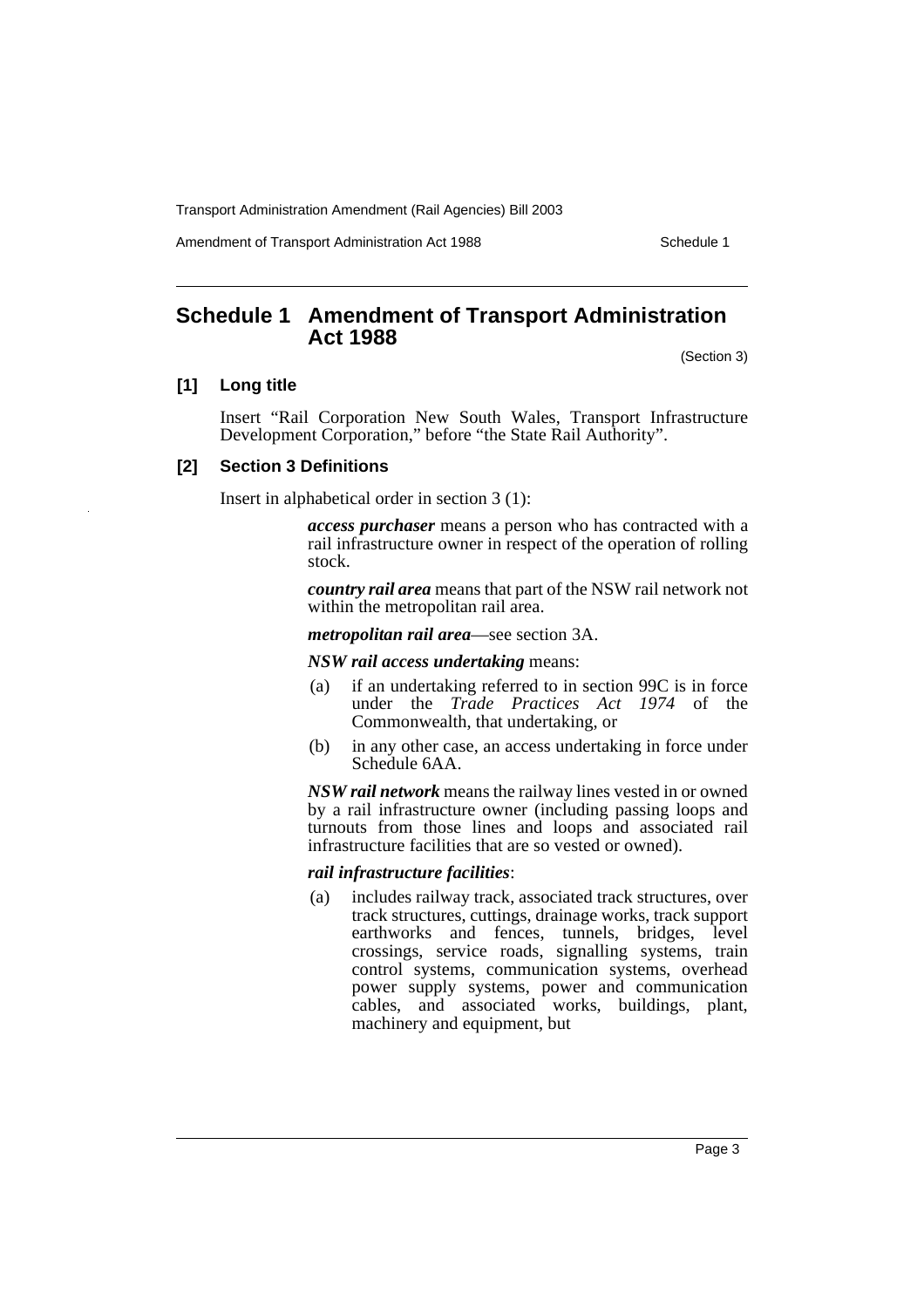Schedule 1 Amendment of Transport Administration Act 1988

(b) does not include any stations, platforms, rolling stock, rolling stock maintenance facilities, office buildings or housing, freight centres or depots, private sidings or spur lines connected to premises not vested in or owned by a rail infrastructure owner.

*rail infrastructure owner* means the person in whom ownership of rail infrastructure facilities is vested by or under this Act, and includes, in the case of any rail infrastructure facilities that are managed or controlled by Transport Infrastructure Development Corporation for the purposes of exercising its functions under this Act, Transport Infrastructure Development Corporation.

*rail operator* means a person who is responsible for the operation or moving, by any means, of any rolling stock on a railway track.

*RailCorp* means Rail Corporation New South Wales constituted under this Act.

*rolling stock* means any vehicle that operates on or uses a railway track, but does not include a vehicle designed to operate both on and off a railway track or tracks when the vehicle is not operating on a railway track or tracks.

*Transport Infrastructure Development Corporation* (or *TIDC*) means Transport Infrastructure Development Corporation constituted under this Act.

# **[3] Section 3 (1), definition of "Authority"**

Omit "the State Rail Authority,".

# **[4] Section 3 (1), definition of "Rail Corporation"**

Omit the definition.

# **[5] Section 3 (1), definition of "RIC access undertaking"**

Omit the definition.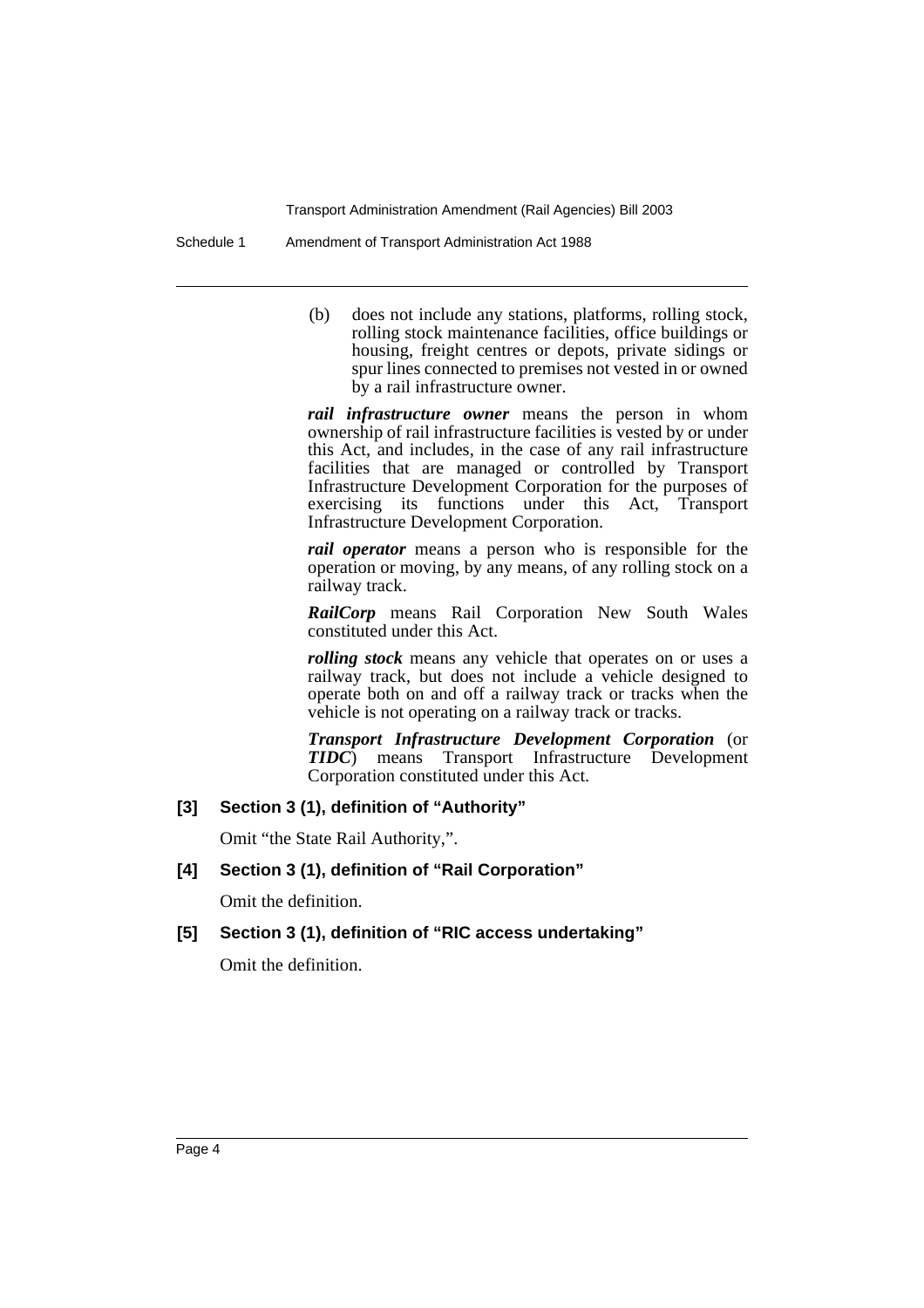Amendment of Transport Administration Act 1988 **Schedule 1** Schedule 1

# **[6] Section 3 (4)**

Insert after section 3 (3):

(4) Words and expressions used in this Act have the same meanings as they have in the S*tate Owned Corporations Act 1989*.

#### **[7] Section 3A**

Insert after section 3:

#### **3A Metropolitan rail area**

- (1) For the purposes of this Act, the *metropolitan rail area* is the land shown or described as being within the metropolitan rail area on the metropolitan rail area map presented to the Speaker of the Legislative Assembly (by or on behalf of the Member of the Assembly who introduced the Bill for this Act) when the Bill was introduced into the Assembly, and also lodged in the office of the Ministry of Transport, as amended or replaced under this section.
- (2) The Minister may, by notice published in the Gazette, amend or replace the metropolitan rail area map, but only for one or more of the following purposes:
	- (a) to provide a more detailed description of the land,
	- (b) to alter the boundaries of the land for the purposes of the effective management of rail infrastructure facilities in the State.
- (3) The metropolitan rail area map may consist of one or more maps.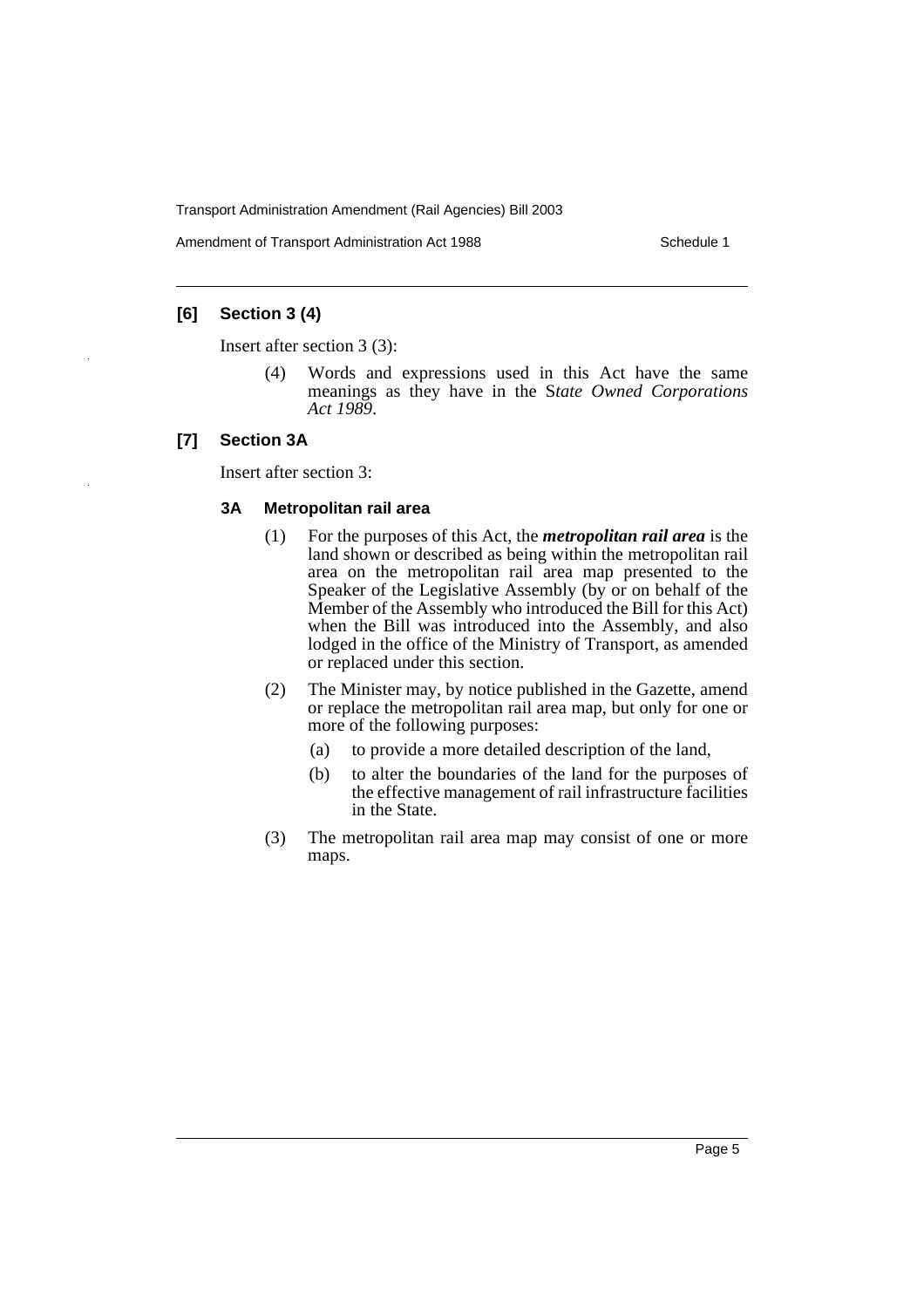Schedule 1 Amendment of Transport Administration Act 1988

# **[8] Parts 2 and 2A**

Omit Part 2. Insert instead:

# **Part 2 Rail Corporation New South Wales**

# **Division 1 Constitution of RailCorp as statutory SOC**

# **4 Establishment of RailCorp as statutory State owned corporation**

- (1) There is constituted by this Act a corporation with the corporate name of Rail Corporation New South Wales.
- (2) The *State Owned Corporations Act 1989* is amended by inserting in Schedule 5, in alphabetical order, the words "Rail Corporation New South Wales".

**Note.** The State Owned Corporations Act 1989 contains many provisions that apply to RailCorp as a statutory State owned corporation. In particular, Part 3 contains provisions relating to their status, the application of the Corporations Act 2001 of the Commonwealth, the issue of shares to the Treasurer and another Minister, the board of directors, the chief executive officer, the employment of staff, the giving of directions by the portfolio Minister (including directions as to the performance of non-commercial activities or the carrying out of public sector policies), the memorandum and articles, tax-equivalent payments, government guarantees, the sale or disposal of assets and legal capacity. Part 4 deals with the accountability of State owned corporations (including annual reports and accounts). Part 5 deals with miscellaneous matters (including the duties and liabilities of directors and the application of public sector legislation).

# **Division 2 Objectives of RailCorp**

# **5 Objectives of RailCorp**

- (1) The principal objectives of RailCorp are:
	- (a) to deliver safe and reliable railway passenger services in New South Wales in an efficient, effective and financially responsible manner, and
	- (b) to ensure that the part of the NSW rail network vested in or owned by RailCorp enables safe and reliable railway passenger and freight services to be provided in an efficient, effective and financially responsible manner.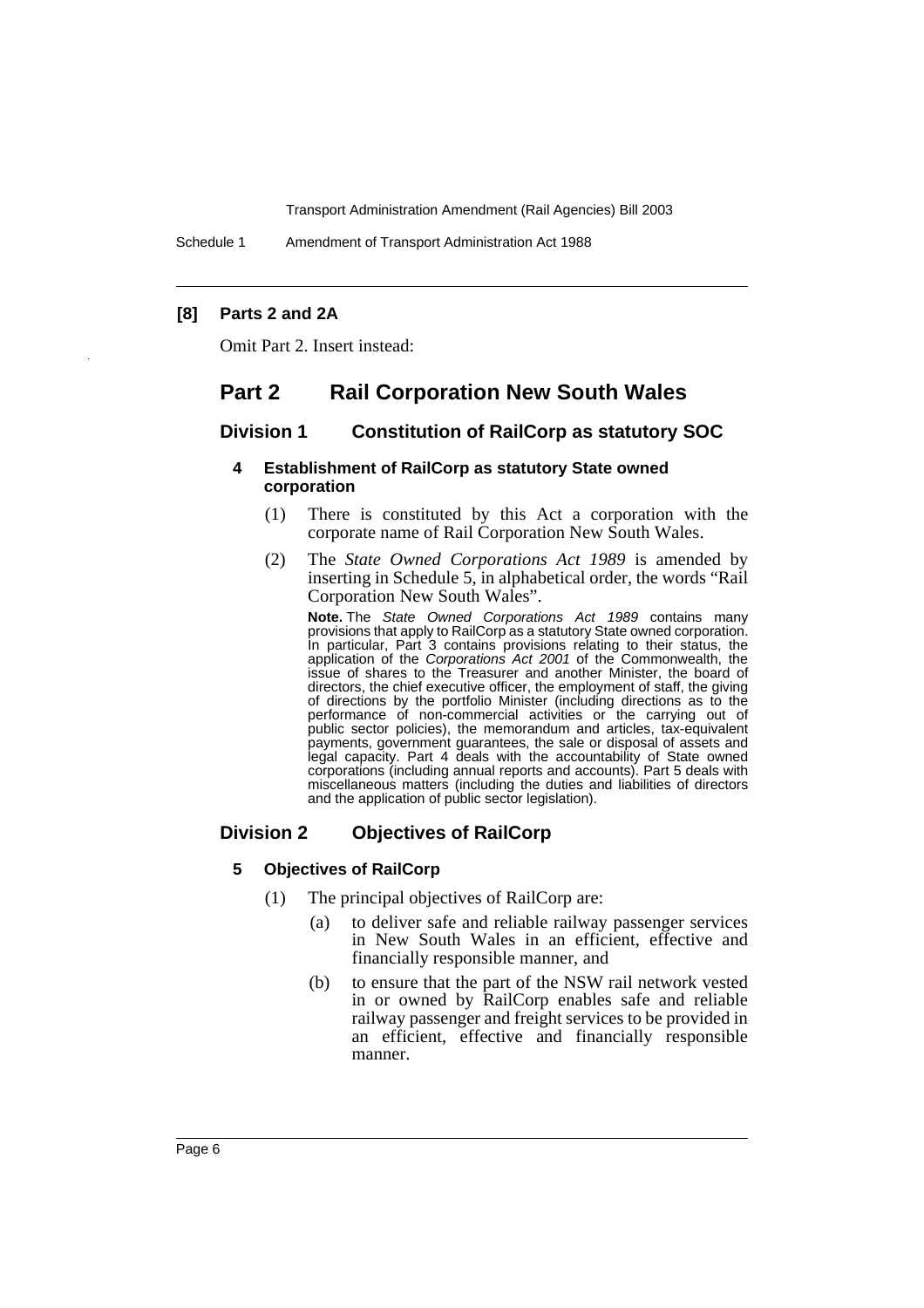Amendment of Transport Administration Act 1988 **Schedule 1** Schedule 1

- (2) The other objectives of RailCorp are as follows:
	- (a) to maintain reasonable priority and certainty of access for railway passenger services,
	- (b) to promote and facilitate access to the part of the NSW rail network vested in or owned by RailCorp,
	- (c) to be a successful business and, to that end:
		- (i) to operate at least as efficiently as any comparable business, and
		- (ii) to maximise the net worth of the State's investment in the Corporation,
	- (d) to exhibit a sense of social responsibility by having regard to the interests of the community in which it operates,
	- (e) where its activities affect the environment, to conduct its operations in compliance with the principles of ecologically sustainable development contained in section 6 (2) of the *Protection of the Environment Administration Act 1991*,
	- (f) to exhibit a sense of responsibility towards regional development and decentralisation in the way in which it operates.
- (3) The other objectives of RailCorp are of equal importance, but are not as important as the principal objectives of the corporation.
- (4) Section 20E of the *State Owned Corporations Act 1989* does not apply to RailCorp.

# **Division 3 Functions of RailCorp**

#### **6 Railway passenger services**

- (1) RailCorp is to operate railway passenger services.
- (2) RailCorp is to continue to operate the railway passenger services which were provided by the State Rail Authority immediately before the commencement of this section.
- (3) Subsection (2) does not limit the power of RailCorp:
	- (a) to establish any new railway passenger service, or
	- (b) to alter or discontinue any of its railway passenger services.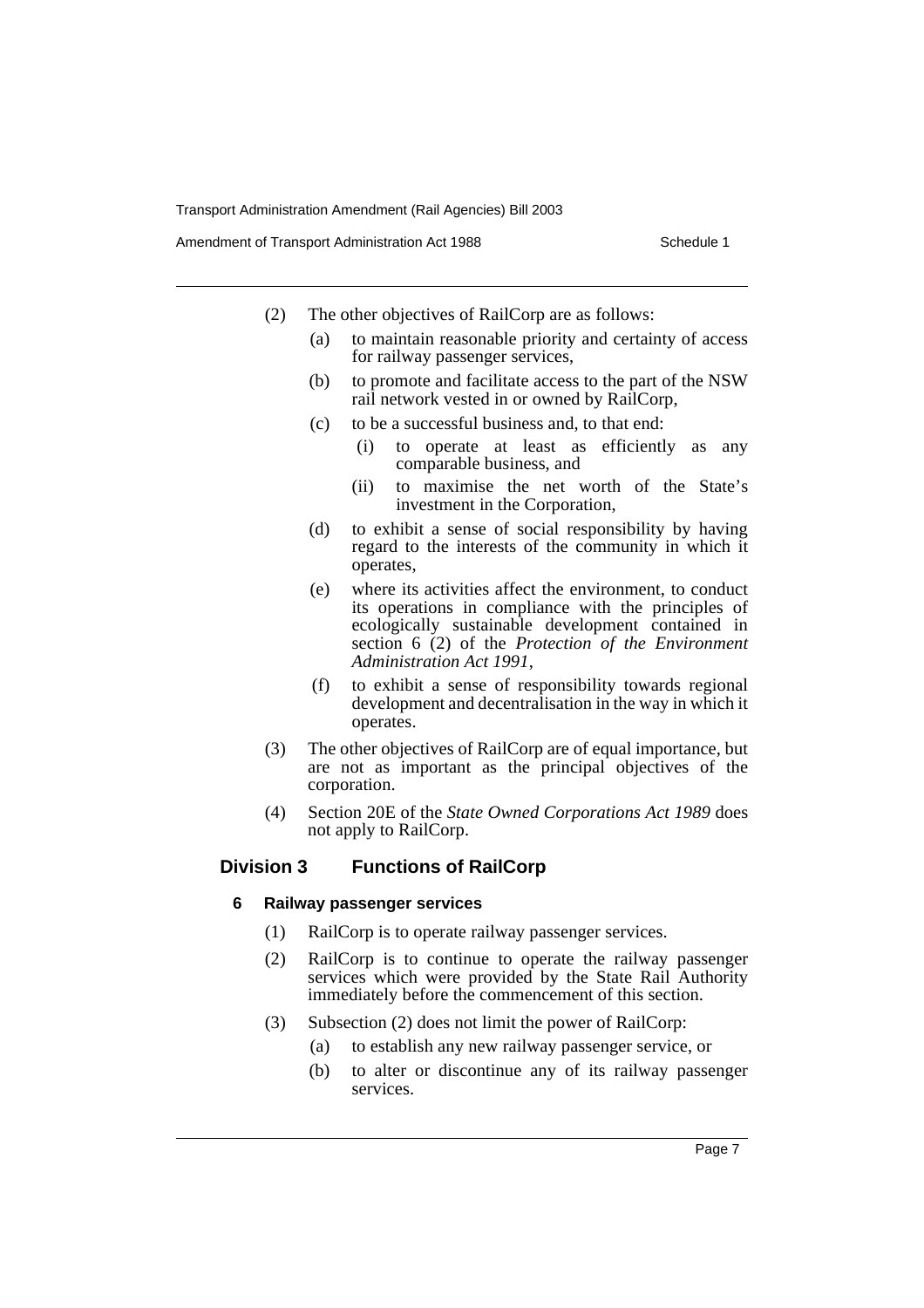(4) The operation of a railway passenger service by RailCorp is subject to the requirements of the *Rail Safety Act 2002*.

#### **7 Rail infrastructure functions**

RailCorp is to hold, manage, maintain and establish rail infrastructure facilities vested in or owned by it on behalf of the State.

**Note.** Schedules 6A and 6B (see section 98) contain provisions relating to the rights and liabilities of rail infrastructure owners.

#### **8 Metropolitan rail area access functions**

RailCorp is to provide persons with access under any current NSW rail access undertaking to the part of the NSW rail network vested in or owned by RailCorp.

**Note.** As a rail infrastructure owner, RailCorp may enter into rail access undertakings in relation to that part of the NSW rail network that is vested in it or that it owns. Section 99C and Schedule 6AA contain general provisions relating to rail access.

## **9 Other transport services**

RailCorp may operate other transport services, including bus services, whether or not in connection with its railway services.

# **10 Other functions of RailCorp**

- (1) RailCorp has the functions conferred or imposed on it by or under this or any other Act or law.
- (2) RailCorp may:
	- (a) provide goods, services or facilities to the rail industry, and
	- (b) without limiting paragraph (a), act as an agent for or provide services to another rail infrastructure owner or rail operator, whether or not the agency or services are for purposes related to its principal functions, and
	- (c) conduct any business (whether or not related to its principal functions) that it considers will further its objectives, and
	- (d) provide services or facilities that are ancillary to or incidental to its principal functions.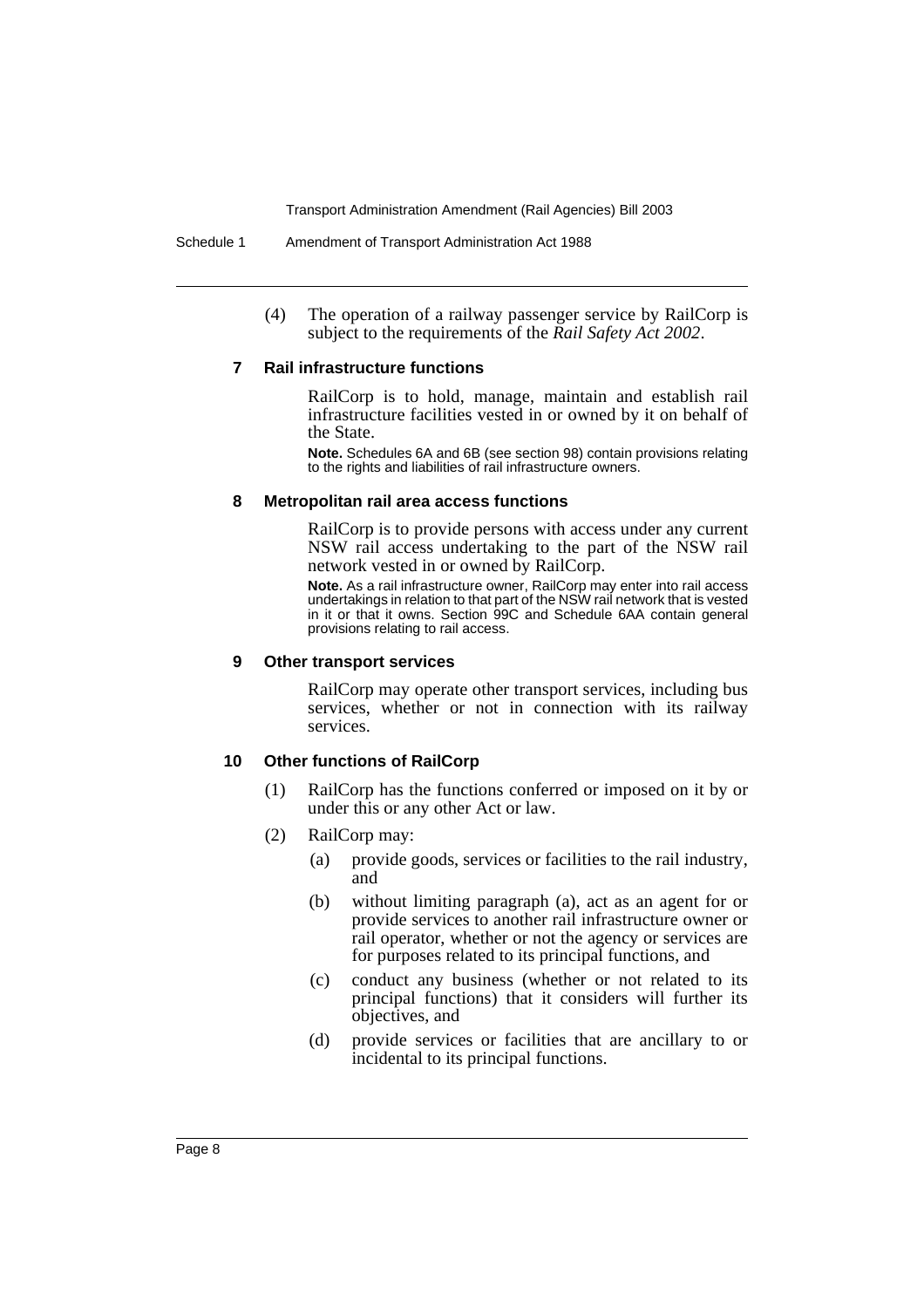Amendment of Transport Administration Act 1988 **Schedule 1** Schedule 1

(3) RailCorp may, with the consent of the Minister, act as an agent for a body constituted under this Act (other than the State Transit Authority, the Roads and Traffic Authority or the Independent Transport Safety and Reliability Regulator) without obtaining the consent of that body.

# **11 Acquisition of land by RailCorp**

- (1) RailCorp may, for any purposes of RailCorp, acquire land (including an interest in land) by agreement or by compulsory process in accordance with the *Land Acquisition (Just Terms Compensation) Act 1991*.
- (2) The other purposes for which land may be acquired under subsection  $(1)$  include for the purposes of a future sale, lease or disposal, that is, to enable RailCorp to exercise its functions in relation to land under this Act.
- (3) For the purposes of the *Public Works Act 1912*, any such acquisition of land is taken to be an authorised work and RailCorp is, in relation to that authorised work, taken to be the Constructing Authority.
- (4) RailCorp may not give a proposed acquisition notice under the *Land Acquisition (Just Terms Compensation) Act 1991* without the approval of the portfolio Minister.
- (5) Any such acquisition is not void merely because it is expressed to be for the purposes of RailCorp or for the purposes of this Act.
- (6) Part 3 of the *Public Works Act 1912* does not apply in respect of works constructed for the purposes of this section.

#### **12 Effect of Division**

This Division does not limit the functions of RailCorp apart from this Division, but is subject to the provisions of the *State Owned Corporations Act 1989*, this Act and any other Act or law.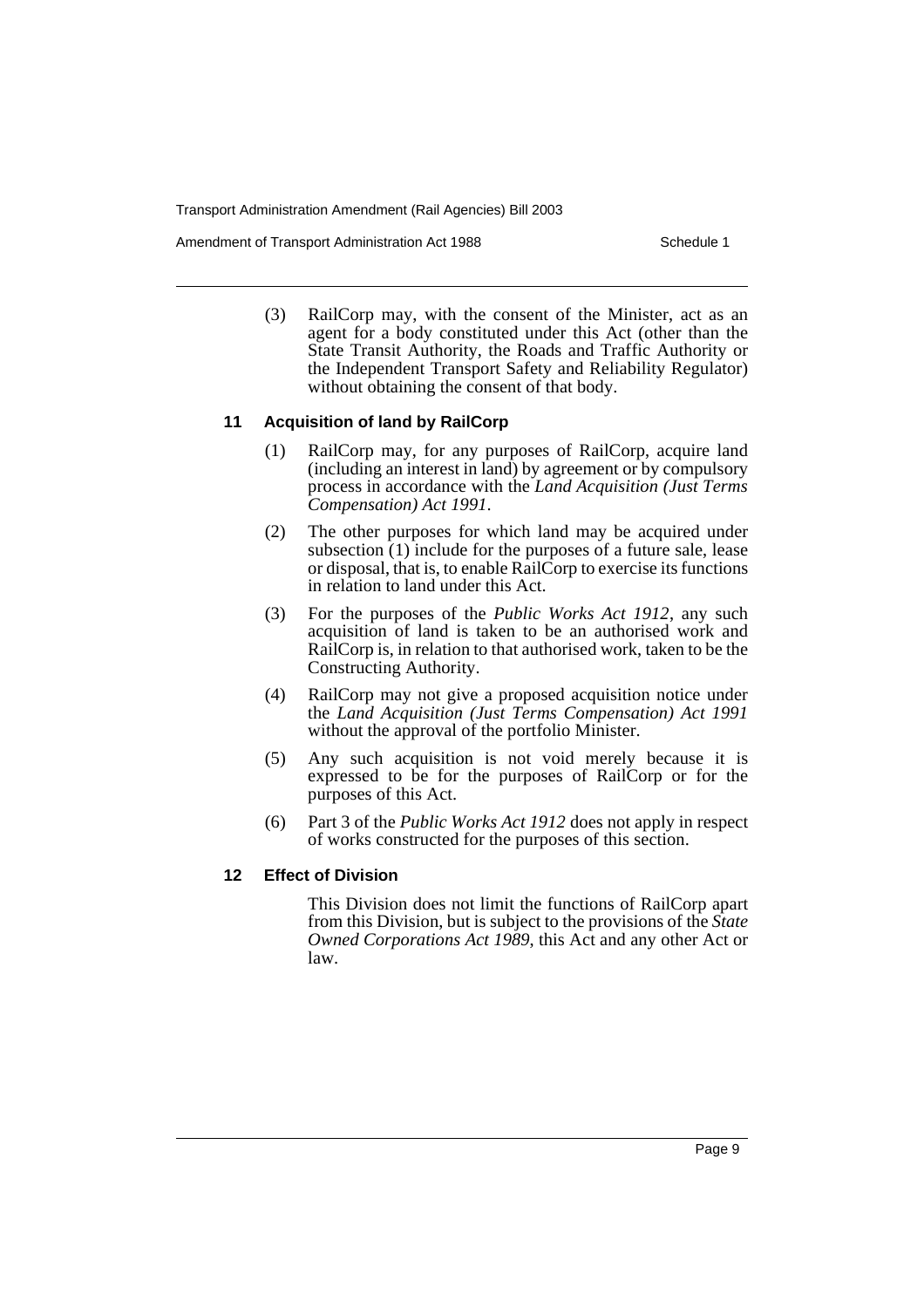# **Division 4 Management of RailCorp**

# **13 Board of directors of RailCorp**

- (1) The board of directors of RailCorp is to be appointed by the voting shareholders. The voting shareholders are to consult with the portfolio Minister on the persons (other than the chief executive officer) recommended for appointment as directors.
- (2) The board is to consist of not fewer than 3 and not more than 7 directors.
- (3) The person for the time being holding office as chief executive officer of RailCorp is to be a director of the board.
- (4) One director of the board is to be a person recommended by a selection committee comprising:
	- (a) 2 persons nominated by the portfolio Minister, and
	- (b) 2 persons nominated by the Labor Council of New South Wales,

being a person selected by the committee from a panel of 3 persons nominated by the Labor Council.

- (5) The procedures for constituting a selection committee for the purposes of subsection (4), for making nominations and for determining other matters relating to the selection process are to be determined by the regulations or (subject to the regulations) by the voting shareholders.
- (6) The other directors of the board (other than the chief executive officer of RailCorp) must each or together have such expertise (including engineering and rail safety expertise) as the voting shareholders, after consultation with the portfolio Minister, consider necessary in order to realise the objectives of RailCorp.
- (7) Subject to subsection (8), section 20J of and Schedule 8 to the *State Owned Corporations Act 1989* have effect with respect to the board of RailCorp and its constitution and procedure.
- (8) Section 20J (2), (3), (4) and (5) of, and clause 4 of Schedule 8 to, the *State Owned Corporations Act 1989* do not apply with respect to the board of RailCorp.
- (9) Clause 7 of Schedule 8 to the *State Owned Corporations Act 1989* does not apply with respect to the chief executive officer of RailCorp.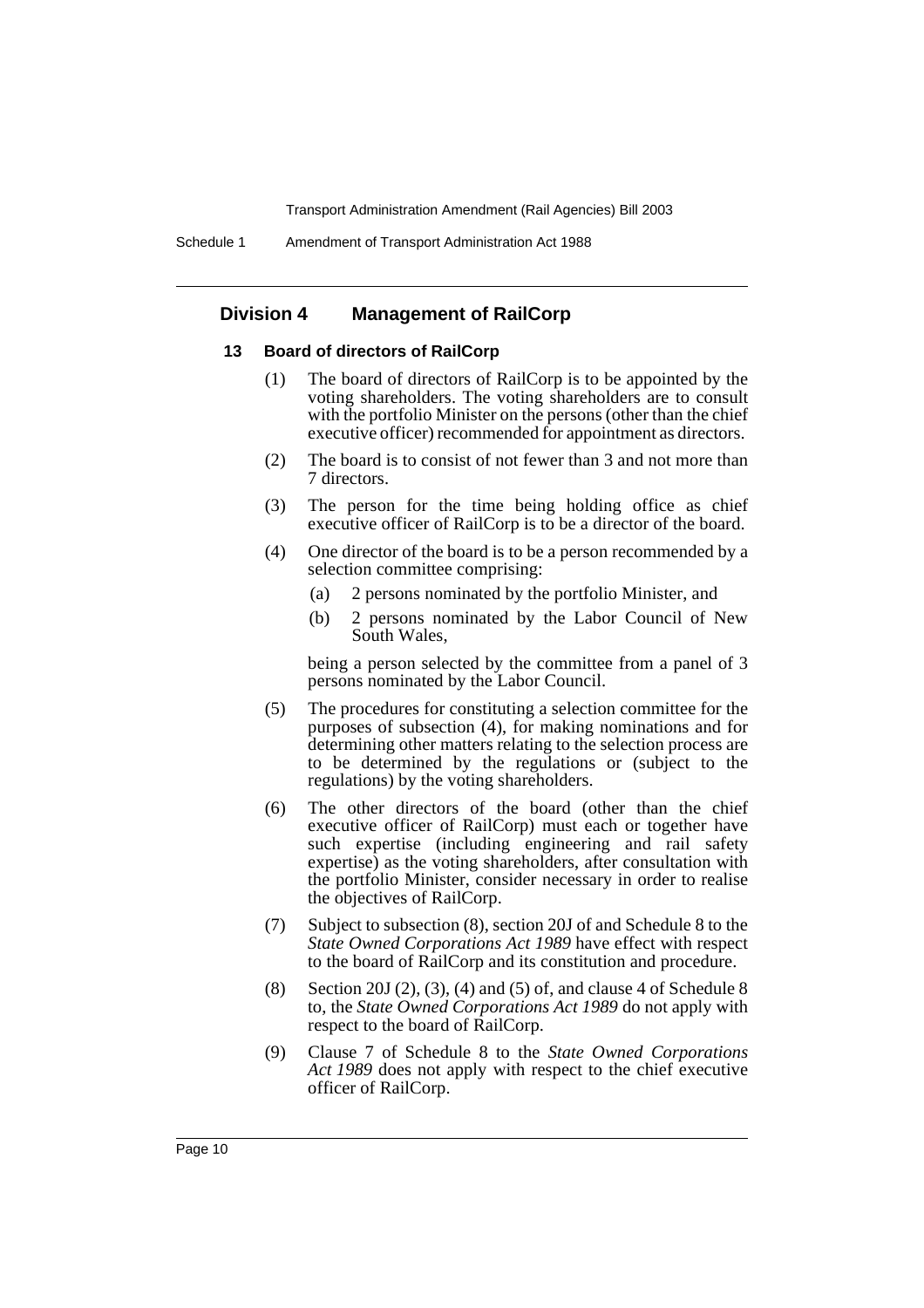Amendment of Transport Administration Act 1988 **Schedule 1** Schedule 1

#### **14 Chief executive officer**

- (1) The chief executive officer of RailCorp is to be appointed by the board of RailCorp after consultation with the voting shareholders and the portfolio Minister.
- (2) The chief executive officer is to hold office for the period (not exceeding 5 years) that is specified in the chief executive officer's instrument of appointment.
- (3) The board may remove a person from office as chief executive officer, at any time, for any or no reason and without notice, but only after consultation with the voting shareholders and the portfolio Minister.
- (4) The chief executive officer is entitled to be paid such remuneration (including travelling and subsistence allowances) as the board may determine after consultation with the voting shareholders.
- (5) The board may, after consultation with the voting shareholders, fix the conditions of employment of the chief executive officer in so far as they are not fixed by or under any other Act or law.
- (6) The contract of employment of the chief executive officer must include performance criteria for the purpose of reviews of the chief executive officer's performance.
- (7) The board must require the chief executive officer to enter into a performance agreement and must review the chief executive officer's performance at least annually.
- (8) The *Public Sector Employment and Management Act 2002* (Chapter 5 included) does not apply to the chief executive officer.
- (9) Section 20K (2) and (4) of, and Schedule 9 to, the *State Owned Corporations Act 1989* do not apply to or in respect of the chief executive officer.
- (10) The provisions of this section are in addition to and (except to the extent to which this section provides) do not derogate from the provisions of the *State Owned Corporations Act 1989*.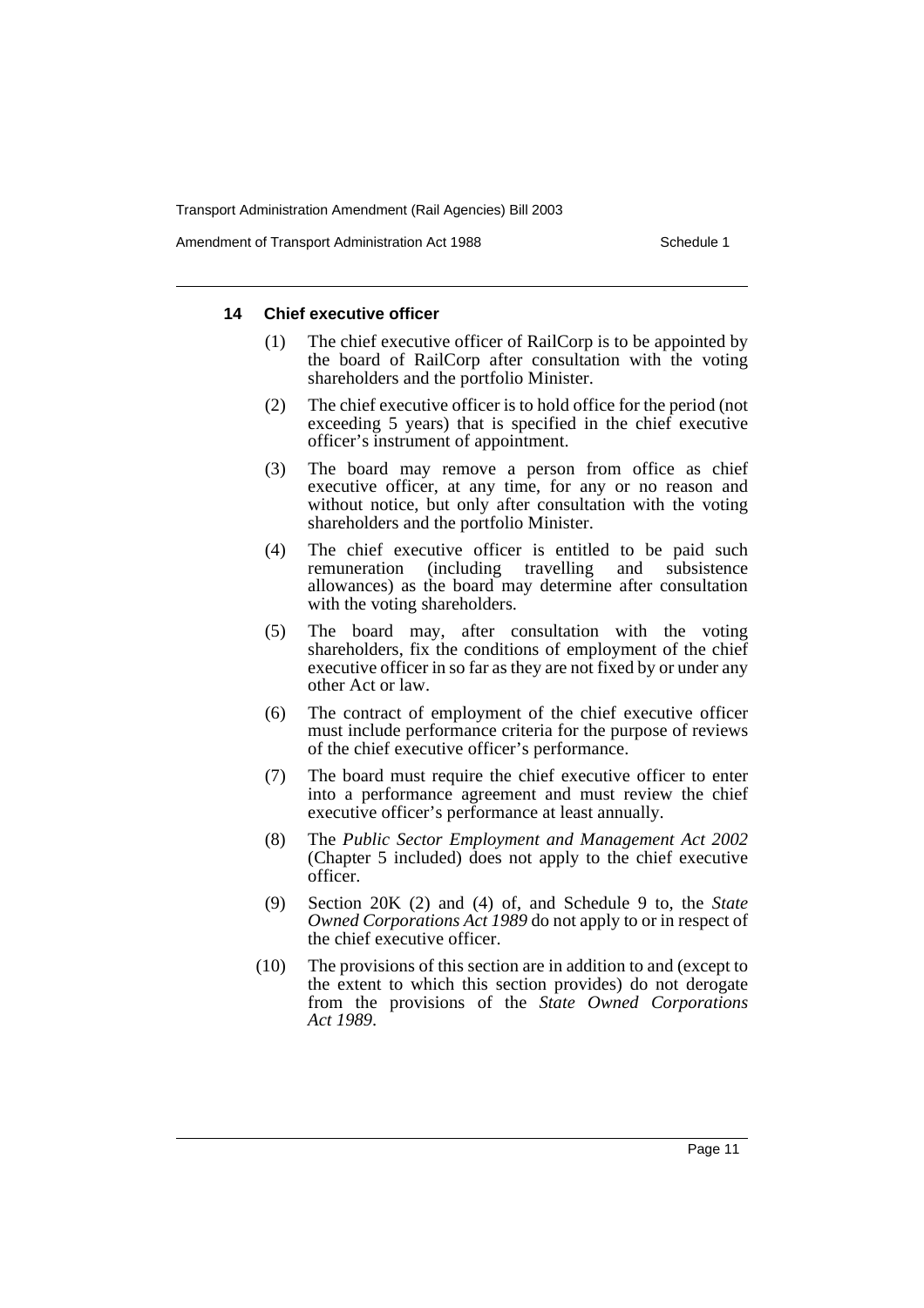#### **15 Acting chief executive officer**

- (1) The board of RailCorp may, from time to time, appoint a person to act in the office of chief executive officer during the illness or absence of the chief executive officer of RailCorp.
- (2) The board may remove a person from office as acting chief executive officer, at any time, for any or no reason and without notice.
- (3) A person, while acting in the office of chief executive officer:
	- (a) has all the functions of the chief executive officer and is taken to be the chief executive officer, and
	- (b) is entitled to be paid such remuneration (including travelling and subsistence allowances) as the board may determine.
- (4) For the purposes of this section, a vacancy in the office of chief executive officer is regarded as an absence from office of the chief executive officer.
- (5) The board is not to appoint a person to act in the office of chief executive officer during any vacancy in that office except after consultation with the voting shareholders and the portfolio Minister.
- (6) The provisions of this section are in addition to and (except to the extent to which this section provides) do not derogate from the provisions of the *State Owned Corporations Act 1989*.

#### **16 Ministerial directions**

- (1) The Minister may give the board of RailCorp a written direction in relation to RailCorp's functions if the Minister decides that this action is warranted on grounds involving urgency or public safety.
- (2) The board of directors and the chief executive officer of RailCorp must ensure that RailCorp complies with any such direction.
- (3) Section 20P (4)–(6) of the *State Owned Corporations Act 1989* apply to a direction given under this section in the same way as they apply to a direction given under that section.
- (4) If the Minister considers that compliance with a direction under this section may cause a significant variation in the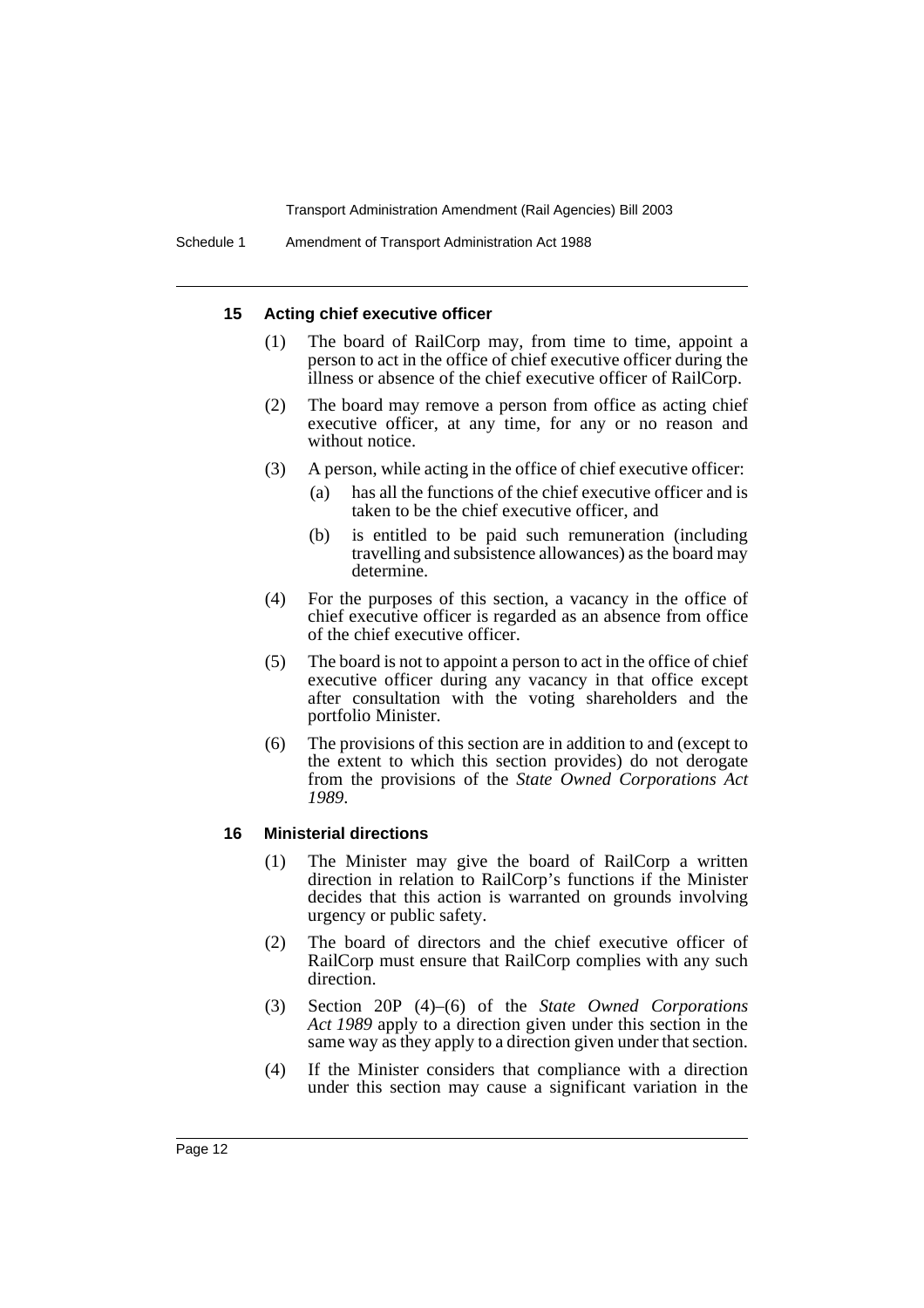Amendment of Transport Administration Act 1988 **Schedule 1** Schedule 1

approved financial outcomes of RailCorp, the direction must be given in consultation with the Treasurer.

(5) The Minister's power to give directions to RailCorp under this section is in addition to any power of the Minister to give directions under section 20N, 20O or 20P of the *State Owned Corporations Act 1989*. Except as provided by subsection (3), those sections of that Act do not apply to a direction of the Minister if the direction states that it is being given under this section.

# **Division 5 General**

#### **17 Foundation charter of RailCorp**

For the purposes of the *State Owned Corporations Act 1989*, the foundation charter of RailCorp is this Part of this Act (but not the remainder of this Act).

**Note.** Section 3 of the State Owned Corporations Act 1989 defines the foundation charter of a statutory SOC as the whole of any Act by which a SOC is established for the purposes of the SOC Act and, in particular, for the purpose of the provisions relating to the legal capacity of statutory SOCs and assumptions that they have complied with that Act and their foundation charter.

#### **17A Restrictions relating to shareholdings**

- (1) The portfolio Minister of RailCorp must not be, and is not eligible for nomination as, a shareholder of RailCorp. However, the portfolio Minister may attend meetings of the shareholders of RailCorp.
- (2) Shares in RailCorp may not be sold or otherwise disposed of except to eligible Ministers.

# **17B Dividends and tax-equivalents**

- (1) Section 20S of the *State Owned Corporations Act 1989* does not apply to RailCorp.
- (2) The Treasurer may, by notice in writing to RailCorp, suspend the obligation of RailCorp, or any subsidiary of RailCorp, to pay amounts under section 20T of the *State Owned Corporations Act 1989*, either generally or for a specified period.
- (3) A suspension under subsection (2) may be subject to conditions and may be revoked or varied by the Treasurer.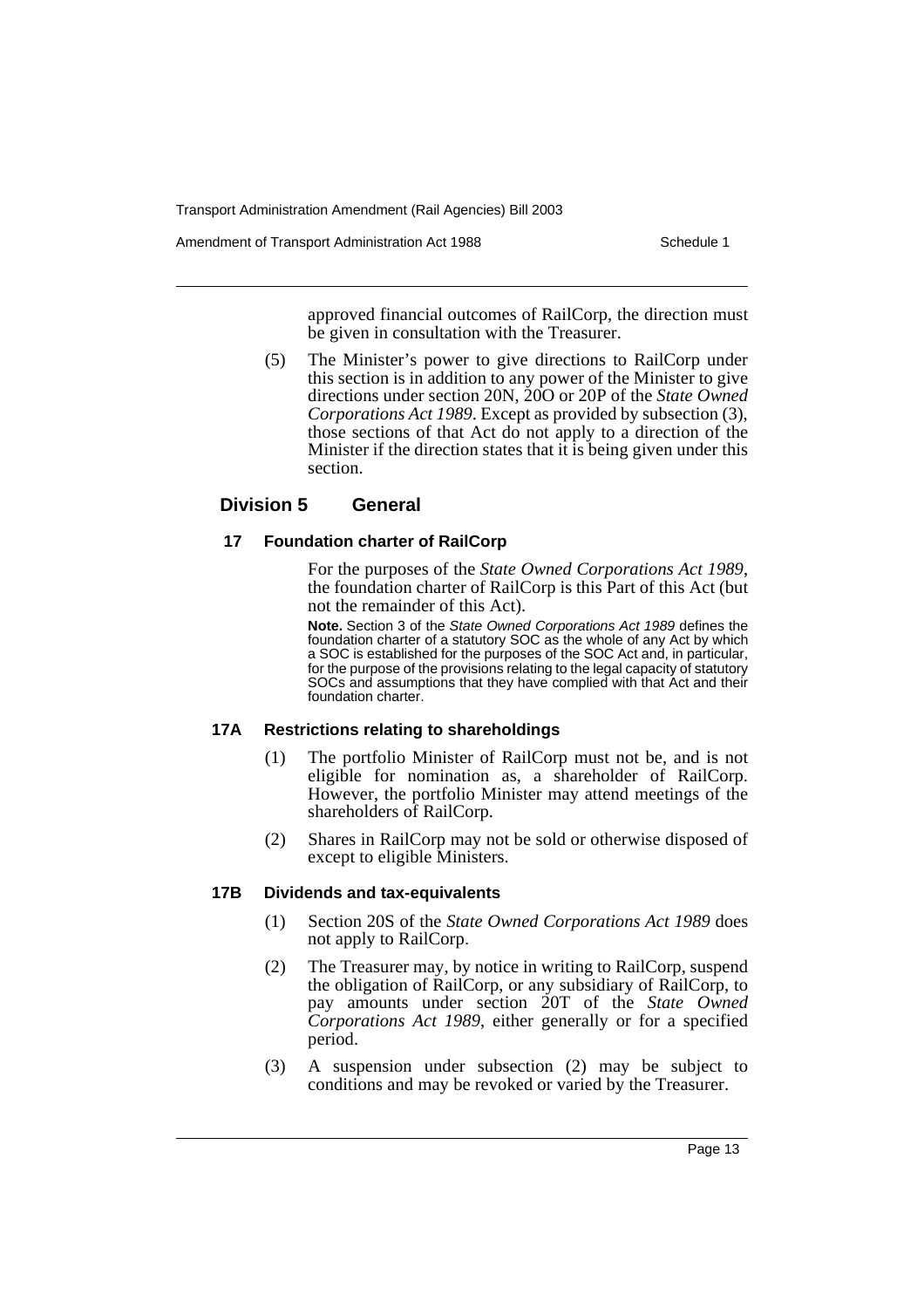#### **17C Statement of corporate intent**

- (1) The board of RailCorp must prepare and submit to the voting shareholders and portfolio Minister a draft written statement of corporate intent not later than one month after the commencement of each financial year of the corporation.
- (2) The statement of corporate intent must include:
	- (a) performance benchmarks for the rail services and rail infrastructure facilities provided by RailCorp, as agreed by the board and the portfolio Minister, and included in a rail performance agreement between the Minister and RailCorp, and
	- (b) financial and any other performance benchmarks, as agreed by the board and the voting shareholders after consultation with the portfolio Minister.
- (3) The board must consider any comments on the draft statement of corporate intent that are made to it by the voting shareholders or the portfolio Minister within 2 months after the commencement of the financial year of RailCorp.
- (4) The board must consult in good faith with the voting shareholders and the portfolio Minister following communication to it of the comments, make such changes to the statement:
	- (a) in relation to the performance benchmarks agreed under subsection (2) (a) (the *rail performance benchmarks*), as are agreed between the board and the portfolio Minister, and
	- (b) in relation to the remainder of the statement, as are agreed between the board and the voting shareholders,

and deliver the completed written statement to the voting shareholders and portfolio Minister within 3 months after the commencement of the financial year.

- (5) The statement may not, before it is laid before both Houses of Parliament, be published or made available to the public without the prior approval of the board and the voting shareholders.
- (6) The statement, other than the rail performance benchmarks, may be modified at any time by the board with the agreement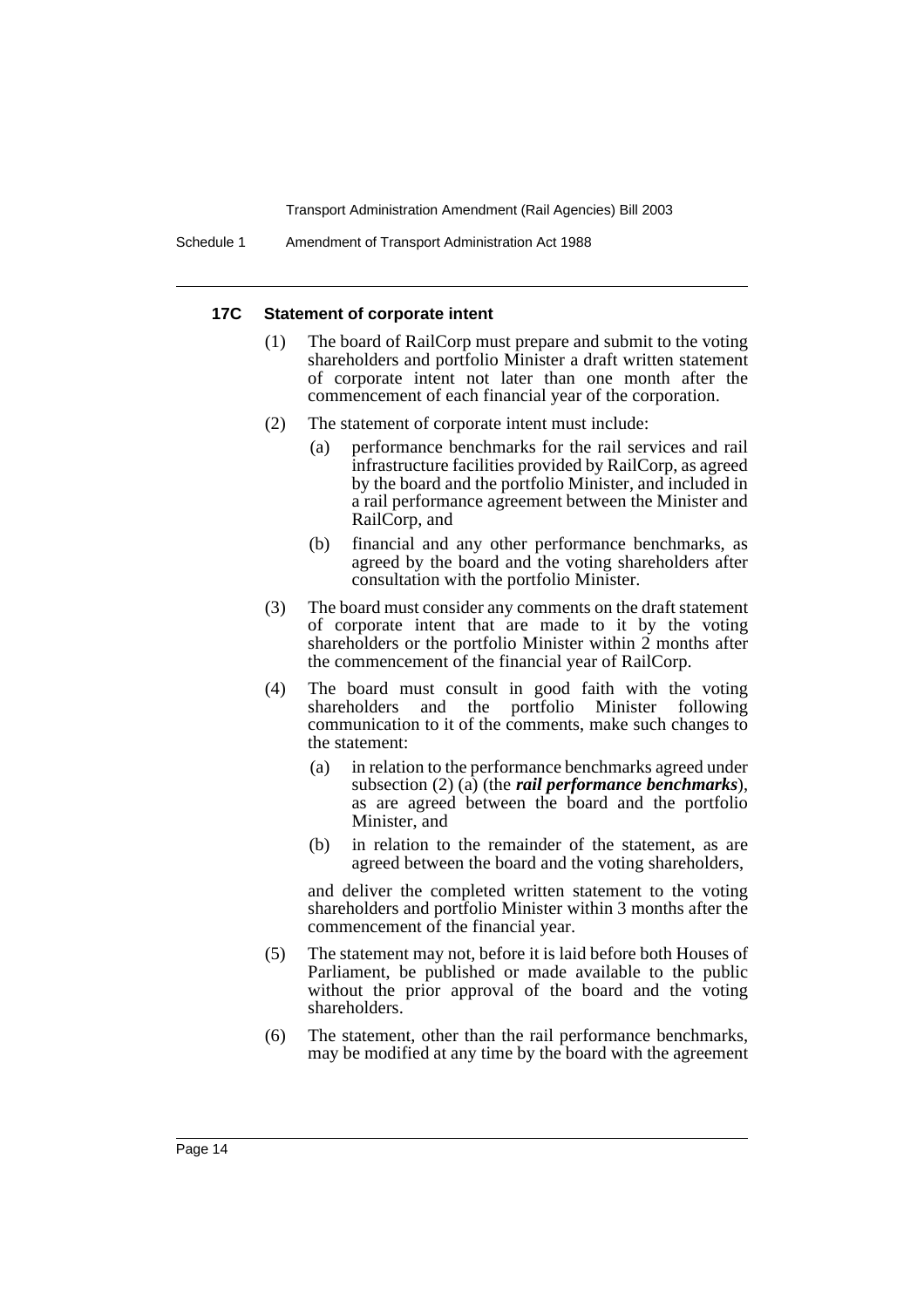Amendment of Transport Administration Act 1988 **Schedule 1** Schedule 1

of the voting shareholders after consultation with the portfolio Minister.

- (7) The rail performance benchmarks may be modified at any time by the board with the agreement of the portfolio Minister after consultation with the Independent Transport Safety and Reliability Regulator.
- (8) If the board, by written notice to the voting shareholders and the portfolio Minister, proposes a modification of the statement (other than the rail performance benchmarks), the board may, within 14 days, make the modification unless the voting shareholders, by written notice to the board, direct the board not to make it.
- (9) The voting shareholders may, from time to time, by written notice to the board, direct the board to include in, or omit from, a statement of corporate intent any specified matters, other than matters relating to the rail performance benchmarks.
- (10) Before giving a direction under this section, the voting shareholders are to consult with the portfolio Minister and the board as to the matters to be referred to in the notice.
- (11) RailCorp is required to comply with any such direction.
- (12) At any particular time, the statement of corporate intent for RailCorp is the completed statement, with any modifications or deletions made in accordance with this section or Part 4 of the *State Owned Corporations Act 1989*.
- (13) The *State Owned Corporations Act 1989* (other than section 21 of that Act) applies to a statement of corporate intent for RailCorp in the same way that it applies to a statement of corporate intent under that Act.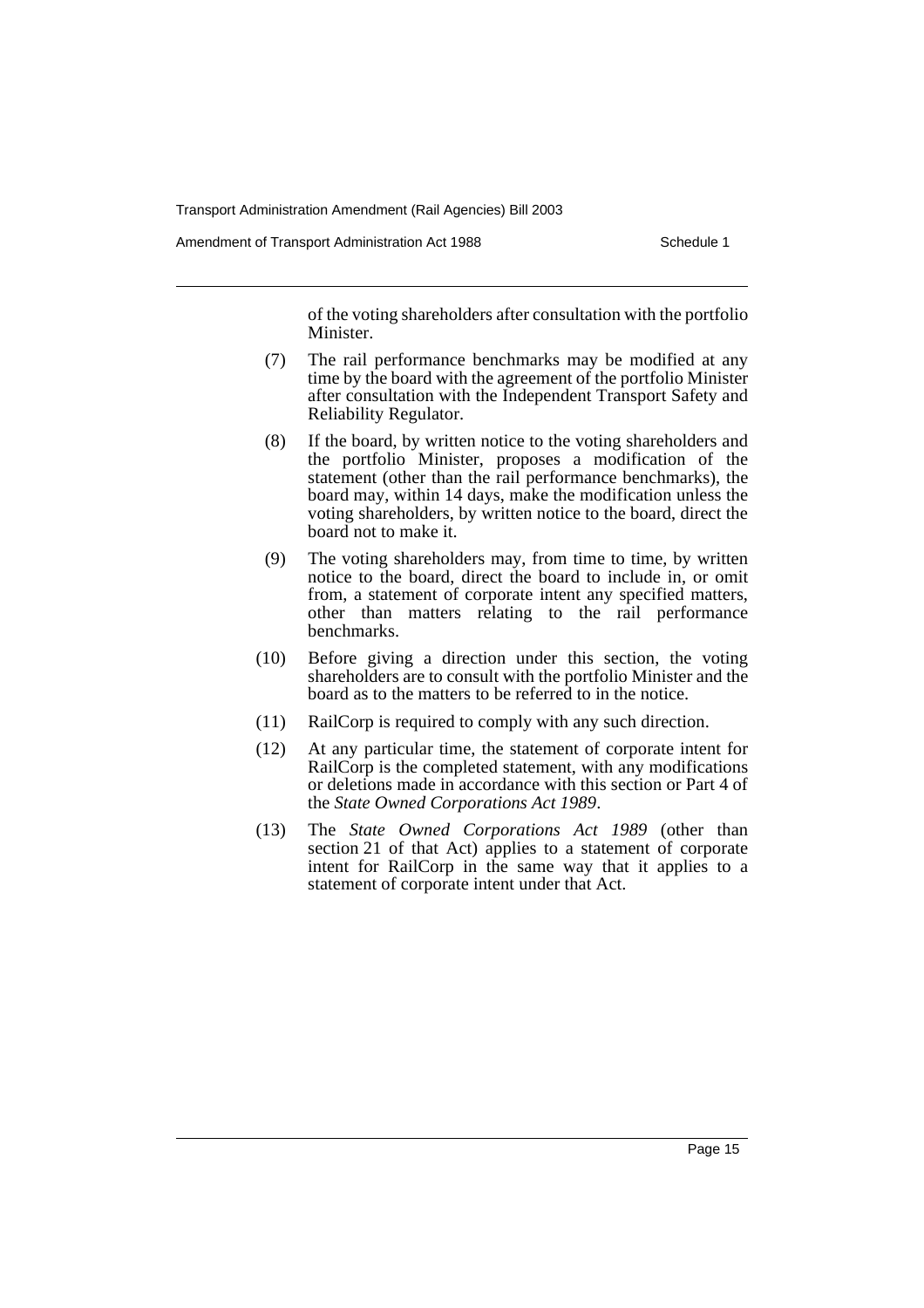Schedule 1 Amendment of Transport Administration Act 1988

# **17D Payments to RailCorp**

All fines and penalties recovered for offences under the regulations under section 91, or under regulations under section 95 of the *Rail Safety Act 2002* in connection with railway services operated by RailCorp (but only if proceedings or penalty notices for the offences were instituted or issued by RailCorp or an employee of RailCorp), must be paid to RailCorp.

# **17E Exemption from State taxes**

- (1) State tax is not chargeable in respect of any matter or thing done by RailCorp in the exercise of its functions during the period of 12 months commencing on the commencement of this section.
- (2) The regulations under this Act may, on the recommendation of the Minister and with the approval of the Treasurer, provide that State tax is not chargeable in respect of any matter or thing, or classes of matters or things, prescribed by the regulations and done by RailCorp in the exercise of its functions after the end of that period.
- (3) The provisions of this section are in addition to and do not derogate from the provisions of the *State Owned Corporations Act 1989*.
- (4) In this section:

*State tax* means duty under the *Duties Act 1997* or any other tax, duty, fee or charge imposed by any Act or law of the State, other than pay-roll tax.

# **17F Appeals to Transport Appeal Boards**

- (1) Regulations made under section 20M of the *State Owned Corporations Act 1989* with respect to the staff of RailCorp may provide for appeals by members of staff in connection with their employment to a Transport Appeal Board constituted under the *Transport Appeal Boards Act 1980*.
- (2) This section does not limit the operation of section 20M of the *State Owned Corporations Act 1989*.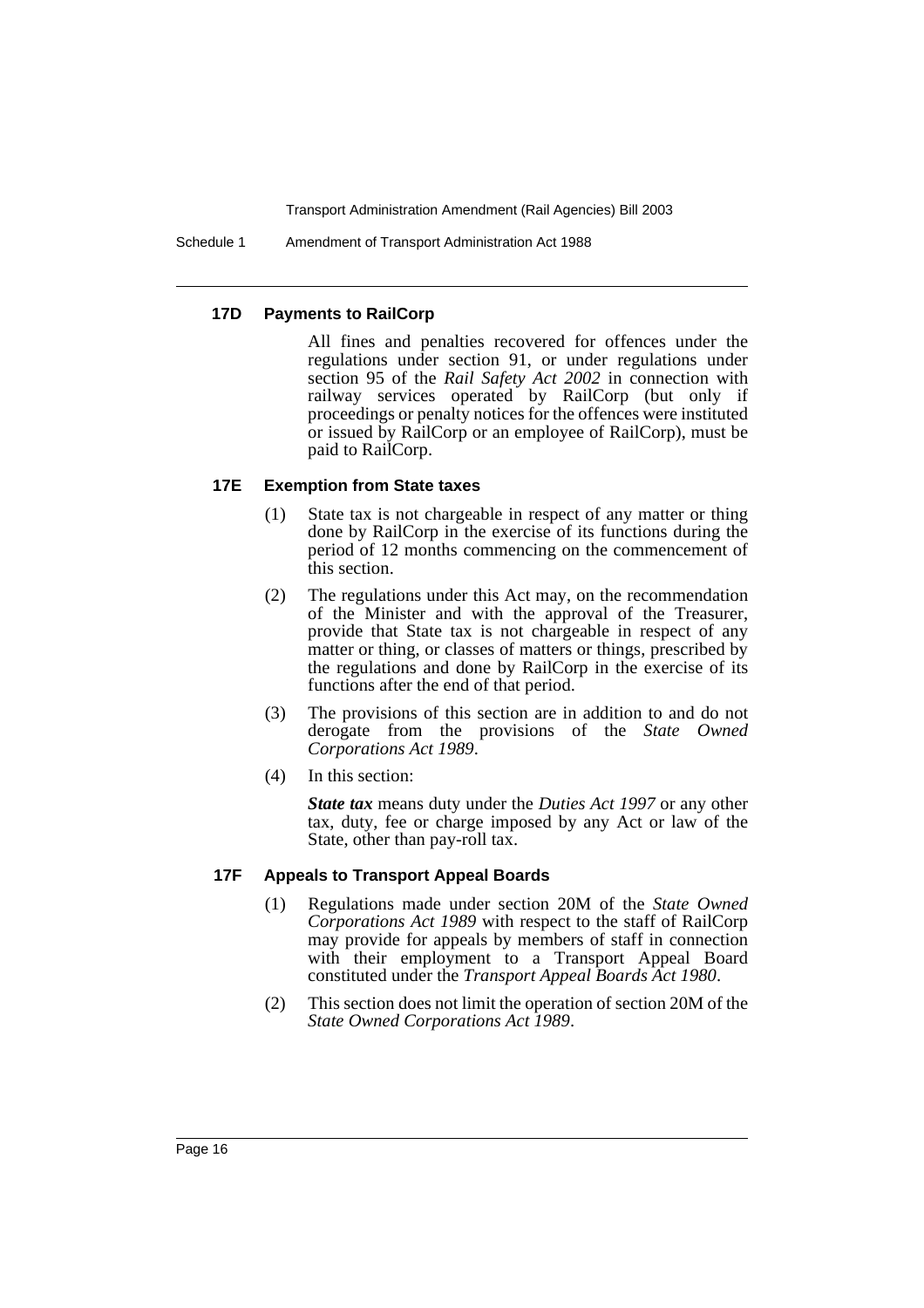Amendment of Transport Administration Act 1988 Schedule 1

# **Part 2A Transport Infrastructure Development Corporation**

# **Division 1 Interpretation**

- **18 Definitions**
	- (1) In this Part:

*develop a railway system or develop a transport project* includes:

- (a) carry out development (within the meaning of the *Environmental Planning and Assessment Act 1979*) or an activity (within the meaning of Part 5 of that Act) for the purposes of a railway system or other transport project,
- (b) manage any such development,
- (c) finance any such development,
- (d) maintain any such development,
- (e) facilitate any such development,
- (f) carry out any function ancillary to any such development.

*railway* means a guided system designed to transport passengers or freight or both (whether or not passengers, freight or both are being transported) on a railway track, together with its infrastructure and associated sidings, and includes a heavy railway, light railway, inclined railway, monorail or tramway.

*railway system* includes a railway, rail infrastructure facilities, stations, platforms, maintenance facilities, depots and any other transport interchanges, works, structures and facilities associated with or incidental to the railway or rail infrastructure facilities.

(2) In this Part, a reference to a railway system or other transport project includes a reference to part of a system or part of a project.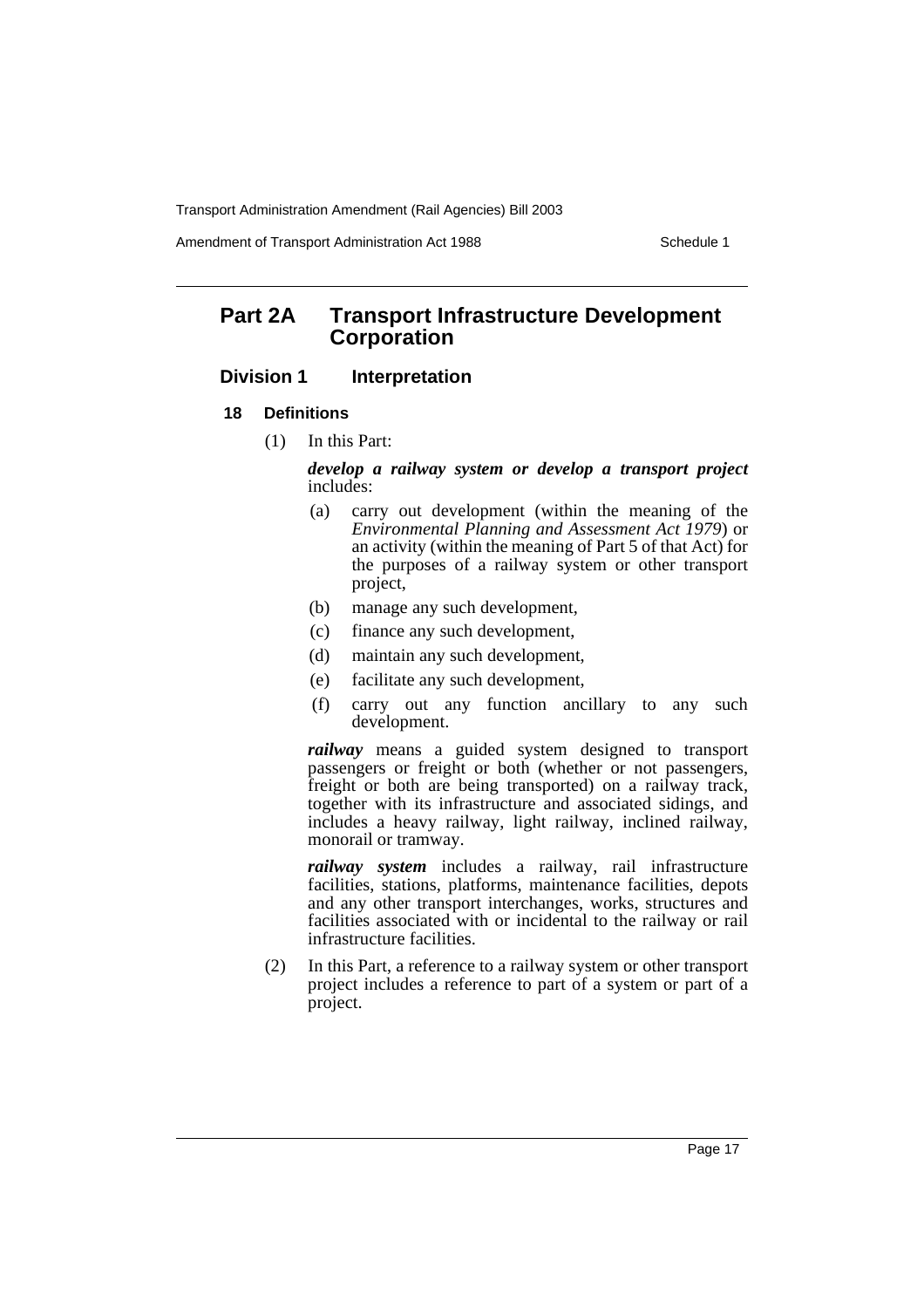# **Division 2 Constitution of Transport Infrastructure Development Corporation as statutory SOC**

#### **18A Establishment of Transport Infrastructure Development Corporation as statutory State owned corporation**

- (1) There is constituted by this Act a corporation with the corporate name of Transport Infrastructure Development Corporation.
- (2) The *State Owned Corporations Act 1989* is amended by inserting in Schedule 5, in alphabetical order, the words "Transport Infrastructure Development Corporation".

**Note.** The State Owned Corporations Act 1989 contains many provisions that apply to Transport Infrastructure Development Corporation as a statutory State owned corporation. In particular, Part 3 contains provisions relating to their status, the application of the Corporations Act 2001 of the Commonwealth, the issue of shares to the Treasurer and another Minister, the board of directors, the chief executive officer, the employment of staff, the giving of directions by the portfolio Minister (including directions as to the performance of noncommercial activities or the carrying out of public sector policies), the memorandum and articles, tax-equivalent payments, government guarantees, the sale or disposal of assets and legal capacity. Part 4 deals with the accountability of State owned corporations (including annual reports and accounts). Part 5 deals with miscellaneous matters (including the duties and liabilities of directors and the application of public sector legislation).

# **Division 3 Objectives of Transport Infrastructure Development Corporation**

#### **18B Objectives of Transport Infrastructure Development Corporation**

- (1) The principal objectives of Transport Infrastructure Development Corporation are:
	- (a) to develop major railway systems, and
	- (b) to develop other major transport projects,

in an efficient, effective and financially responsible manner.

- (2) The other objectives of Transport Infrastructure Development Corporation are as follows:
	- (a) to be a successful business and, to that end:
		- (i) to operate at least as efficiently as any comparable business, and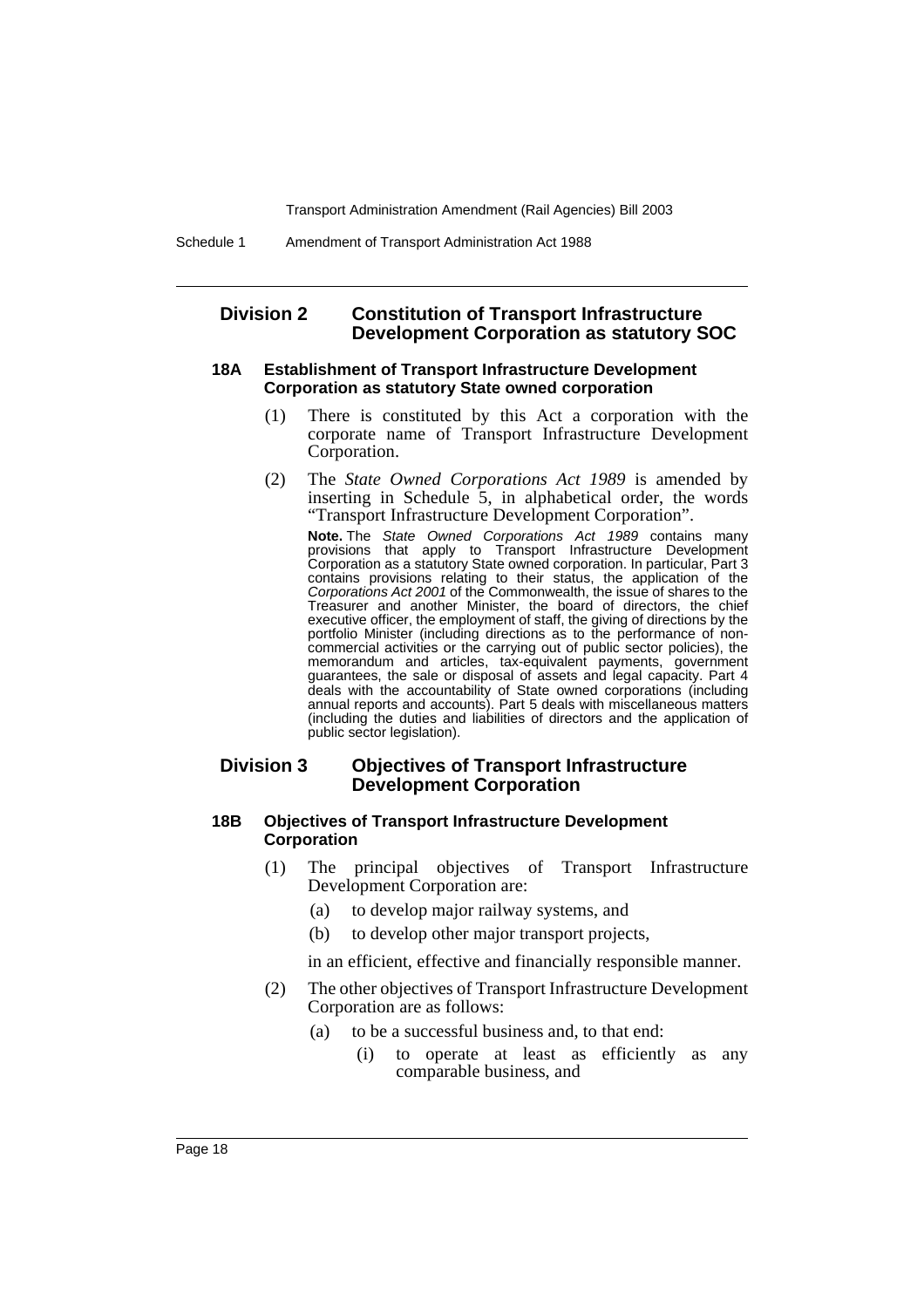Amendment of Transport Administration Act 1988 **Schedule 1** Schedule 1

- (ii) to maximise the net worth of the State's investment in the Corporation,
- (b) to exhibit a sense of social responsibility by having regard to the interests of the community in which it operates,
- (c) where its activities affect the environment, to conduct its operations in compliance with the principles of ecologically sustainable development contained in section 6 (2) of the *Protection of the Environment Administration Act 1991*,
- (d) to exhibit a sense of responsibility towards regional development and decentralisation in the way in which it operates.
- (3) The other objectives of Transport Infrastructure Development Corporation are of equal importance, but are not as important as the principal objectives of the corporation.
- (4) Section 20E of the *State Owned Corporations Act 1989* does not apply to Transport Infrastructure Development Corporation.

# **Division 4 Functions of Transport Infrastructure Development Corporation**

# **18C Development of railway systems and other transport projects**

The principal functions of Transport Infrastructure Development Corporation are:

- (a) to develop major railway systems, and
- (b) to develop other major transport projects,

including facilitating their development by other persons.

#### **18D Other functions of Transport Infrastructure Development Corporation**

- (1) Transport Infrastructure Development Corporation has the functions conferred or imposed on it by or under this or any other Act or law.
- (2) Transport Infrastructure Development Corporation may exercise the following functions:
	- (a) hold, manage, maintain and establish assets associated with major railway systems or other major transport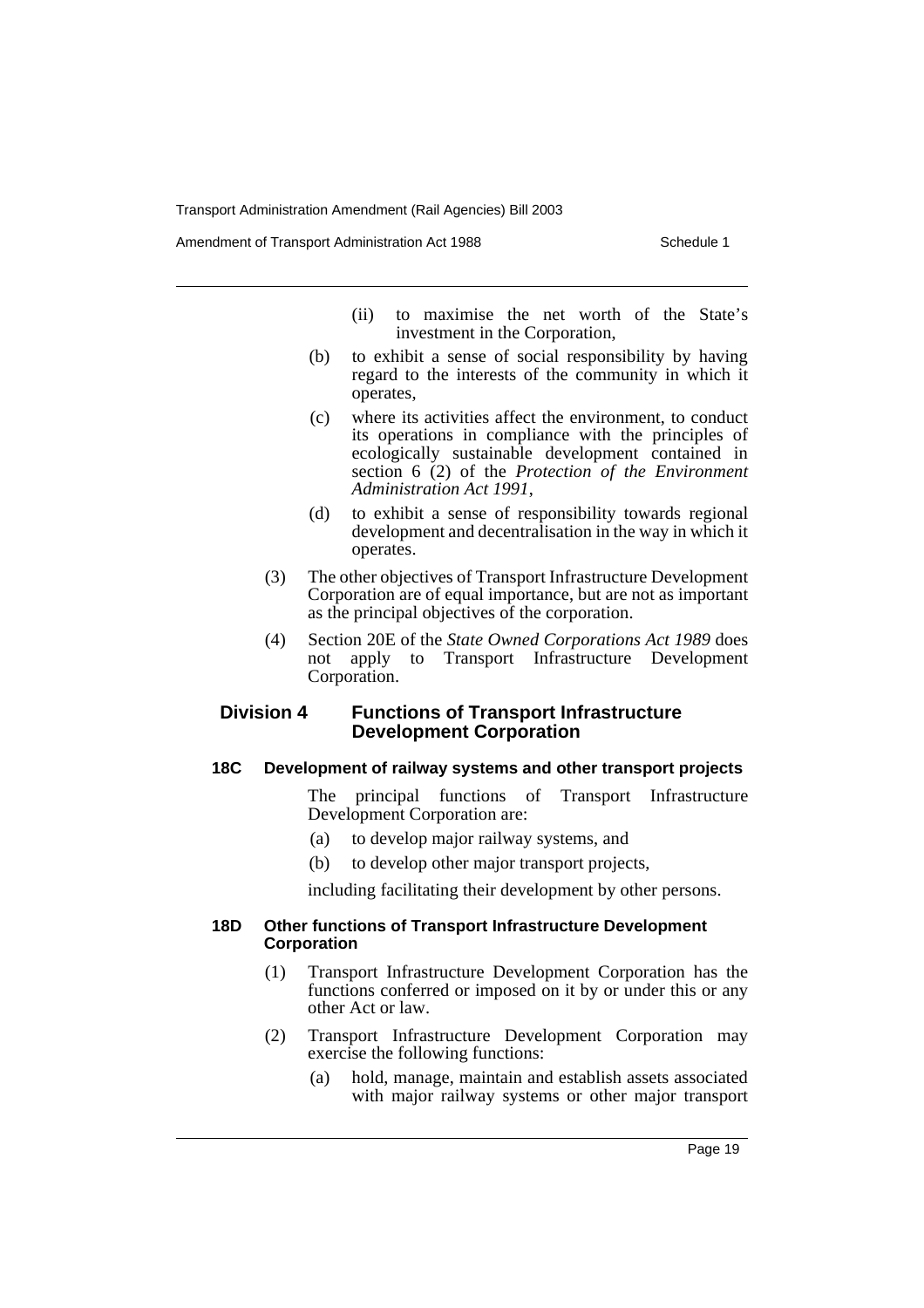projects developed or proposed to be developed by Transport Infrastructure Development Corporation,

- (b) provide goods and services to the rail industry,
- (c) conduct any business (whether or not related to its principal functions) that it considers will further its objectives,
- (d) provide facilities or services that are ancillary to or incidental to its principal functions.

#### **18E Functions relating to development projects**

- (1) Transport Infrastructure Development Corporation may not undertake the development of a major railway system or other major transport project except with the consent of the portfolio Minister and the voting shareholders of the Corporation.
- (2) Transport Infrastructure Development Corporation must undertake the development of a major railway system or other major transport project commenced (but not completed) before the commencement of this section if directed to do so by the portfolio Minister with the concurrence of the Treasurer.
- (3) The portfolio Minister's power to give a direction to Transport Infrastructure Development Corporation under subsection (2) is in addition to any power of the portfolio Minister to give directions under section 20N, 20O or 20P of the *State Owned Corporations Act 1989*. Those sections of that Act do not apply to a direction of the Minister if the direction states that it is being given under this section.

#### **18F Acquisition of land by Transport Infrastructure Development Corporation**

(1) Transport Infrastructure Development Corporation may, for any purposes of the Corporation, acquire land (including an interest in land) by agreement or by compulsory process in accordance with the *Land Acquisition (Just Terms Compensation) Act 1991*.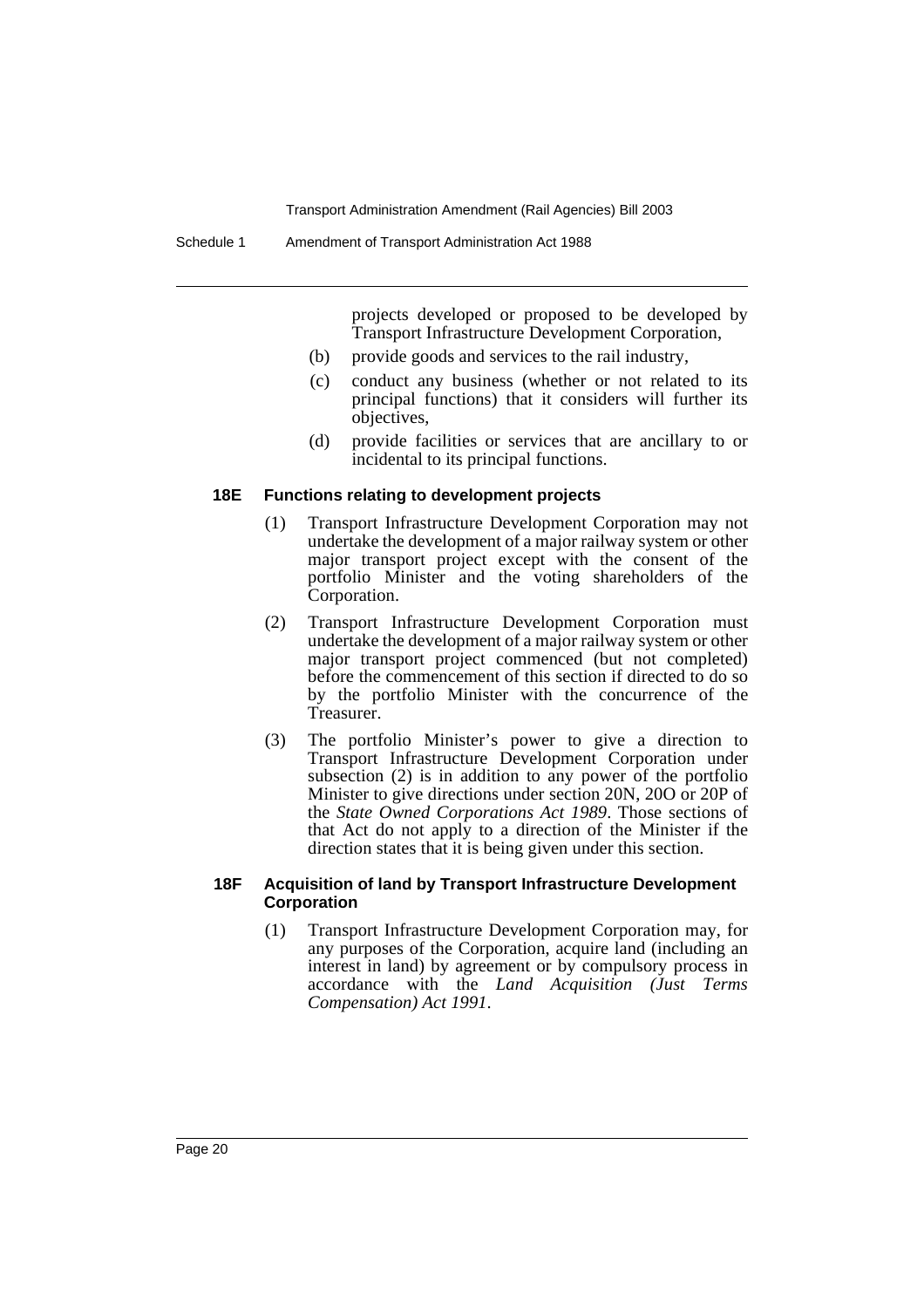Amendment of Transport Administration Act 1988 **Schedule 1** Schedule 1

- (2) The other purposes for which land may be acquired under subsection  $(1)$  include for the purposes of a future sale, lease or disposal, that is, to enable Transport Infrastructure Development Corporation to exercise its functions in relation to land under this Act.
- (3) For the purposes of the *Public Works Act 1912*, any such acquisition of land is taken to be for an authorised work and Transport Infrastructure Development Corporation is, in relation to that authorised work, taken to be the Constructing Authority.
- (4) Transport Infrastructure Development Corporation may not give a proposed acquisition notice under the *Land Acquisition (Just Terms Compensation) Act 1991* without the approval of the portfolio Minister.
- (5) Any such acquisition is not void merely because it is expressed to be for the purposes of Transport Infrastructure Development Corporation or for the purposes of this Act.
- (6) Part 3 of the *Public Works Act 1912* does not apply in respect of works constructed for the purposes of this section.

# **18G Effect of Division**

This Division does not limit the functions of Transport Infrastructure Development Corporation apart from this Division, but is subject to the provisions of the *State Owned Corporations Act 1989*, this Act and any other Act or law.

# **Division 5 Management of Transport Infrastructure Development Corporation**

# **18H Board of directors of Transport Infrastructure Development Corporation**

- (1) The board of directors of Transport Infrastructure Development Corporation is to be appointed by the voting shareholders. The voting shareholders are to consult with the portfolio Minister on the persons (other than the chief executive officer) recommended for appointment as directors.
- (2) The board is to consist of not fewer than 3 and not more than 7 directors.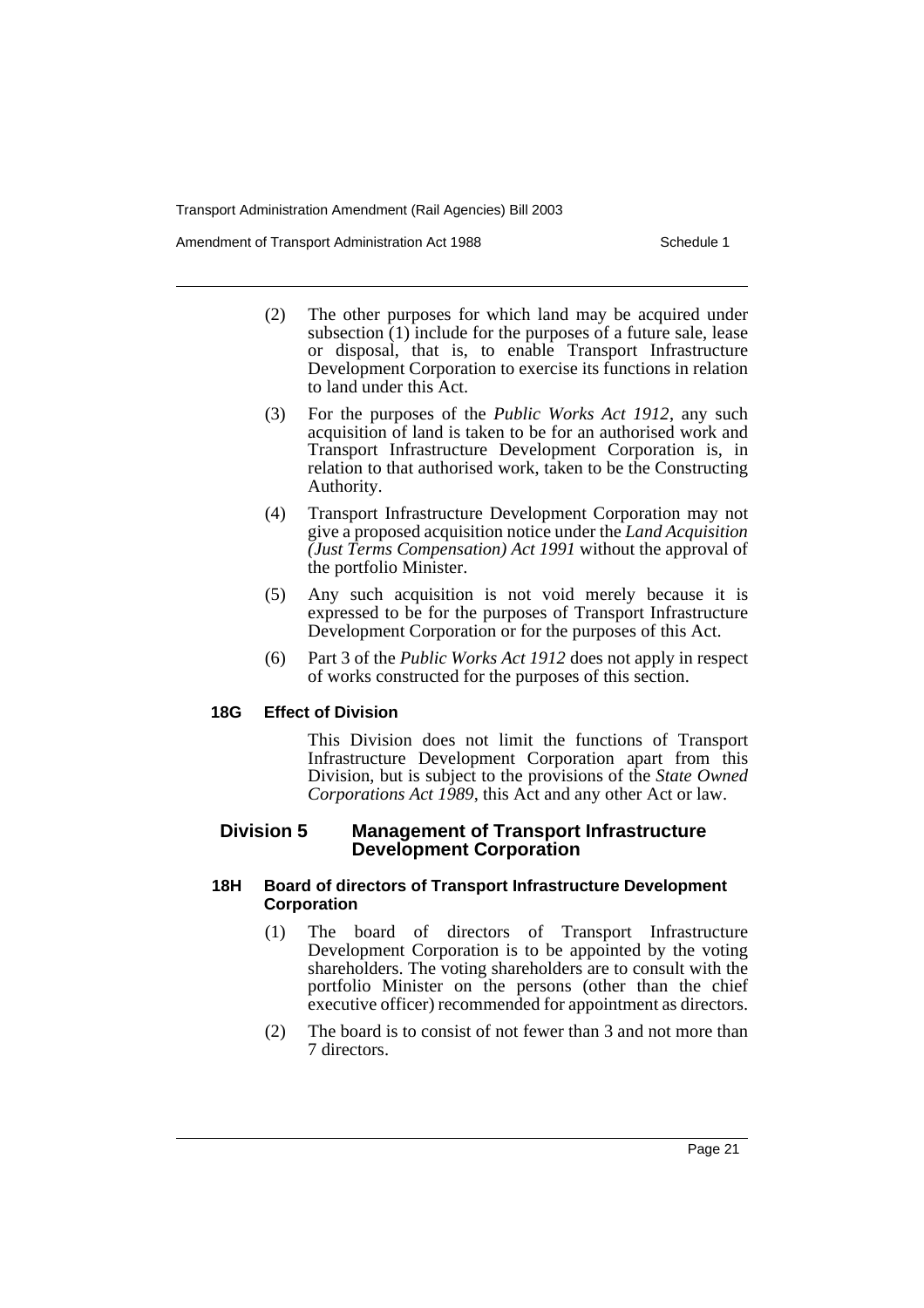- (3) The person for the time being holding office as chief executive officer of Transport Infrastructure Development Corporation is to be a director of the board.
- (4) The person for the time being holding office as chief executive officer of RailCorp is to be a director of the board.
- (5) The directors of the board (other than the chief executive officers of RailCorp and Transport Infrastructure Development Corporation) must each or together have such expertise (including engineering and rail safety expertise) as the voting shareholders, after consultation with the portfolio Minister, consider necessary in order to realise the objectives of Transport Infrastructure Development Corporation.
- (6) Subject to subsection (7), section 20J of and Schedule 8 to the *State Owned Corporations Act 1989* have effect with respect to the board of Transport Infrastructure Development Corporation and its constitution and procedure.
- (7) Section 20J (2), (3), (4) and (5) of, and clause 4 of Schedule 8 to, the *State Owned Corporations Act 1989* do not apply with respect to the board of Transport Infrastructure Development Corporation.
- (8) Clause 7 of Schedule 8 to the *State Owned Corporations Act 1989* does not apply with respect to the chief executive officer of RailCorp or the chief executive officer of Transport Infrastructure Development Corporation.

#### **18I Chief executive officer**

- (1) The chief executive officer of Transport Infrastructure Development Corporation is to be appointed by the board of the Corporation after consultation with the voting shareholders and the portfolio Minister.
- (2) The chief executive officer is to hold office for the period (not exceeding 5 years) that is specified in the chief executive officer's instrument of appointment.
- (3) The board may remove a person from office as chief executive officer, at any time, for any or no reason and without notice, but only after consultation with the voting shareholders and the portfolio Minister.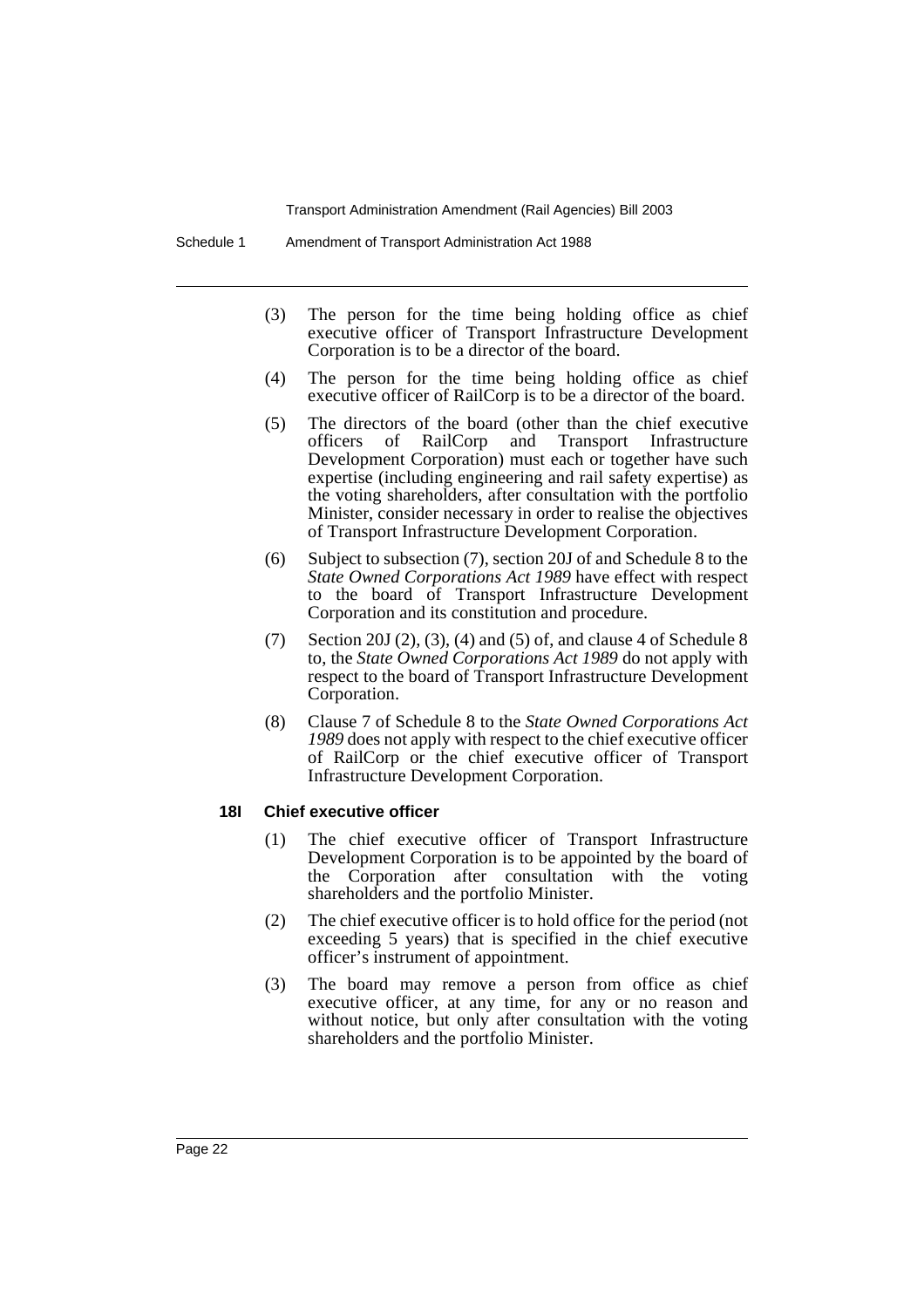Amendment of Transport Administration Act 1988 **Schedule 1** Schedule 1

- (4) The chief executive officer is entitled to be paid such remuneration (including travelling and subsistence allowances) as the board may determine after consultation with the voting shareholders.
- (5) The board may, after consultation with the voting shareholders, fix the conditions of employment of the chief executive officer in so far as they are not fixed by or under any other Act or law.
- (6) The contract of employment of the chief executive officer must include performance criteria for the purpose of reviews of the chief executive officer's performance.
- (7) The board must require the chief executive officer to enter into a performance agreement and must review the chief executive officer's performance at least annually.
- (8) The *Public Sector Employment and Management Act 2002* (Chapter 5 included) does not apply to the chief executive officer.
- (9) Section 20K (2) and (4) of, and Schedule 9 to, the *State Owned Corporations Act 1989* do not apply to or in respect of the chief executive officer.
- (10) The provisions of this section are in addition to and (except to the extent to which this section provides) do not derogate from the provisions of the *State Owned Corporations Act 1989*.

#### **18J Acting chief executive officer**

- (1) The board of Transport Infrastructure Development Corporation may, from time to time, appoint a person to act in the office of chief executive officer during the illness or absence of the chief executive officer of the Corporation.
- (2) The board may remove a person from acting as chief executive officer, at any time, for any or no reason and without notice.
- (3) A person, while acting in the office of chief executive officer:
	- (a) has all the functions of the chief executive officer and is taken to be the chief executive officer, and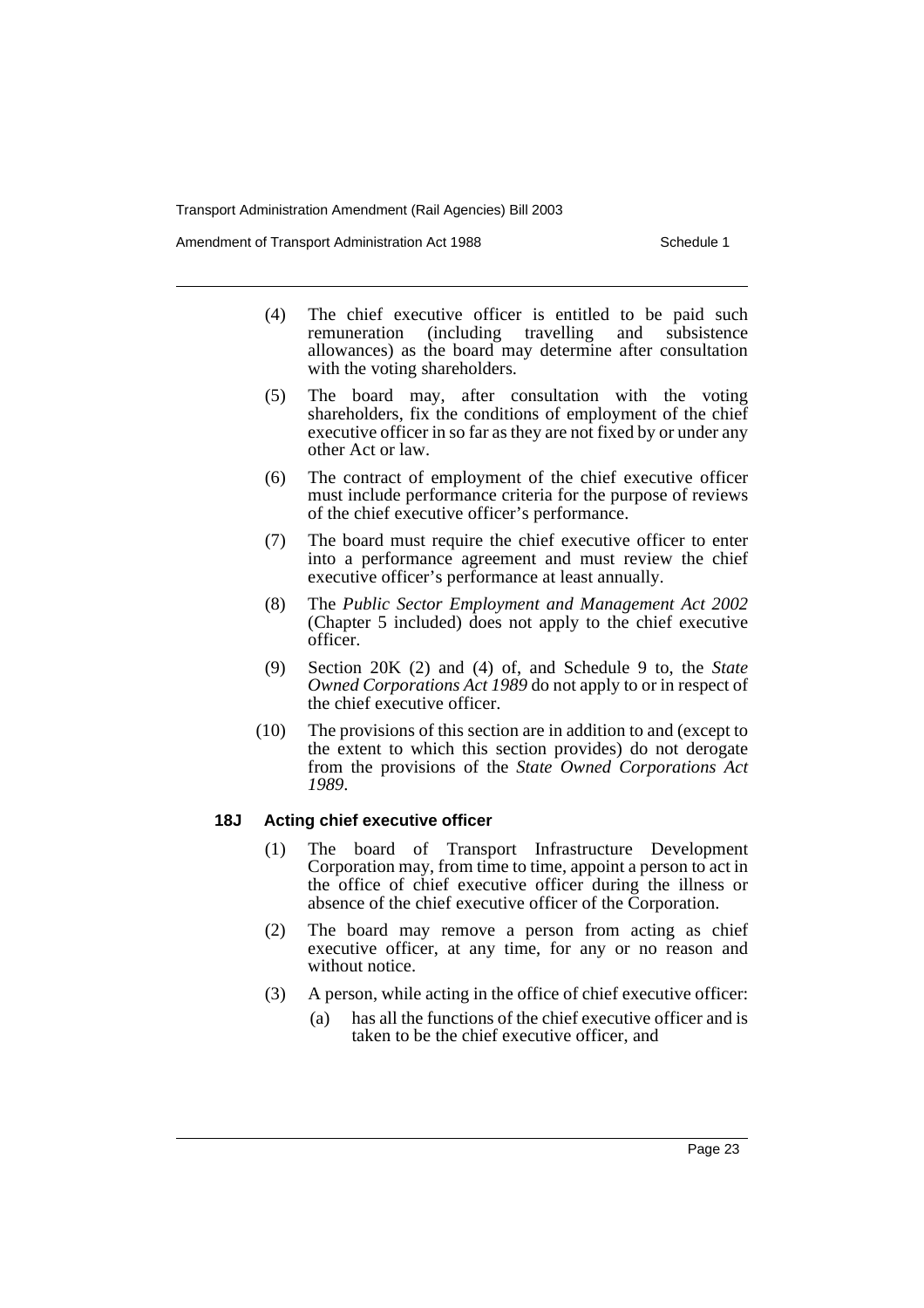- (b) is entitled to be paid such remuneration (including travelling and subsistence allowances) as the board may determine.
- (4) For the purposes of this section, a vacancy in the office of chief executive officer is regarded as an absence from office of the chief executive officer.
- (5) The board is not to appoint a person to act in the office of chief executive officer during any vacancy in that office except after consultation with the voting shareholders and the portfolio Minister.
- (6) The provisions of this section are in addition to and (except to the extent to which this section provides) do not derogate from the provisions of the *State Owned Corporations Act 1989*.

# **Division 6 General**

#### **18K Foundation charter of Transport Infrastructure Development Corporation**

For the purposes of the *State Owned Corporations Act 1989*, the foundation charter of Transport Infrastructure Development Corporation is this Part of this Act (but not the remainder of this Act).

**Note.** Section 3 of the State Owned Corporations Act 1989 defines the foundation charter of a statutory SOC as the whole of any Act by which a SOC is established for the purposes of the SOC Act and, in particular, for the purpose of the provisions relating to the legal capacity of statutory SOCs and assumptions that they have complied with that Act and their foundation charter.

#### **18L Restrictions relating to shareholdings**

- (1) The portfolio Minister of Transport Infrastructure Development Corporation must not be, and is not eligible for nomination as, a shareholder of the Corporation. However, the portfolio Minister may attend meetings of the shareholders of the Corporation.
- (2) Shares in Transport Infrastructure Development Corporation may not be sold or otherwise disposed of except to eligible Ministers.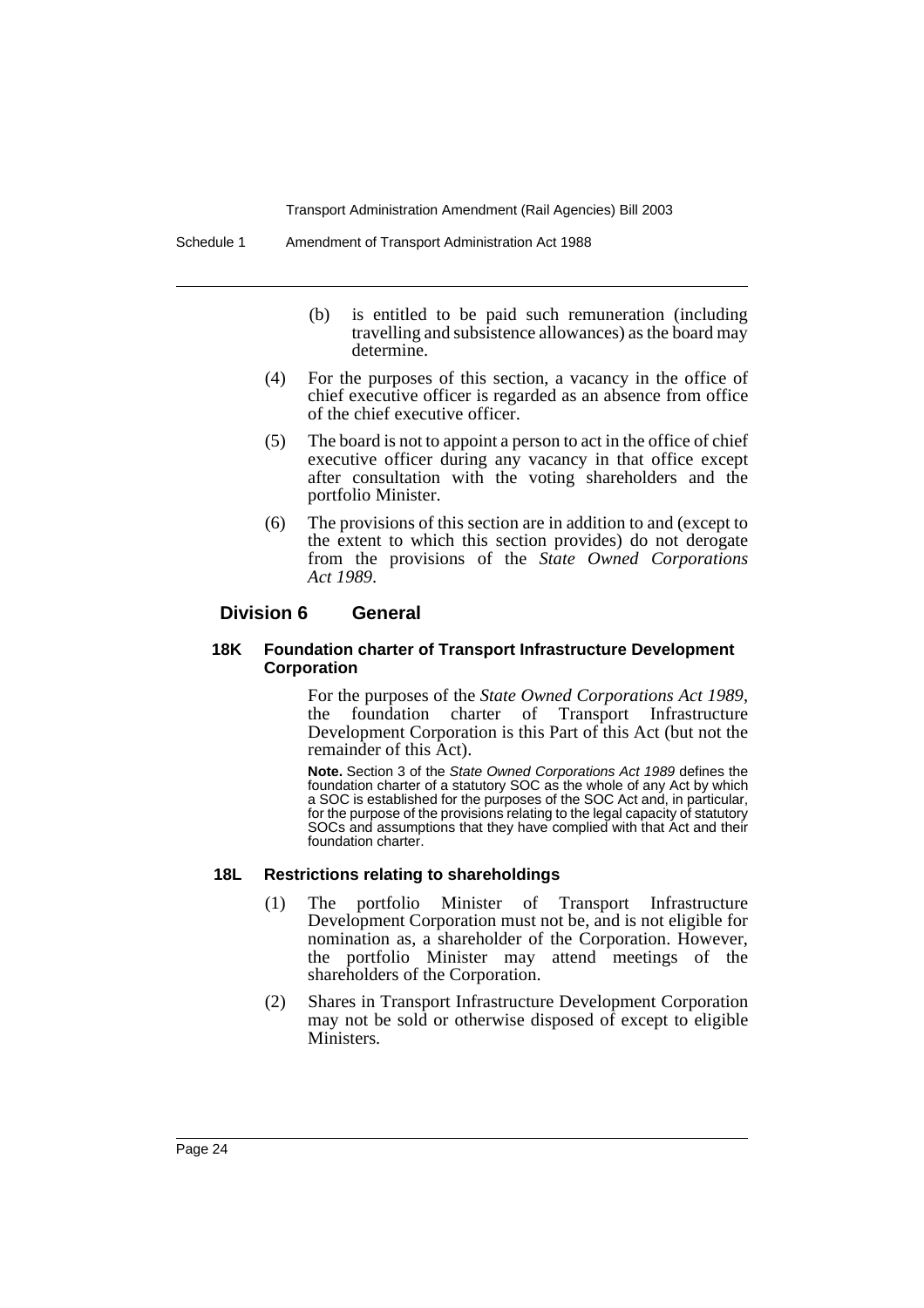Amendment of Transport Administration Act 1988 **Schedule 1** Schedule 1

#### **18M Dividends and tax-equivalents**

- (1) Section 20S of the *State Owned Corporations Act 1989* does not apply to Transport Infrastructure Development Corporation.
- (2) The Treasurer may, by notice in writing to Transport Infrastructure Development Corporation, suspend the obligation of Transport Infrastructure Development Corporation, or any subsidiary of Transport Infrastructure Development Corporation, to pay amounts under section 20T of the *State Owned Corporations Act 1989*, either generally or for a specified period.
- (3) A suspension under subsection (2) may be subject to conditions and may be revoked or varied by the Treasurer.

#### **18N Statement of corporate intent**

- (1) The board of Transport Infrastructure Development Corporation must prepare and submit to the voting shareholders and portfolio Minister a draft written statement of corporate intent not later than one month after the commencement of each financial year of the corporation.
- (2) The statement of corporate intent must include:
	- (a) performance benchmarks for the rail services and rail infrastructure facilities and other transport development provided by Transport Infrastructure Development Corporation, as agreed by the board and the portfolio Minister, and included in a performance agreement between the Minister and Transport Infrastructure Development Corporation, and
	- (b) financial and any other performance benchmarks, as agreed by the board and the voting shareholders after consultation with the portfolio Minister.
- (3) The board must consider any comments on the draft statement of corporate intent that are made to it by the voting shareholders or the portfolio Minister within 2 months after the commencement of the financial year of Transport Infrastructure Development Corporation.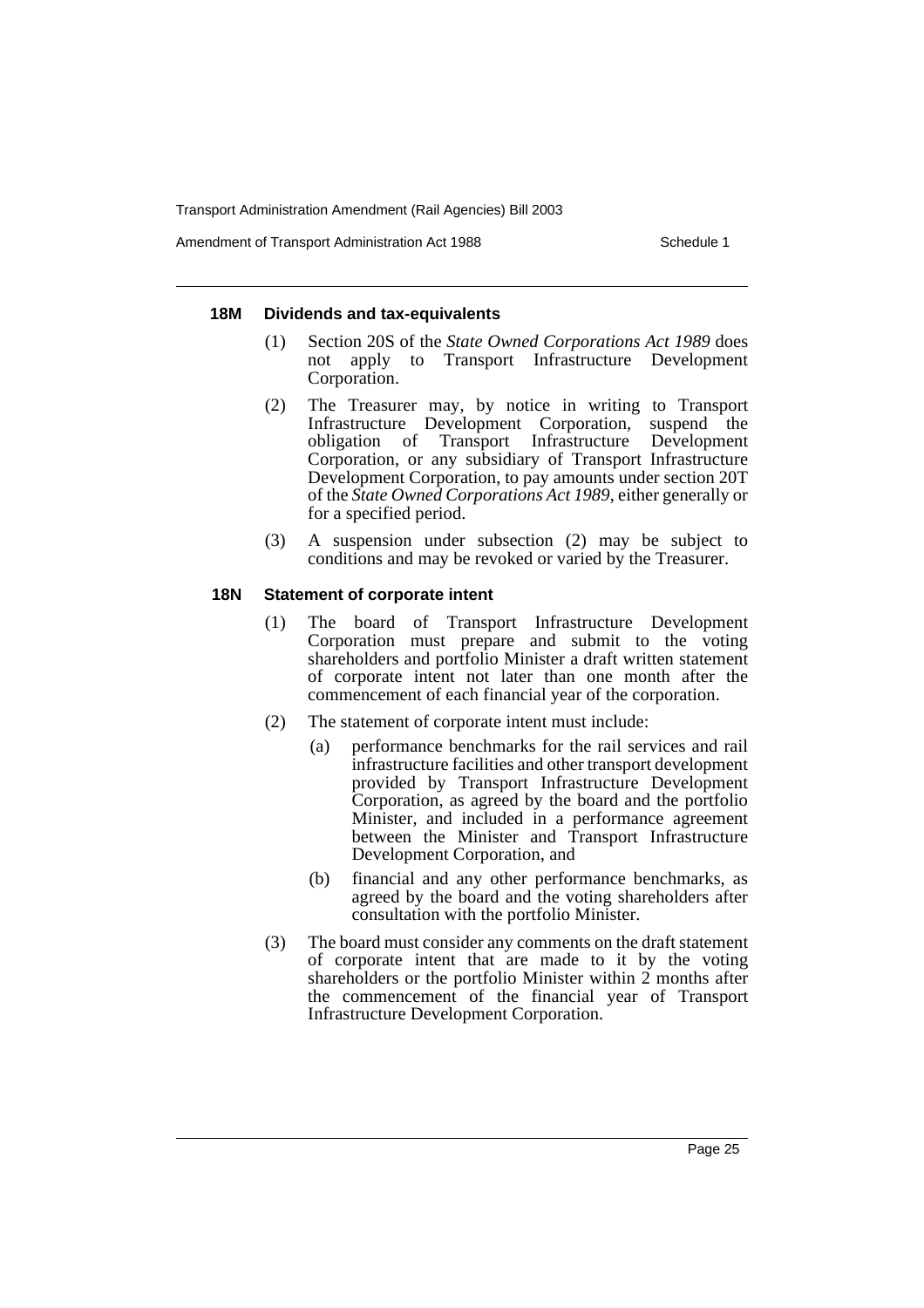Schedule 1 Amendment of Transport Administration Act 1988

- (4) The board must consult in good faith with the voting shareholders and the portfolio Minister following communication to it of the comments, make such changes to the statement:
	- (a) in relation to the performance benchmarks agreed under subsection (2) (a) (the *development performance benchmarks*), as are agreed between the board and the portfolio Minister, and
	- (b) in relation to the remainder of the statement, as are agreed between the board and the voting shareholders,

and deliver the completed written statement to the voting shareholders and portfolio Minister within 3 months after the commencement of the financial year.

- (5) The statement may not, before it is laid before both Houses of Parliament, be published or made available to the public without the prior approval of the board and the voting shareholders.
- (6) The statement, other than the development performance benchmarks, may be modified at any time by the board with the agreement of the voting shareholders after consultation with the portfolio Minister.
- (7) The development performance benchmarks may be modified at any time by the board with the agreement of the portfolio Minister after consultation with the Independent Transport Safety and Reliability Regulator.
- (8) If the board, by written notice to the voting shareholders and the portfolio Minister, proposes a modification of the statement (other than the development performance benchmarks), the board may, within 14 days, make the modification unless the voting shareholders, by written notice to the board, direct the board not to make it.
- (9) The voting shareholders may, from time to time, by written notice to the board, direct the board to include in, or omit from, a statement of corporate intent any specified matters, other than matters relating to the development performance benchmarks.
- (10) Before giving a direction under this section, the voting shareholders are to consult with the portfolio Minister and the board as to the matters to be referred to in the notice.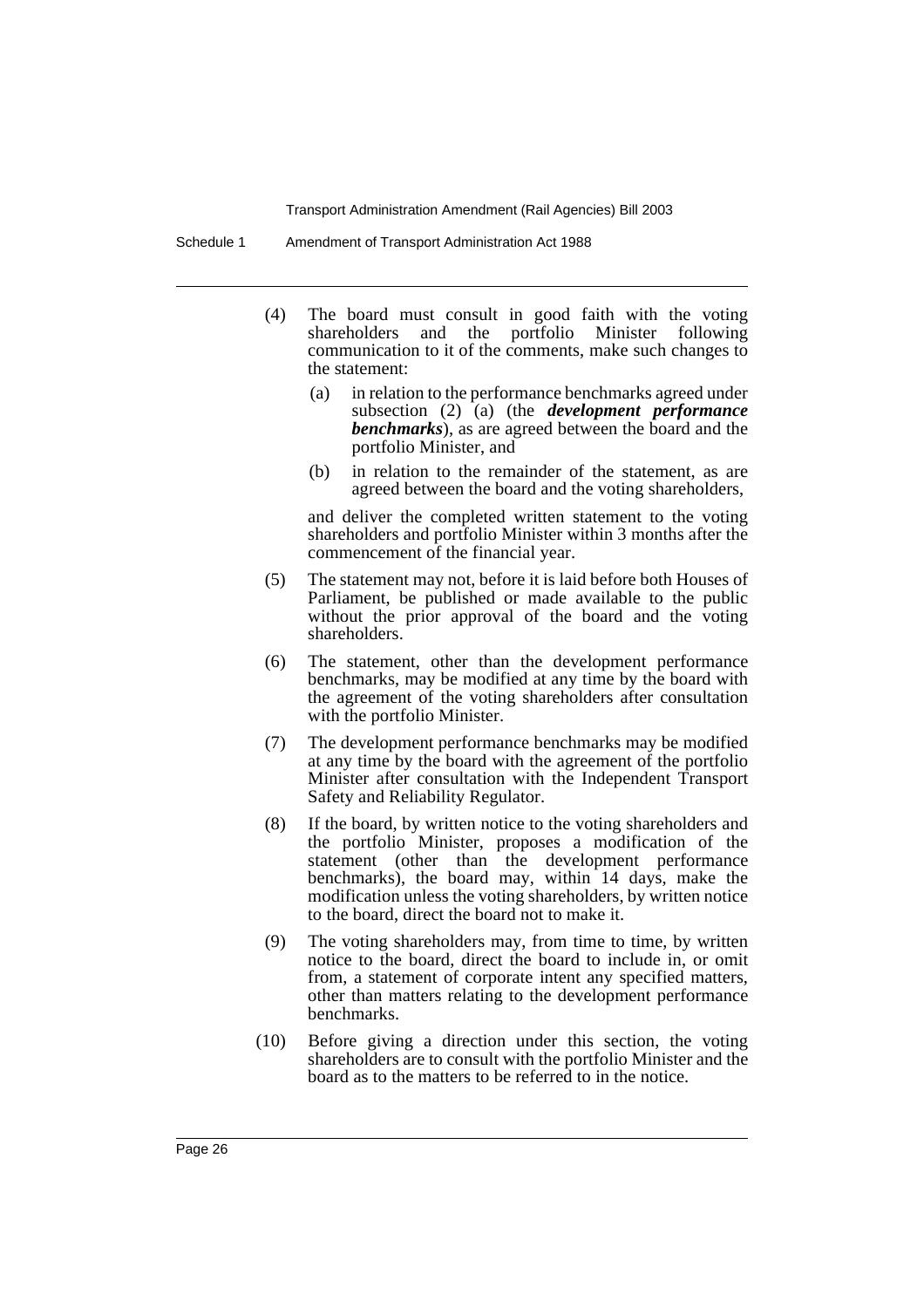Amendment of Transport Administration Act 1988 **Schedule 1** Schedule 1

- (11) The corporation is required to comply with any such direction.
- (12) At any particular time, the statement of corporate intent for Transport Infrastructure Development Corporation is the completed statement, with any modifications or deletions made in accordance with this section or Part 4 of the *State Owned Corporations Act 1989*.
- (13) The *State Owned Corporations Act 1989* (other than section 21 of that Act) applies to a statement of corporate intent for Transport Infrastructure Development Corporation in the same way that it applies to a statement of corporate intent under that Act.

# **18O Exemption from State taxes**

- (1) State tax is not chargeable in respect of any matter or thing, or any matter or thing of a class, certified by the portfolio Minister, with the approval of the Treasurer, as being or having been done for the purpose of or a purpose connected with or arising out of the principal functions of Transport Infrastructure Development Corporation.
- (2) In this section:

*State tax* means duty under the *Duties Act 1997* or any other tax, duty, fee or charge imposed by any Act or law of the State, other than pay-roll tax.

# **[9] Part 2B, heading**

Omit the existing heading to Part 2A. Insert instead:

# **Part 2B Rail Infrastructure Corporation**

# **[10] New Part 2B**

Omit Division 1 and the heading to Division 2.

# **[11] Section 19D Objectives of RIC**

Omit "NSW rail network" wherever occurring in section 19D (1) and (2) (a).

Insert instead "part of the NSW rail network vested in or owned by Rail Infrastructure Corporation".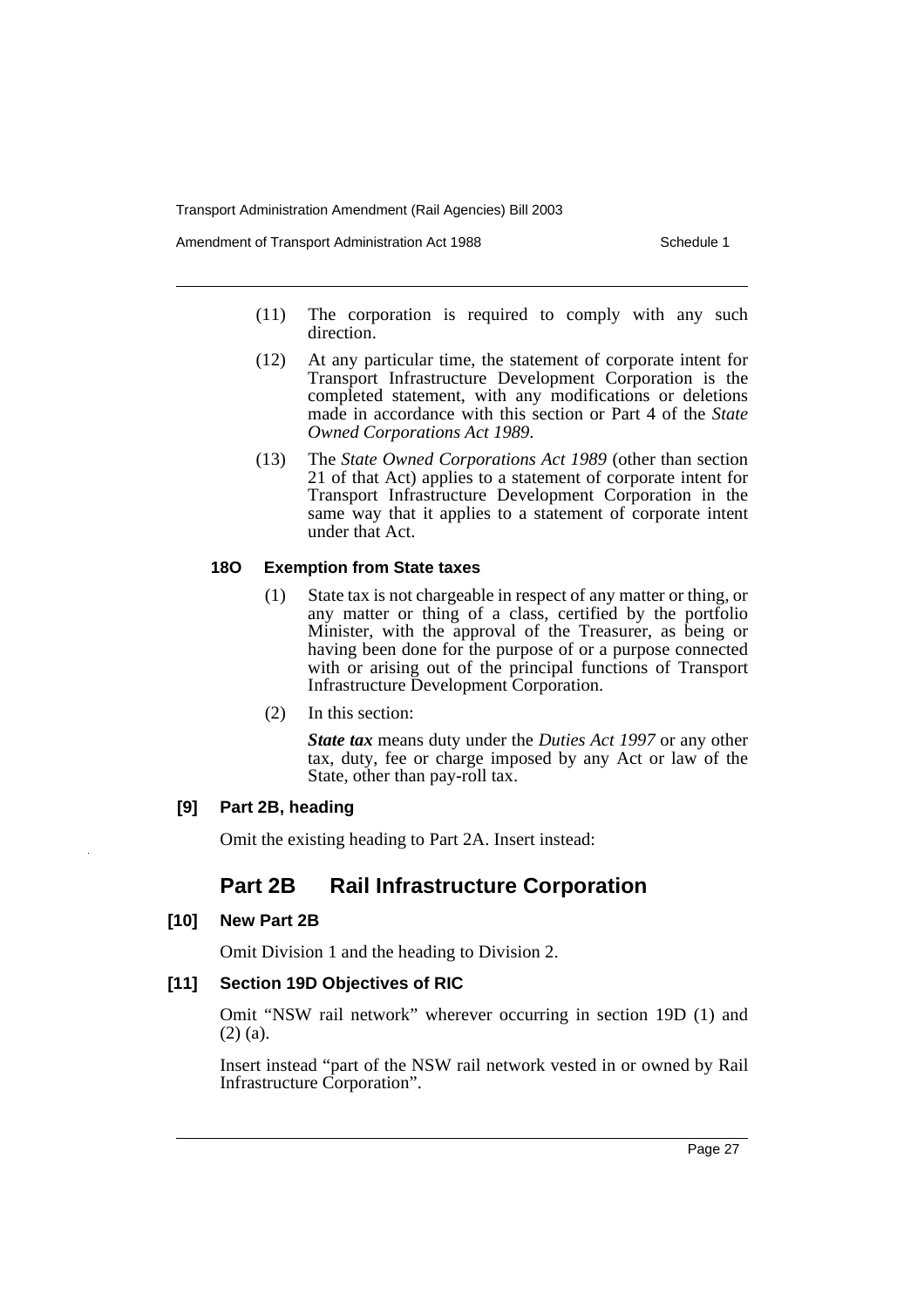Schedule 1 Amendment of Transport Administration Act 1988

# **[12] Section 19D (2) (a)**

Omit "RIC". Insert instead "NSW rail".

#### **[13] Section 19E Functions of RIC**

Omit section 19E (2) (b). Insert instead:

(b) to provide persons with access under the current NSW rail access undertaking to the part of the NSW rail network vested in or owned by Rail Infrastructure Corporation.

# **[14] Section 19E (2A), (4A), (4B) and (5)**

Omit the subsections.

# **[15] Section 19E (4) (b)**

Omit "objectives, and". Insert instead "objectives.".

#### **[16] Section 19E (4) (c)**

Omit the paragraph.

## **[17] Section 19E (6)**

Omit "NSW rail network" wherever occurring.

Insert instead "the part of the NSW rail network vested in or owned by Rail Infrastructure Corporation".

# **[18] Section 19E (7)**

Omit "subsections (4B) and (5A)". Insert instead "subsection (5A)".

# **[19] Section 19F**

Omit the section.

# **[20] Sections 19FB and 19FC**

Omit the sections.

# **[21] New Part 2B, Division 4, heading**

Omit the heading.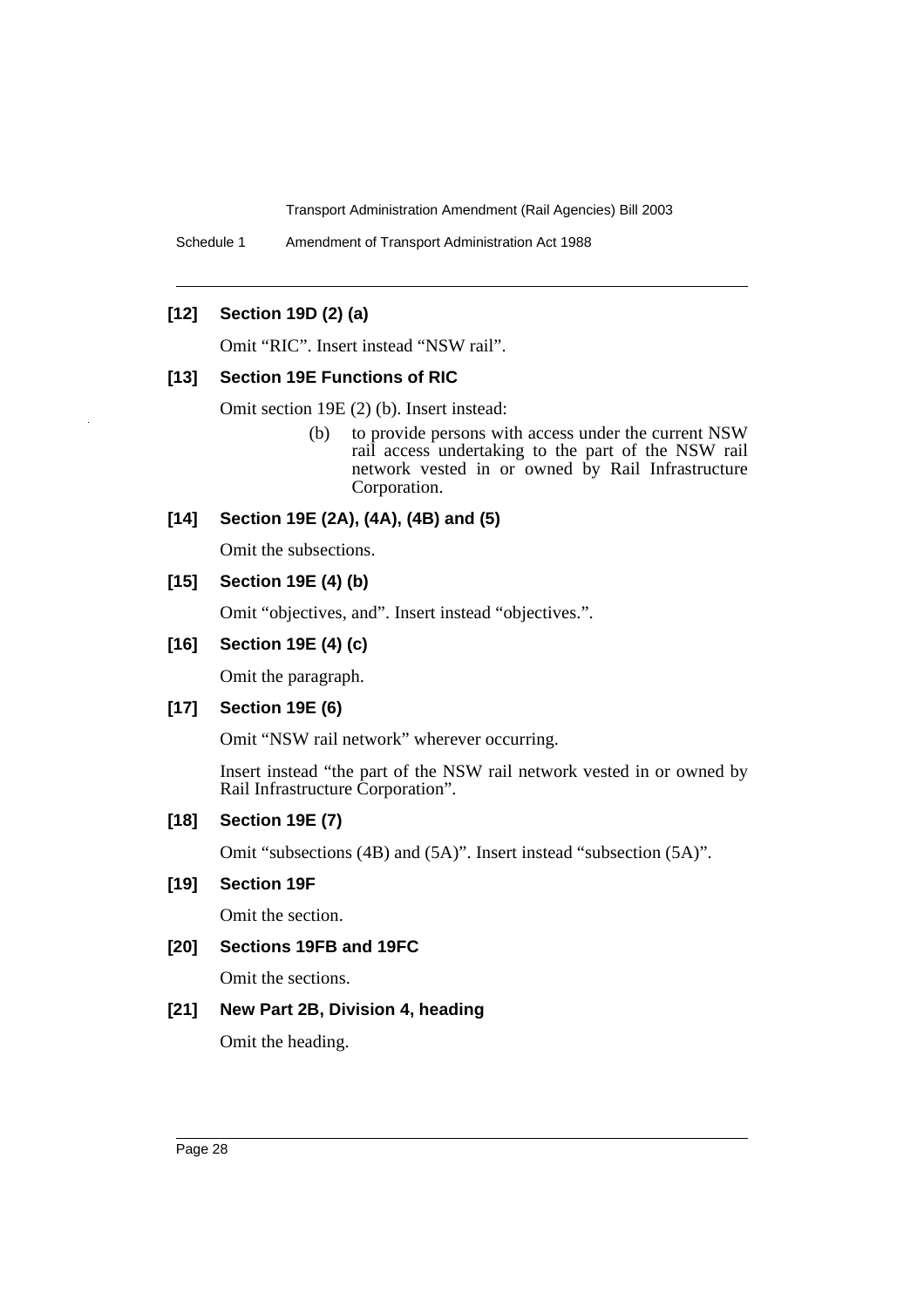Amendment of Transport Administration Act 1988 Schedule 1

# **[22] Sections 19J and 19K**

Omit the sections.

# **[23] Section 19L Restriction on sale of shares**

Omit "a Rail Corporation".

Insert instead "Rail Infrastructure Corporation".

# **[24] Section 19M**

Omit the section.

# **[25] Section 19N Foundation charter of Rail Infrastructure Corporation for purposes of SOC Act**

Omit "a Rail Corporation".

Insert instead "Rail Infrastructure Corporation".

# **[26] Section 19P Portfolio Minister not to be shareholder of Rail Infrastructure Corporation**

Omit "a Rail Corporation".

Insert instead "Rail Infrastructure Corporation".

# **[27] Section 19P**

Omit "the Rail Corporation".

Insert instead "Rail Infrastructure Corporation".

# **[28] Section 19R Chief executive officer**

Omit section 19R (1). Insert instead:

(1) The chief executive officer of Rail Infrastructure Corporation is to be appointed by the board with the concurrence of the voting shareholders and the Minister.

# **[29] Section 19R (2)**

Omit ", in the case of Rail Infrastructure Corporation,".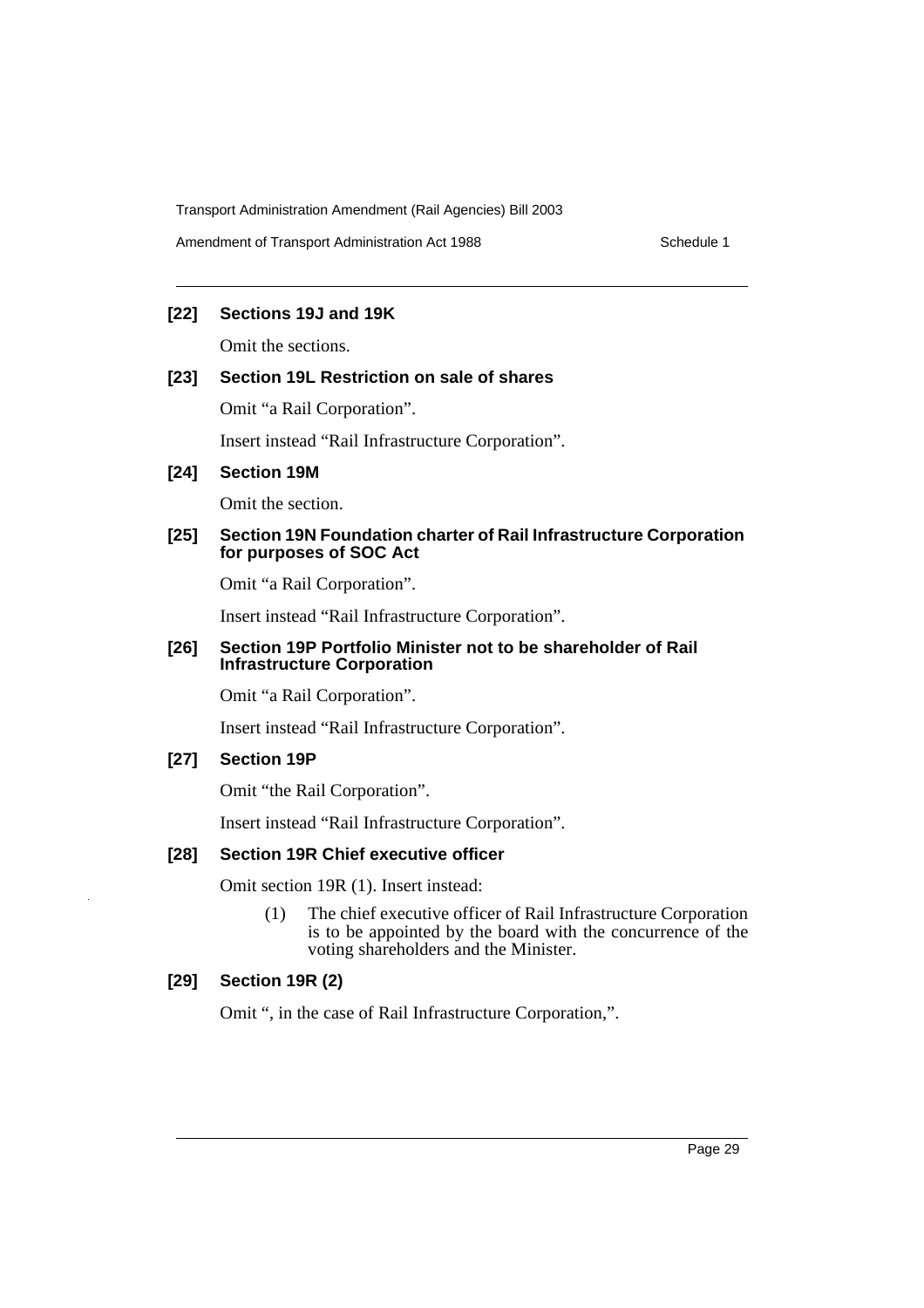Schedule 1 Amendment of Transport Administration Act 1988

# **[30] Section 19R (4A)**

Insert after section 19R (4):

(4A) The chief executive officer of Rail Infrastructure Corporation may delegate any functions of the chief executive officer to any person of a class approved by the board of the Corporation.

#### **[31] Section 19S Acting chief executive officer**

Insert "of Rail Infrastructure Corporation" after "chief executive officer" where secondly occurring in section 19S  $(1)$ .

# **[32] Section 19S (5) and 19T**

Omit "a Rail Corporation" wherever occurring.

Insert instead "Rail Infrastructure Corporation".

# **[33] Section 19T Dividends**

Omit "Rail Corporation's" from section 19T (1).

Insert instead "Rail Infrastructure Corporation's".

# **[34] Section 19T (4)**

Insert after section 19T (3):

- (4) Rail Infrastructure Corporation is not required to comply with this section, or section 20S of the *State Owned Corporations Act 1989*, after 1 July 2004.
- **[35] Section 38 Functions of ensuring provision of appropriate passenger services**

Omit "the State Rail Authority" from section 38 (3).

Insert instead "RailCorp".

## **[36] Section 38 (3)**

Omit "such Authority".

#### **[37] Section 42A [as inserted by the Transport Legislation Amendment (Safety and Reliability) Act 2003]**

Omit paragraph (a) of the definition of *transport authority*. Insert instead:

(a) RailCorp, or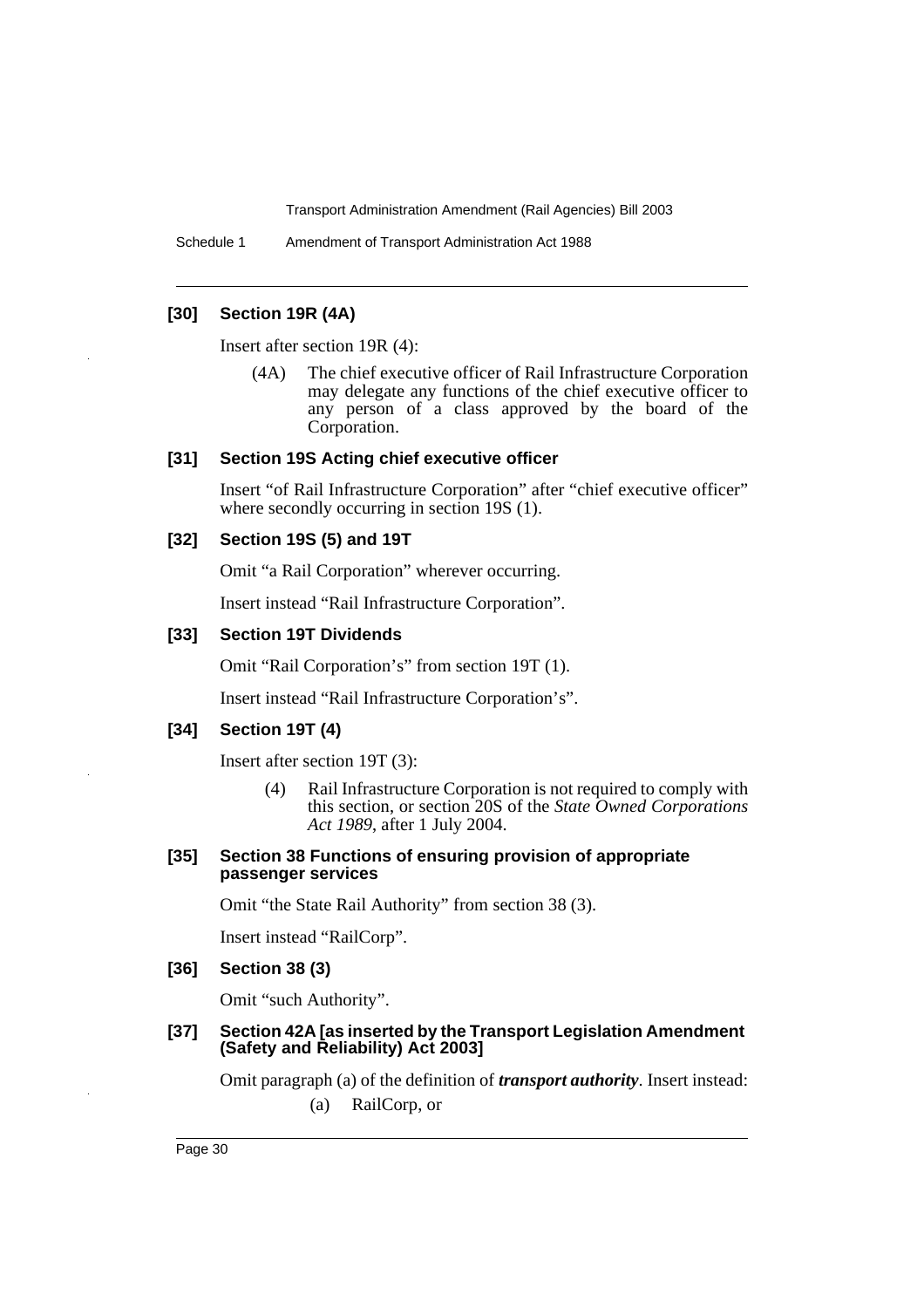Amendment of Transport Administration Act 1988 Schedule 1

# **[38] Part 7, Division 1**

Omit the Division.

**[39] Part 8, Division 1** Omit the Division.

# **[40] Section 83**

Omit the section.

**[41] Part 8, Division 5, heading** Omit "**State Rail Authority**". Insert instead "**RailCorp**".

# **[42] Section 84 Definitions**

Insert in alphabetical order:

*Authority* means the State Transit Authority or RailCorp.

# **[43] Section 85 Orders fixing charges**

Omit "the State Rail Authority" from section 85 (1). Insert instead "RailCorp".

# **[44] Section 85 (1)**

Omit "the Authority". Insert instead "RailCorp".

# **[45] Section 85 (3)**

Omit "The State Rail Authority". Insert instead "RailCorp".

# **[46] Section 86 Ministerial supervision of orders fixing charges**

Omit "The State Rail Authority and the State Transit Authority shall" from section 86 (1).

Insert instead "An Authority must".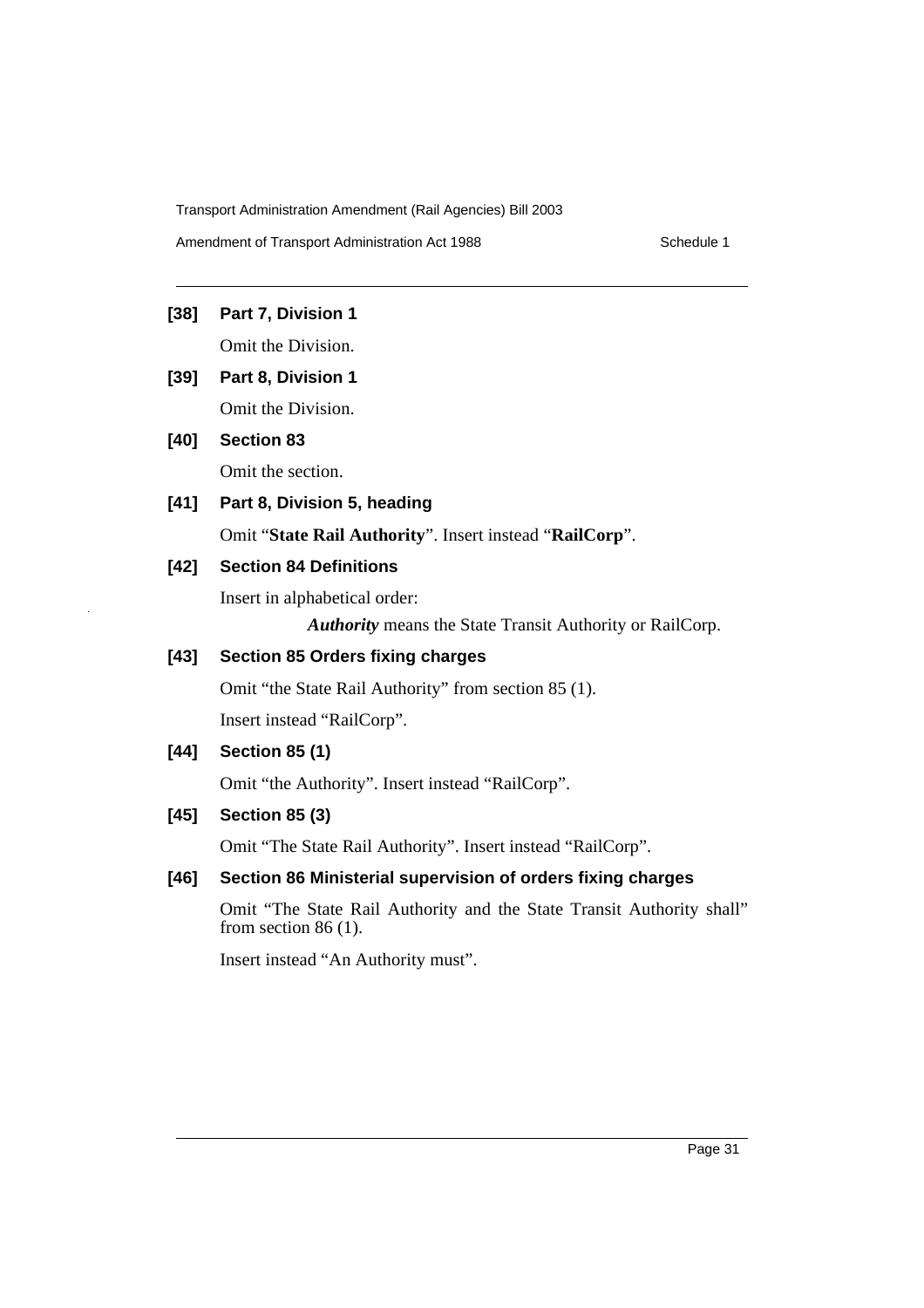Schedule 1 Amendment of Transport Administration Act 1988

# **[47] Section 86 (2)**

Omit the subsection. Insert instead:

(2) When making an order determining the charges for passenger services, an Authority must have regard to any pricing policies approved by the Minister and notified to the Authority.

#### **[48] Sections 86 (3) and 88 (5)**

Omit "section 13 or 29" wherever occurring.

Insert instead "section 29 of this Act or section 20P of the *State Owned Corporations Act 1989*".

#### **[49] Section 88 Free or subsidised railway, bus or ferry travel**

Omit "the State Rail Authority or the State Transit Authority" from section 88 (1).

Insert instead "an Authority".

# **[50] Part 9, Divisions 1–1C**

Omit Division 1 of Part 9. Insert instead:

# **Division 1 Definitions**

#### **89 Definitions**

In this Part:

*rail authority* means RailCorp, Rail Infrastructure<br>Corporation, Transport Infrastructure Development Infrastructure Development Corporation or any other person or body prescribed by the regulations.

*railway system* has the same meaning as it has in Part 2A.

*State rail operator* means RailCorp or any other person or body prescribed by the regulations.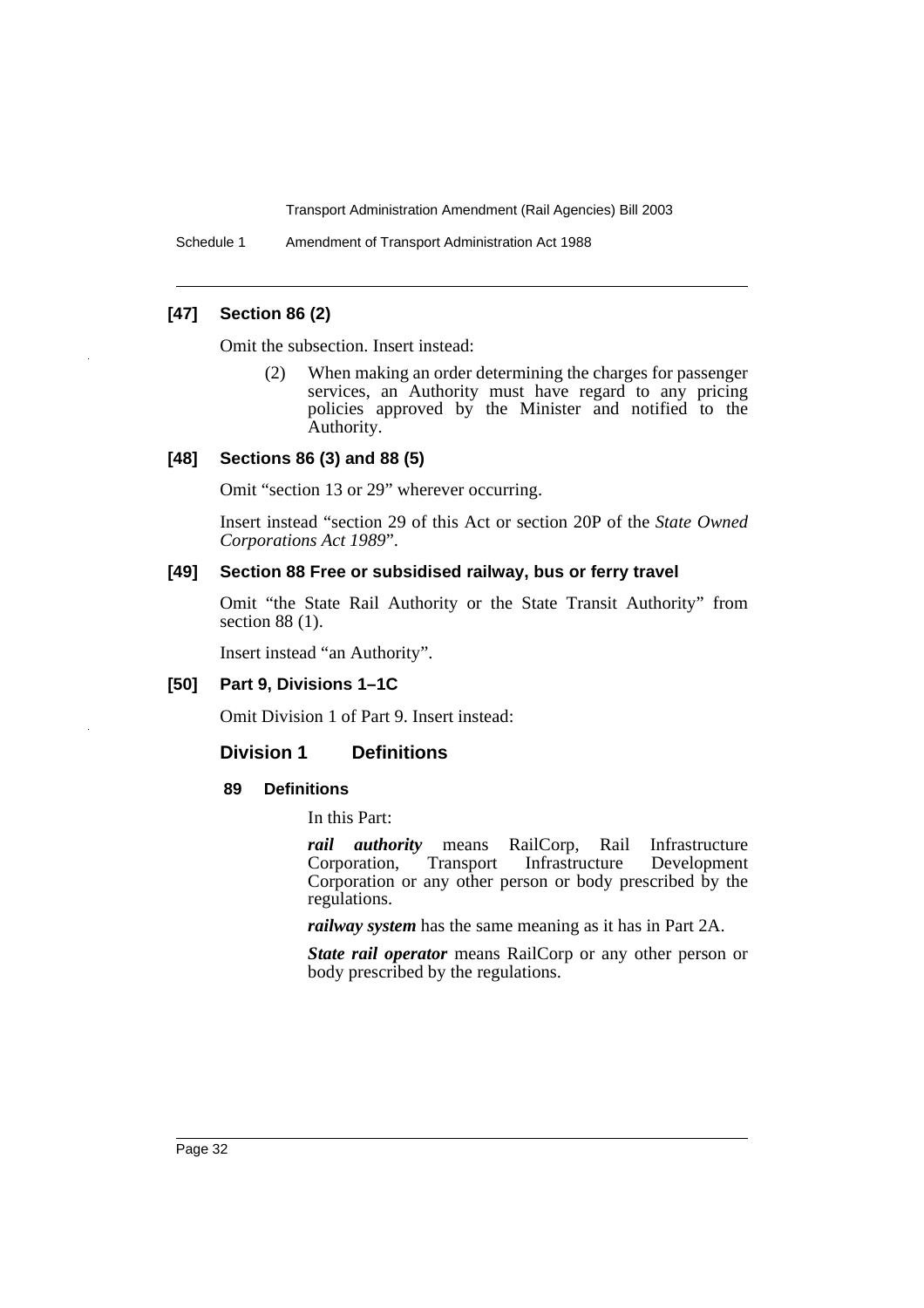Amendment of Transport Administration Act 1988 **Schedule 1** Schedule 1

# **Division 1A Miscellaneous provisions relating to rail authorities**

# **90 State rail operators not common carriers**

- (1) A State rail operator is not a common carrier.
- (2) Subsection (1) does not affect any contract or arrangement for the carriage of passengers or freight between a State rail operator and any other person in which the operator accepts the risk and liability of a common carrier.

# **91 Regulations relating to railway and other transport services**

- (1) The regulations may make provision for or with respect to the railway and other transport services operated by a State rail operator.
- (2) In particular, the regulations may make provision for or with respect to the following matters:
	- (a) the terms and conditions on which:
		- (i) passengers are carried, and
		- (ii) passengers' luggage and freight are collected, received, kept, carried or delivered,
	- (b) the use of and access to facilities or property owned by or under the control of a State rail operator,
	- (c) the protection and preservation of facilities or property owned by or under the control of a State rail operator,
	- (d) security, safety and order on railways and trains,
	- (e) the sale or other disposal of unclaimed goods and luggage in the possession of a State rail operator and the disposal of the proceeds of any such sale,
	- (f) the standing or parking of vehicles on land vested in a State rail operator.

# **92 Limitation of compensation in respect of damage to property by fire**

In any action brought against a rail authority for damages or compensation in respect of loss of or damage or injury to property (whether sustained before or after the commencement of this section) because of fire alleged to have been caused by: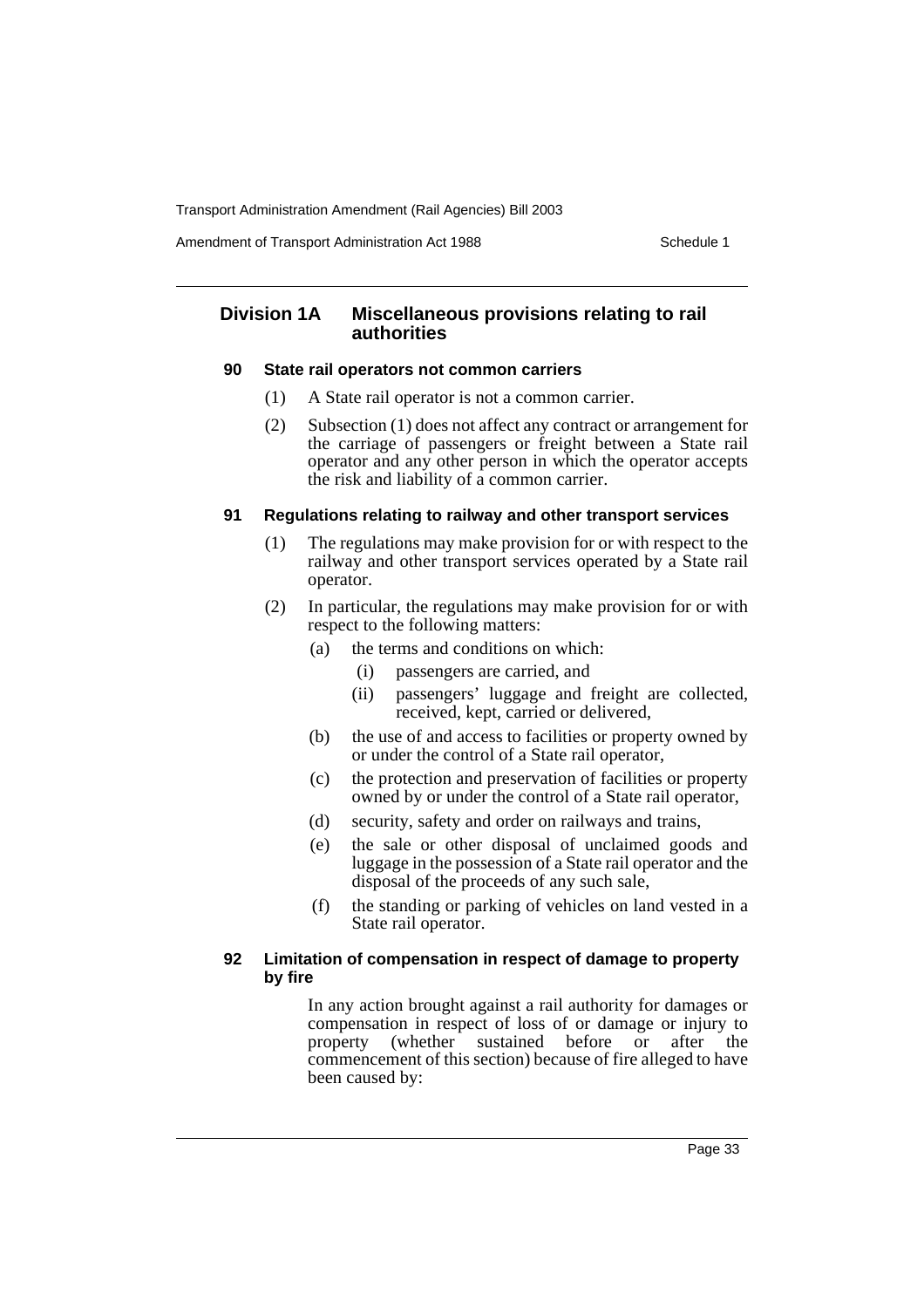- (a) any act or thing done or omitted to be done by the rail authority in the operation of its railway services or in the exercise of its functions under this Act, or
- (b) any person for whose act or omission the rail authority is liable,

the maximum sum recoverable is \$50,000 or such other amount as may be prescribed by the regulations.

#### **93 Search of vehicles and luggage on certain railway premises**

- (1) An authorised officer may:
	- (a) stop any vehicle or person on any land that is vested in or under the control of a State rail operator and that is used for the receipt, dispatch or delivery of any luggage or freight, and
	- (b) search any such vehicle or any luggage or other article on that vehicle or in the possession of any such person, and
	- (c) require any such person to produce consignment notes, delivery dockets or other documents relating to the receipt, dispatch, delivery or ownership of any such luggage or article, and
	- (d) seize any such luggage or article that the authorised officer has reasonable grounds for suspecting has been stolen.
- (2) The power of an authorised officer to search includes the power to open any part of the vehicle or any luggage or other article on the vehicle or in the possession of the person.
- (3) Any person who:
	- (a) obstructs or hinders an authorised officer when exercising any power under this section, or
	- (b) does not comply with any reasonable requirement made for the purposes of this section by an authorised officer,

is guilty of an offence.

Maximum penalty: 20 penalty units.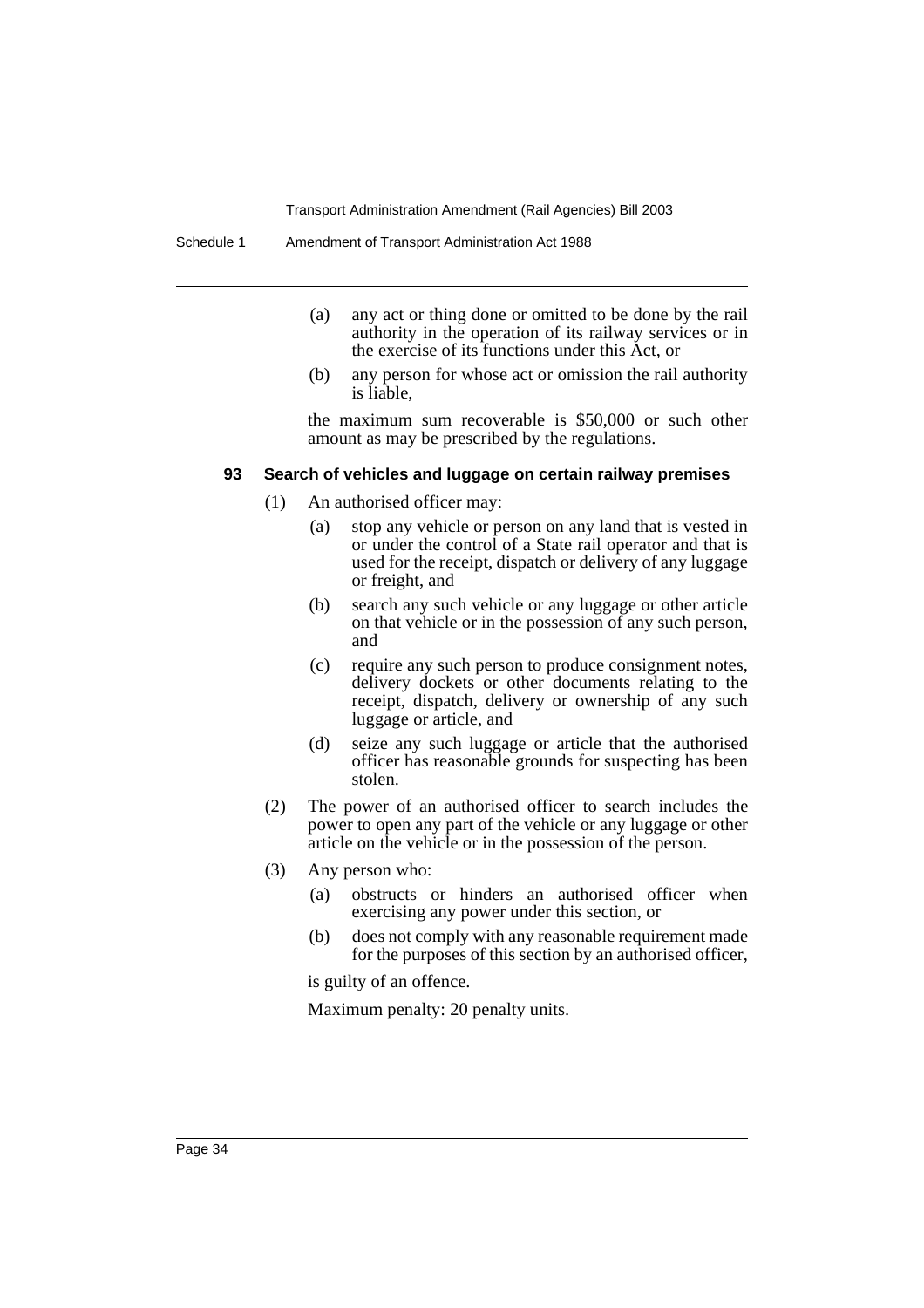Amendment of Transport Administration Act 1988 **Schedule 1** Schedule 1

- (4) An authorised officer must produce his or her authority if requested to do so by any person required to comply with a requirement made by that officer for the purposes of this section.
- (5) No personal liability is incurred by an authorised officer for any act done or omitted in good faith under this section.
- (6) In this section:

*authorised officer* means an officer of a State rail operator, or a person employed in the transit police service, appointed in writing by the chief executive officer of the State rail operator to be an authorised officer.

*authority* means the written instrument by which an authorised officer is appointed.

# **94 Transfers of assets, rights and liabilities**

- (1) The Minister may, by order in writing, direct that the assets, rights or liabilities of a specified rail authority, or any subsidiary of a rail authority, that are specified or referred to in the order, be transferred to another rail authority, a subsidiary of a rail authority, a State owned corporation, the Crown or any other person or body acting on behalf of the Crown.
- (2) The Minister may, by further order under this section, further direct the transfer any assets, rights or liabilities previously transferred under this section.
- (3) An order under this section may be subject to specified terms and conditions.
- (4) Schedule 4 applies to the transfer of assets, rights and liabilities under this section.
- (5) Words and expressions used in this section have the same meanings as they have in Schedule 4.
- (6) In this section:

*rail authority* includes the State Rail Authority, the Transport Administration Corporation, the Director-General and any other person or body prescribed by the regulations.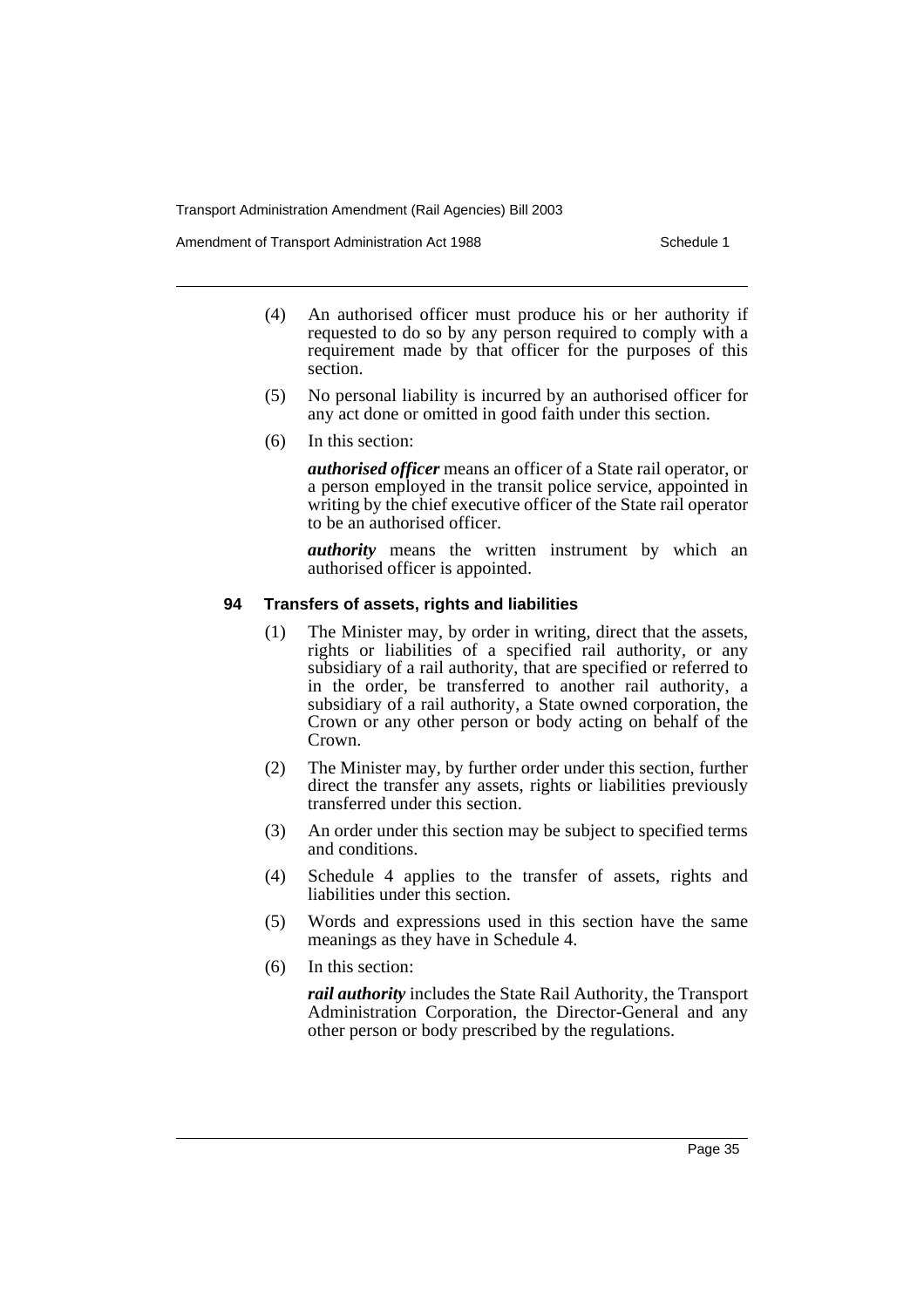Schedule 1 Amendment of Transport Administration Act 1988

#### **95 Transfer of staff**

Schedule 6 has effect.

#### **96 Person may be a member of one or more boards or CEO of more than one authority**

Nothing in this or any other Act prevents a person from being a member of the board of one or more rail authorities or the chief executive officer of one or more rail authorities.

# **Division 1B Miscellaneous provisions relating to rail infrastructure, rail access and network control**

### **97 Additional facilities may be treated as rail infrastructure facilities**

The Minister may, by order in writing, direct that specified facilities that are vested in or owned by a rail infrastructure owner are to be treated as rail infrastructure facilities for the purposes of this Act or the regulations.

### **98 Powers of rail authorities relating to rail infrastructure facilities and land**

Schedules 6A (Powers relating to rail infrastructure facilities and land) and 6B (Special provisions for underground rail facilities) have effect.

#### **99 Maintenance of railway lines**

A rail infrastructure owner is not required to maintain a railway line on which no services are operated.

#### **99A Closure and disposal of railway lines**

- (1) A rail infrastructure owner must not, unless authorised by an Act of Parliament, close a railway line.
- (2) For the purposes of this section, a railway line is closed if the land concerned is sold or otherwise disposed of or the railway tracks and other works concerned are removed.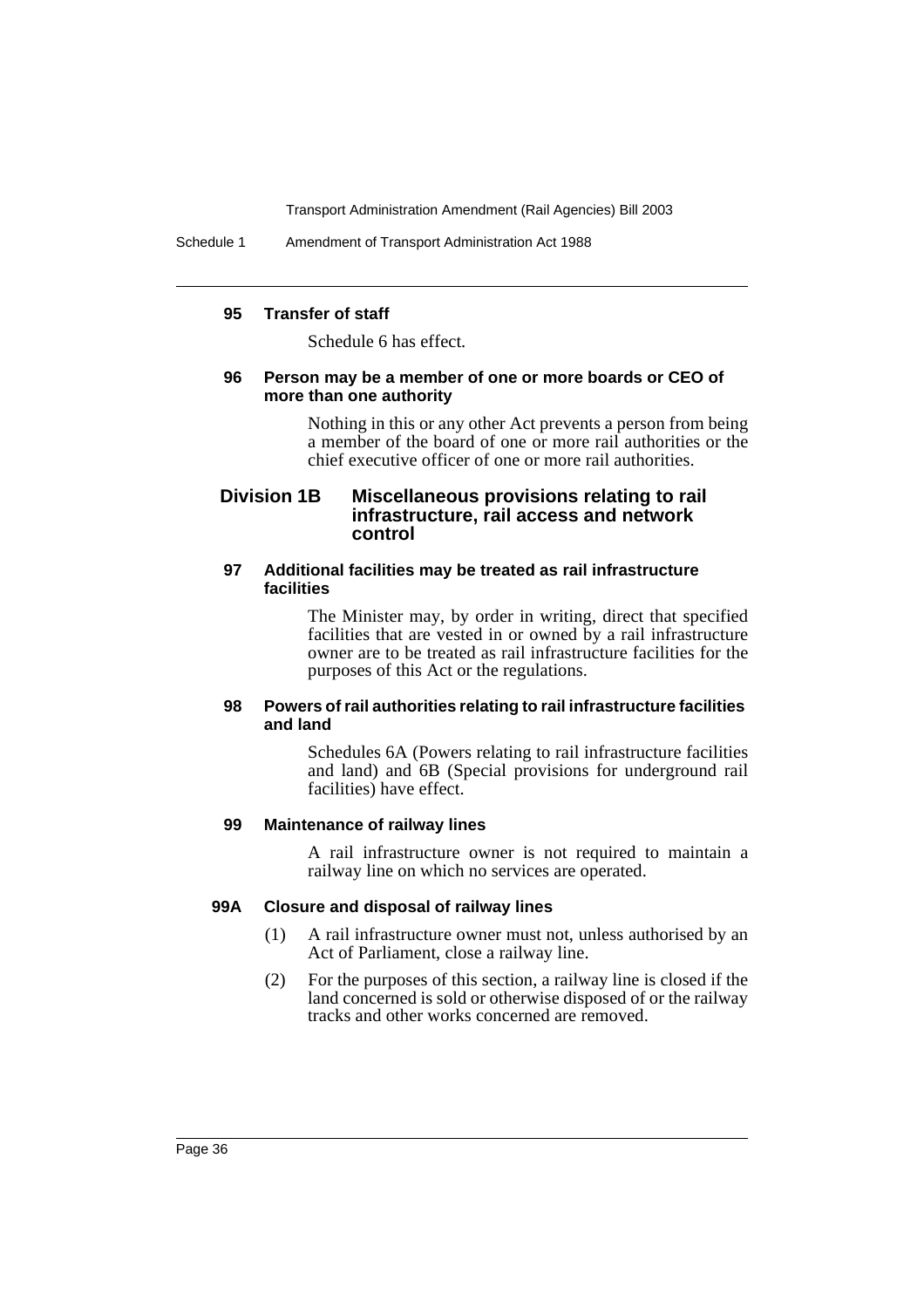Amendment of Transport Administration Act 1988 **Schedule 1** Schedule 1

(3) For the purposes of this section, a railway line is not closed merely because a rail infrastructure owner has entered into a lease or other arrangement in respect of it pursuant to an agreement entered into by the Commonwealth and the State.

#### **99B Closure of level-crossings, bridges and other structures**

- (1) A rail infrastructure owner may, with the approval of the Minister, close any level-crossing, bridge or other structure for crossing or passing over or under any railway track if both the level-crossing, bridge or other structure and the railway track are owned by the owner.
- (2) A rail infrastructure owner must notify the Minister of any proposal by it to close a level-crossing, bridge or other structure for crossing or passing over or under a railway track.
- (3) A rail infrastructure owner must, before closing any such level-crossing, bridge or other structure:
	- (a) cause a notice of the proposed closure to be published in the Gazette, and
	- (b) notify the Roads and Traffic Authority and the council of the area concerned of the proposed closure.
- (4) On the closure of any such level-crossing, bridge or other structure, all rights, easements and privileges in relation to that level-crossing, bridge or other structure are extinguished.

# **99C NSW rail access undertakings**

- (1) A rail infrastructure owner may give written undertakings from time to time to the Australian Competition and Consumer Commission, in connection with the provision of access to that part of the NSW rail network vested in or owned by the owner, under section 44ZZA of the *Trade Practices Act 1974* of the Commonwealth.
- (2) Any such undertaking is not to be given, and (once given) is not to be withdrawn or varied, except with the approval of the Minister given with the concurrence of the Premier.
- (3) Clauses 2, 3 and 4 of Schedule 6AA apply to any such undertaking in the same way as they apply to an access undertaking referred to in clause 1 of that Schedule.
- (4) In exercising its functions, a rail authority must act in accordance with the current NSW rail access undertaking.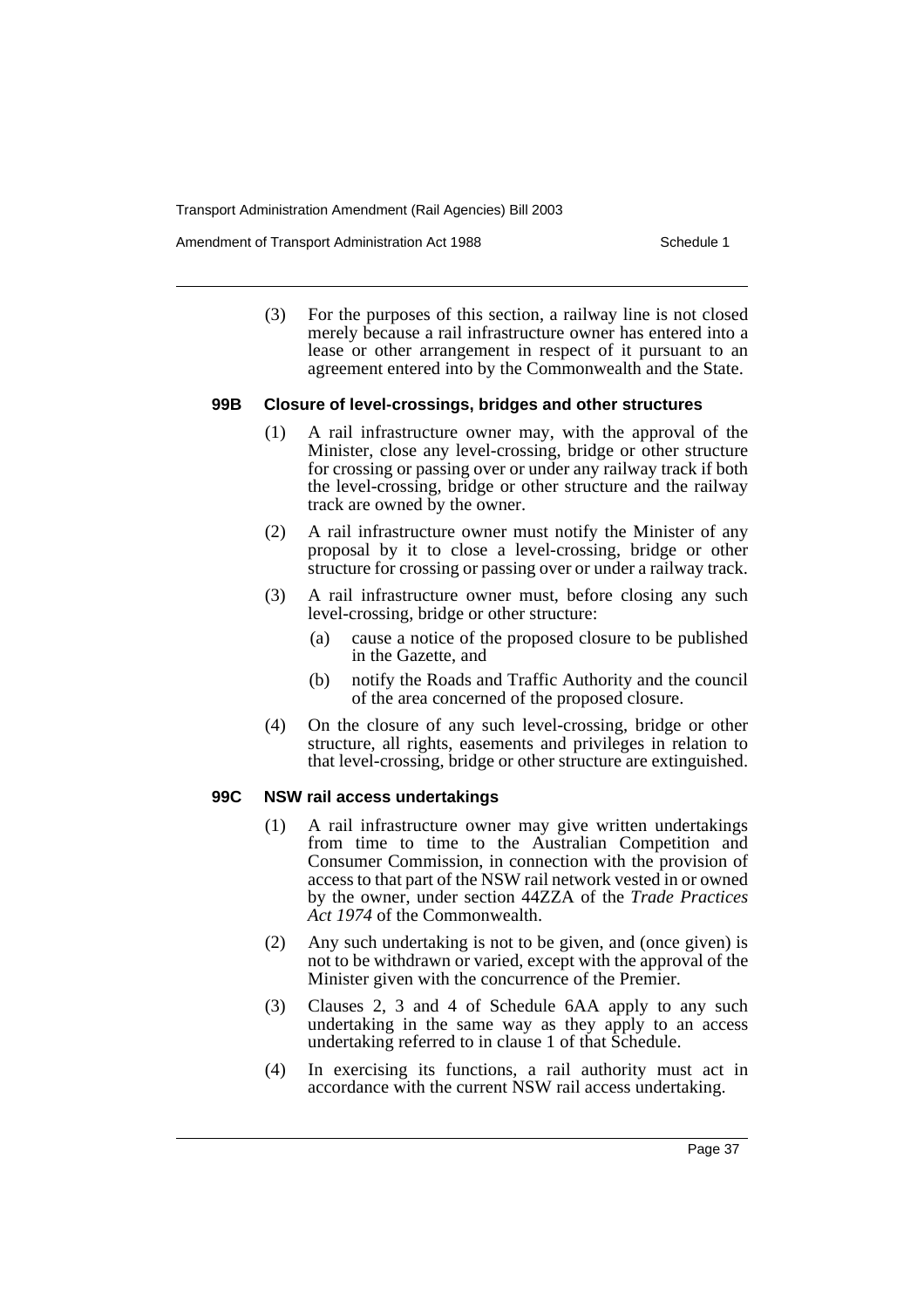(5) Schedule 6AA (Access undertakings) has effect.

### **99D Network control**

- (1) For the purposes of this section, *network control* with respect to any part of the NSW rail network is:
	- (a) service planning (namely, the timetabling of rolling stock, including standard working and daily timetables and planning the occupation of railway track for maintenance and other service requirements), and
	- (b) real time control (namely, the actual control of the movement of rolling stock, including train signalling and incident management).

Network control includes any aspect of the control of the network that is declared by the regulations to be network control, but does not include anything declared by the regulations not to be network control.

- (2) The Minister may, by order published in the Gazette, designate a rail authority or any person prescribed by the regulations as the body responsible for network control (or any specified aspect of network control) with respect to any specified part of the NSW rail network.
- (3) To the extent that responsibility for network control, or any aspect of network control, with respect to any part of the NSW rail network is not covered by an order under this section the rail infrastructure owner in whom that part of the NSW rail network is vested in or who owns that part is responsible for network control or that aspect.
- (4) The exercise of the functions of a rail authority is subject to an order under this section.
- (5) A body responsible for network control must:
	- (a) give priority to rail passenger services, and
	- (b) subject to giving priority to those services, promote and facilitate access to the part of the NSW rail network for which it is responsible in accordance with the current NSW rail access undertaking.
- (6) The Minister may, by order published in the Gazette, amend or revoke an order made under this section.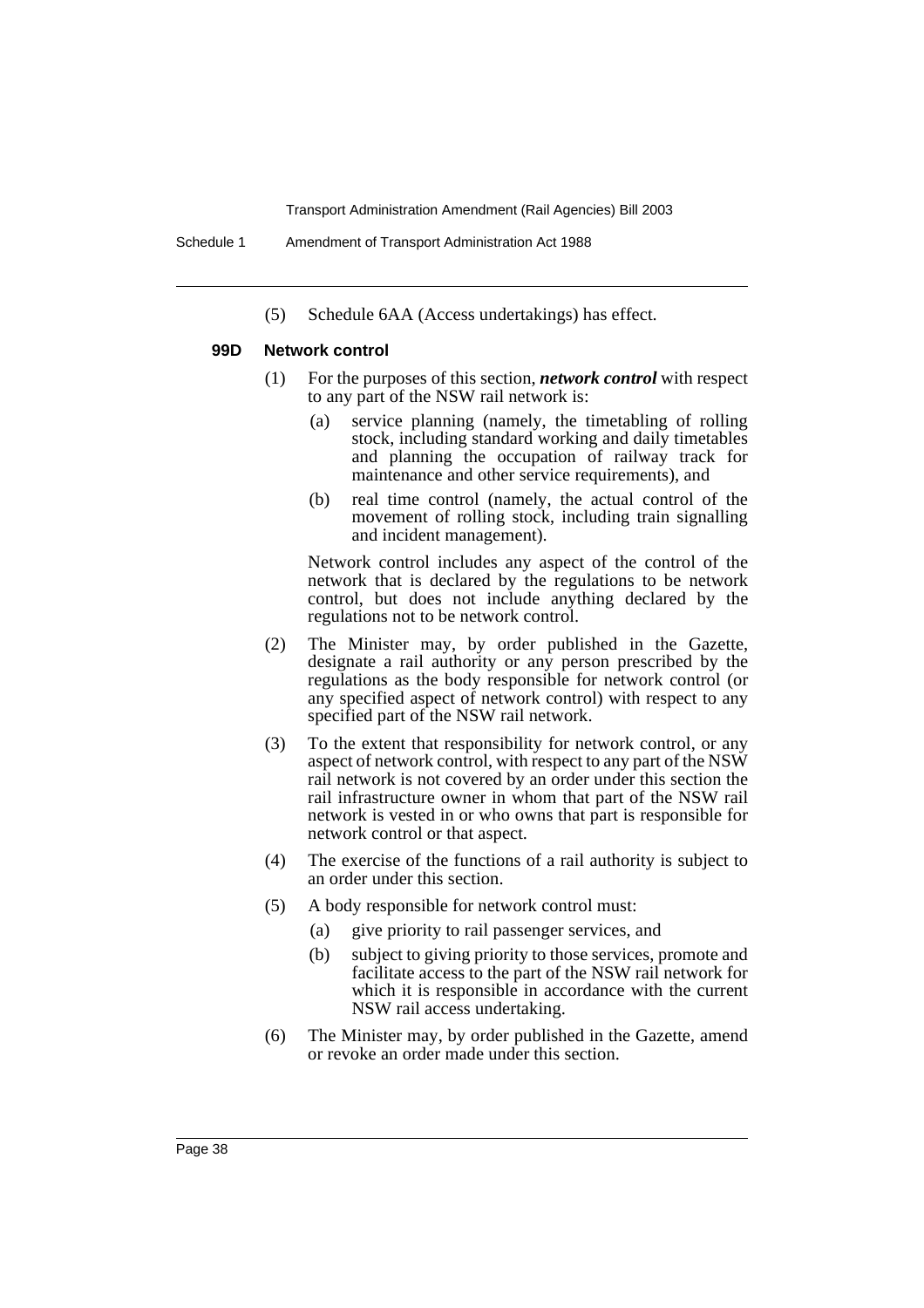Amendment of Transport Administration Act 1988 **Schedule 1** Schedule 1

# **Division 1C Delegation by Minister**

#### **99E Delegation by Minister**

The Minister may delegate to the Director-General or the Chief Executive of the State Transit Authority or the chief executive officer of a rail authority any function of the Minister under this Act, other than this power of delegation.

# **[51] Section 107 Definition of "transport authority"**

Omit section 107 (a).

### **[52] Section 107 (2)**

Insert at the end of section 107:

(2) In sections 111, 113 and 115, a reference to a transport authority includes a reference to RailCorp and Transport Infrastructure Development Corporation.

### **[53] Section 112 Personal liability of certain persons**

Omit "the State Rail Authority," from the definition of *member of a transport authority* in section 112 (2).

#### **[54] Section 112 (2)**

Omit "the State Rail Authority Board and" from the definition of *transport authority*.

#### **[55] Section 116 Liability of vehicle owner for parking offences on Authority's land**

Omit "the State Rail Authority" from the definition of *parking offence* in section 116 (7).

Insert instead "RailCorp, Transport Infrastructure Development Corporation".

### **[56] Section 122 Definitions**

Omit "the SRA" from the definition of *rail authority*.

Insert instead "RailCorp, TIDC".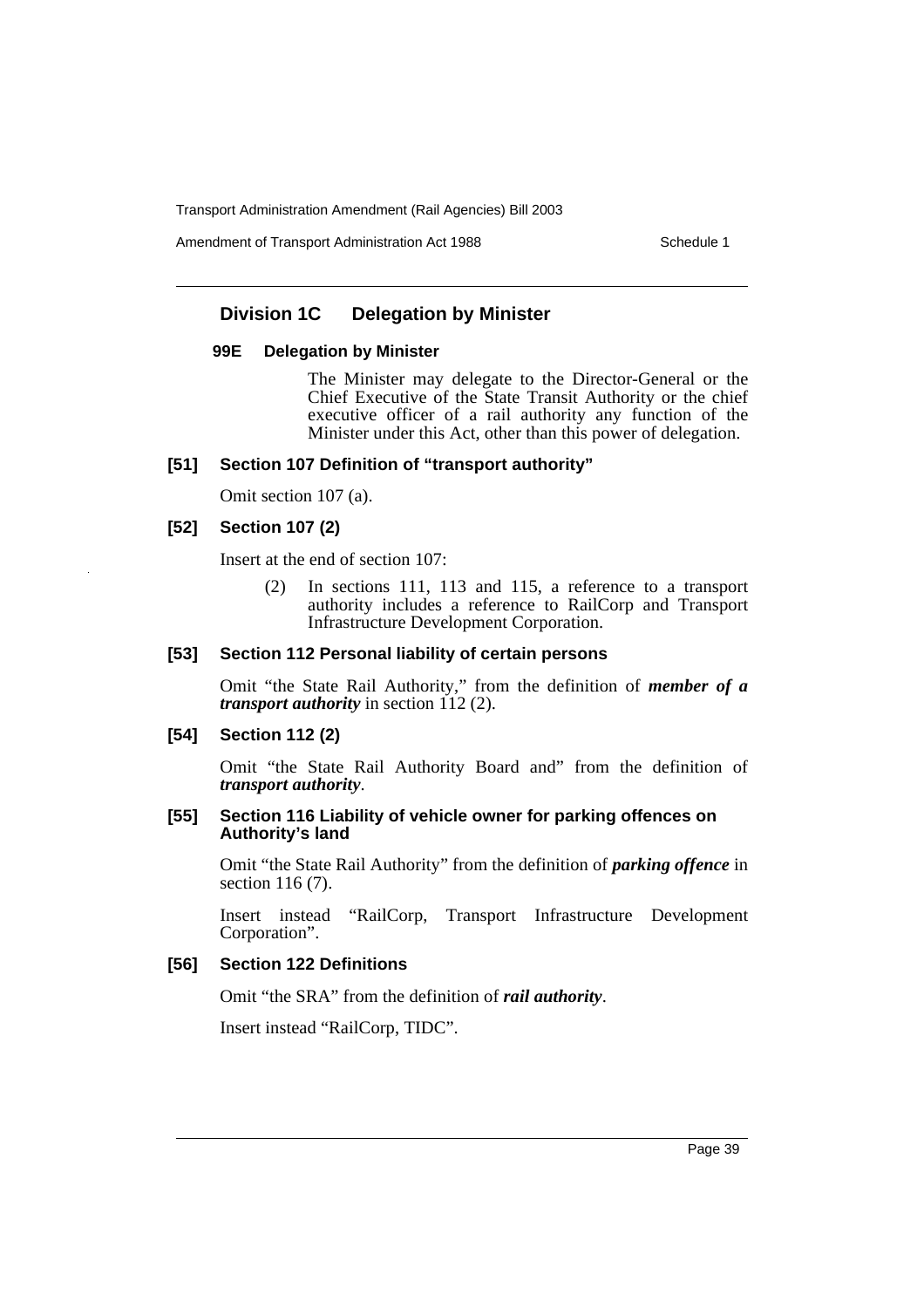Schedule 1 Amendment of Transport Administration Act 1988

# **[57] Part 9, Division 7**

Insert after Division 6:

#### **Division 7 State Rail Authority**

#### **128 State Rail Authority**

Schedule 8 has effect.

**[58] Schedule 1, heading**

Omit "**State Rail Authority Board and**".

#### **[59] Schedule 1**

Omit "a Board" wherever occurring. Insert instead "the Board".

### **[60] Schedule 1**

Omit "appropriate Chief Executive" wherever occurring. Insert instead "Chief Executive".

# **[61] Schedule 1, clause 1 Definitions**

Omit the definition of *appropriate Chief Executive*.

# **[62] Schedule 1, clause 1**

Omit "State Rail Authority Board or" from the definition of *Board*.

### **[63] Schedule 1, clause 1**

Insert in alphabetical order:

*Chief Executive* means the Chief Executive of the State Transit Authority.

# **[64] Schedule 1, clause 4 Deputies**

Omit "of an Authority" from clause 4 (1).

#### **[65] Schedule 1, clause 15 Transaction of business outside meetings by telephone or other means**

Omit "A Board" wherever occurring in clause 15 (1) and (2).

Insert instead "The Board".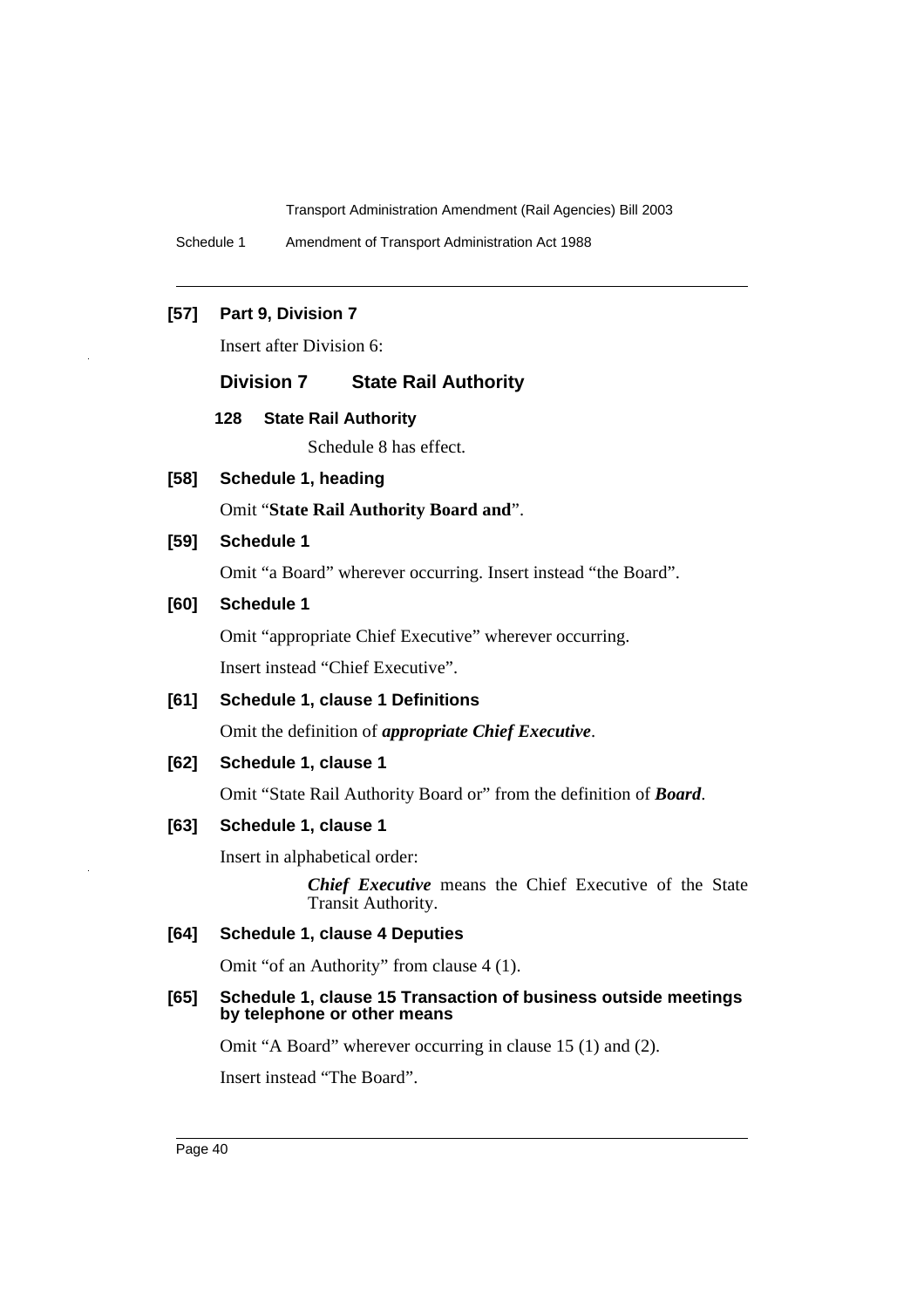Amendment of Transport Administration Act 1988 **Schedule 1** Schedule 1

#### **[66] Schedule 2 Provisions relating to Chief Executives**

Omit "the Chief Executive of the State Rail Authority," from the definition of *Chief Executive* in clause 1.

### **[67] Schedule 4**

Omit "Sections 19J, 19K and 19AH". Insert instead "Section 94".

#### **[68] Schedule 4, clause 1 Definitions**

Omit the definitions of *Rail Access Corporation*, *Rail Corporation*, *Rail Services Australia* and *RSA*.

### **[69] Schedule 4, clause 1**

Insert in alphabetical order:

*rail authority* has the same meaning as it has in section 94.

#### **[70] Schedule 4, clause 2 Application and interpretation**

Omit clause 2 (1) (a)–(c). Insert instead:

(a) an order under section 94 transferring assets, rights or liabilities of a rail authority to another rail authority or a subsidiary of a rail authority, a State owned corporation, the Crown or a person or body acting on behalf of the Crown,

#### **[71] Schedule 4, clause 8 Transfer of interest in land**

Omit clause 8 (1). Insert instead:

(1) An order to which this Schedule applies may transfer an interest in respect of land vested in the transferor without transferring the whole of the interests of the transferor in that land.

### **[72] Schedule 6 Transfer of certain staff**

Omit "Sections 19M and 58A". Insert instead "Section 95".

#### **[73] Schedule 6, clause 1 [as amended by the Transport Legislation Amendment (Safety and Reliability) Act 2003]**

Omit "the State Rail Authority" from the definition of *former RIC staff*.

Insert instead "another transport authority".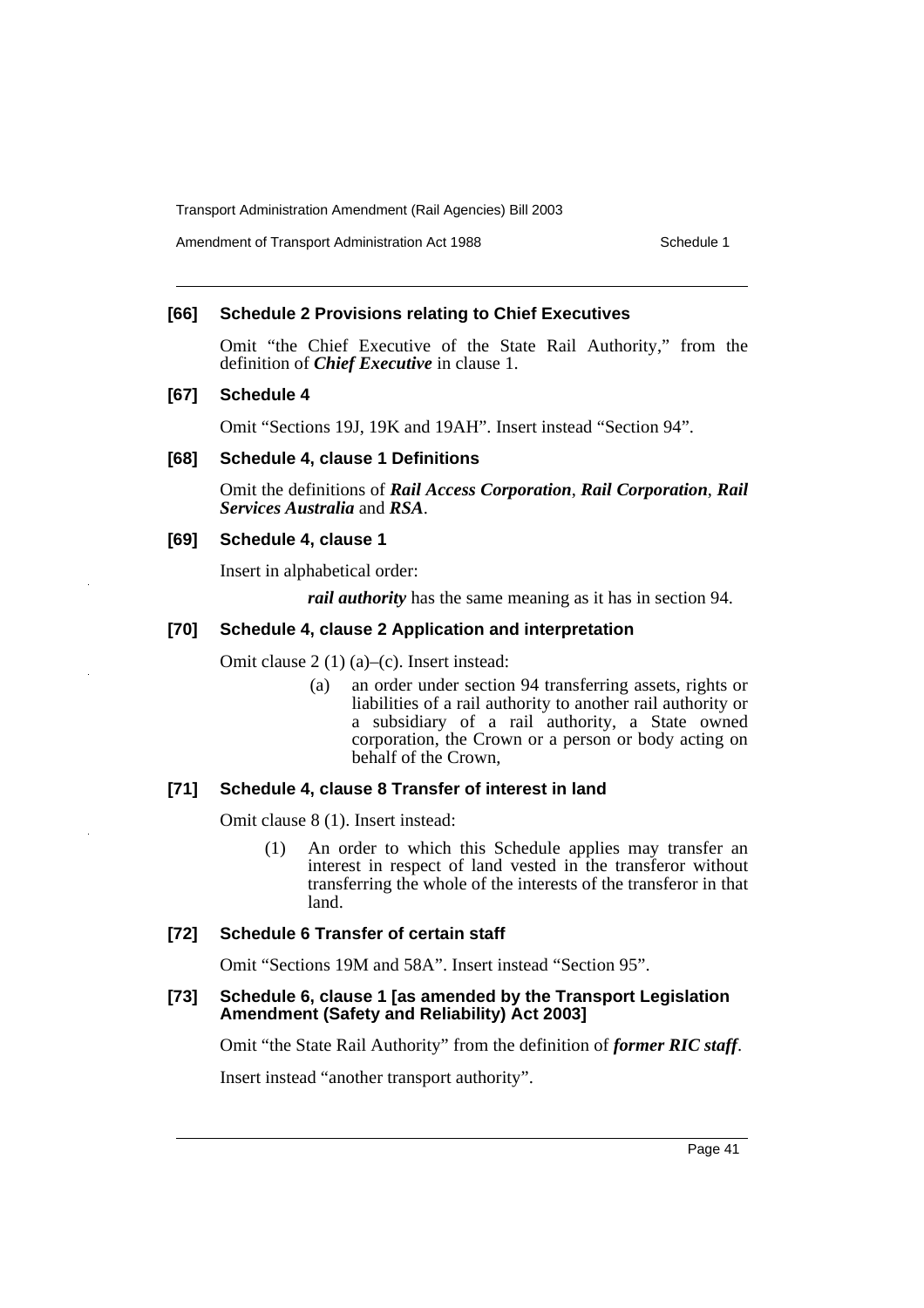Schedule 1 Amendment of Transport Administration Act 1988

#### **[74] Schedule 6, clause 1**

Insert in alphabetical order:

*former Railcorp staff* means the members of staff of RailCorp who, after the commencement of clause 11C or 11D, are transferred to the SRA or RIC by an order made under this Schedule.

*former TIDC staff* means the members of staff of TIDC who, after the commencement of clause 11C or 11D, are transferred to the SRA or RIC by an order made under this Schedule.

#### **[75] Schedule 6, clause 1 [as amended by the Transport Legislation Amendment (Safety and Reliability) Act 2003]**

Omit "the Rail Infrastructure Corporation" from paragraph (b) of the definition of *former SRA staff*.

Insert instead "another transport authority".

#### **[76] Schedule 6, clause 1 [as amended by the Transport Legislation Amendment (Safety and Reliability) Act 2003]**

Omit "or Rail Infrastructure Corporation" from the definition of *transport authority*.

Insert instead ", Rail Infrastructure Corporation, RailCorp or Transport Infrastructure Development Corporation".

#### **[77] Schedule 6, clause 1A Transport Appeal Boards Act 1980 not to apply to RIC or TIDC**

Omit "a Rail Corporation".

Insert instead "Rail Infrastructure Corporation or Transport Infrastructure Development Corporation".

# **[78] Schedule 6, clause 4 Preservation of SRA enterprise agreements**

Insert after clause 4 (2):

(3) This clause does not apply to or in respect of staff transferred under Part 3.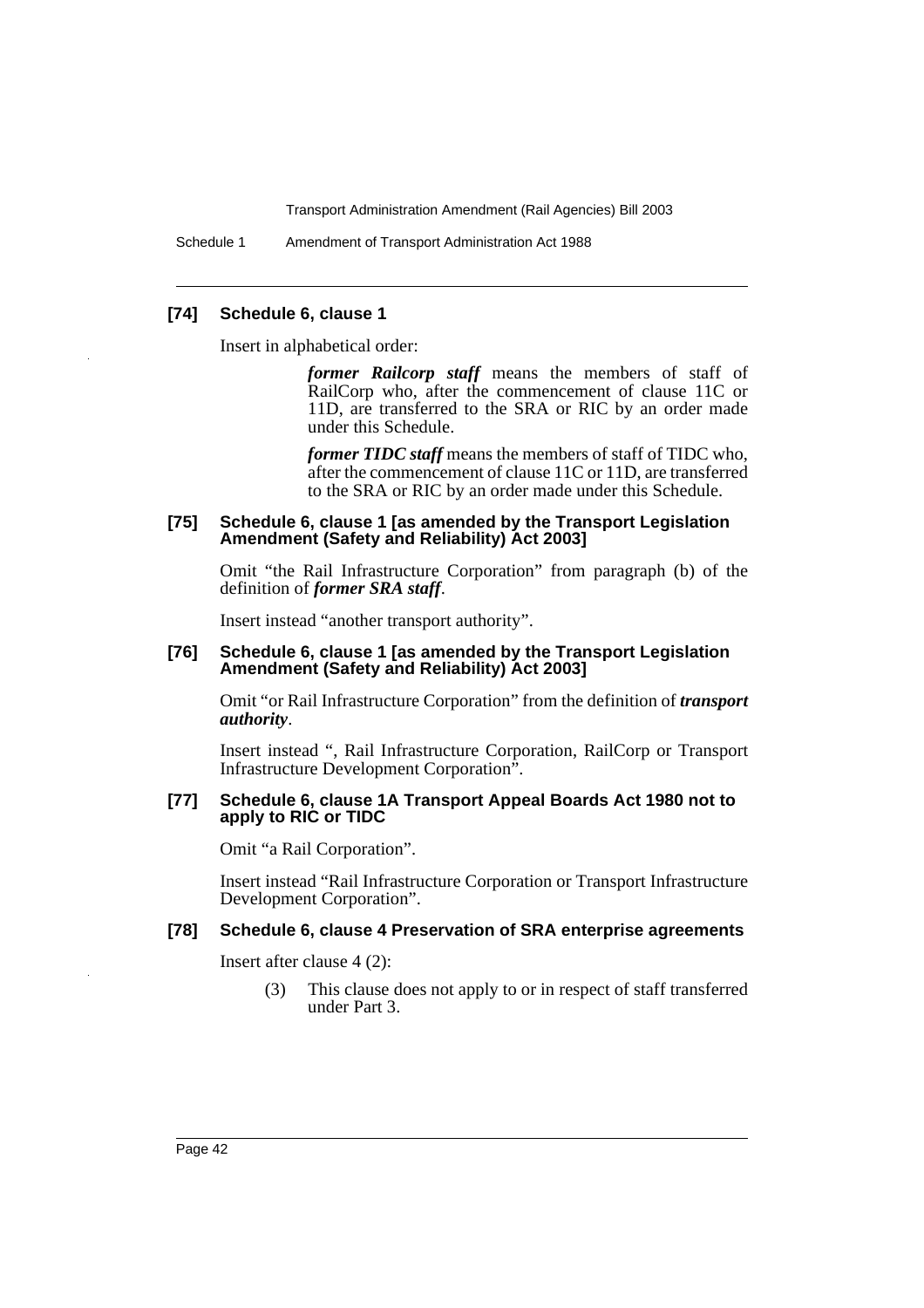Amendment of Transport Administration Act 1988 **Schedule 1** Schedule 1

# **[79] Schedule 6, clauses 11A–11D**

Insert after clause 11:

#### **11A Transfer of SRA staff and RIC staff to RailCorp**

- (1) The Minister may, by order in writing, provide that such SRA staff as are specified or described in the order are transferred to RailCorp.
- (2) The Minister may, by order in writing, provide that such RIC staff as are specified or described in the order are transferred to RailCorp.
- (3) A person who is the subject of an order under this clause is taken for all purposes as having become an employee of RailCorp, in accordance with the terms of the order, on the day specified in the order.

#### **11B Transfer of SRA staff and RIC staff to Transport Infrastructure Development Corporation**

- (1) The Minister may, by order in writing, provide that such SRA staff as are specified or described in the order are transferred to Transport Infrastructure Development Corporation.
- (2) The Minister may, by order in writing, provide that such RIC staff as are specified or described in the order are transferred to Transport Infrastructure Development Corporation.
- (3) A person who is the subject of an order under this clause is taken for all purposes as having become an employee of Transport Infrastructure Development Corporation, in accordance with the terms of the order, on the day specified in the order.

### **11C Transfer of RailCorp and TIDC staff to SRA**

- (1) The Minister may, by order in writing, provide that such RailCorp staff as are specified or described in the order are transferred to the SRA.
- (2) The Minister may, by order in writing, provide that such Transport Infrastructure Development Corporation staff as are specified or described in the order are transferred to the SRA.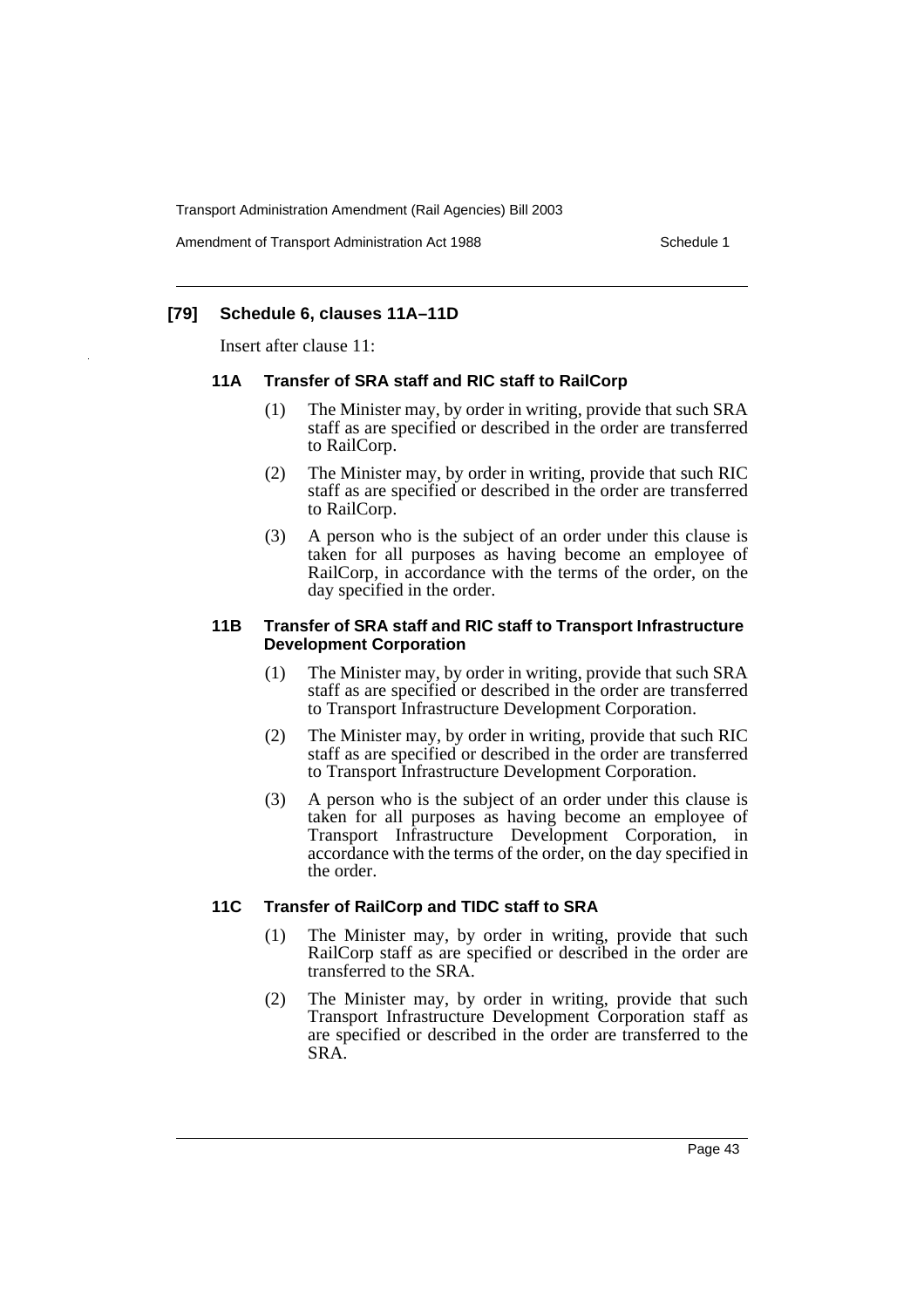Schedule 1 Amendment of Transport Administration Act 1988

(3) A person who is the subject of an order under this clause is taken for all purposes as having become an employee of the SRA, in accordance with the terms of the order, on the day specified in the order.

#### **11D Transfer of RailCorp and TIDC staff to RIC**

- (1) The Minister may, by order in writing, provide that such RailCorp staff as are specified or described in the order are transferred to RIC.
- (2) The Minister may, by order in writing, provide that such Transport Infrastructure Development Corporation staff as are specified or described in the order are transferred to RIC.
- (3) A person who is the subject of an order under this clause is taken for all purposes as having become an employee of RIC, in accordance with the terms of the order, on the day specified in the order.

#### **[80] Schedule 6, clause 13 [as amended by the Transport Legislation Amendment (Safety and Reliability) Act 2003]**

Insert "former RailCorp staff, former TIDC staff," after "former RIC staff," wherever occurring.

#### **[81] Schedule 6, clause 14 [as amended by the Transport Legislation Amendment (Safety and Reliability) Act 2003]**

Insert ", RailCorp or TIDC" after "RIC" wherever occurring.

#### **[82] Schedule 6, clause 15 [as amended by the Transport Legislation Amendment (Safety and Reliability) Act 2003]**

Insert "RailCorp, TIDC," after "SRA," in clause 15 (2).

#### **[83] Schedule 6, clause 17 Applications for transfer by former SRA, RIC, RailCorp or TIDC staff**

Omit "or the RIC" from clause 17 (3).

Insert instead ", the RIC, RailCorp or TIDC".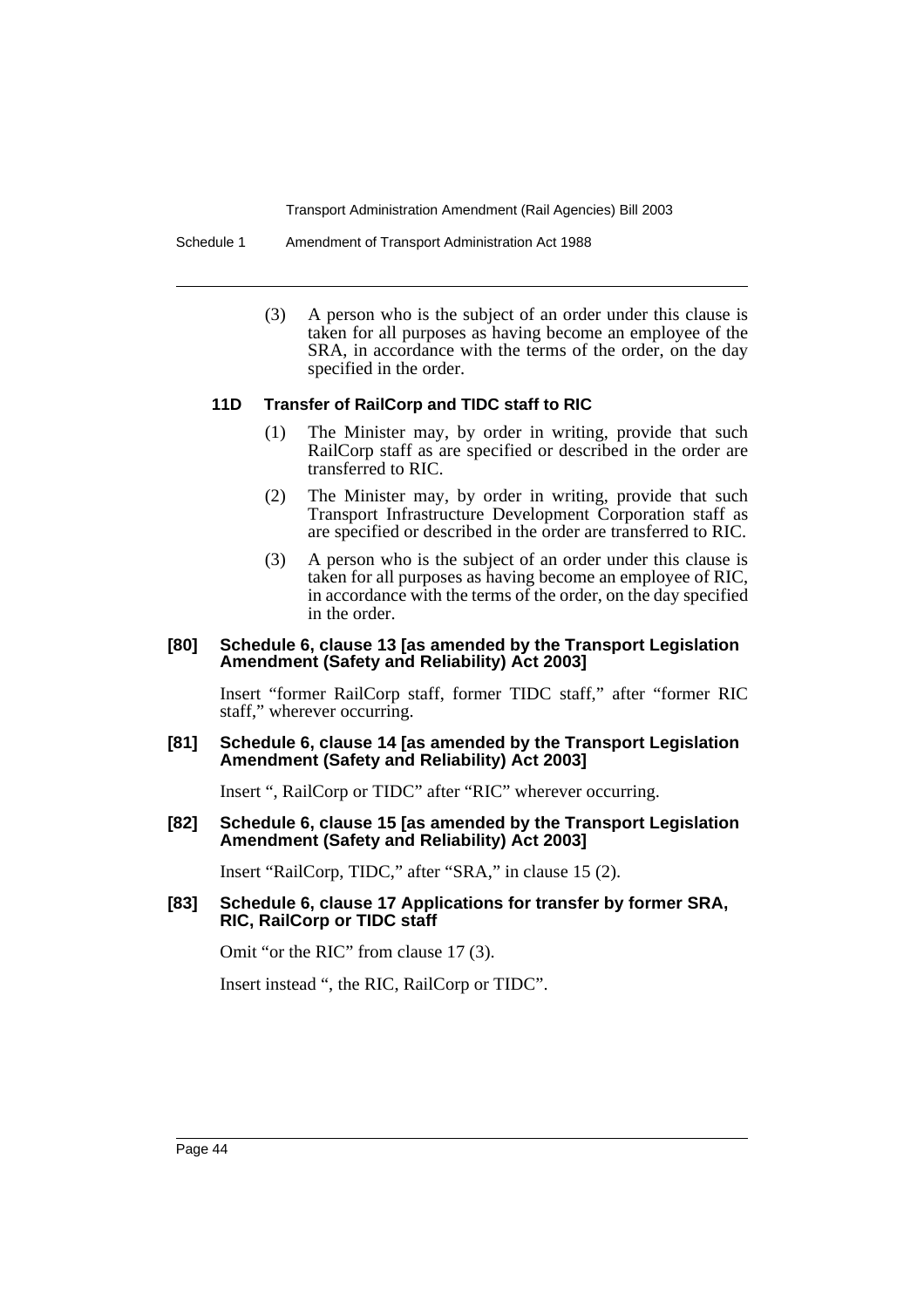Amendment of Transport Administration Act 1988 **Schedule 1** Schedule 1

# **[84] Schedule 6, clause 18**

Insert after clause 17:

#### **18 Personal information about employees**

The SRA is not required to comply with the *Privacy and Personal Information Protection Act 1998* in respect of the disclosure of information about employees, transferred or proposed to be transferred under this Schedule, to the new or proposed employer of those employees.

#### **[85] Schedule 6A, heading**

Omit "**of RIC**".

### **[86] Schedule 6A, clause 1 Definitions**

Omit the clause. Insert instead:

#### **1 Definitions**

In this Schedule:

*operator* means a rail operator and includes the State Rail Authority.

*operator building* means a building owned by, vested in or under the control of a railway operator but does not include any building of which the operator is the lessor.

*operator land* means land owned by, vested in or under the control of a rail operator but does not include any land of which the operator is the lessor.

*owner* means a rail infrastructure owner.

#### **[87] Schedule 6A, clauses 2–2E**

Omit clause 2. Insert instead:

#### **2 Ownership of country rail infrastructure facilities**

- (1) This clause applies to rail infrastructure facilities situated in the country rail area.
- (2) RIC is the owner of all rail infrastructure facilities installed in or on land, in or on rivers and other waterways and in or on the beds of rivers and waterways by RIC and of all rail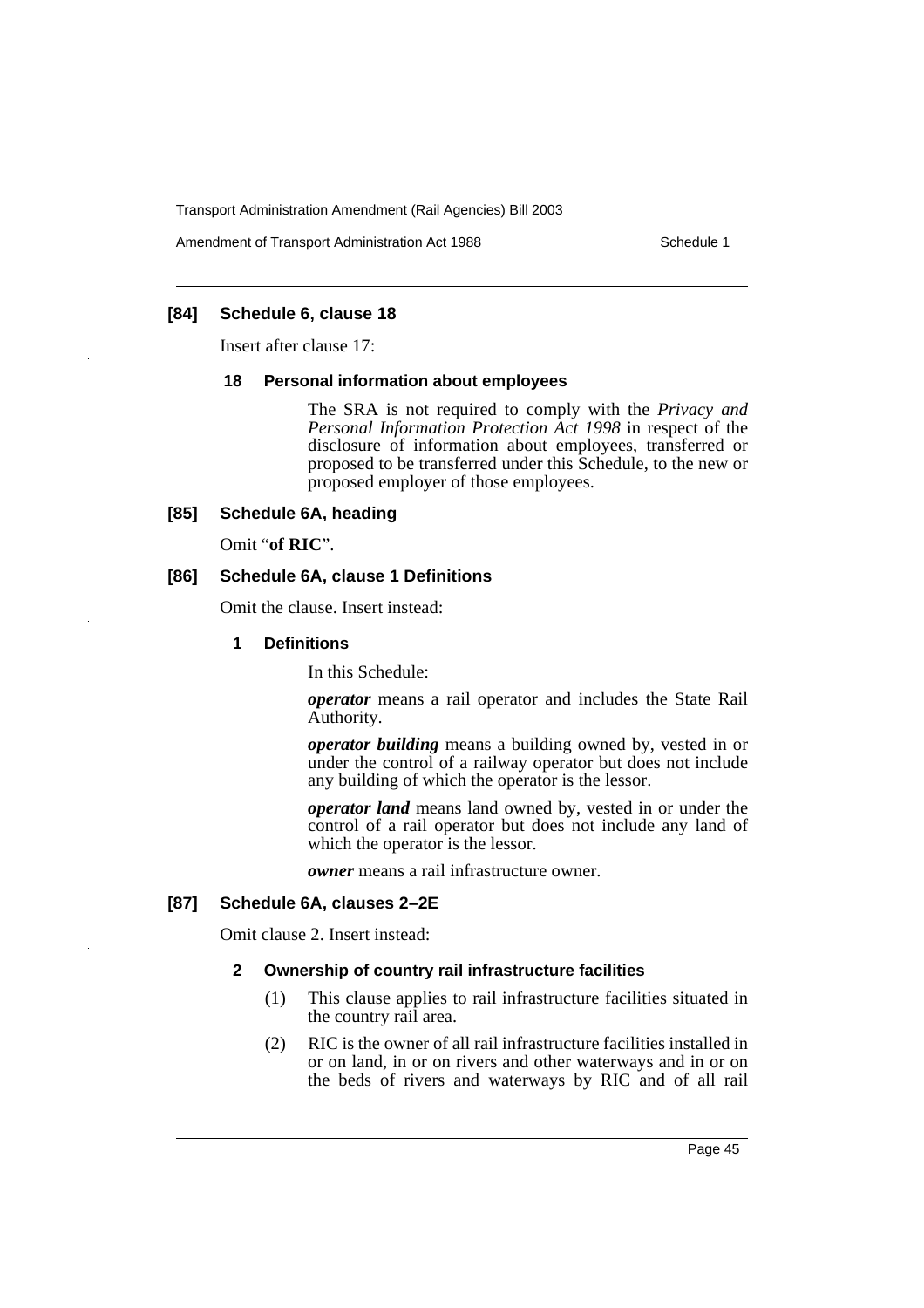infrastructure facilities vested in or transferred to RIC (whether or not the place on which the facilities are situated is owned by RIC).

(3) This clause is subject to any interest of Transport Infrastructure Development Corporation in rail infrastructure facilities.

#### **2A Ownership of rail infrastructure facilities in metropolitan rail area**

- (1) This clause applies to rail infrastructure facilities situated in the metropolitan rail area.
- (2) RailCorp is the owner of all rail infrastructure facilities installed in or on land, in or on rivers and other waterways and in or on the beds of rivers and waterways by RailCorp and of all rail infrastructure facilities vested in or transferred to RailCorp (whether or not the place on which the facilities are situated is owned by RailCorp).
- (3) This clause is subject to any interest of Transport Infrastructure Development Corporation in rail infrastructure facilities.

#### **2B Provisions relating to vesting of rail infrastructure facilities in RailCorp**

- (1) On the commencement of this clause (the *transfer day*), the rail infrastructure facilities (and any associated assets, rights and liabilities) situated in the metropolitan rail area and vested in or owned by RIC immediately before the transfer day (the *metropolitan rail infrastructure facilities*) are vested in RailCorp.
- (2) On the transfer day, the following provisions have effect:
	- (a) all proceedings relating to the metropolitan rail infrastructure facilities commenced before the transfer day by or against Rail Infrastructure Corporation or a predecessor of Rail Infrastructure Corporation and pending immediately before the transfer day are taken to be proceedings pending by or against RailCorp,
	- (b) any act, matter or thing done or omitted to be done in relation to the metropolitan rail infrastructure facilities before the transfer day by, to or in respect of Rail Infrastructure Corporation is (to the extent that that act,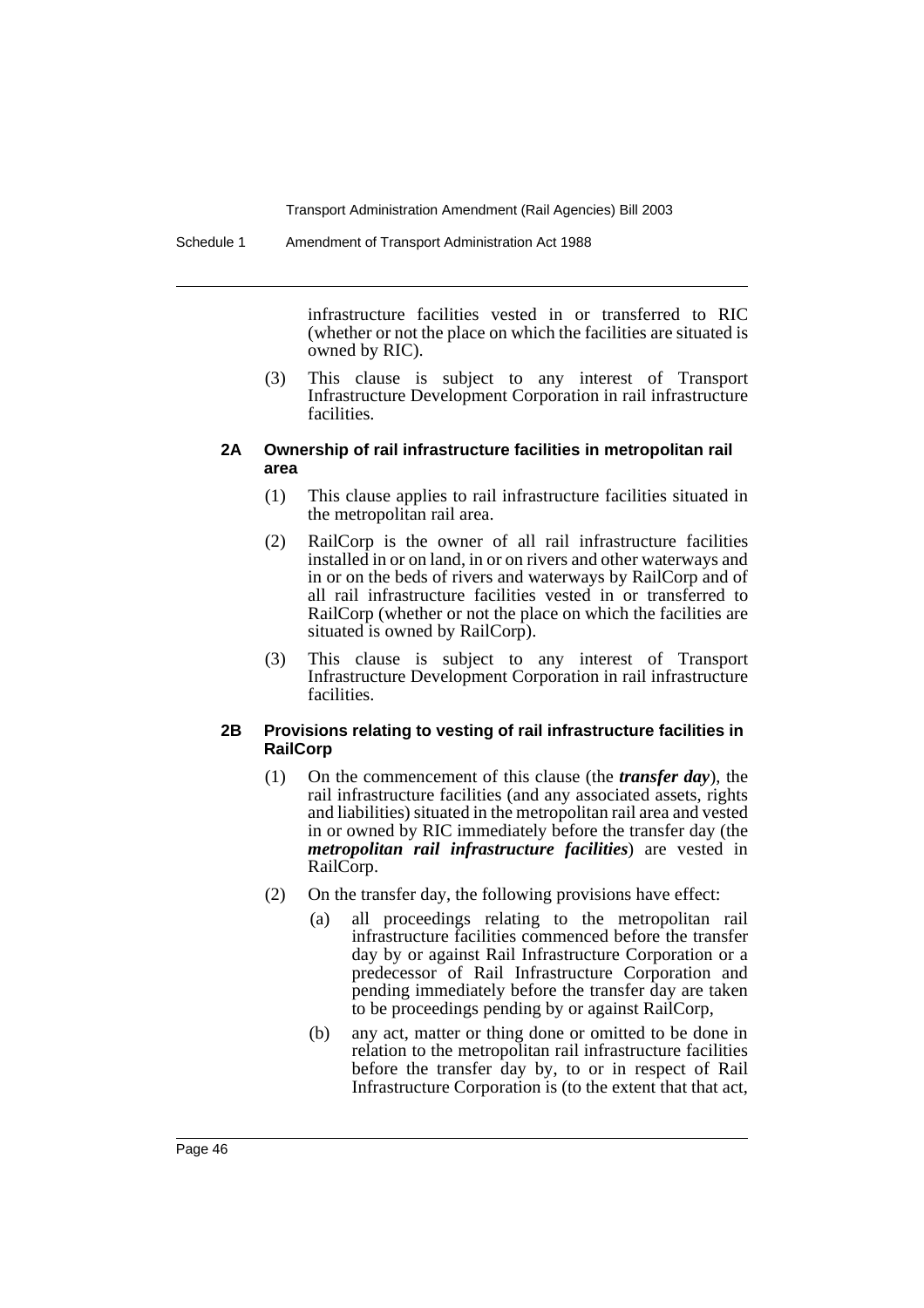Amendment of Transport Administration Act 1988 **Schedule 1** Schedule 1

matter or thing has any force or effect) taken to have been done or omitted by, to or in respect of RailCorp,

- (c) a reference in any Act, in any instrument made under any Act or in any document of any kind to Rail Infrastructure Corporation is, to the extent that it relates to the metropolitan rail infrastructure facilities, but subject to the regulations, to be read as or including a reference to RailCorp.
- (3) The Minister may, by order in writing, declare that a specified right, asset or liability is not vested in RailCorp by the operation of this clause.
- (4) The operation of clauses 2, 2A and this clause is not to be regarded:
	- (a) as a breach of contract or confidence or otherwise as a civil wrong, or
	- (b) as a breach of any contractual provision prohibiting, restricting or regulating the assignment or transfer of the metropolitan rail infrastructure facilities, or
	- (c) as giving rise to any remedy by a party to an instrument, or as causing or permitting the termination of any instrument, because of a change in the beneficial or legal ownership of the metropolitan rail infrastructure facilities.
- (5) Words and expressions used in this clause have the same meanings as they have in Schedule 4.

### **2C Changes in ownership of rail infrastructure facilities arising from changes to areas**

- (1) If, as a result of a replacement or an alteration of the metropolitan rail area map under section 3A, rail infrastructure facilities are transferred from the metropolitan rail area to the country rail area or from the country rail area to the metropolitan rail area:
	- (a) the rail infrastructure facilities (and any associated assets, rights and liabilities) vest in the owner of rail infrastructure facilities in the area to which the rail infrastructure facilities are transferred (the *new owner*) on the day the notice is published in the Gazette under that section, or on such later day as may be specified in the notice (the *transfer day*), and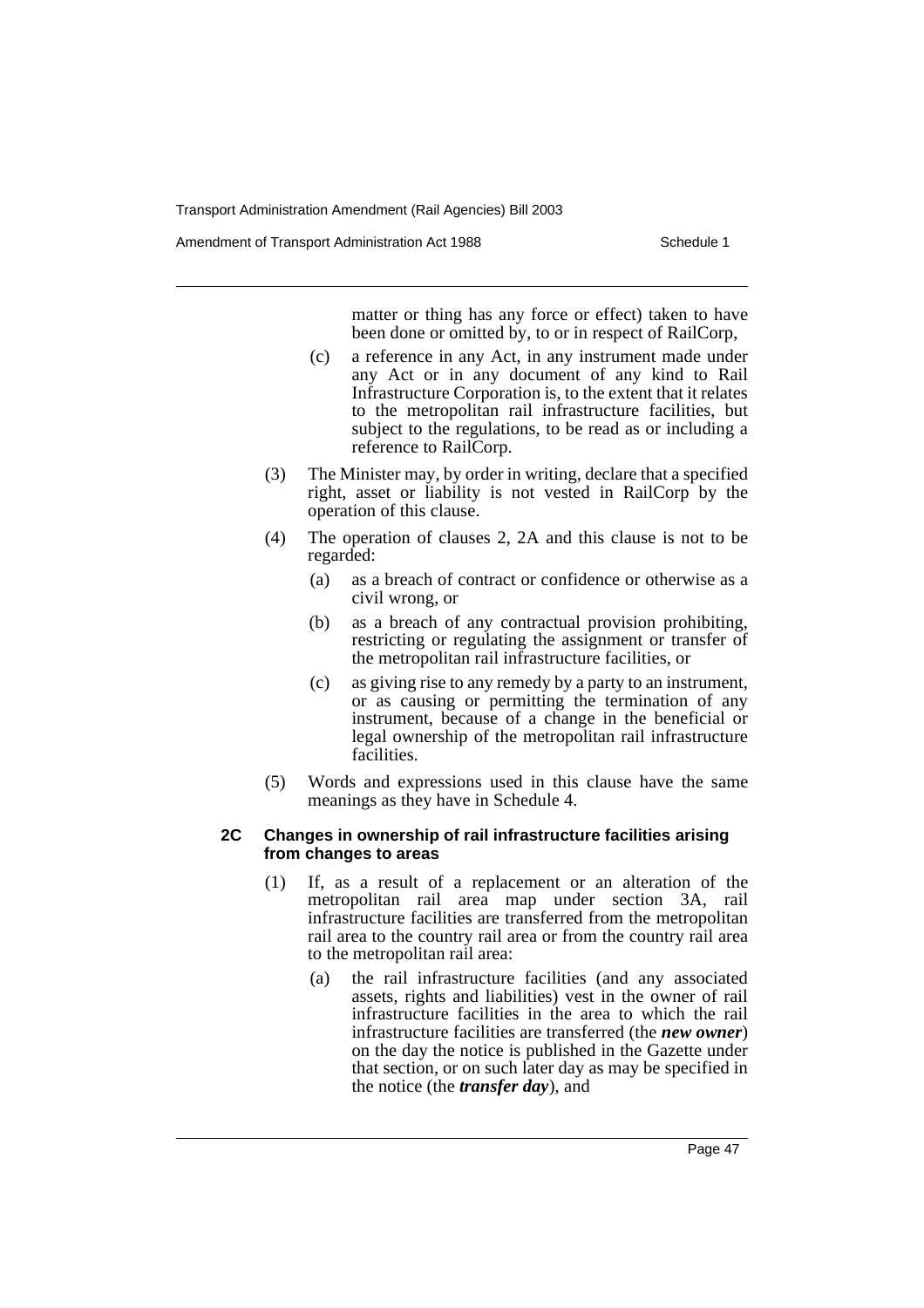Schedule 1 Amendment of Transport Administration Act 1988

- (b) all proceedings relating to the rail infrastructure facilities (and any associated assets, rights and liabilities) commenced before the transfer day by or against the original owner or a predecessor of the original owner and pending immediately before the transfer day are taken to be proceedings pending by or against the new owner, and
- (c) any act, matter or thing done or omitted to be done in relation to the rail infrastructure facilities (and any associated assets, rights and liabilities) before the transfer day by, to or in respect of the original owner is (to the extent that act, matter or thing has any force or effect) taken to have been done or omitted by, to or in respect of the new owner, and
- (d) a reference in any Act, in any instrument made under any Act or in any instrument of any kind to the original owner is (to the extent that it relates to the rail infrastructure facilities), but subject to the regulations, to be read as or including a reference to the new owner.
- (2) The Minister may, by order in writing, declare that a specified right, asset or liability is not vested in the new owner by the operation of this clause.
- (3) The operation of section 3A (2) and this clause is not to be regarded:
	- (a) as a breach of contract or confidence or otherwise as a civil wrong, or
	- (b) as a breach of any contractual provision prohibiting, restricting or regulating the assignment or transfer of the rail infrastructure facilities, or
	- (c) as giving rise to any remedy by a party to an instrument, or as causing or permitting the termination of any rights or liabilities of the original owner.

#### **2D General powers**

An owner may, subject to this Act, the current NSW rail access undertaking and the *State Owned Corporations Act 1989*, sell or otherwise deal with rail infrastructure facilities that it owns.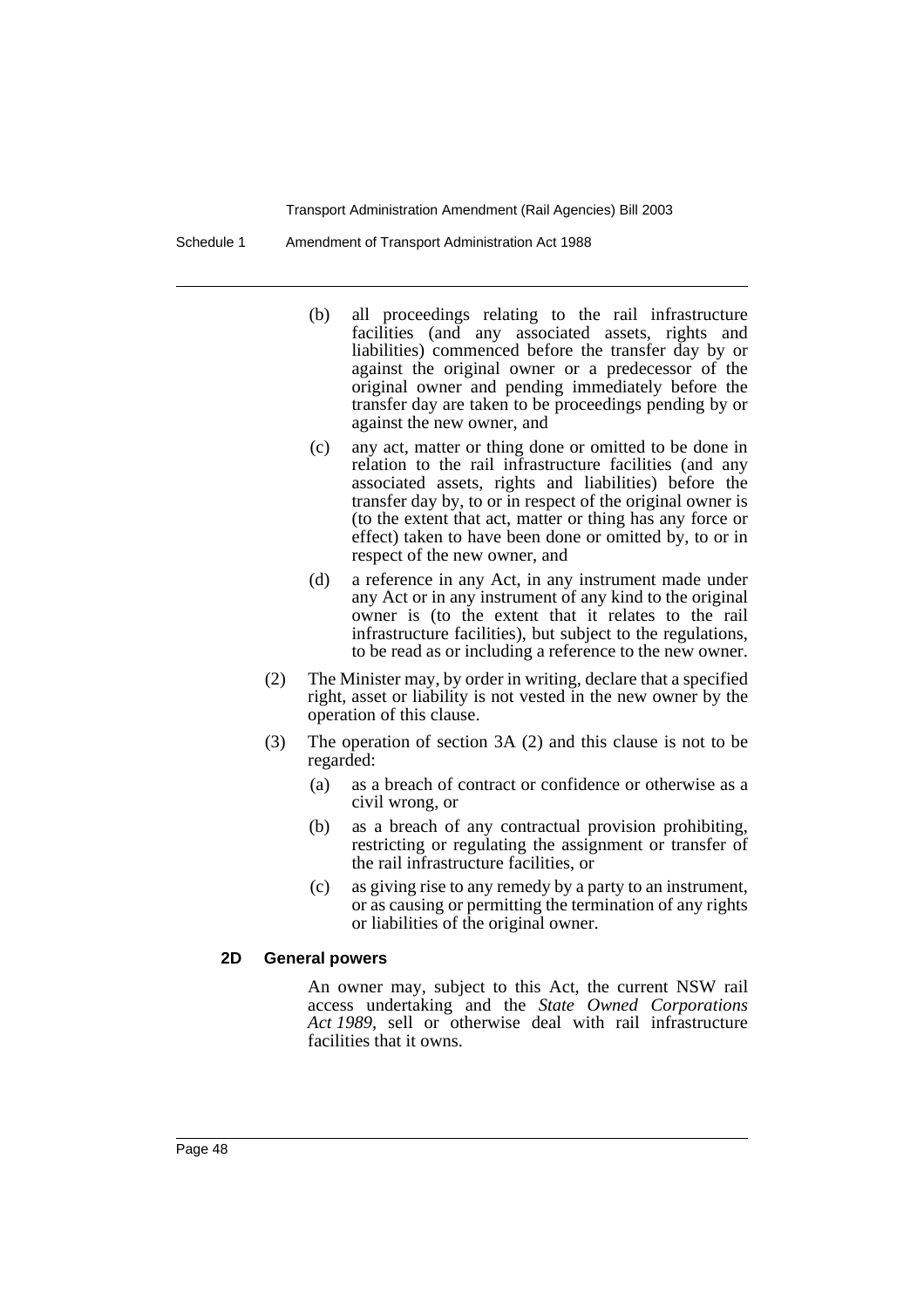Amendment of Transport Administration Act 1988 **Schedule 1** Schedule 1

#### **2E Powers relating to operator land and buildings**

An owner may, subject to this Act, inspect, operate, repair, replace, maintain, remove, extend, expand, alter, connect, disconnect, improve or do any other thing that is necessary or appropriate to any of its rail infrastructure facilities that are situated on operator land or on or in an operator building to ensure that, in the opinion of the owner, the rail infrastructure facilities are established, held and managed in an efficient, safe and reliable manner.

### **[88] Schedule 6A, clause 3 Entry on to land**

Omit "RIC" where firstly occurring in clause 3 (1) and where occurring in clause 3 (4).

Insert instead "An owner".

# **[89] Schedule 6A, clause 3 (1)**

Omit "SRA land or a SRA building".

Insert instead "operator land or an operator building, or land adjacent to railway land,".

# **[90] Schedule 6A, clause 3 (1) (a), (b) and (c), (3) and (5)**

Omit "RIC" wherever occurring. Insert instead "the owner".

#### **[91] Schedule 6A, clause 3 (1) (b)**

Omit "RIC's". Insert instead "the owner's".

### **[92] Schedule 6A, clause 3 (2)**

Omit "SRA land". Insert instead "operator land".

### **[93] Schedule 6A, clause 3 (2)**

Omit "RIC". Insert instead "the owner with the operator's consent".

### **[94] Schedule 6A, clause 3 (3)**

Omit "SRA land and SRA buildings".

Insert instead "operator land and operator buildings".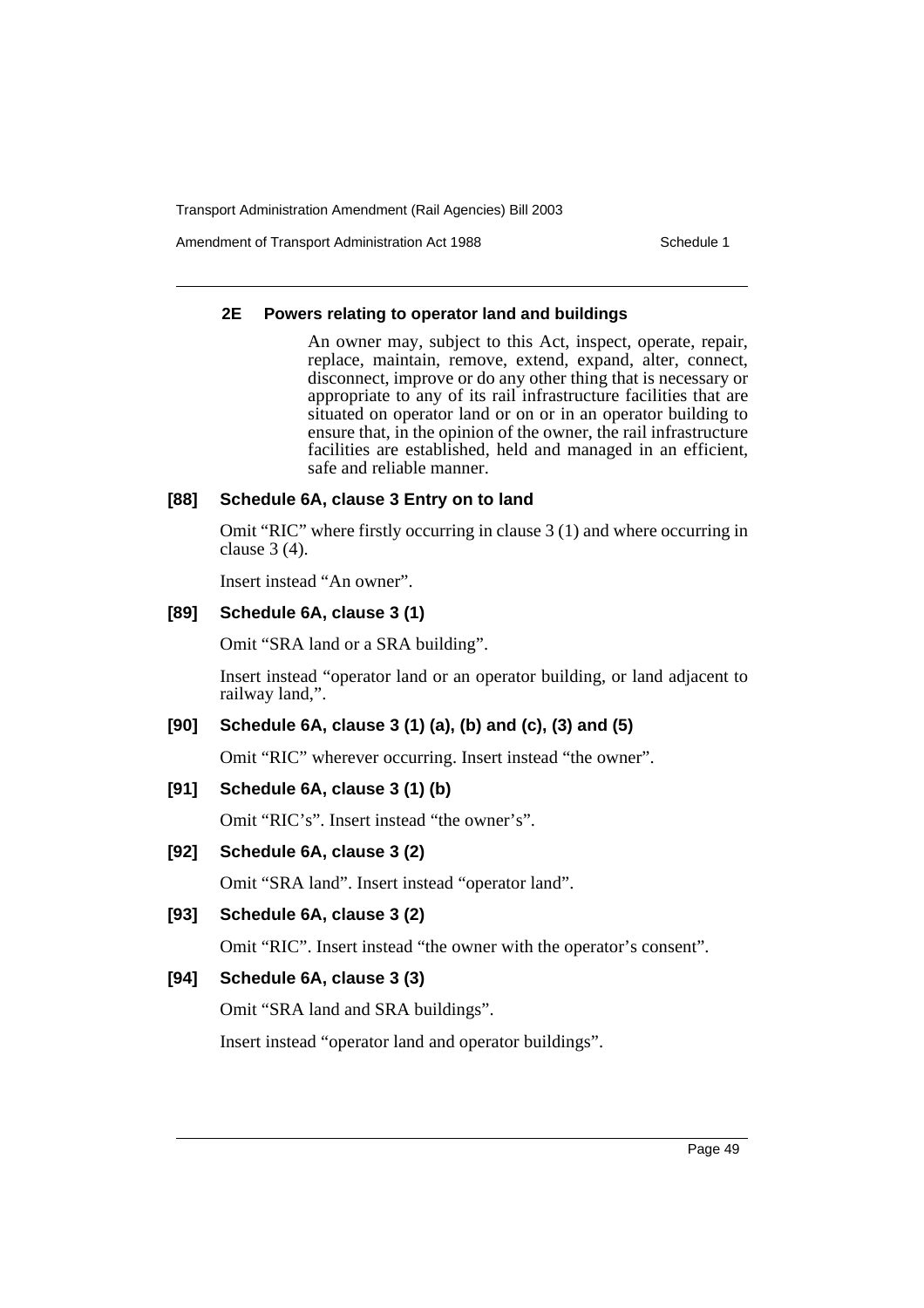Schedule 1 Amendment of Transport Administration Act 1988

### **[95] Schedule 6A, clause 3 (4)**

Omit "SRA land or SRA building" wherever occurring.

Insert instead "operator land or operator building".

# **[96] Schedule 6A, clause 3 (4)**

Insert ", rubbish and unused excavated material" after "construction equipment".

#### **[97] Schedule 6A, clause 3 (5)**

Omit "SRA land or a SRA building".

Insert instead "operator land or an operator building".

### **[98] Schedule 6A, clause 3 (6)**

Insert after clause 3 (5):

(6) In this clause:

*land adjacent to railway land* means land that is adjacent to or adjoins land owned or occupied by a rail operator, or land in or on which rail infrastructure facilities are situated in which an owner has an interest by way of easements or stratum parcel.

#### **[99] Schedule 6A, clause 4 Certificates of authority**

Omit "RIC" where firstly occurring in clause 4 (1).

Insert instead "An owner".

# **[100] Schedule 6A, clause 4 (1)**

Omit "RIC" where secondly occurring.

Insert instead "the owner".

#### **[101] Schedule 6A, clause 5 Party to access agreement with owner authorised to enter operator land**

Omit "SRA land" wherever occurring. Insert instead "operator land".

#### **[102] Schedule 6A, clause 5 (3)**

Omit "RIC" where firstly occurring. Insert instead "the owner".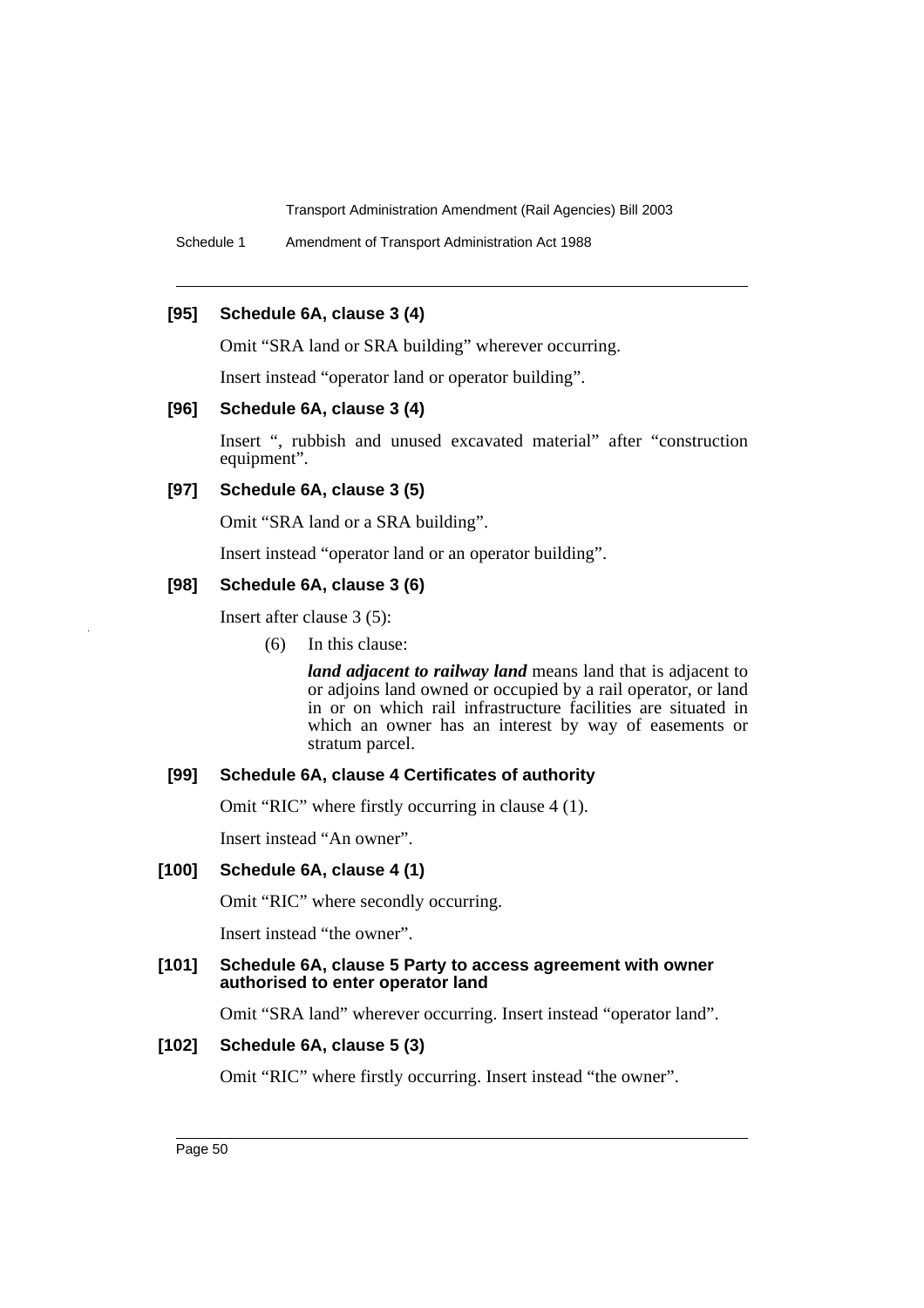Amendment of Transport Administration Act 1988 Schedule 1

# **[103] Schedule 6A, clause 5 (3)**

Omit "RIC access undertaking".

Insert instead "NSW rail access undertaking".

# **[104] Schedule 6A, clause 6 Exercise of powers of entry**

Omit "SRA" where firstly, secondly, thirdly, fifthly and sixthly occurring. Insert instead "operator".

# **[105] Schedule 6A, clause 6 (1)**

Omit "RIC" where firstly occurring. Insert instead "an owner".

# **[106] Schedule 6A, clause 6 (1) (b)**

Omit "RIC" wherever occurring. Insert instead "the owner".

# **[107] Schedule 6A, clause 6 (1) (b)**

Omit "SRA". Insert instead "the operator".

**[108] Schedule 6A, clause 6 (3)**

Omit "RIC". Insert instead "an owner".

# **[109] Schedule 6A, clause 6 (4)**

Insert after clause 6 (3):

(4) This clause does not apply if the owner and the operator are the same person.

# **[110] Schedule 6A, clause 7 Compensation**

Omit "RIC" from clause 7 (1) and where firstly occurring in clause 7 (2) and (7).

Insert instead "An owner".

# **[111] Schedule 6A, clause 7 (2), (3), (5), (6), (7), (8)**

Omit "the SRA" where firstly occurring.

Insert instead "an operator".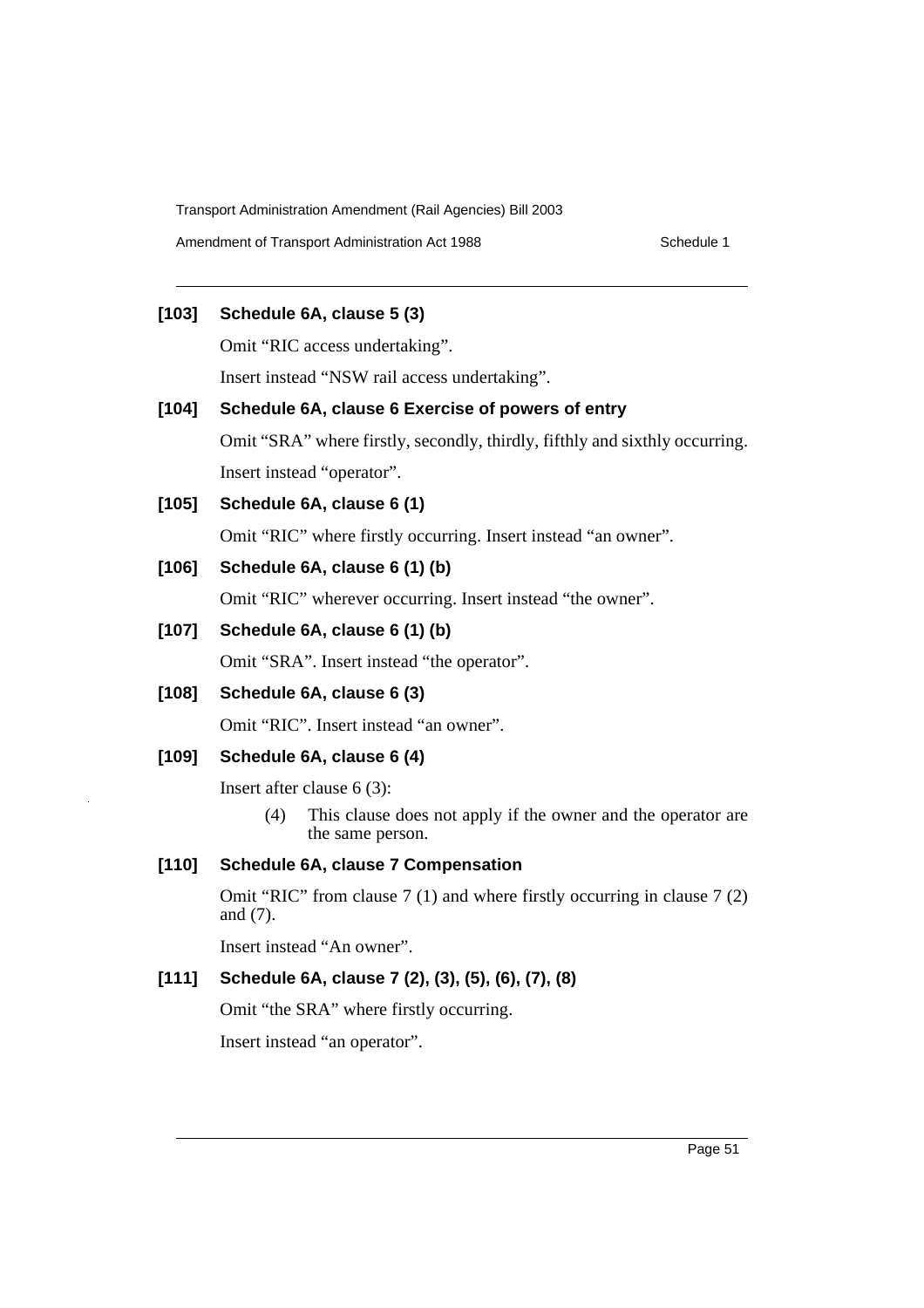Schedule 1 Amendment of Transport Administration Act 1988

# **[112] Schedule 6A, clause 7 (2)**

Omit "SRA" where secondly, thirdly and fifthly occurring. Insert instead "operator".

# **[113] Schedule 6A, clause 7 (2)**

Omit "RIC" where secondly and thirdly occurring. Insert instead "the owner".

#### **[114] Schedule 6A, clause 7 (2)**

Omit "a SRA building". Insert instead "an operator building".

# **[115] Schedule 6A, clause 7 (3)**

Omit "RIC" where firstly occurring. Insert instead "an owner".

# **[116] Schedule 6A, clause 7 (3)**

Omit "RIC" where secondly and thirdly occurring. Insert instead "the owner".

# **[117] Schedule 6A, clause 7 (5), (6) and (8)**

Omit "RIC" wherever occurring. Insert instead "an owner".

#### **[118] Schedule 6A, clause 7 (5)**

Omit "a SRA building". Insert instead "an operator building".

# **[119] Schedule 6A, clause 7 (5)**

Omit "SRA" where thirdly occurring. Insert instead "operator".

# **[120] Schedule 6A, clause 7 (7)**

Omit "the SRA" where secondly and thirdly occurring. Insert instead "an operator".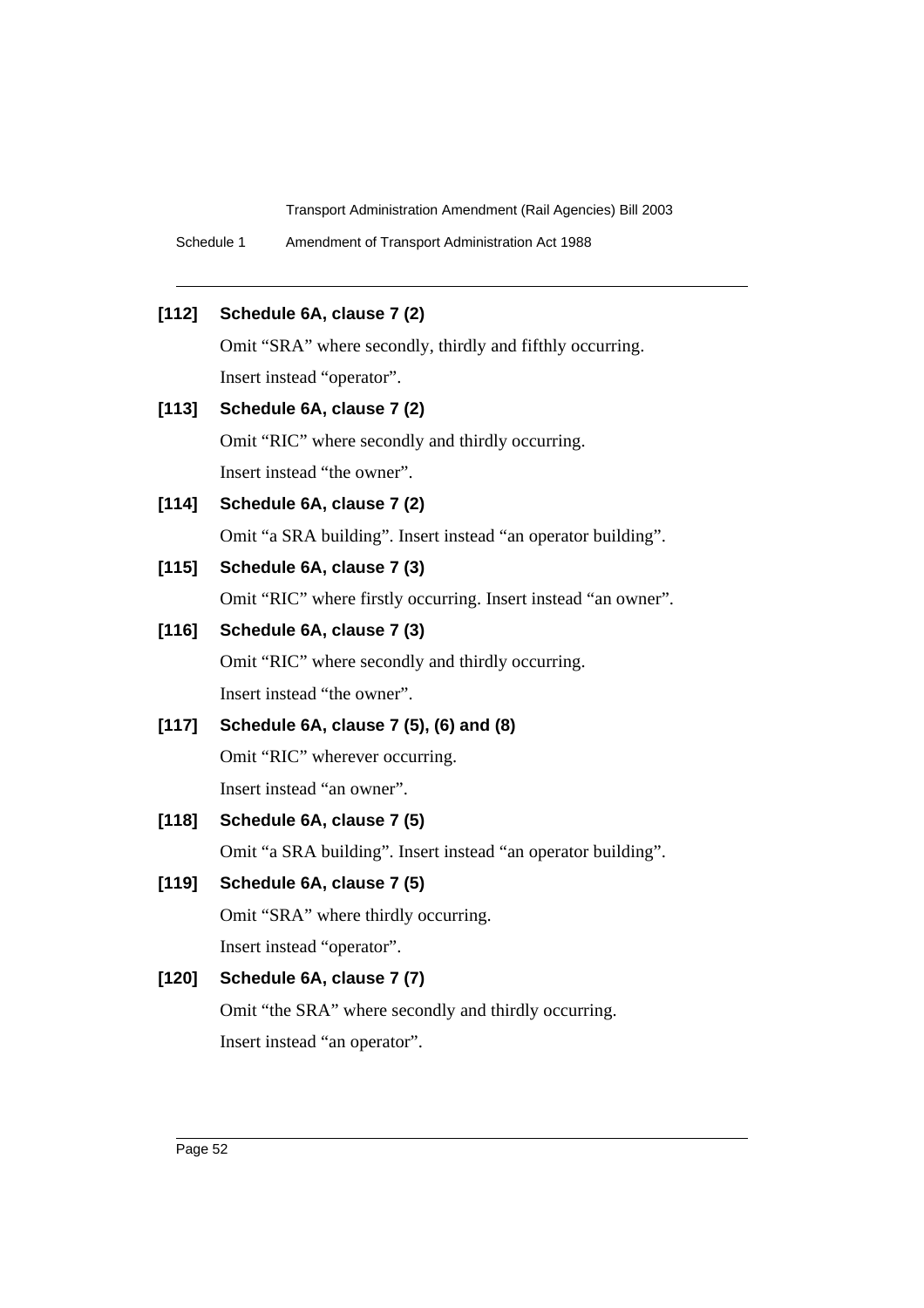Amendment of Transport Administration Act 1988 Schedule 1

# **[121] Schedule 6A, clause 7 (7)**

Omit "RIC" where secondly occurring.

Insert instead "an owner".

# **[122] Schedule 6A, clause 7 (8)**

Omit "SRA land or a SRA building".

Insert instead "operator land or an operator building".

# **[123] Schedule 6A, clause 7 (9)**

Insert after clause 7 (8):

(9) This clause does not apply if the owner and the operator are the same person.

# **[124] Schedule 6A, clause 8 Protection of rail infrastructure facilities**

Omit "SRA land (or any SRA land on which a SRA building" from clause 8 (1).

Insert instead "operator land (or any operator land on which an operator building".

# **[125] Schedule 6A, clause 8 (1)**

Omit "RIC" where firstly occurring. Insert instead "an owner".

# **[126] Schedule 6A, clause 8 (1)**

Omit "RIC" wherever occurring (except where firstly occurring).

Insert instead "the owner".

**[127] Schedule 6A, clause 8 (1)**

Omit "the SRA" wherever occurring. Insert instead "the operator".

# **[128] Schedule 6A, clause 8 (1) (d) and (e)**

Omit "RIC's" wherever occurring. Insert instead "the owner's".

# **[129] Schedule 6A, clause 8 (1) (d)**

Omit "SRA land". Insert instead "operator land".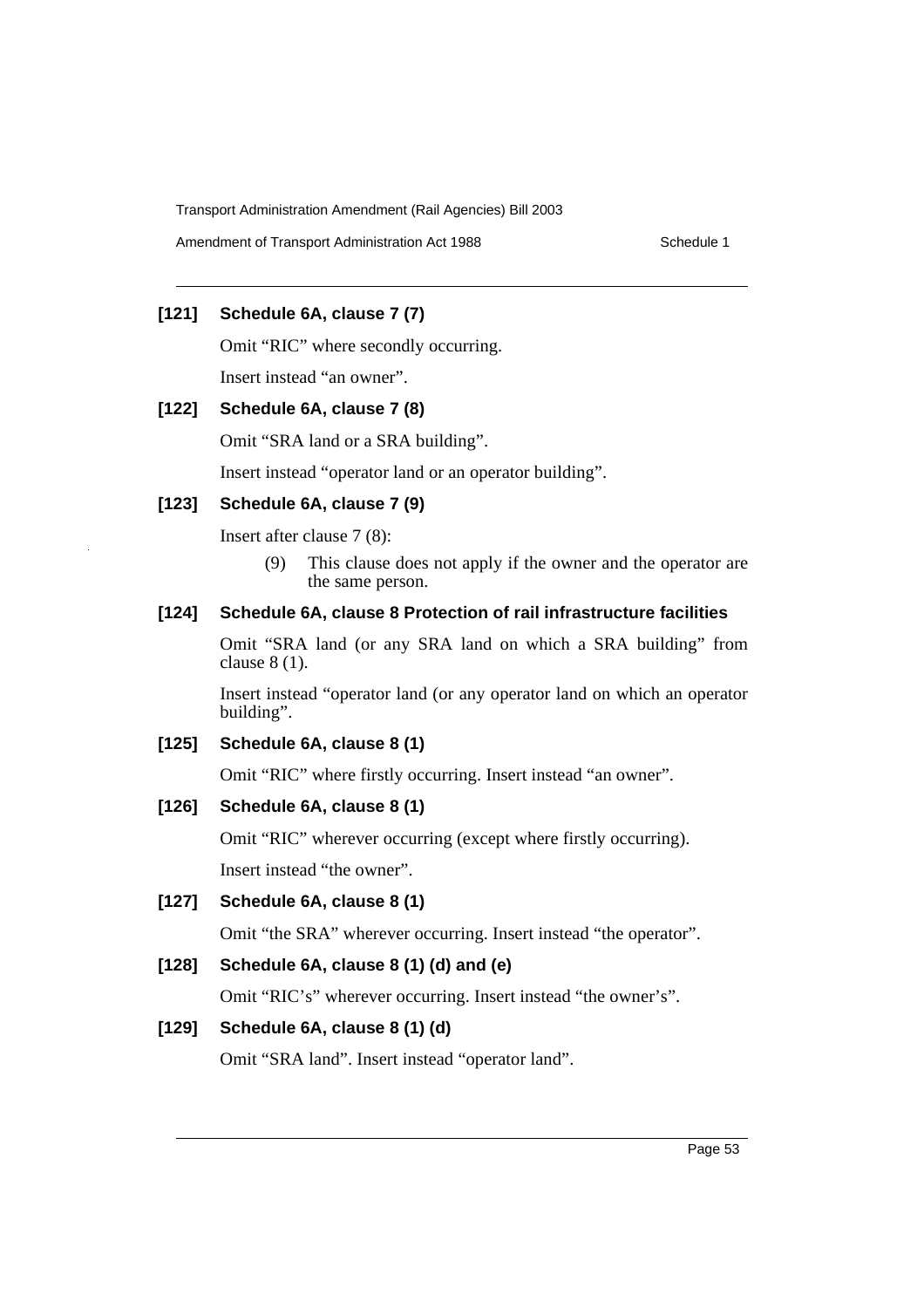Schedule 1 Amendment of Transport Administration Act 1988

# **[130] Schedule 6A, clause 8 (1) (e)**

Omit "SRA land or SRA buildings".

Insert instead "operator land or operator buildings".

# **[131] Schedule 6A, clause 8 (3)**

Omit "the SRA" where firstly occurring. Insert instead "an owner".

### **[132] Schedule 6A, clause 8 (3)**

Omit "SRA in relation to SRA land and buildings".

Insert instead "operator in relation to the operator's land and buildings".

# **[133] Schedule 6A, clause 8 (4)**

Omit "RIC". Insert instead "an owner".

# **[134] Schedule 6A, clause 8 (4)**

Omit "SRA" wherever occurring. Insert instead "operator".

#### **[135] Schedule 6A, clause 8 (5)**

Omit "RIC that are situated in or on SRA land or a SRA building" wherever occurring.

Insert instead "an owner that are situated in or on operator land or an operator building".

#### **[136] Schedule 6A, clause 8 (5) (b)**

Omit "RIC's". Insert instead "the owner's".

# **[137] Schedule 6A, clause 8 (5) (b) and (6)**

Omit "RIC" where secondly occurring in clause 8 (5) (b) and where occurring in clause 8 (6).

Insert instead "the owner"

# **[138] Schedule 6A, clause 8 (7)**

Omit "RIC in writing, the Corporation".

Insert instead "the owner in writing, the owner".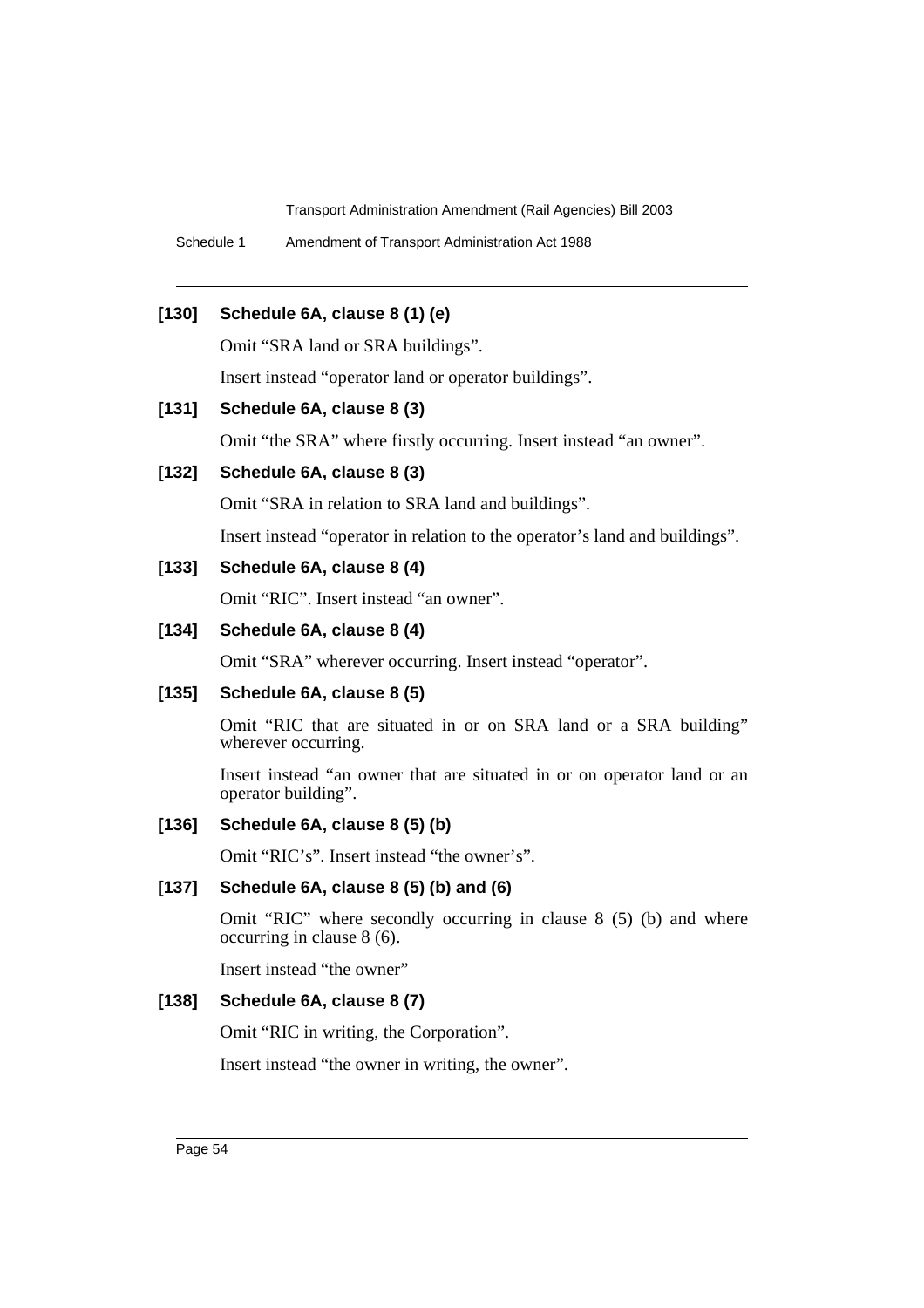# **[139] Schedule 6A, clause 8 (8)**

Insert after clause 8 (7):

(8) This clause does not apply if the owner and the operator are the same person.

### **[140] Schedule 6A, clause 9 Compensation to owners for damage**

Omit "RIC" where firstly occurring in clause 9 (1).

Insert instead "an owner".

# **[141] Schedule 6A, clause 9 (1)**

Omit "RIC" where secondly, thirdly and fourthly occurring.

Insert instead "the owner".

# **[142] Schedule 6A, clause 9 (2) and (4)**

Omit "RIC" where occurring in clause 9 (2) and where firstly occurring in clause 9 (4).

Insert instead "An owner".

#### **[143] Schedule 6A, clause 9 (4)**

Omit "RIC" where secondly occurring. Insert instead "the owner".

#### **[144] Schedule 6A, clause 10 Owners have certain rights under operator agreements relating to works and facilities on operator land**

Omit "the SRA" where firstly and secondly occurring in clause 10 (1).

Insert instead "an operator".

### **[145] Schedule 6A, clause 10 (1)**

Omit "this Schedule".

Insert instead "Schedule 1 [145] to the *Transport Administration Amendment (Rail Agencies) Act 2003*".

#### **[146] Schedule 6A, clause 10 (1)**

Omit "SRA land or in an SRA building".

Insert instead "operator land or in an operator building".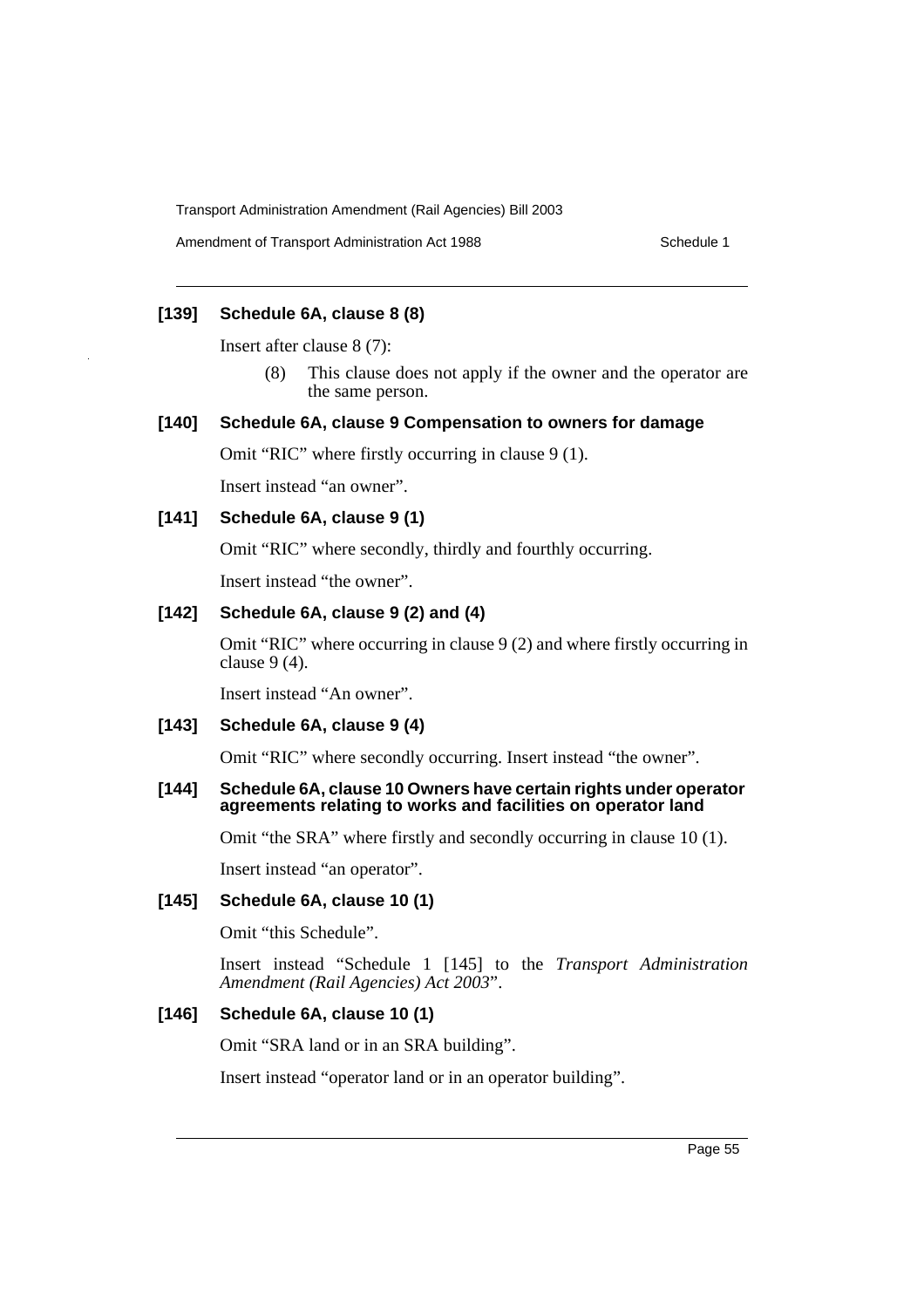Schedule 1 Amendment of Transport Administration Act 1988

### **[147] Schedule 6A, clause 10 (1)**

Omit "the SRA" where fifthly and sixthly occurring.

Insert instead "the owner".

# **[148] Schedule 6A, clause 10 (2)**

Omit "RIC" where firstly occurring. Insert instead "An owner".

# **[149] Schedule 6A, clause 10 (2)**

Omit "the SRA" where firstly occurring. Insert instead "an operator".

# **[150] Schedule 6A, clause 10 (2)**

Omit "RIC" where secondly and thirdly occurring.

Insert instead "the owner".

# **[151] Schedule 6A, clause 10 (2)**

Omit "the SRA" where secondly occurring. Insert instead "the operator".

### **[152] Schedule 6A, clause 10 (5)**

Omit the subclause. Insert instead:

(5) In this clause, *operator land* or *operator building* includes any land or building of which the operator is the lessor.

# **[153] Schedule 6A, clause 11 Connections to NSW rail network**

Omit "RIC" from clause 11 (1) (a). Insert instead "the owner concerned".

# **[154] Schedule 6A, clause 11 (1)**

Omit "SRA" wherever occurring. Insert instead "operator".

### **[155] Schedule 6A, clause 11 (2) and (4)**

Omit "RIC" where firstly occurring. Insert instead "An owner".

# **[156] Schedule 6A, clause 11 (2)**

Omit "RIC" where secondly, thirdly and fourthly occurring. Insert instead "the owner".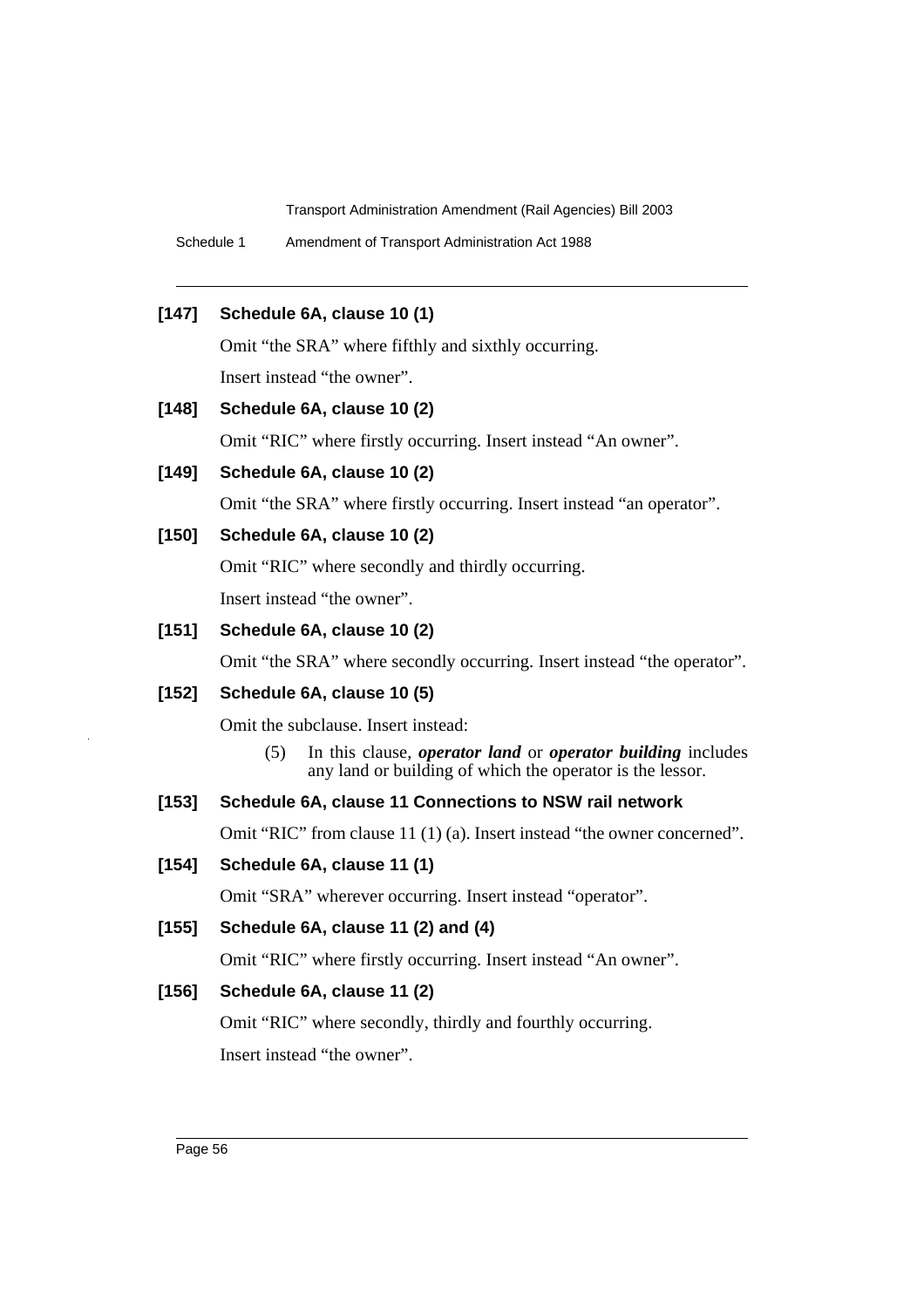# **[157] Schedule 6A, clause 11 (3)**

Omit "The SRA". Insert instead "An operator".

# **[158] Schedule 6A, clause 11 (3)**

Omit "SRA" where secondly, thirdly and fourthly occurring. Insert instead "operator".

**[159] Schedule 6A, clause 11 (4)** Omit "the SRA". Insert instead "an operator".

# **[160] Schedule 6A, clause 12 Settlement of disputes**

Omit "RIC and the SRA" where firstly occurring in clause 12 (1). Insert instead "an owner and an operator".

# **[161] Schedule 6A, clause 12 (1)**

Omit "RIC and the SRA" where secondly occurring. Insert instead "the owner and the operator".

# **[162] Schedule 6A, clause 12 (2)**

Omit "RIC and the SRA".

Insert instead "the owner and operator".

# **[163] Schedule 6A, clause 12 (4)**

Omit "SRA" wherever occurring. Insert instead "operator".

# **[164] Schedule 6A, clause 12 (4) (b)**

Omit "RIC" wherever occurring. Insert instead "the owner".

# **[165] Schedule 6A, clause 12 (6)**

Omit "RIC and the SRA" where firstly occurring. Insert instead "An owner and operator".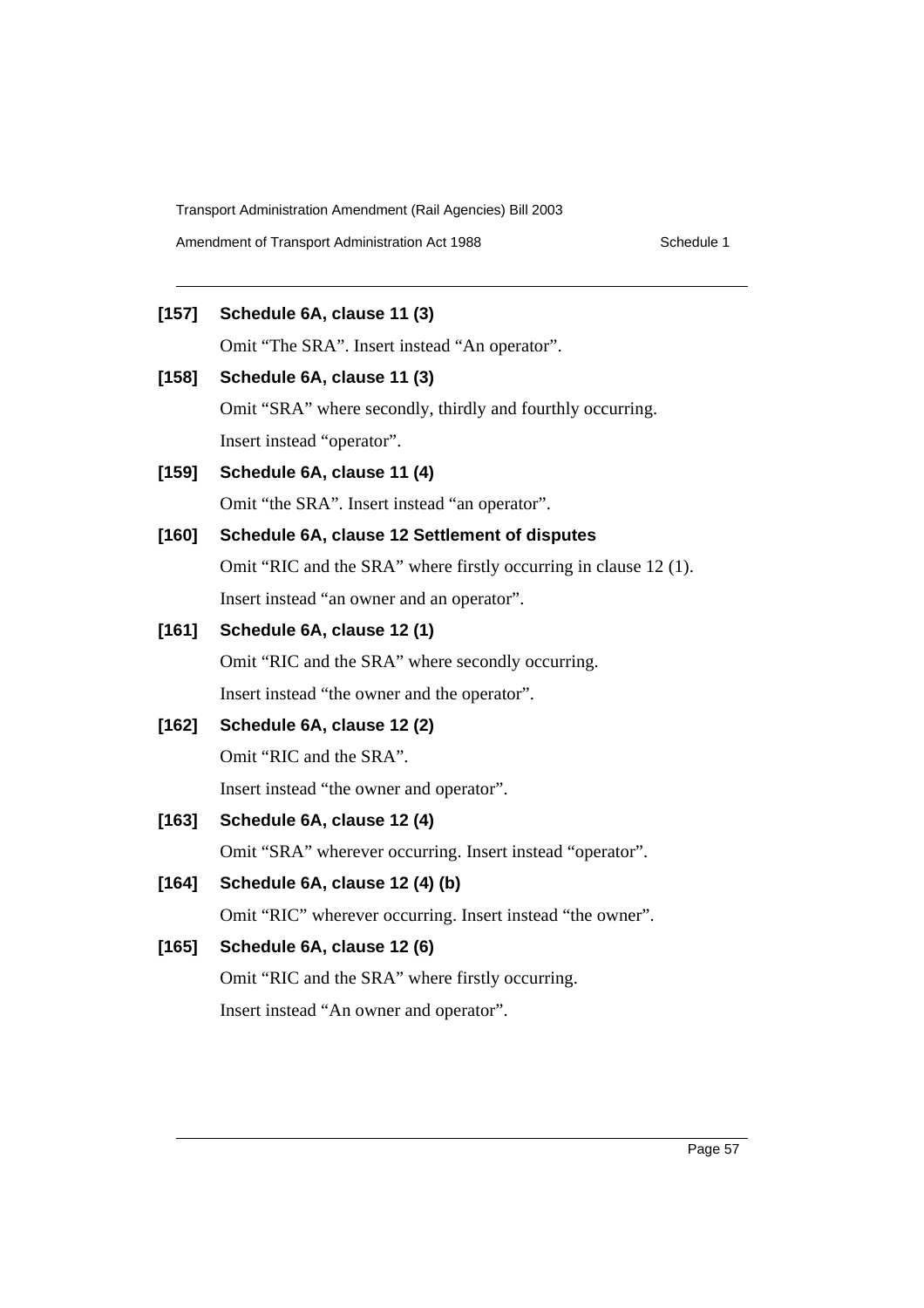Schedule 1 Amendment of Transport Administration Act 1988

### **[166] Schedule 6A, clause 12 (6)**

Omit "RIC and the SRA" where secondly occurring.

Insert instead "the owner and operator".

#### **[167] Schedule 6A, clause 14 Council approval not required for work on new or existing rail infrastructure facilities**

Omit "RIC" wherever occurring in clause 14 (1).

Insert instead "an owner".

# **[168] Schedule 6A, clause 14 (3)**

Omit "RIC" wherever occurring. Insert instead "the owner".

#### **[169] Schedule 6A, clause 15 Regulations concerning land and rail infrastructure facilities**

Omit "the SRA and RIC" from clause 15 (a).

Insert instead "an operator and an owner".

**[170] Schedule 6A, clause 15 (a)**

Omit "SRA" where secondly, thirdly and fourthly occurring.

Insert instead "operator".

### **[171] Schedule 6A, clause 15 (a)**

Omit "RIC" where secondly occurring. Insert instead "the owner".

### **[172] Schedule 6A, clause 15 (b)**

Omit "RIC". Insert instead "an owner".

### **[173] Schedule 6A, clause 16**

Insert after clause 15:

#### **16 Powers of entry under other Acts onto owner or operator land**

(1) This clause applies to an officer of a public or local authority who is entitled, under any other Act or law, to enter operator or owner land or an operator or owner building.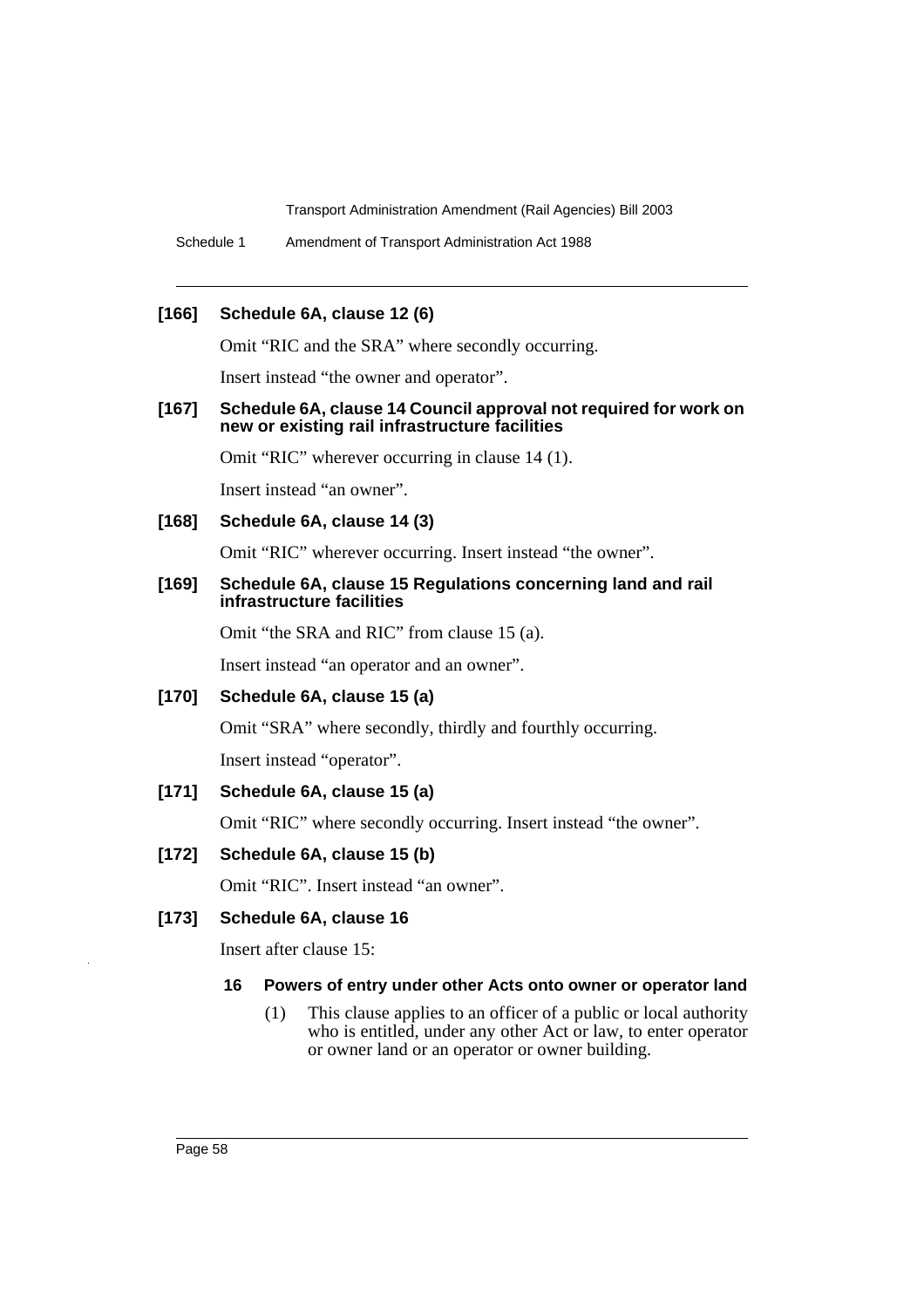Amendment of Transport Administration Act 1988 **Schedule 1** Schedule 1

- (2) Despite the operation of any other Act or law, the operator or owner may refuse entry to the land or building, or grant entry subject to conditions, if of the opinion that it is necessary to do so in the interests of public safety or the safety of the officer or other persons.
- (3) The Director-General may direct that entry be granted, despite any decision of an owner or operator under this clause.
- (4) This clause does not apply to or in respect of a police officer investigating an offence or otherwise acting in the course of his or her duties or an officer of the Independent Transport Safety and Reliability Regulator.

# **[174] Schedule 6AA, heading**

Omit "**RIC access**".

Insert instead "**Access**".

# **[175] Schedule 6AA**

Omit "19FC". Insert instead "99C (5)".

# **[176] Schedule 6AA, clause 1 Preparation of access undertaking**

Omit "Rail Infrastructure Corporation" from subclause (1).

Insert instead "A rail infrastructure owner".

# **[177] Schedule 6AA, clauses 1, 3 (1) and 7**

Omit "the NSW rail network" wherever occurring.

Insert instead "the part of the NSW rail network that is vested in or owned by the rail infrastructure owner".

# **[178] Schedule 6AA, clauses 1 (2) and 7**

Omit "Rail Infrastructure Corporation" wherever occurring.

Insert instead "a rail infrastructure owner".

# **[179] Schedule 6AA, clauses 3 (1) (b) and 6 (2)**

Omit "Rail Infrastructure Corporation" wherever occurring.

Insert instead "the rail infrastructure owner".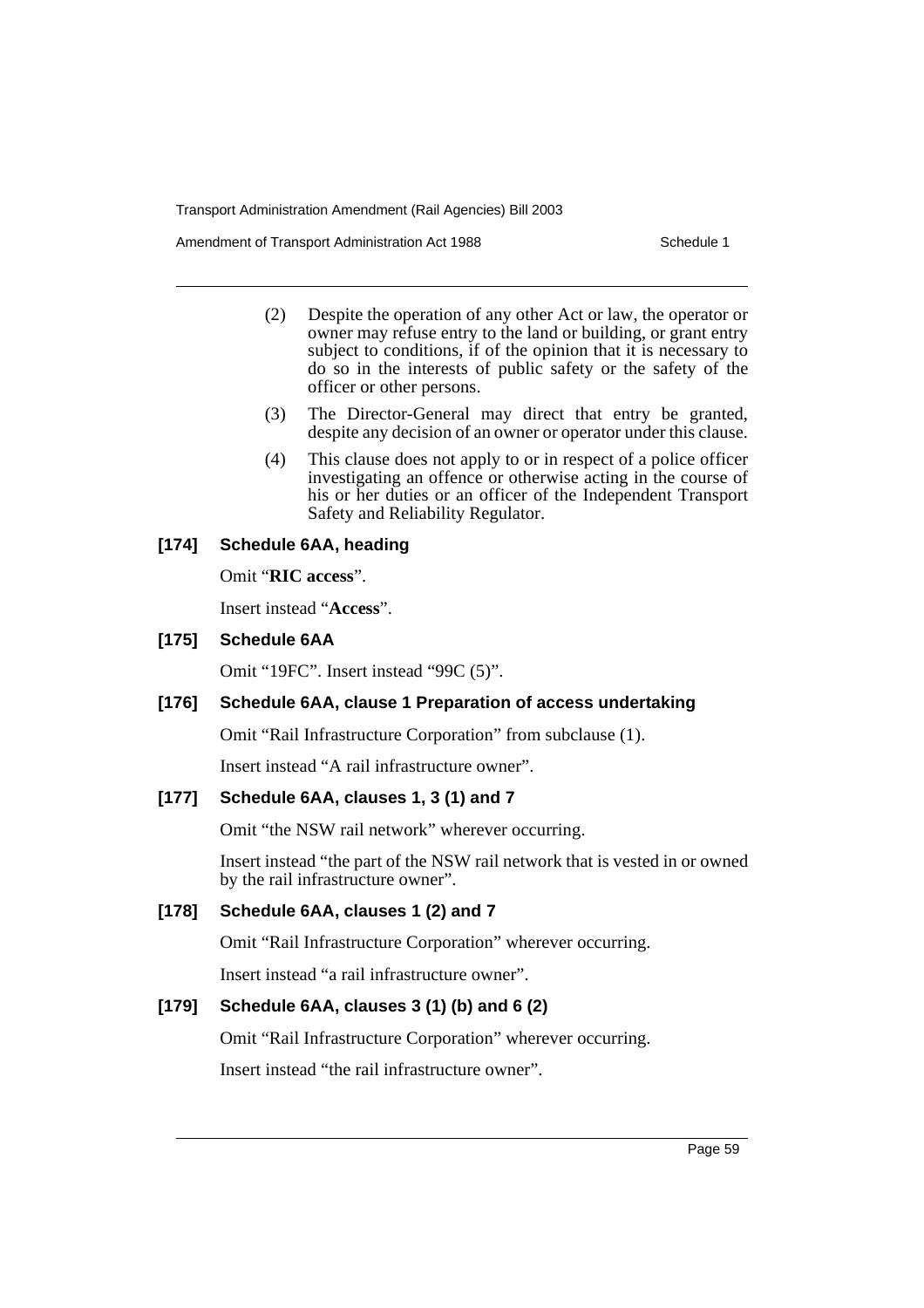Schedule 1 Amendment of Transport Administration Act 1988

### **[180] Schedule 6AA, clause 5 Access undertaking to be submitted for Minister's approval**

Omit "Rail Infrastructure Corporation's" from clause 5 (1) (b).

Insert instead "the rail infrastructure owner's".

# **[181] Schedule 6B Special provisions for underground rail facilities**

Omit "the SRA" from the definition of *rail authority* in clause 1 (1). Insert instead "RailCorp, TIDC".

**[182] Schedule 6B, clause 1 Interpretation**

Omit the definition of *rail infrastructure facilities* from clause 1 (1).

### **[183] Schedule 7 Savings, transitional and other provisions**

Insert at the end of clause 2 (1):

*Transport Administration Amendment (Rail Agencies) Act 2003*

### **[184] Schedule 7**

Insert in appropriate order with appropriate Part and clause numbers:

# **Part Provisions consequent on enactment of Transport Administration Amendment (Rail Agencies) Act 2003**

### **Definition**

In this Part:

*the amending Act* means the *Transport Administration Amendment (Rail Agencies) Act 2003*.

#### **RailCorp may act as agent of other rail authorities**

For the purposes of giving effect to a transfer of assets, rights or liabilities to RailCorp under this Act (as amended by the amending Act), or the vesting of rail infrastructure facilities in RailCorp under this Act (as amended by the amending Act), RailCorp may act as the agent of the SRA or RIC.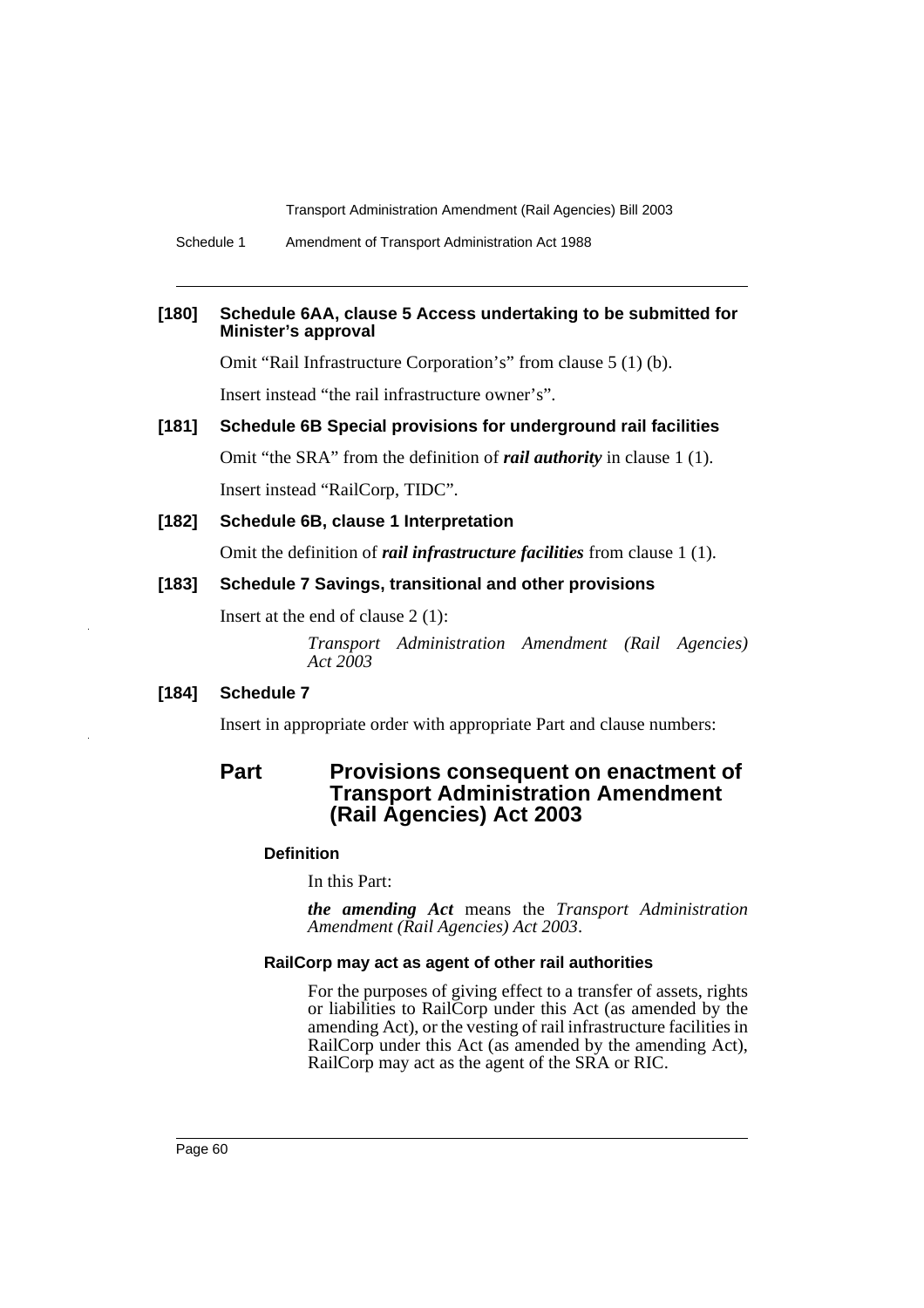Amendment of Transport Administration Act 1988 Schedule 1

#### **Rail authorities may enter into arrangements for joint facilities and other matters**

- (1) For the purposes of giving effect to the amending Act, a rail authority may make and enter into contracts, leases, licences or other arrangements with another rail authority or any other person with respect to the provision of services or the supply of goods jointly to both rail authorities or to one of the authorities.
- (2) Any such contract, lease, licence or other arrangement may apply to the provision of services or the supply of goods by either of the authorities or by any other person.
- (3) Any such contract, lease, licence or other arrangement may be entered into, and has effect, despite any requirement for consent under any other contract, lease, licence or arrangement between a rail authority and any other person.
- (4) The operation of this clause is not to be regarded:
	- (a) as a breach of a contract or confidence or otherwise as a civil wrong, or
	- (b) as a breach of any contractual provision prohibiting, restricting or regulating the assignment of assets, rights or liabilities, or
	- (c) as giving rise to any remedy by a party to an instrument, or as causing or permitting the termination of any instrument.
- (5) Nothing in this clause limits any other power of a rail authority to enter into any contract, lease, licence or other arrangement with another rail authority or any other person.
- (6) In this clause:

*rail authority* means the State Rail Authority, RailCorp, Rail Infrastructure Corporation or Transport Infrastructure Development Corporation.

### **Rights of staff who join RailCorp or Transport Infrastructure Development Corporation**

(1) This clause applies to an employee of the SRA or Rail Infrastructure Corporation who changes (other than by transfer under Schedule 6) from that employment to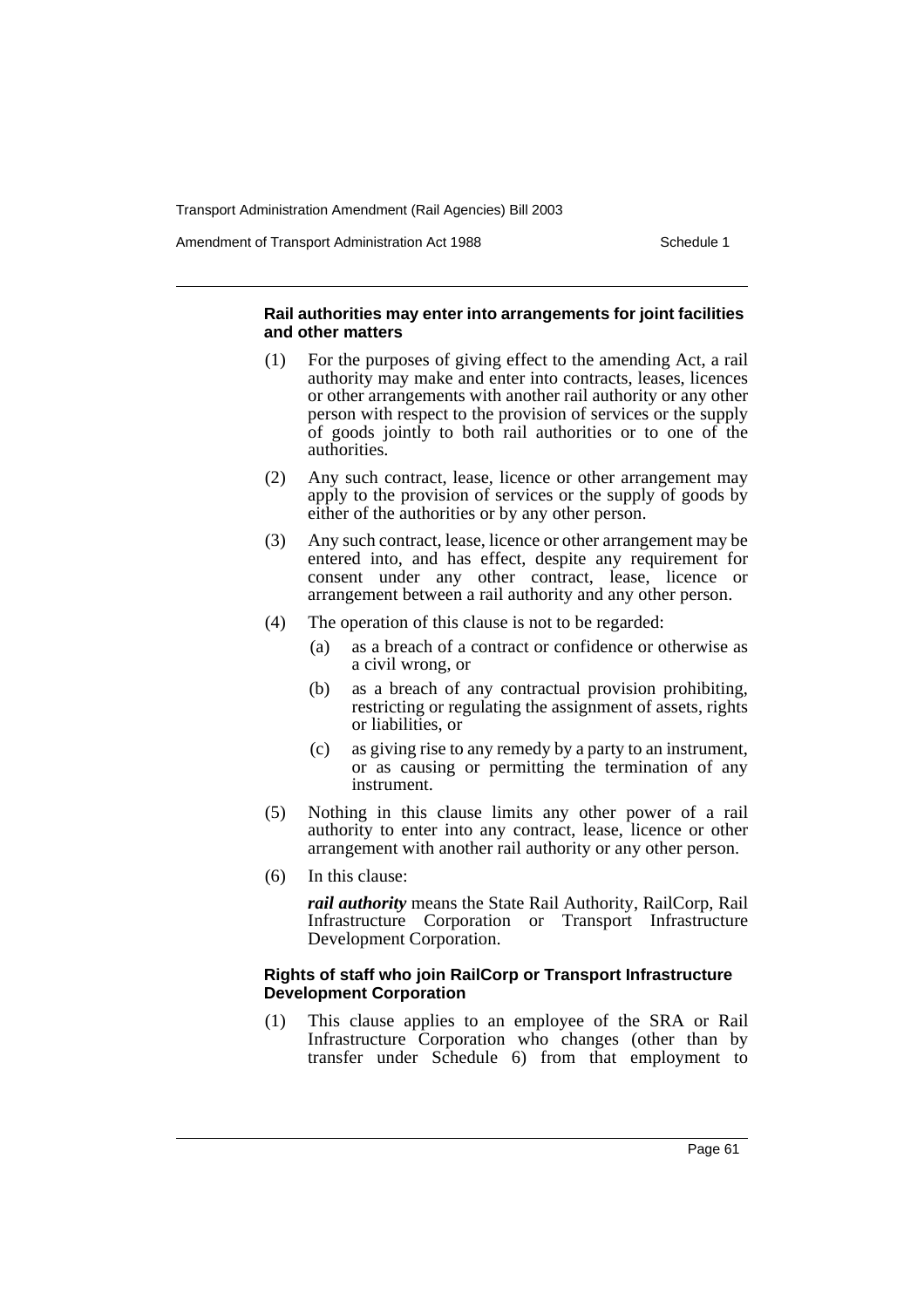Schedule 1 Amendment of Transport Administration Act 1988

employment with RailCorp or Transport Infrastructure Development Corporation within 2 years of the commencement of this clause.

- (2) Clauses 13 and 14 of Schedule 6 apply to an employee in the same way as they apply to an employee transferred to<br>RailCorp or Transport Infrastructure Development RailCorp or Transport Infrastructure Development Corporation under that Schedule.
- (3) The SRA is not required to comply with the *Privacy and Personal Information Protection Act 1998* in respect of the disclosure of information about employees referred to in subclause (1) to the new or proposed employer of those employees.

#### **Rail access**

- (1) A rail access agreement entered into by Rail Infrastructure Corporation, and in force immediately before the commencement of this clause:
	- (a) continues in force, and
	- (b) to the extent that it relates to rail infrastructure facilities vested in RailCorp by the amending Act, is taken to have been entered into by RailCorp.
- (2) For the purposes of any such agreement, RailCorp may act as the agent of Rail Infrastructure Corporation under the agreement and may exercise any of the functions of Rail Infrastructure Corporation under that agreement.
- (3) Nothing in this clause prevents the variation, termination or replacement of a rail access agreement continued by this clause.
- (4) In this clause, *rail access agreement* means an agreement entered into by Rail Infrastructure Corporation pursuant to the NSW Rail Access Regime or the RIC access undertaking, that permits a person to operate rolling stock on the NSW rail network.

#### **Orders fixing train fares and travel terms and conditions**

An order made by the State Rail Authority under section 85, and in force immediately before the commencement of this clause, is taken to have been made by RailCorp under that section and that section applies accordingly.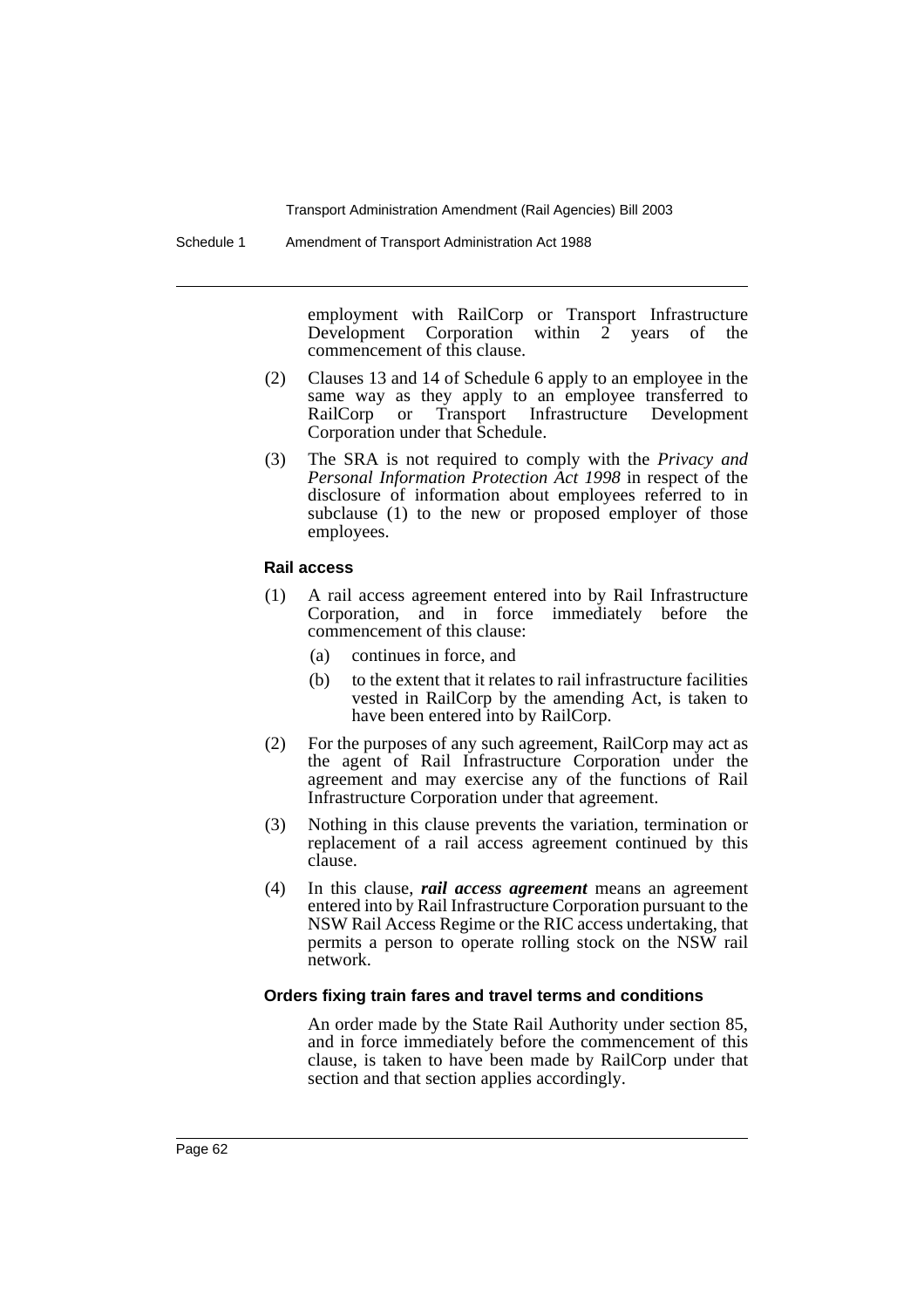Amendment of Transport Administration Act 1988 **Schedule 1** Schedule 1

#### **Saving of existing free or concessional travel arrangements**

Any free or concessional travel pass issued by the State Rail Authority under section 88 before the commencement of this clause, and in force immediately before the commencement of this clause, is taken to have been issued by RailCorp under that section and that section applies accordingly.

#### **Saving of tickets**

Any ticket issued by or on behalf of the State Rail Authority, and valid immediately before the commencement of this clause, is taken to have been issued by RailCorp and continues (if otherwise valid) to be a valid ticket.

# **Saving of regulations**

A regulation made under section 99, and in force before the commencement of this clause, is taken to have been made under section 91 as inserted by the amending Act.

### **Penalty notices**

Nothing in the amending Act affects the validity of a penalty notice (whether under this or any other Act or law) issued by or on behalf of the State Rail Authority before the commencement of this clause.

### **Previous transfers of assets, rights and liabilities**

Nothing in this Schedule affects the transfer, before the commencement of this clause, of any assets, rights or liabilities under this Act and Schedule 4 continues to apply to or in respect of any such transfer.

### **Previous transfers of staff of SRA or RIC**

Nothing in this Schedule affects the transfer, before the commencement of this clause, of any staff of the State Rail Authority or Rail Infrastructure Corporation under this Act and Schedule 6 continues to apply to or in respect of any such transfer.

### **Saving of Rail Safety Act 2002**

Nothing in the amending Act affects the operation of the *Rail Safety Act 2002*.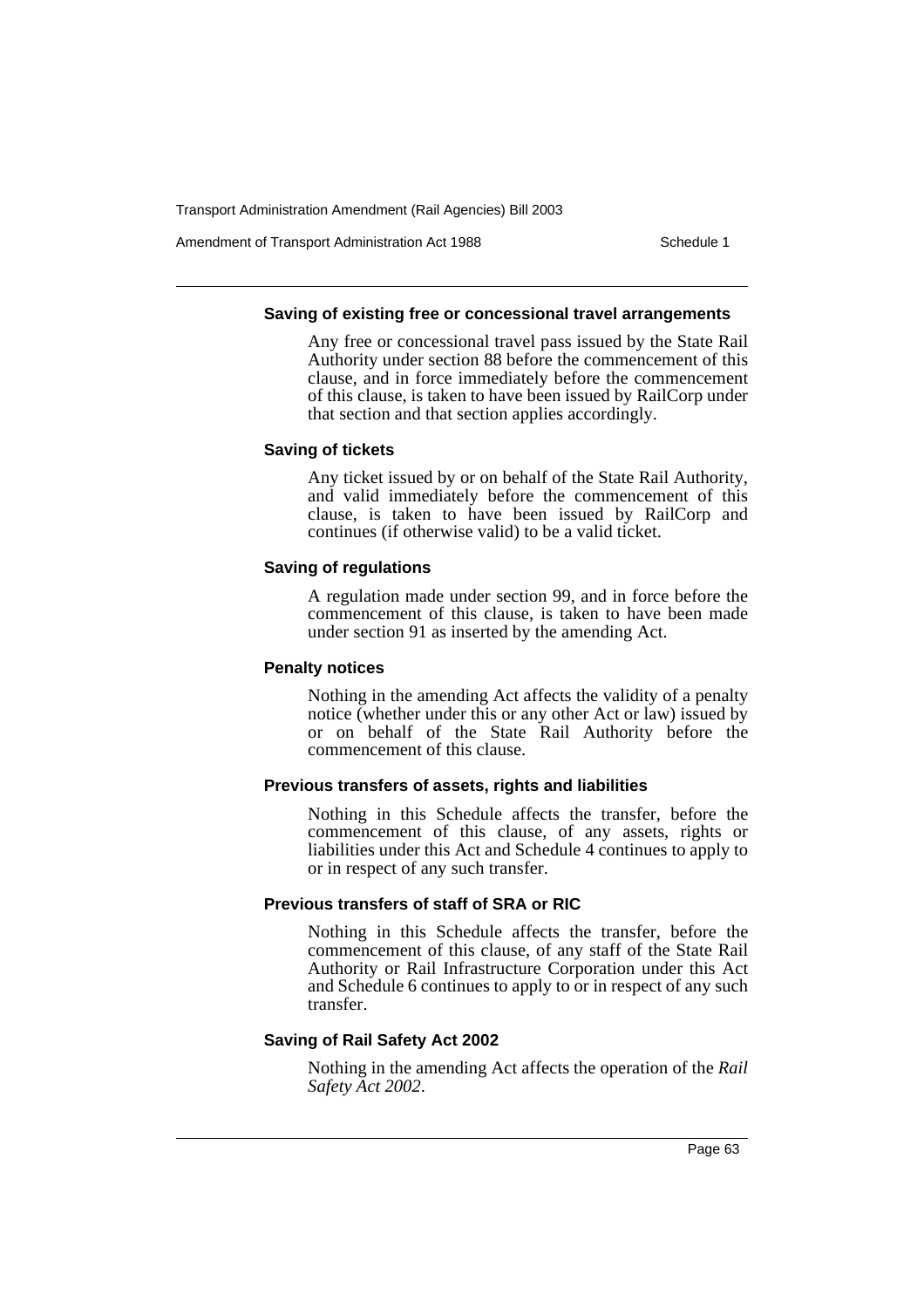Schedule 1 Amendment of Transport Administration Act 1988

#### **References to SRA**

- (1) Except as provided by the regulations, a reference in any Act, in any instrument made under any Act or in any document of any kind to the State Rail Authority is, to the extent that it relates:
	- (a) to the metropolitan rail area or the exercise of functions relating to railway passenger services in this State, to be read as or including a reference to RailCorp, or
	- (b) to its responsibility for network control, to be read as or including a reference to the person having responsibility for the network control under this Act, or
	- (c) to the development of a railway system or other transport project undertaken by Transport Infrastructure Development Corporation under section 18E (2), to be read as or including a reference to Transport Infrastructure Development Corporation.
- (2) This clause has effect subject to any transfers of assets, rights or liabilities under this Act.

#### **Existing development applications and other matters**

- (1) This clause applies to a development application or matter relating to:
	- (a) rail infrastructure facilities or other assets transferred to RailCorp from the State Rail Authority or Rail Infrastructure Corporation under this Act, or
	- (b) a function conferred on RailCorp under this Act that was, immediately before the commencement of this clause, conferred on the State Rail Authority or Rail Infrastructure Corporation, or
	- (c) the development of a railway system or other transport project undertaken by Transport Infrastructure Development Corporation under section 18E (2) (a *transferred development*).
- (2) A development application relating to a matter referred to in subclause (1) (a) or (b) made by the State Rail Authority or Rail Infrastructure Corporation under the *Environmental Planning and Assessment Act 1979* before the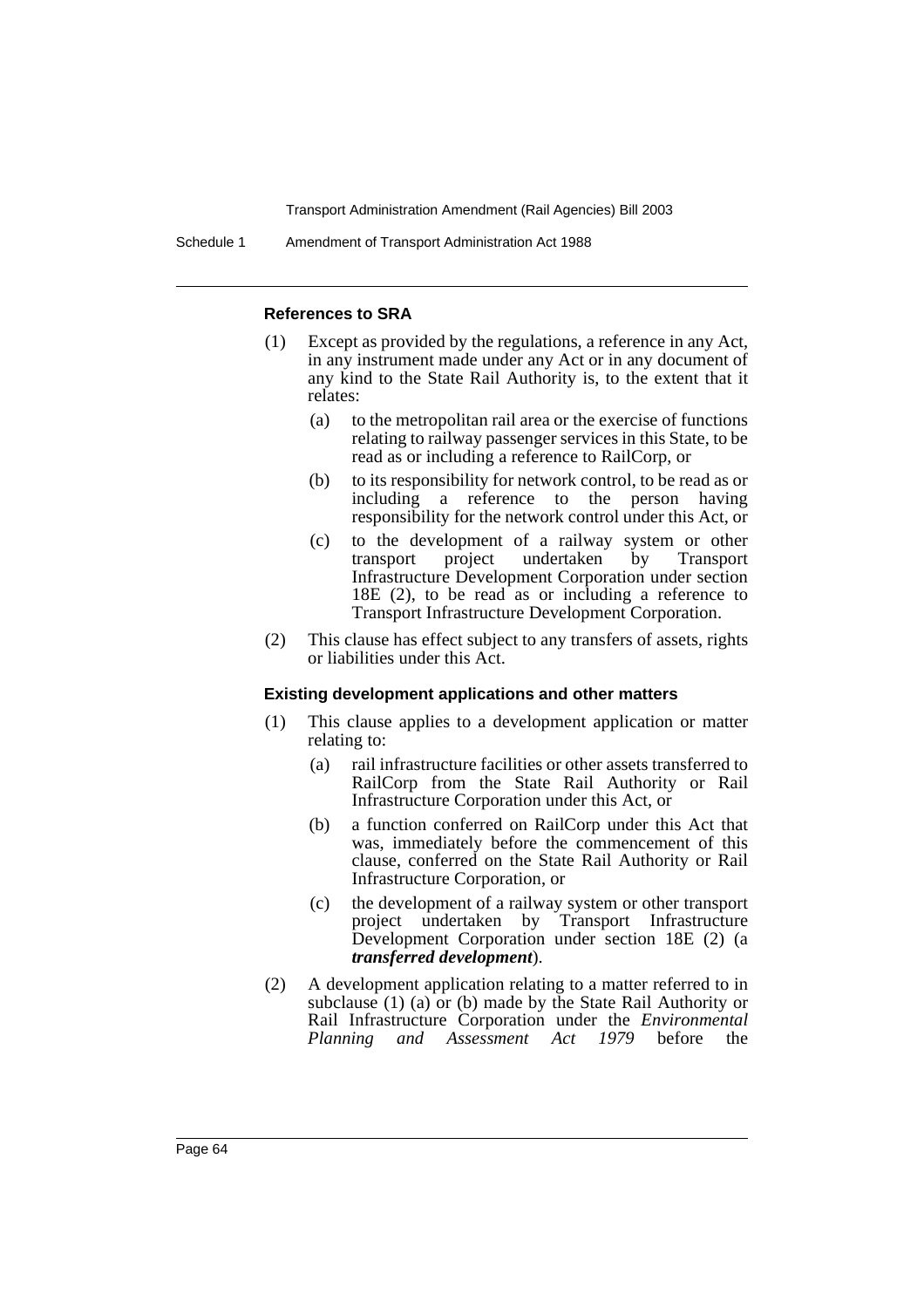Amendment of Transport Administration Act 1988 **Schedule 1** Schedule 1

commencement of this clause, and not finally determined before that commencement, is taken to have been made by RailCorp.

- (3) A development application relating to a transferred development made by the State Rail Authority or Rail Infrastructure Corporation under the *Environmental Planning and Assessment Act 1979* before the commencement of this clause, and not finally determined before that clause, and not finally determined before that commencement, is taken to have been made by Transport Infrastructure Development Corporation.
- (4) For the purposes of Part 5 of the *Environmental Planning and Assessment Act 1979*, RailCorp is taken to be the determining authority in respect of any matter (other than a matter relating to a transferred development) not finally determined under that Part before the commencement of this clause in which the State Rail Authority or Rail Infrastructure Corporation was the determining authority.
- (5) For the purposes of Part 5 of the *Environmental Planning and Assessment Act 1979*, Transport Infrastructure Development Corporation is taken to be the determining authority in respect of any matter relating to a transferred development not finally determined under that Part before the commencement of this clause in which the State Rail Authority or Rail Infrastructure Corporation was the determining authority.
- (6) Transport Infrastructure Development Corporation is, subject to the regulations, taken to be the holder of any development approval under the *Environmental Planning and Assessment Act 1979* relating to a transferred development and in force immediately before the commencement of this clause.

### **IPART determinations**

- (1) For the purposes of the *Independent Pricing and Regulatory Tribunal Act 1992*, a determination of the pricing for transport services provided by the State Rail Authority, in force immediately before the commencement of this clause, extends to transport services operated by RailCorp.
- (2) Nothing in this clause prevents any such determination from being revoked, or a further determination being issued for RailCorp.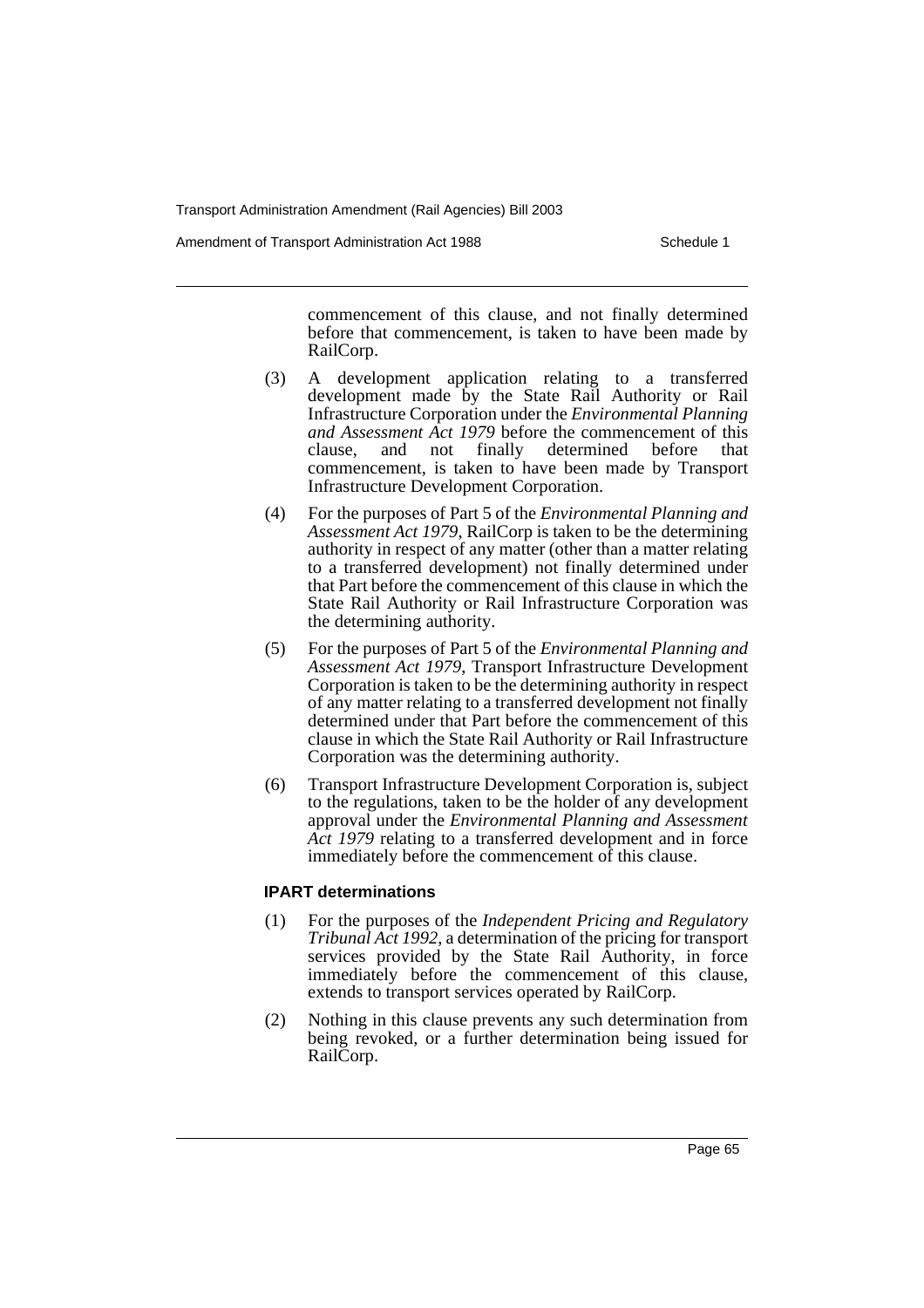Schedule 1 Amendment of Transport Administration Act 1988

#### **Timetable for first statements of corporate intent**

A period within which any matter is required to be done under this Act in relation to a statement of corporate intent, in connection with the first statement of corporate intent of RailCorp or Transport Infrastructure Development Corporation, may be extended by the voting shareholders of the Corporation concerned.

#### **Licences and other authorisations**

- (1) This clause applies to a licence, permit, approval or other authorisation granted to the State Rail Authority or Rail Infrastructure Corporation under any of the following Acts or under a regulation under any of those Acts, and in force immediately before the commencement of this clause:
	- (a) *Dangerous Goods Act 1975*,
	- (b) *Environmental Planning and Assessment Act 1979*,
	- (c) *Home Building Act 1989*,
	- (d) *Occupational Health and Safety Act 2000*,
	- (e) *Protection of the Environment Operations Act 1997*,
	- (f) *Sydney Harbour Foreshore Authority Act 1998*,
	- (g) *Sydney Water Act 1994*,
	- (h) any other Act prescribed by the regulations.
- (2) An authorisation is, to the extent that it relates to former SRA or RIC functions or former RIC infrastructure, taken to be held by RailCorp on the same terms and conditions as the State Rail Authority or Rail Infrastructure Corporation held the authorisation immediately before the commencement of this clause.
- (3) The regulations may exempt an authorisation from the operation of this clause.
- (4) Nothing in this clause prevents an authorisation from being varied, cancelled or replaced.
- (5) In this clause:

*former RIC infrastructure* means rail infrastructure facilities vested in or owned by RailCorp that, immediately before the commencement of clause 2B of Schedule 6A, were vested in or owned by RIC.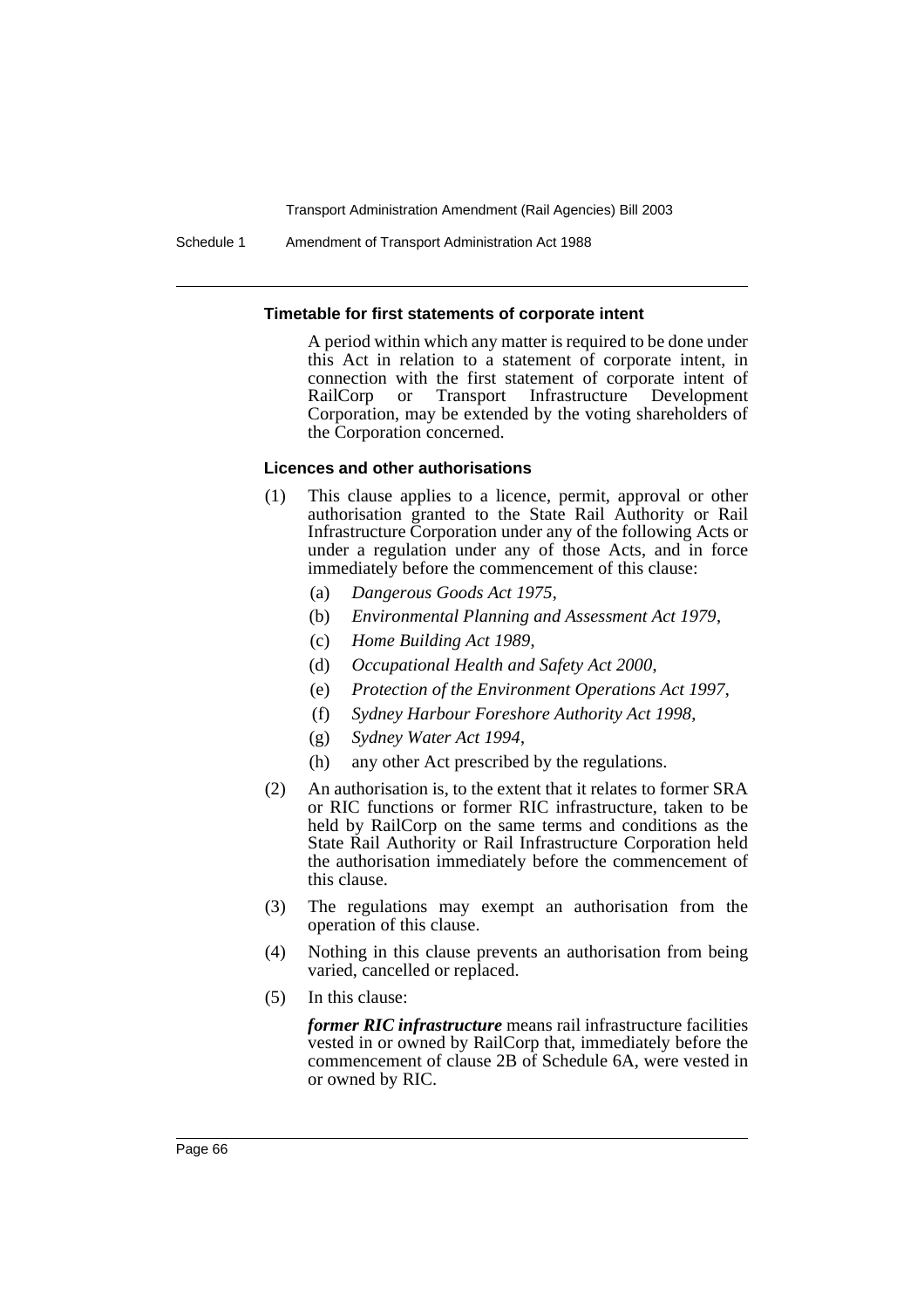Amendment of Transport Administration Act 1988 **Schedule 1** Schedule 1

*former SRA or RIC functions* means a function conferred on RailCorp under Part 2, as inserted by the amending Act, that was, immediately before the commencement of that Part, conferred on the State Rail Authority or Rail Infrastructure Corporation.

#### **[185] Schedule 8**

Insert after Schedule 7:

# **Schedule 8 State Rail Authority**

(Section 128)

# **Part 1 Constitution and functions of State Rail Authority**

### **1 Constitution of SRA**

- (1) The corporation constituted under section 4 immediately before the commencement of this clause is continued by this clause with the corporate name of the State Rail Authority of New South Wales.
- (2) The State Rail Authority:
	- (a) has the functions conferred or imposed on it by or under this or any other Act, and
	- (b) is, for the purposes of any Act, a statutory body representing the Crown.

### **2 Objectives of State Rail Authority**

The objectives of the State Rail Authority are as follows:

- (a) to manage its assets, rights and liabilities effectively and responsibly,
- (b) to minimise the risk exposure of the State arising from its activities,
- (c) to achieve the efficient and timely winding up of residual business activities.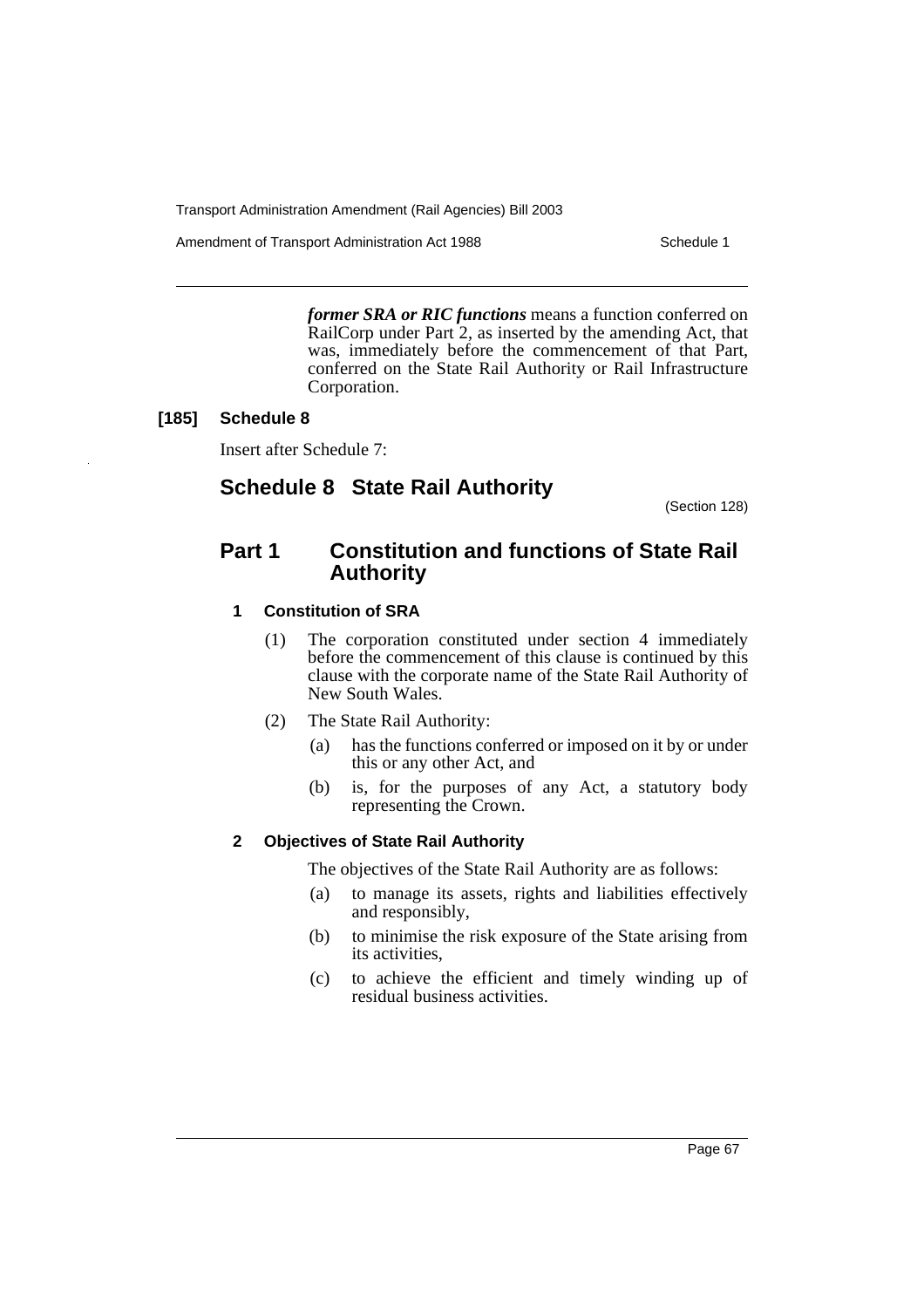#### **3 Functions of State Rail Authority**

- (1) The State Rail Authority has the following functions:
	- to facilitate the transfer of its staff, assets, rights and liabilities to RailCorp, Rail Infrastructure Corporation and other bodies under this Act,
	- (b) to hold on behalf of the State, retain, transfer or dispose of assets, rights and liabilities,
	- (c) to carry on any business or activity that relates to its assets, rights and liabilities or that is ancillary to those assets, rights or liabilities,
	- (d) to acquire and develop any land,
	- (e) to make and enter contracts or arrangements for the carrying out of works or the performance of services or the supply of goods or materials,
	- (f) to make and enter contracts or arrangements with any person for the operation by that person, on such terms as may be agreed on, of any of the Authority's services or businesses,
	- (g) to appoint agents and act as agent for other persons,
	- (h) to do any other thing that is supplemental or incidental to the exercise of its functions,
	- (i) any other functions conferred or imposed on it by or under this or any other Act.
- (2) The State Rail Authority may exercise its functions within or outside New South Wales.

#### **4 Sale, lease or other disposal of land**

- (1) The State Rail Authority may, with the approval of the Minister, sell, lease or otherwise dispose of any of its land.
- (2) Despite subclause (1), the approval of the Minister is not required:
	- (a) for any lease for a term not exceeding 5 years, or
	- (b) for a sale, lease or other disposal of land not exceeding such value, or in such circumstances, as the Minister may determine from time to time.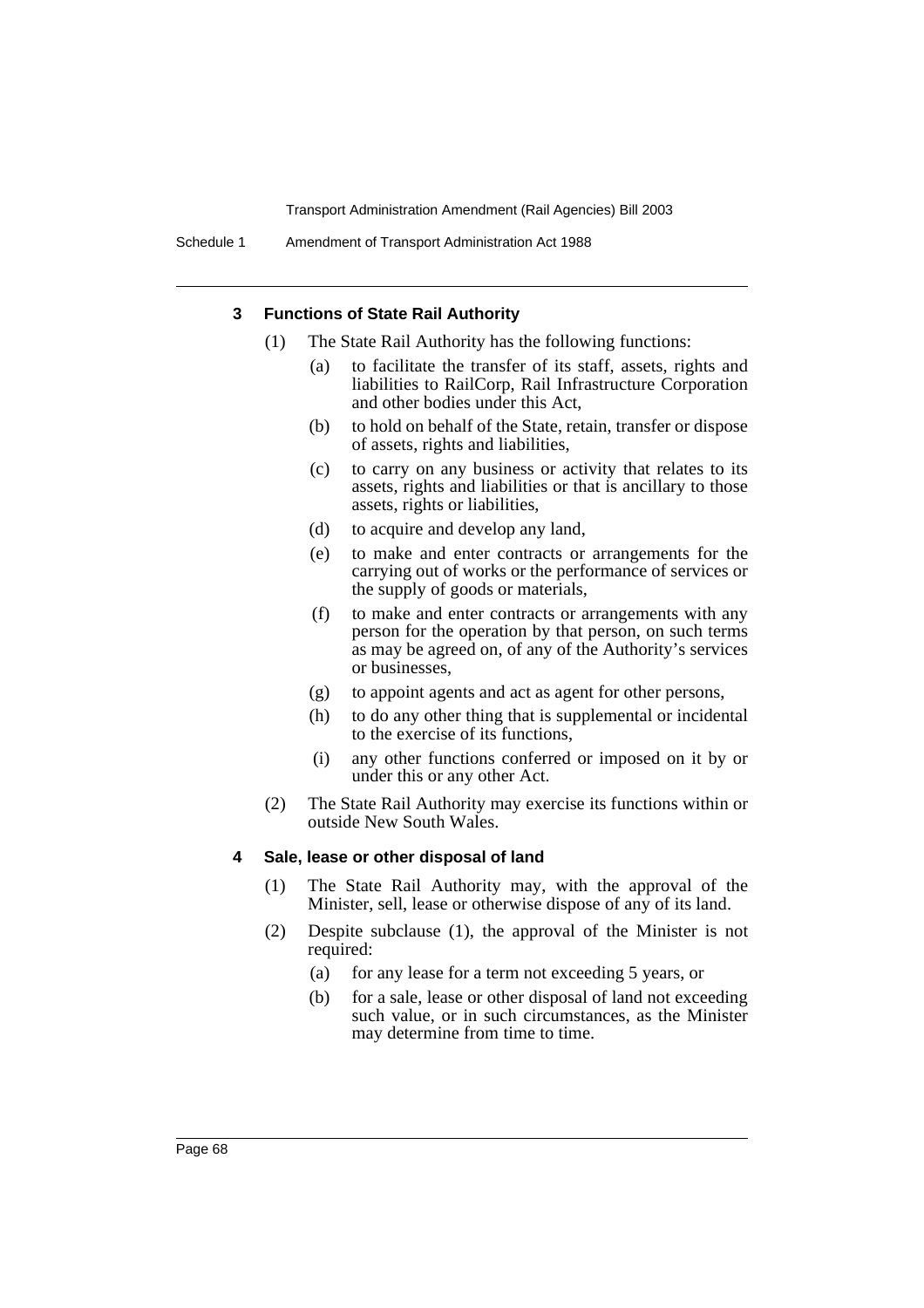Amendment of Transport Administration Act 1988 **Schedule 1** Schedule 1

(3) The Minister may delegate the power of approval under this clause to the Chief Executive of the State Rail Authority, a member of staff of the Ministry of Transport or a person of a class prescribed by the regulations.

# **Part 2 Management of State Rail Authority**

# **5 Old Board to continue for limited period**

- (1) The State Rail Authority Board, as constituted under Part 2 of this Act immediately before the commencement of this clause, continues in force and may exercise any functions that it was entitled to exercise immediately before that commencement.
- (2) Sections 9 and 13 and Schedule 1, as in force before the commencement of this clause, continue to have effect in relation to the State Rail Authority Board.
- (3) Subclauses (1) and (2) cease to have effect 6 months after that commencement or on such later day as may be prescribed by the regulations.
- (4) A person who, immediately before subclause (1) ceases to have effect, held the office of a member of the State Rail Authority Board, ceases to hold that office on the date subclause (1) ceases to have effect and is not entitled to any remuneration or compensation because of that loss of office.

### **6 Chief Executive of State Rail Authority**

- (1) The Governor may appoint a Chief Executive of the State Rail Authority.
- (2) The employment of the Chief Executive is subject to Part 3.1 of the *Public Sector Employment and Management Act 2002*, but is not subject to Chapter 2 of that Act.
- (3) The person who held office as Chief Executive immediately before the commencement of this clause is taken to have been duly appointed under this clause as Chief Executive:
	- (a) for the remainder of the term for which the person was appointed under that Part, and
	- (b) on the same terms and conditions.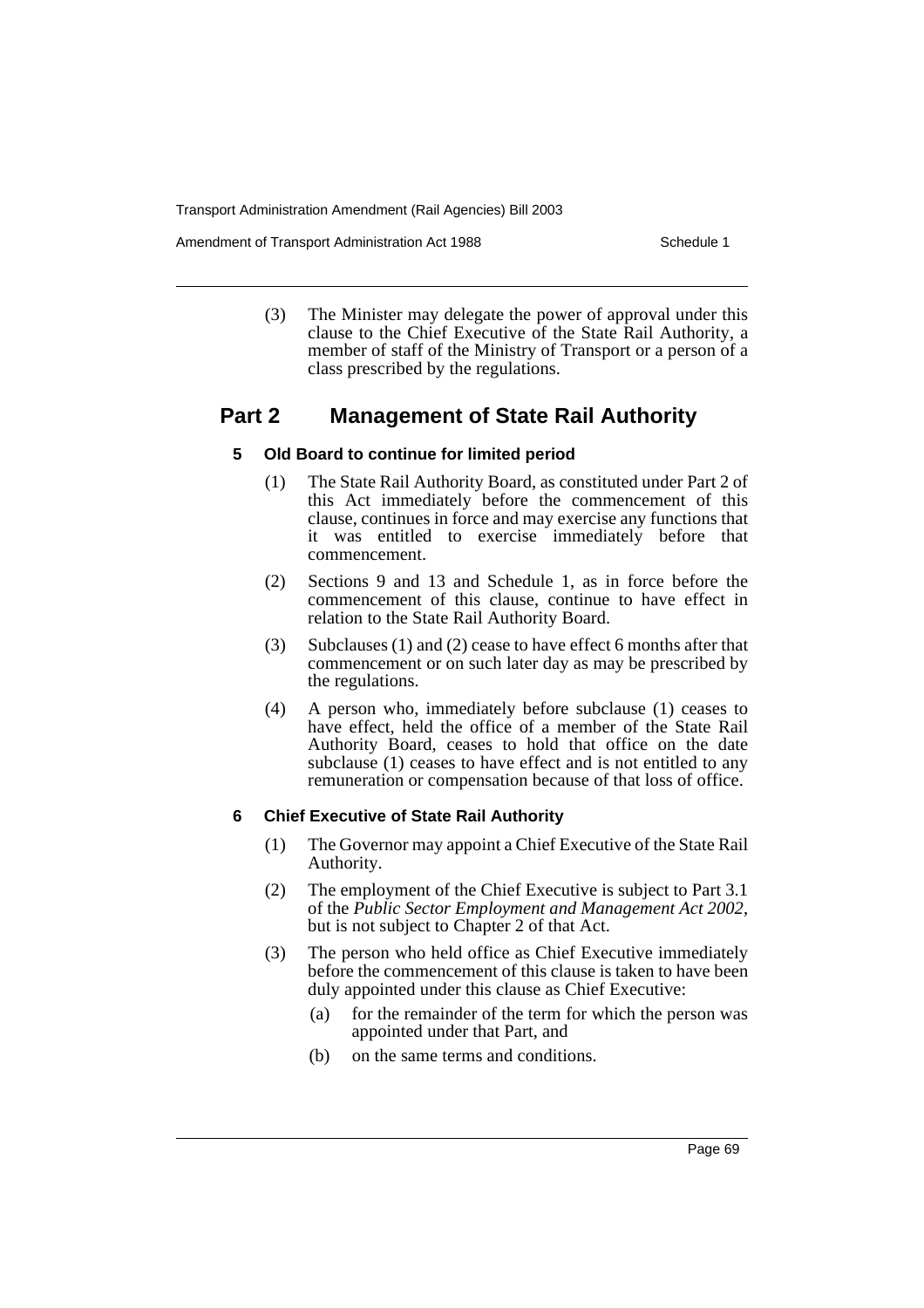### **7 Acting Chief Executive**

- (1) The Minister may, from time to time, appoint a person to act in the absence or illness of the Chief Executive, and the person, while so acting, has all the functions of the Chief Executive and is taken to be the Chief Executive.
- (2) The Minister may, at any time, remove any person from an office to which the person was appointed under this clause.
- (3) A person while acting in the office of Chief Executive is entitled to be paid such remuneration (including travelling and subsistence allowances) as the Minister may from time to time determine in respect of the person.
- (4) For the purposes of this clause, a vacancy in the office of Chief Executive is to be regarded as an absence from office of the Chief Executive.

#### **8 Chief Executive to manage and control affairs of State Rail Authority**

- (1) The affairs of the State Rail Authority are to be managed and controlled by the Chief Executive of the Authority.
- (2) Any act, matter or thing done in the name of, or on behalf of, the State Rail Authority by the Chief Executive is taken to have been done by the Authority.
- (3) The Chief Executive is, in the exercise of the Chief Executive's functions, subject to the direction and control of the Minister.
- (4) Until clause 5 (1) ceases to have effect, the Chief Executive is to manage and control the affairs of the State Rail Authority in accordance with the policies of the State Rail Authority Board.

#### **9 Ministerial control**

The State Rail Authority (and its Chief Executive) are, in the exercise of their functions, subject to the direction and control of the Minister.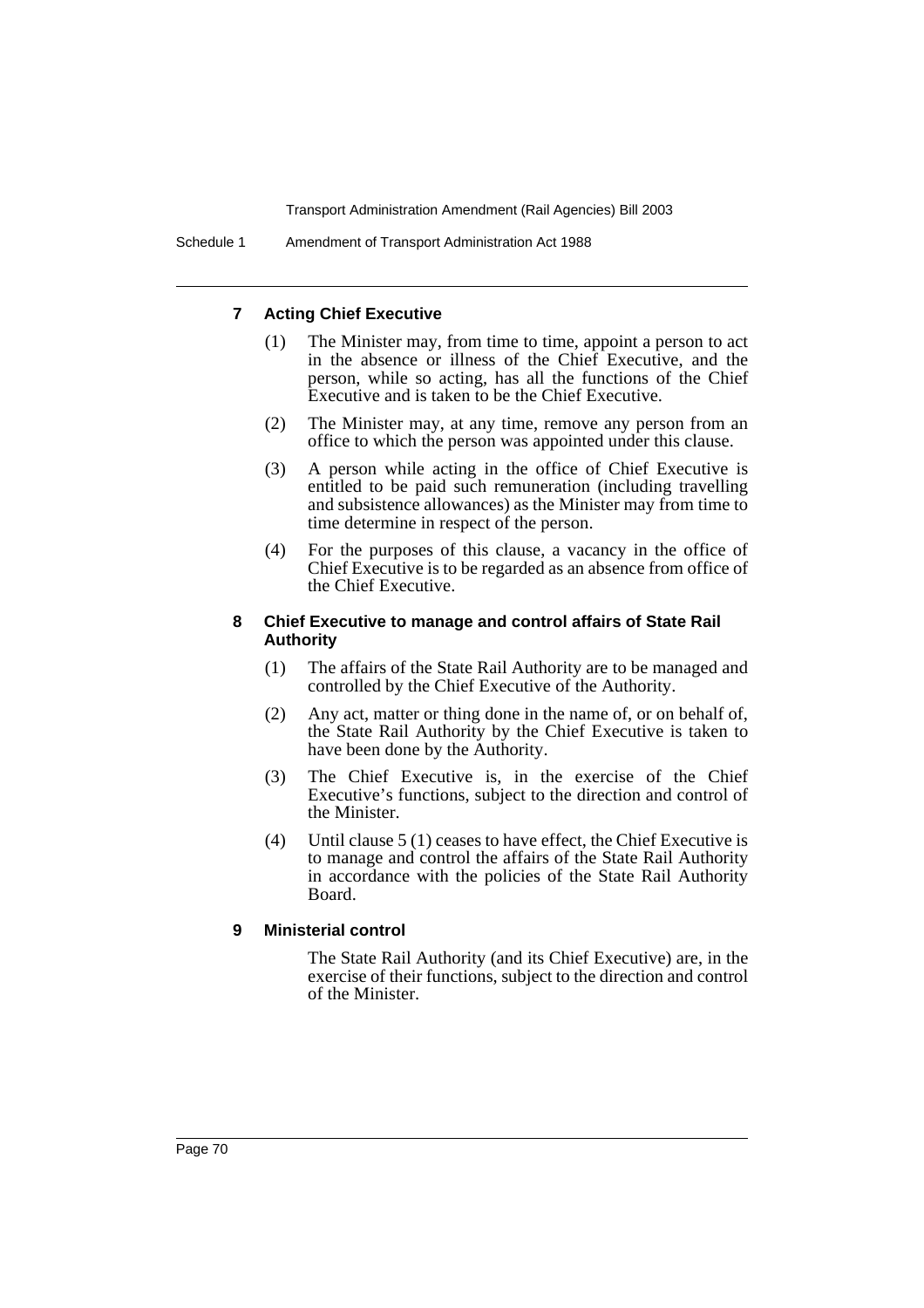Amendment of Transport Administration Act 1988 **Schedule 1** Schedule 1

#### **10 Delegation of functions of SRA**

- (1) The State Rail Authority may delegate to an authorised person any of the functions of the Authority, other than this power of delegation.
- (2) A delegate may sub-delegate to an authorised person any function delegated by the State Rail Authority if the delegate is authorised in writing to do so by the Authority.
- (3) In this section, *authorised person* means:
	- (a) an officer of the State Rail Authority, or
	- (b) a person of a class prescribed by the regulations or approved by the Minister.
- (4) A delegation by the State Rail Authority, and in force immediately before the commencement of this clause, continues in force (but may be revoked or amended) to the extent that it relates to functions of the Authority re-enacted in this Schedule.

### **11 Staff of State Rail Authority**

- (1) The State Rail Authority may employ such staff as it requires to exercise its functions.
- (2) The State Rail Authority may fix the salary, wages and conditions of employment of its staff in so far as they are not fixed by or under any other Act or law.
- (3) Sections 66–68 and Schedule 5 apply to the State Rail Authority and to staff of the State Rail Authority.
- (4) Any members of staff of the State Rail Authority employed immediately before the commencement of this clause are taken to be members of staff employed under this Schedule.
- (5) This clause does not prevent a member of staff of the State Rail Authority from being transferred under this Act.

### **12 Regulations relating to staff**

(1) The regulations may make provision for or with respect to the employment of the staff of the State Rail Authority, including the conditions of employment and the discipline of any such staff.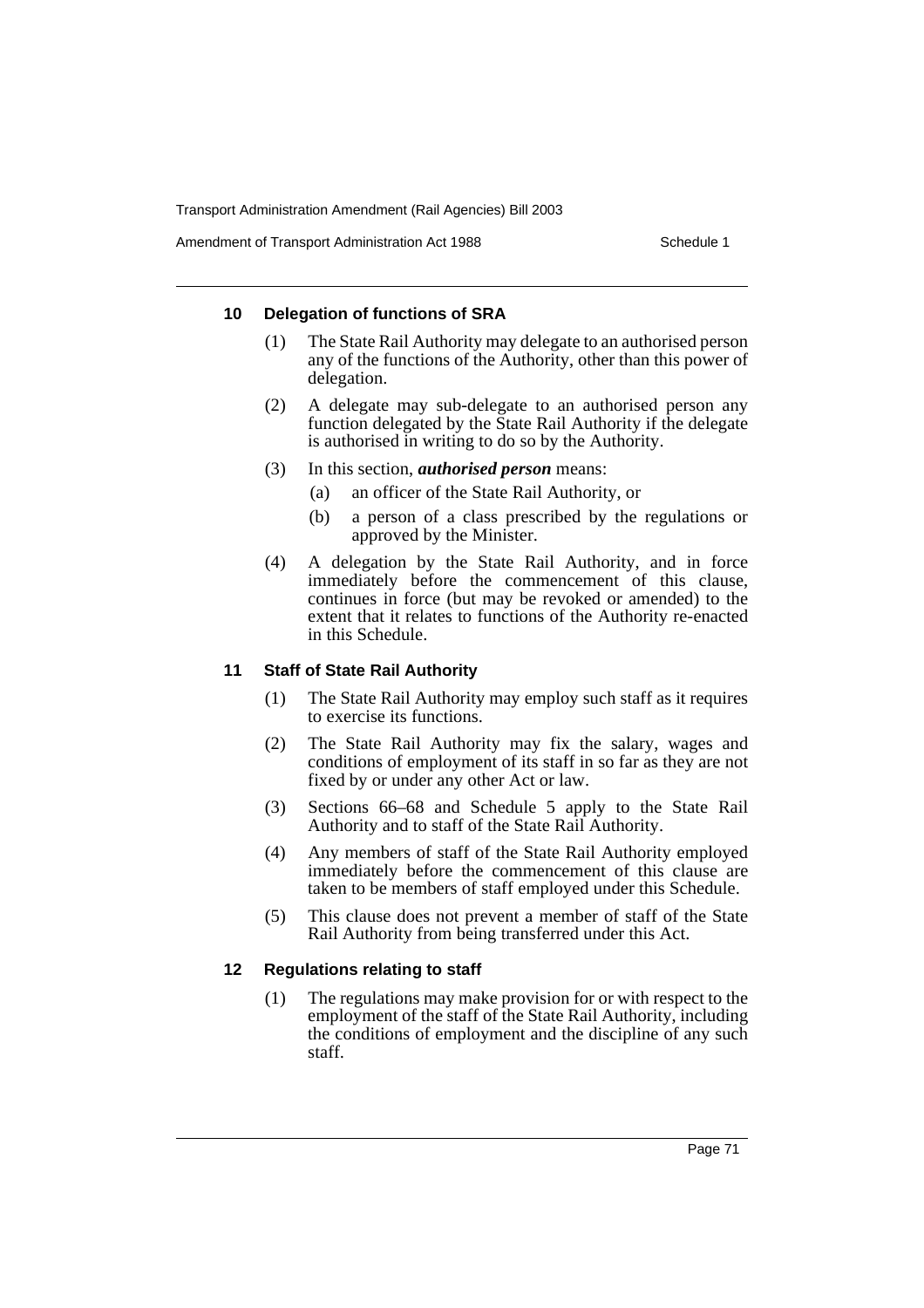- (2) Any such regulations relating to the conditions of employment or the discipline of staff:
	- (a) have effect subject to any relevant award made by a competent industrial tribunal and to any industrial agreement to which the State Rail Authority is a party, and
	- (b) have effect despite any determination of the State Rail Authority under clause 11, and
	- (c) may provide for appeals by members of staff in connection with their employment, including appeals to a Transport Appeal Board constituted under the *Transport Appeal Boards Act 1980*, and
	- (d) have effect subject to Part 3.1 of the *Public Sector Employment and Management Act 2002*.
- (3) Any regulations in force under section 58 immediately before the commencement of this clause continue in force and are taken to have been made under this clause.

## **Part 3 Financial provisions**

#### **13 State Rail Authority Fund**

The State Rail Authority Fund established under section 69 immediately before the commencement of this clause is continued.

#### **14 Payments into and from State Rail Authority Fund**

- (1) There is to be paid into the State Rail Authority Fund:
	- (a) all money received by or on account of the State Rail Authority, and
	- (b) all money advanced to the State Rail Authority by the Treasurer or appropriated by Parliament for the purposes of the Authority, and
	- (c) all other money required by or under this or any other Act to be paid into the Fund.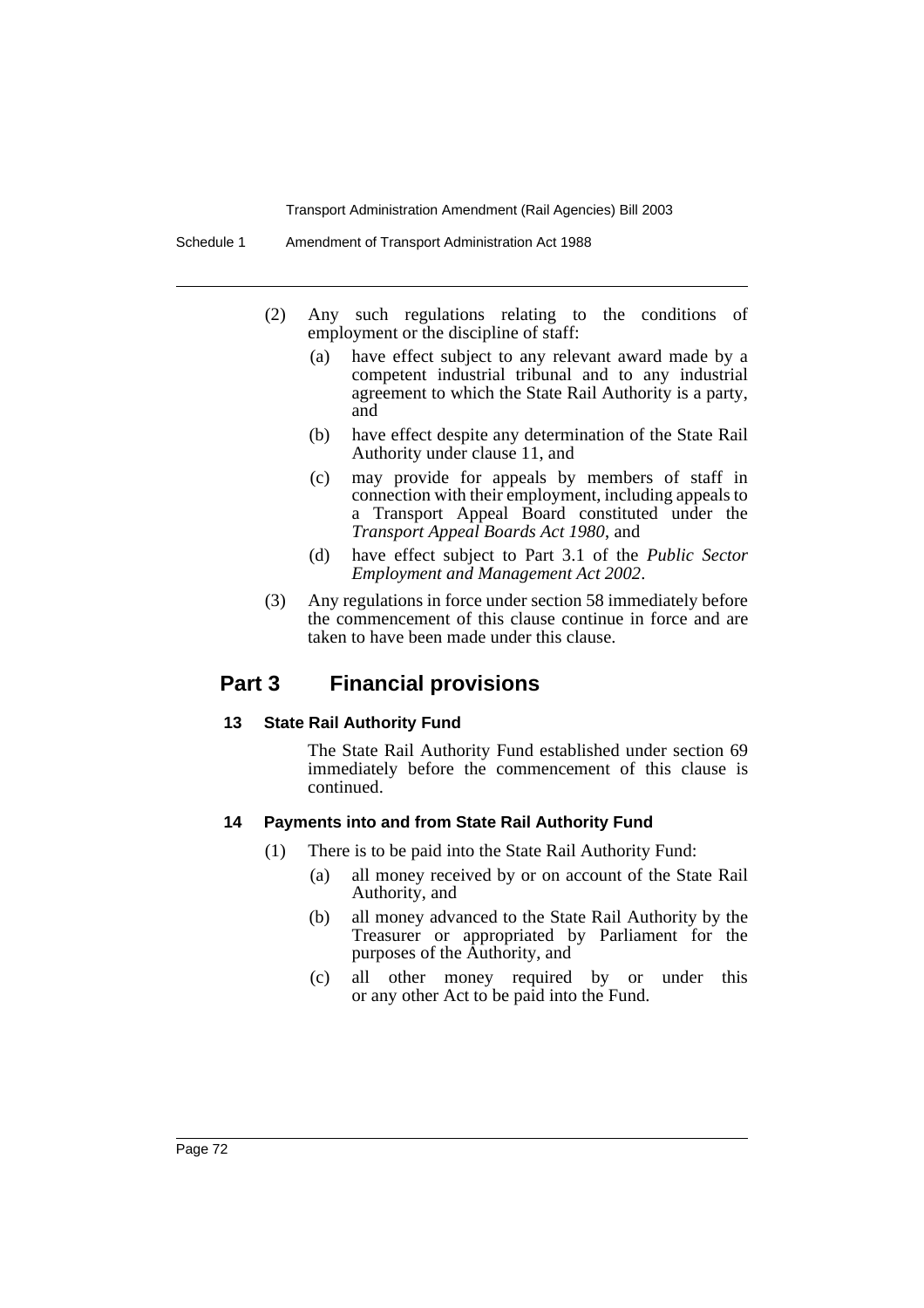Amendment of Transport Administration Act 1988 **Schedule 1** Schedule 1

- (2) There is to be paid from the State Rail Authority Fund:
	- (a) all payments made on account of the State Rail Authority or otherwise required to meet expenditure incurred in relation to the functions of the Authority, and
	- (b) all other payments required by or under this or any other Act to be paid from the Fund.

### **15 Payment of dividend to Treasurer**

- (1) The State Rail Authority must pay to the Treasurer, out of any surplus for a financial year, a dividend determined by the Minister.
- (2) The Minister must not make a determination under this clause unless:
	- (a) the Minister has had regard to the advice of the State Rail Authority on the financial affairs of the Authority and any recommendation with respect to the determination, and
	- (b) the Treasurer approves of the determination.

### **16 Financial duties generally**

Sections 81and 82 apply to the State Rail Authority.

### **17 Minister may direct payments into or from different Funds**

Any money required by or under this or any other Act to be paid into either the State Rail Authority Fund or the State Transit Authority Fund must, if the Minister so directs, be paid into the other Fund.

# **Part 4 Miscellaneous**

### **18 Application of miscellaneous provisions**

(1) Sections 109, 110, 111, 112, 113 and 115 apply to the State Rail Authority, the Chief Executive of the Authority, the State Rail Authority Board or a person acting under the direction of any of them in the same way as they apply to or in respect of an Authority, a transport authority, a member of a transport authority or a person acting under the direction of a transport authority or a member of a transport authority.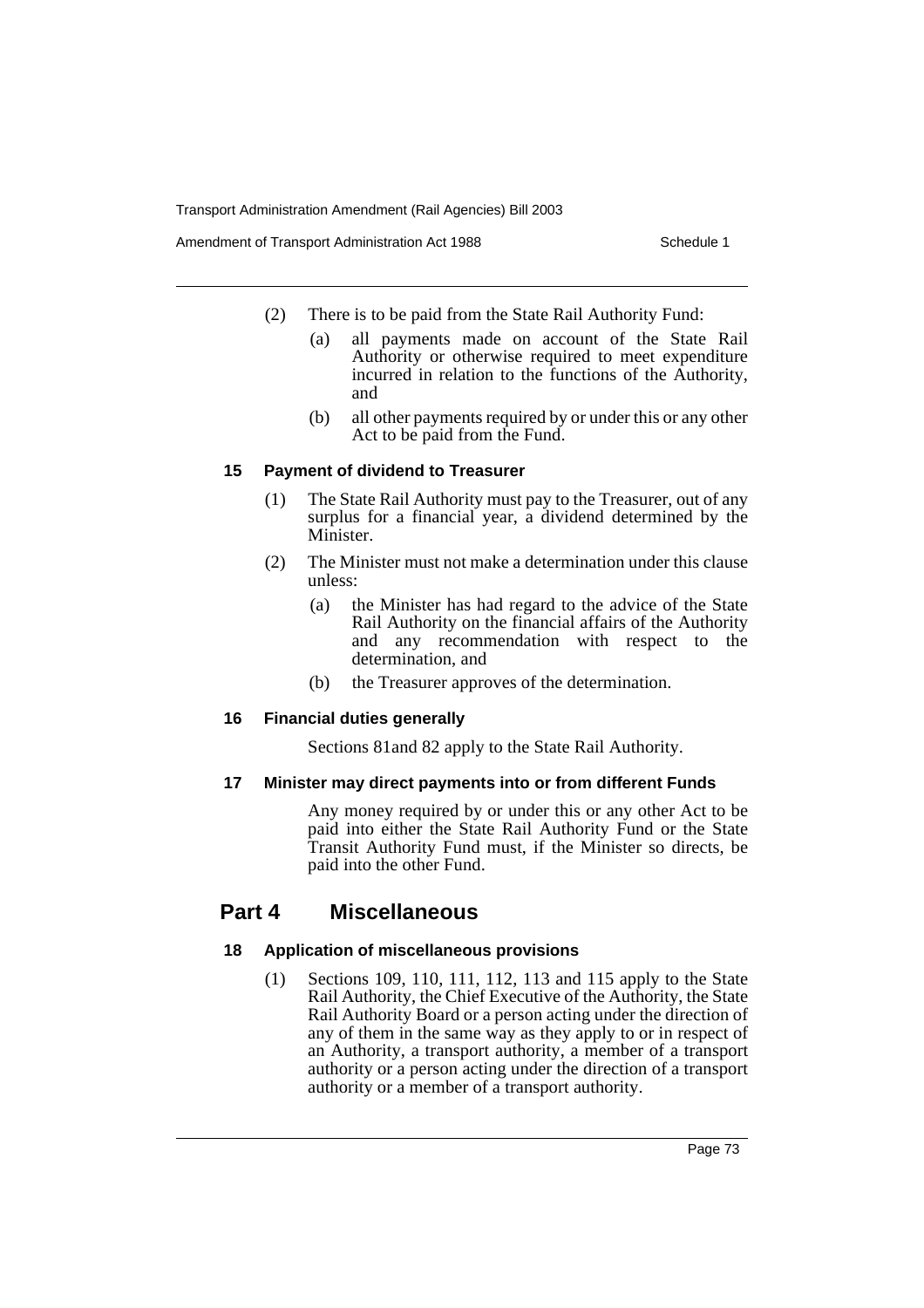(2) Schedule 6B applies to the State Rail Authority in the same way that it applies to a rail authority.

#### **19 Dissolution of SRA and subsidiaries**

- (1) The Governor may, by proclamation published in the Gazette, appoint a day on which the State Rail Authority is to be dissolved.
- (2) On that day, the State Rail Authority, and each State Rail Authority subsidiary, are dissolved and any assets, rights and liabilities of the Authority and any subsidiary become assets, rights and liabilities of the Crown.
- (3) Section 94 and Schedule 4 apply to the assets, rights and liabilities vested in the Crown under this clause in the same way as they apply to the assets, rights and liabilities of a rail authority.
- (4) Despite subclause (3), the Minister may not transfer an asset, right or liability vested in the Crown under this clause, except with the concurrence of the Treasurer.
- (5) Regulations of a savings and transitional nature may be made consequent on the dissolution of the State Rail Authority and any subsidiary of the Authority.

#### **20 Chief Executive of SRA**

The person who, immediately before the dissolution of the State Rail Authority held office as Chief Executive of the Authority ceases to hold that office and is not entitled to any remuneration or compensation because of the loss of that office.

#### **21 References to SRA**

- (1) On the dissolution of the State Rail Authority, a reference in any other Act or instrument made under any other Act or in any other instrument of any kind to the State Rail Authority is, except as provided by the regulations, taken to be a reference to RailCorp.
- (2) This clause has effect subject to any transfers of assets, rights and liabilities under this Act.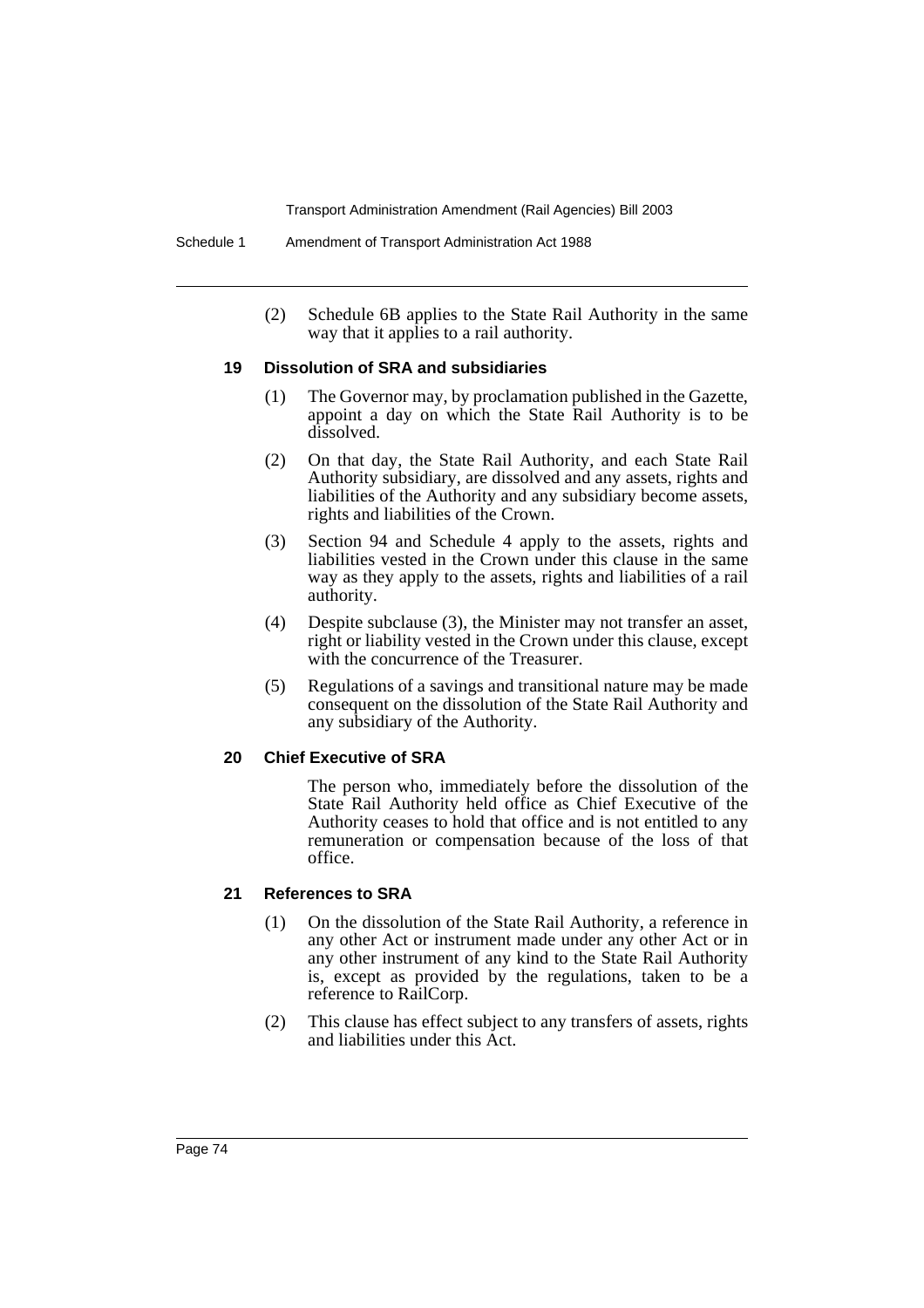Amendment of Transport Administration Act 1988 Schedule 1

### **22 Previous transfers of assets, rights and liabilities of SRA**

Nothing in this Schedule affects the transfer, before the dissolution of the State Rail Authority, of any assets, rights or liabilities of the State Rail Authority under this Act and Schedule 4 continues to apply to or in respect of any such transfer.

### **23 Previous transfers of staff of SRA**

Nothing in this Schedule affects the transfer, before the dissolution of the State Rail Authority, of any staff of the State Rail Authority under this Act and Schedule 6 continues to apply to or in respect of any such transfer.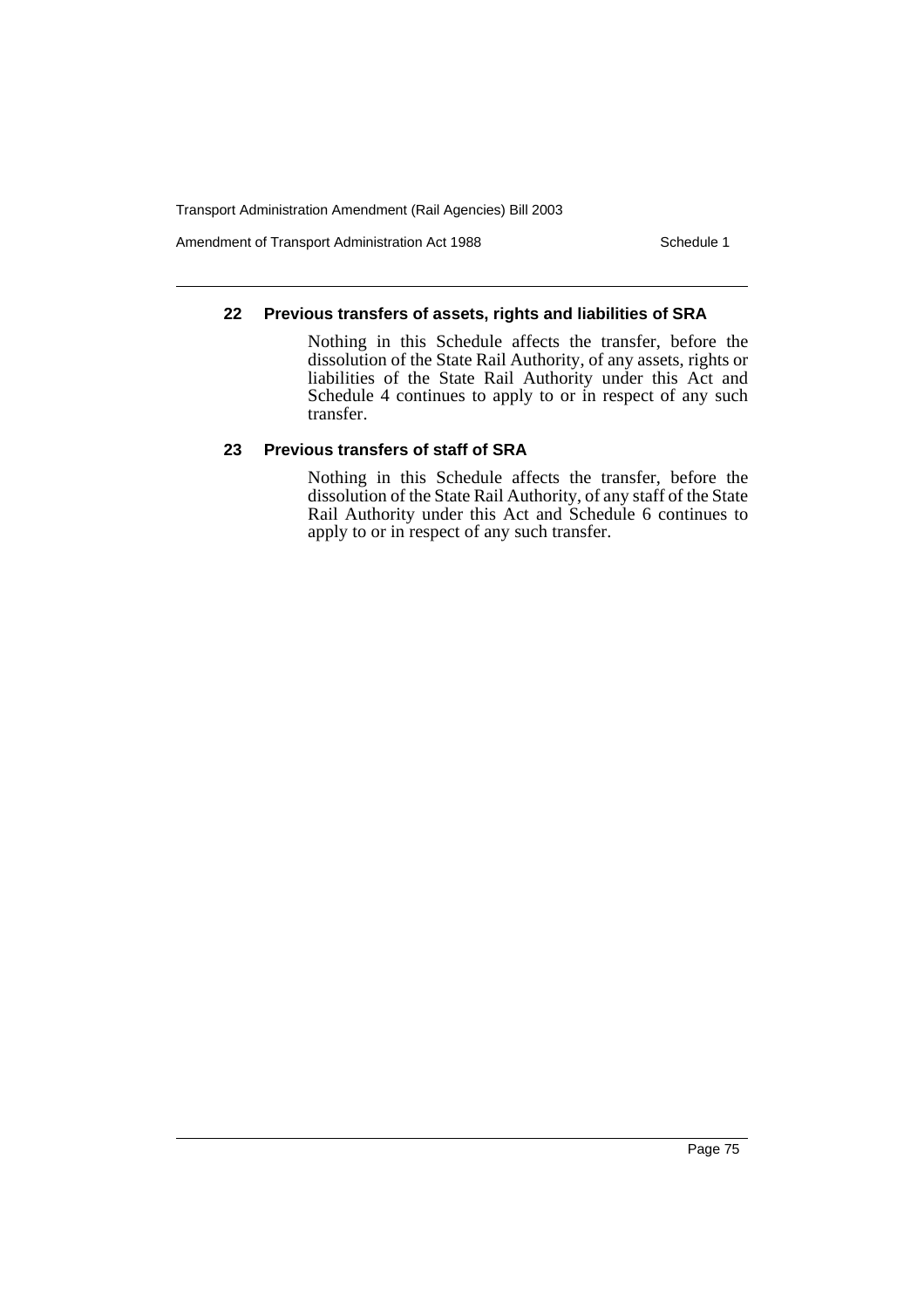Schedule 2 Amendments relating to dissolution of Rail Infrastructure Corporation

# **Schedule 2 Amendments relating to dissolution of Rail Infrastructure Corporation**

(Section 3)

**[1] Long title**

Omit ", Rail Infrastructure Corporation".

**[2] Section 3 Definitions**

Omit the definition of *Rail Infrastructure Corporation* from section 3 (1).

**[3] Part 2B [as renumbered by the Transport Administration Amendment (Rail Agencies) Act 2003]**

Omit the Part.

### **[4] Section 89 [as inserted by the Transport Administration Amendment (Rail Agencies) Act 2003]**

Omit ", Rail Infrastructure Corporation" from the definition of *rail authority*.

**[5] Section 122 Definitions**

Omit ", RIC" from the definition of *rail authority*.

### **[6] Part 9, Division 8**

Insert after Division 7:

### **Division 8 Dissolution of Rail Infrastructure Corporation**

**129 Dissolution of Rail Infrastructure Corporation**

Schedule 9 has effect.

**[7] Schedule 6 Transfer of certain staff**

Omit clauses 10, 11, 11A (2), 11B (2) and 11D.

**[8] Schedule 6, clause 14 [as amended by the Transport Administration Amendment (Rail Agencies) Act 2003]** 

Omit "RIC," wherever occurring.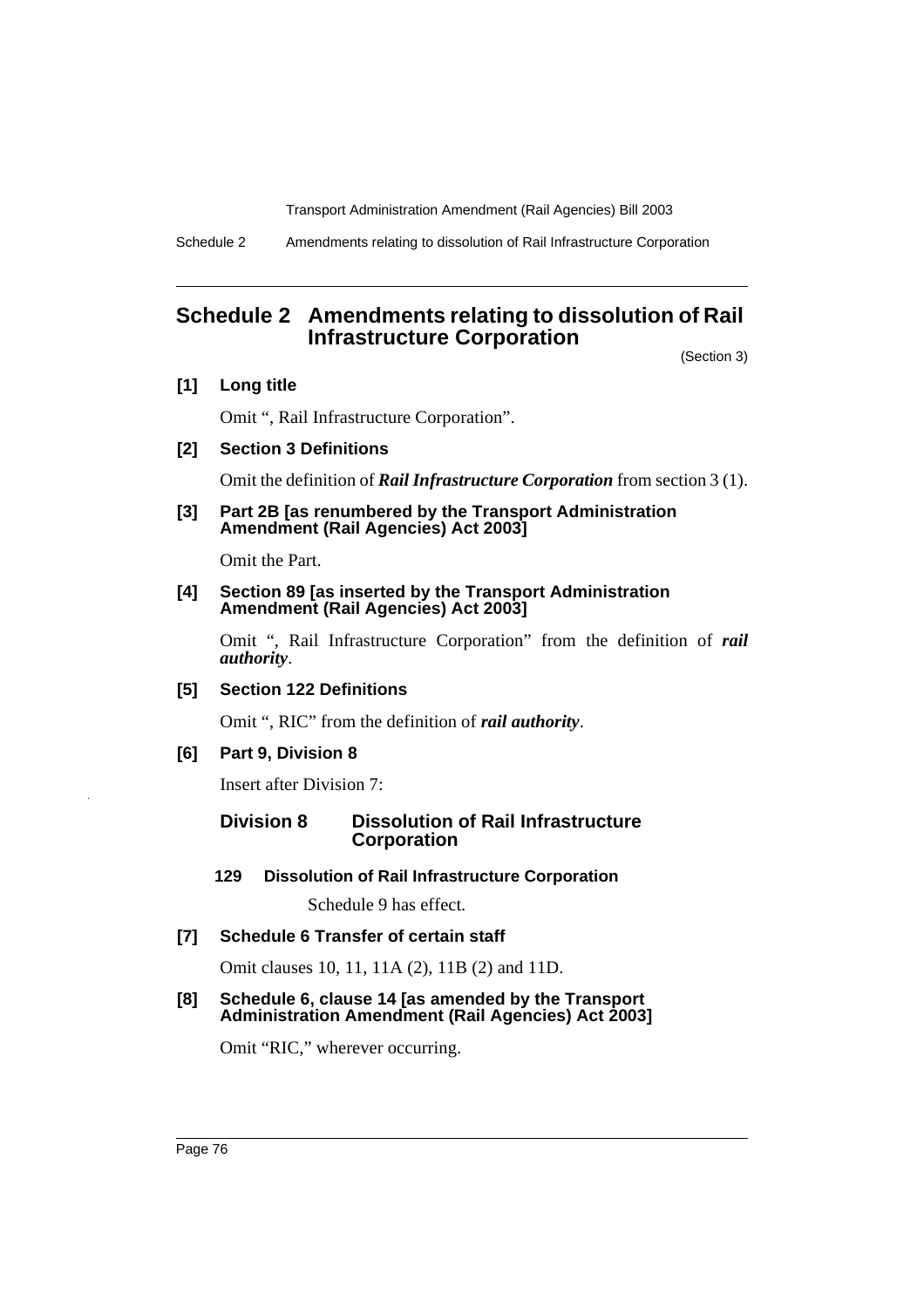Amendments relating to dissolution of Rail Infrastructure Corporation Schedule 2

### **[9] Schedule 6, clause 17**

Omit the clause.

#### **[10] Schedule 6A, clause 2 [as inserted by the Transport Administration Amendment (Rail Agencies) Act 2003]**

Omit clause 2.

**[11] Schedule 6A, clause 2A Ownership of rail infrastructure facilities [as inserted by the Transport Administration Amendment (Rail Agencies) Act 2003]**

Omit clause 2A (1).

### **[12] Schedule 6A, clause 13**

Omit the clause.

### **[13] Schedule 6B Special provisions for underground rail facilities**

Omit ", RIC" from the definition of *rail authority* in clause 1.

**[14] Schedule 9**

Insert after Schedule 8:

# **Schedule 9 Dissolution of Rail Infrastructure Corporation**

(Section 129)

#### **1 Dissolution of Rail Infrastructure Corporation and subsidiaries**

- (1) Rail Infrastructure Corporation, and each Rail Infrastructure Corporation subsidiary, are dissolved and any assets, rights and liabilities of the Corporation and any subsidiary become assets, rights and liabilities of the Crown.
- (2) Section 94 and Schedule 4 apply to the assets, rights and liabilities vested in the Crown under this clause in the same way as they apply to the assets, rights and liabilities of a rail authority.
- (3) Despite subclause (2), the Minister may not transfer an asset, right or liability vested in the Crown under this clause, except with the concurrence of the Treasurer.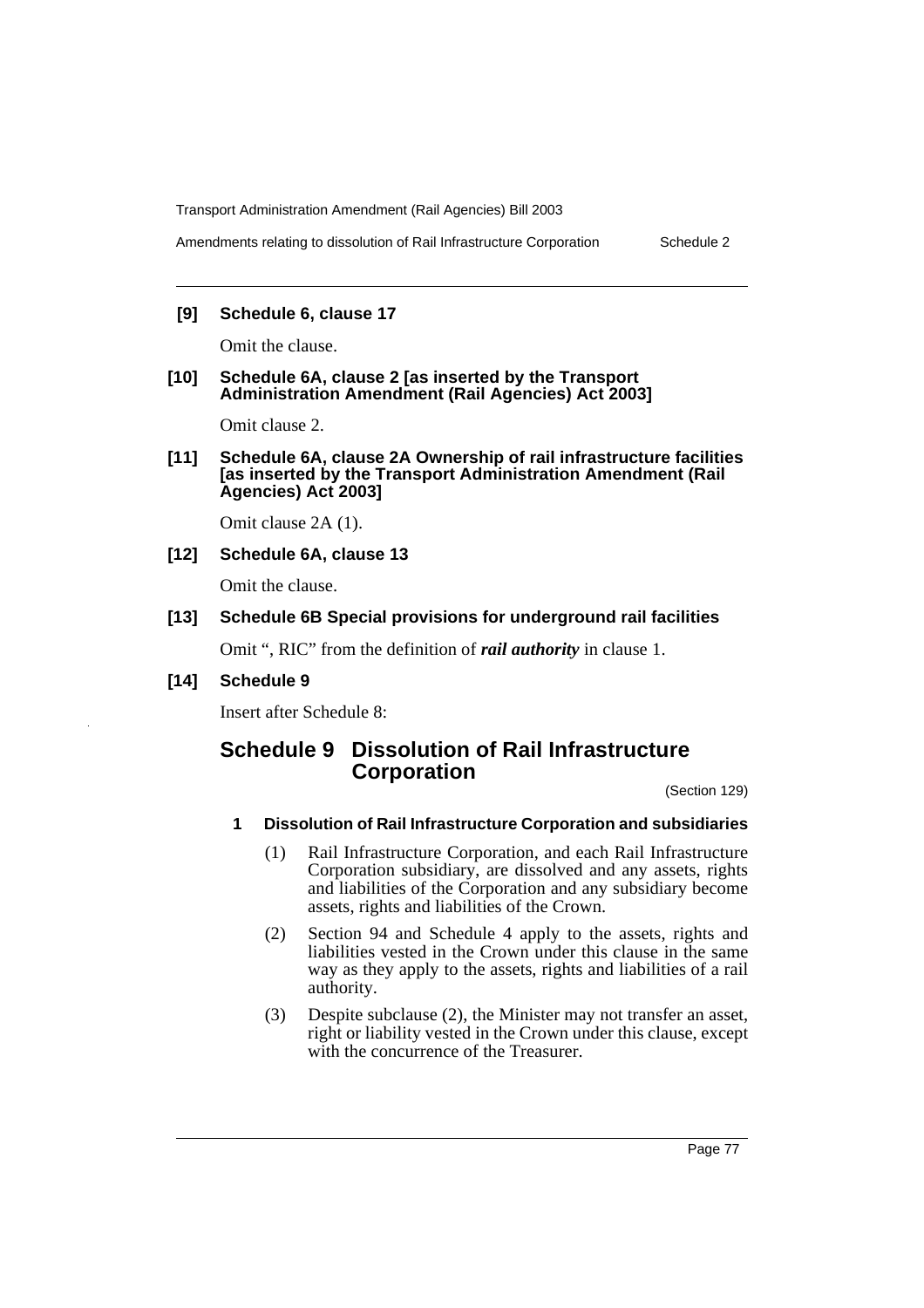- (4) Part 3 (including clauses 11, 11A (2) and 11B (2)) of Schedule 6 applies to any staff of the Rail Infrastructure Corporation immediately before the dissolution.
- (5) Regulations of a savings and transitional nature may be made consequent on the dissolution of the Rail Infrastructure Corporation and any subsidiary of the Corporation.
- (6) This clause is subject to clause 4.

#### **2 Chief executive officer of Rail Infrastructure Corporation**

The person who, immediately before the dissolution of Rail Infrastructure Corporation held office as chief executive officer of the Corporation ceases to hold that office and is not entitled to any remuneration or compensation because of the loss of that office.

#### **3 Provisions relating to vesting of rail infrastructure facilities in RailCorp**

- (1) On the dissolution of Rail Infrastructure Corporation (the *transfer day*), the rail infrastructure facilities (and any associated assets, rights and liabilities) vested in or owned by RIC immediately before the transfer day (the *country rail infrastructure facilities*) are vested in RailCorp.
- (2) On the transfer day, the following provisions have effect:
	- (a) all proceedings relating to the country rail infrastructure facilities commenced before the transfer day by or against Rail Infrastructure Corporation or a predecessor of Rail Infrastructure Corporation and pending immediately before the transfer day are taken to be proceedings pending by or against RailCorp,
	- (b) any act, matter or thing done or omitted to be done in relation to the country rail infrastructure facilities before the transfer day by, to or in respect of Rail Infrastructure Corporation is (to the extent that that act, matter or thing has any force or effect) taken to have been done or omitted by, to or in respect of RailCorp,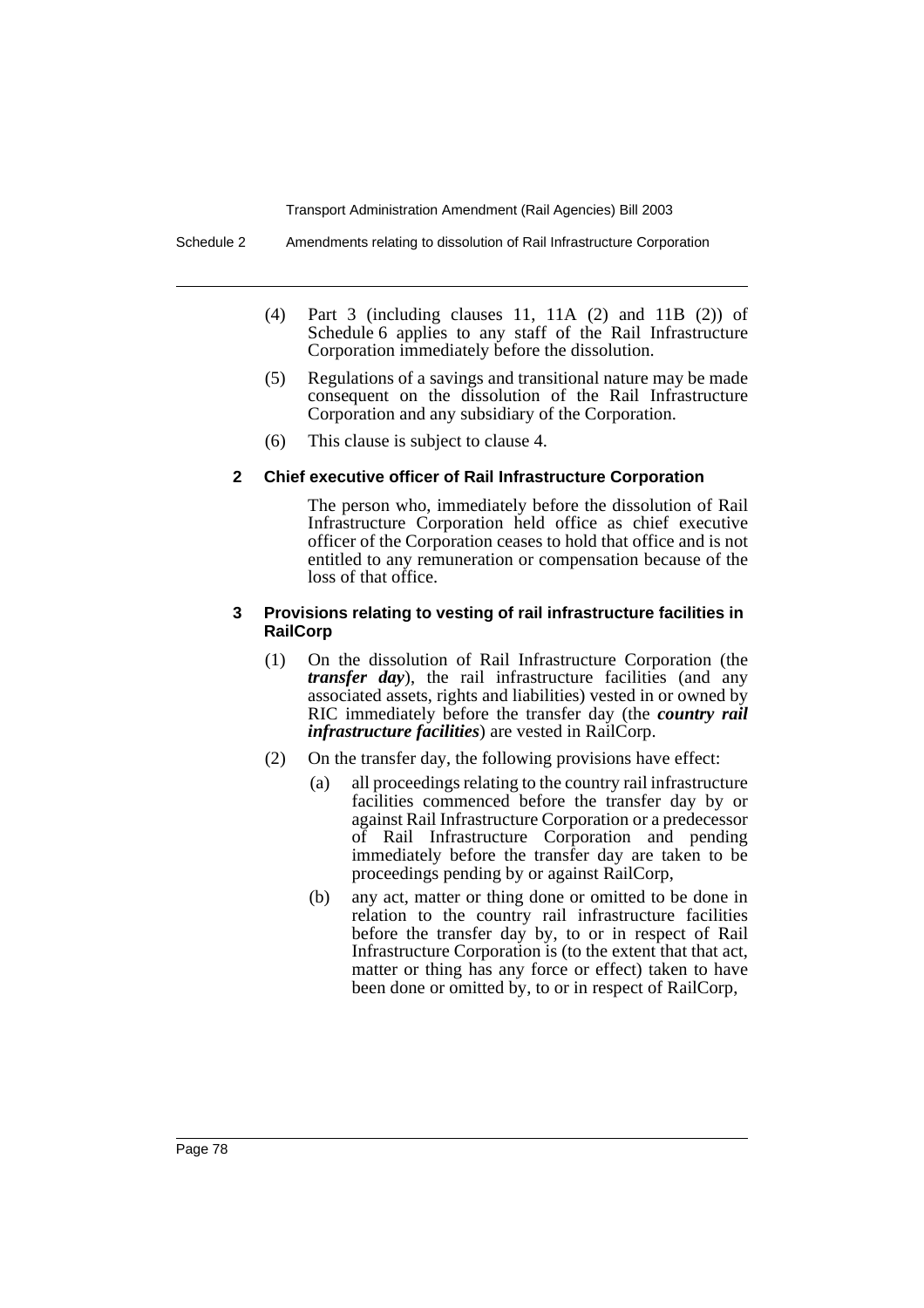Amendments relating to dissolution of Rail Infrastructure Corporation Schedule 2

- (c) a reference in any Act, in any instrument made under any Act or in any document of any kind to Rail Infrastructure Corporation is, to the extent that it relates to the country rail infrastructure facilities, but subject to the regulations, to be read as or including a reference to RailCorp.
- (3) The Minister may, by order in writing, declare that a specified right, asset or liability is not vested in RailCorp by the operation of this clause.
- (4) The operation of this clause, is not to be regarded:
	- (a) as a breach of contract or confidence or otherwise as a civil wrong, or
	- (b) as a breach of any contractual provision prohibiting, restricting or regulating the assignment or transfer of the country rail infrastructure facilities, or
	- (c) as giving rise to any remedy by a party to an instrument, or as causing or permitting the termination of any instrument, because of a change in the beneficial or legal ownership of the country rail infrastructure facilities.
- (5) Words and expressions used in this clause have the same meanings as they have in Schedule 4.

#### **4 Previous transfers of assets, rights and liabilities of Rail Infrastructure Corporation**

Nothing in this Schedule affects the transfer, before the dissolution of Rail Infrastructure Corporation, of any assets, rights or liabilities of Rail Infrastructure Corporation under this Act and Schedule 4 continues to apply to or in respect of any such transfer.

#### **5 Previous transfers of staff of Rail Infrastructure Corporation**

Nothing in this Schedule affects the transfer, before the dissolution of Rail Infrastructure Corporation, of any staff of Rail Infrastructure Corporation under this Act and Schedule 6 continues to apply to or in respect of any such transfer.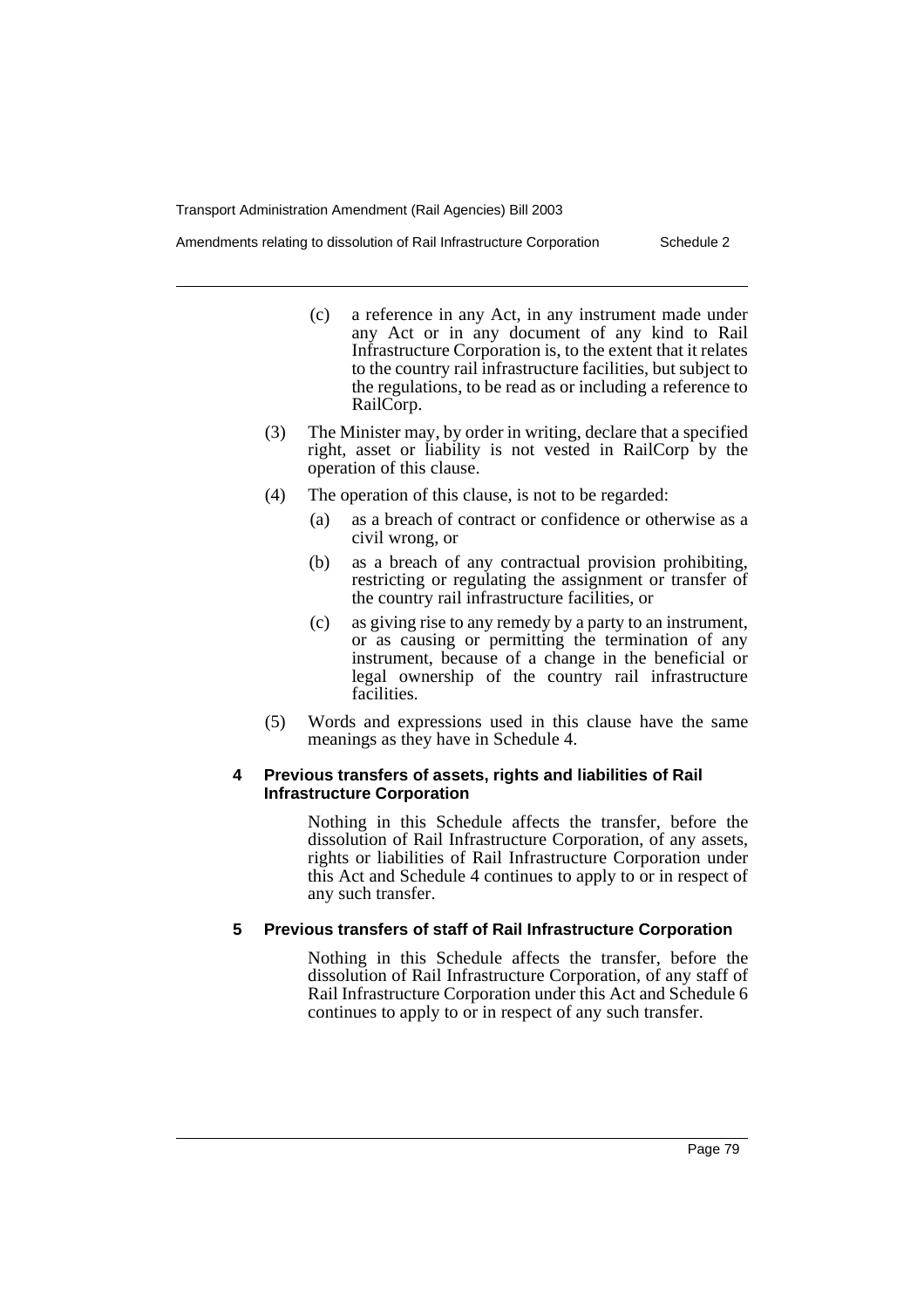#### **6 Rail access agreements**

- (1) A rail access agreement entered into by Rail Infrastructure Corporation, and in force immediately before the commencement of this clause continues in force and is taken to have been entered into by RailCorp.
- (2) Nothing in this clause prevents the variation, termination or replacement of a rail access agreement continued by this clause.
- (3) In this clause, *rail access agreement* means an agreement entered into by Rail Infrastructure Corporation pursuant to the NSW Rail Access Regime or the RIC access undertaking, that permits a person to operate rolling stock on the NSW rail network.

#### **7 Saving of Rail Safety Act 2002**

Nothing in this Schedule affects the operation of the *Rail Safety Act 2002*.

#### **8 Licences and other authorisations**

- (1) This clause applies to a licence, permit, approval or other authorisation granted to Rail Infrastructure Corporation under any of the following Acts or under a regulation under any of those Acts, and in force immediately before the commencement of this clause:
	- (a) *Dangerous Goods Act 1975*,
	- (b) *Environmental Planning and Assessment Act 1979*,
	- (c) *Home Building Act 1989*,
	- (d) *Occupational Health and Safety Act 2000*,
	- (e) *Protection of the Environment Operations Act 1997*,
	- (f) *Sydney Harbour Foreshore Authority Act 1998*,
	- (g) *Sydney Water Act 1994*,
	- (h) any other Act prescribed by the regulations.
- (2) An authorisation is, to the extent that it relates to former RIC infrastructure, taken to be held by RailCorp on the same terms and conditions as Rail Infrastructure Corporation held the authorisation immediately before the commencement of this clause.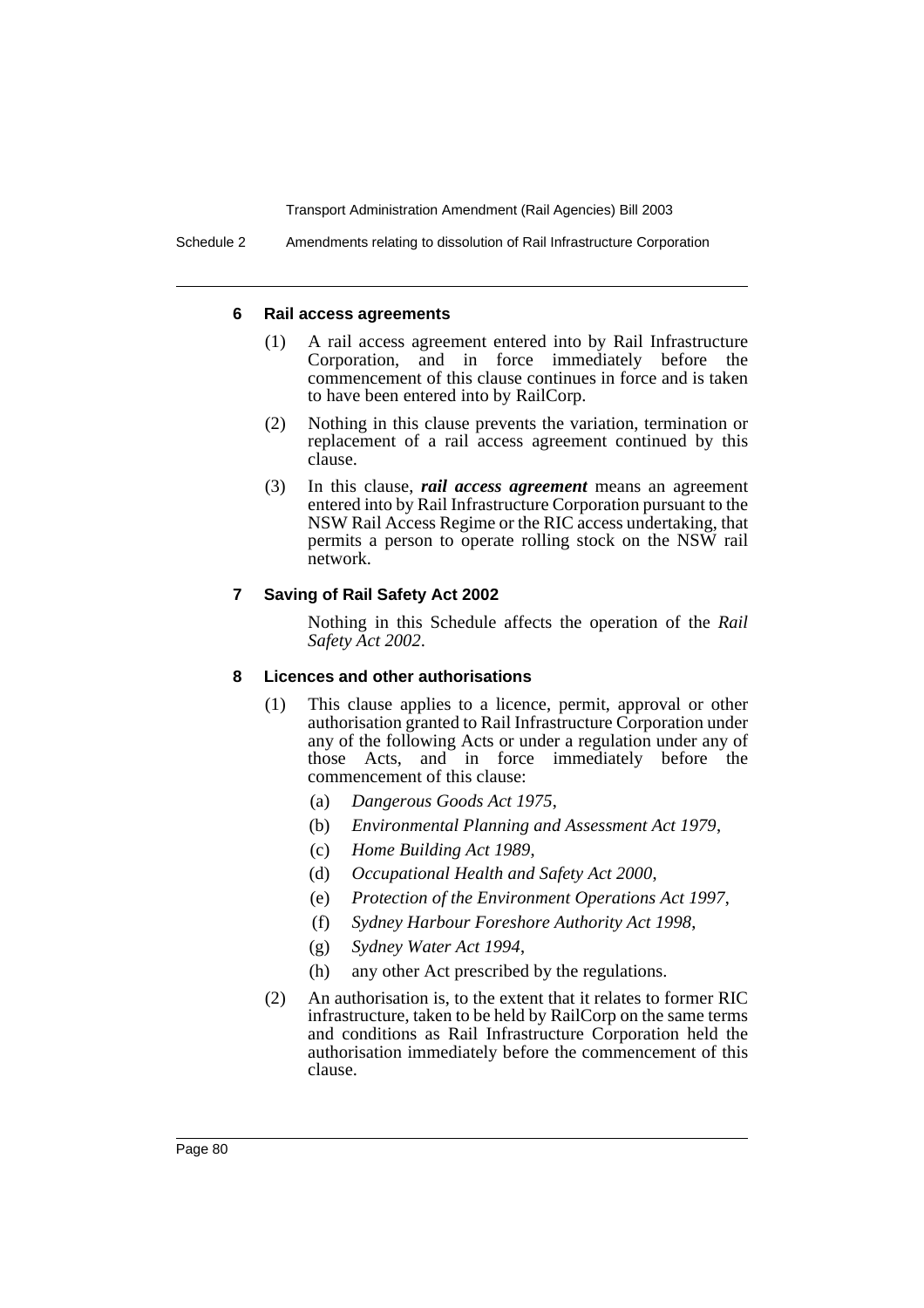Amendments relating to dissolution of Rail Infrastructure Corporation Schedule 2

- (3) The regulations may exempt an authorisation from the operation of this clause.
- (4) Nothing in this clause prevents an authorisation from being varied, cancelled or replaced.
- (5) In this clause:

*former RIC infrastructure* means rail infrastructure facilities vested in or owned by RailCorp that, immediately before the commencement of this clause, were vested in or owned by RIC.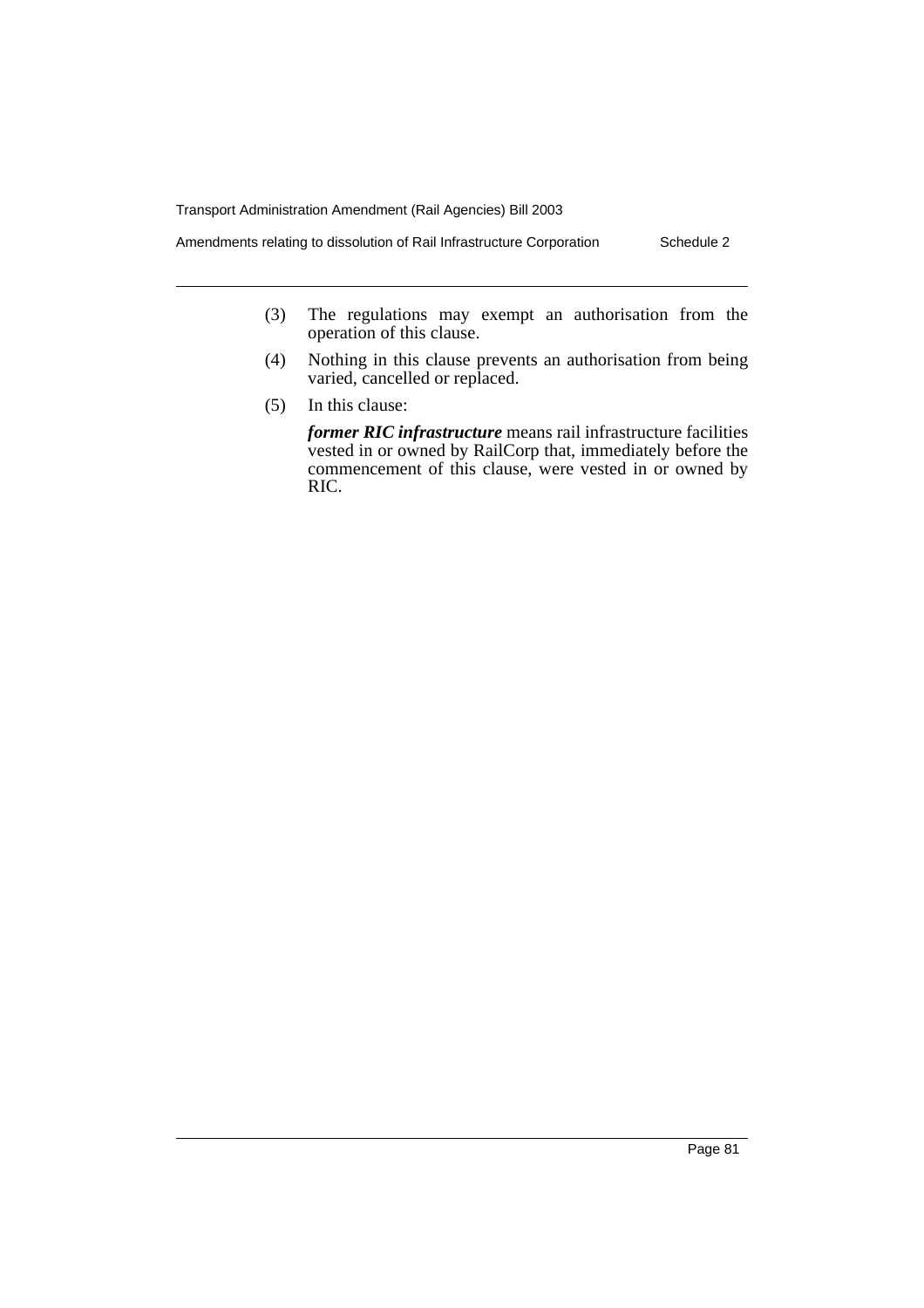# **Schedule 3 Amendment of other Acts and instruments**

(Section 4)

### **3.1 Conveyancing (General) Regulation 2003**

#### **[1] Clause 51 Easements in gross**

Insert after clause 51 (1) (m):

- (n) Rail Corporation New South Wales,
- (o) Transport Infrastructure Development Corporation.

#### **[2] Clause 52 Imposition of restrictions or public positive covenants on certain land vested in prescribed authorities**

Insert after clause 52 (g):

- (h) Rail Corporation New South Wales,
- (i) Transport Infrastructure Development Corporation.

### **[3] Clause 53 Regulation of use of land not held by a prescribed authority**

Insert after clause 53 (f):

- (g) Rail Corporation New South Wales,
- (h) Transport Infrastructure Development Corporation.

### **3.2 Conveyancing (Sale of Land) Regulation 2000**

#### **Schedule 3 Prescribed warranties**

Omit "the State Rail Authority or Rail Access Corporation" from clause 1 of Part 3.

Insert instead "Rail Corporation New South Wales, Transport Infrastructure Development Corporation or Rail Infrastructure Corporation".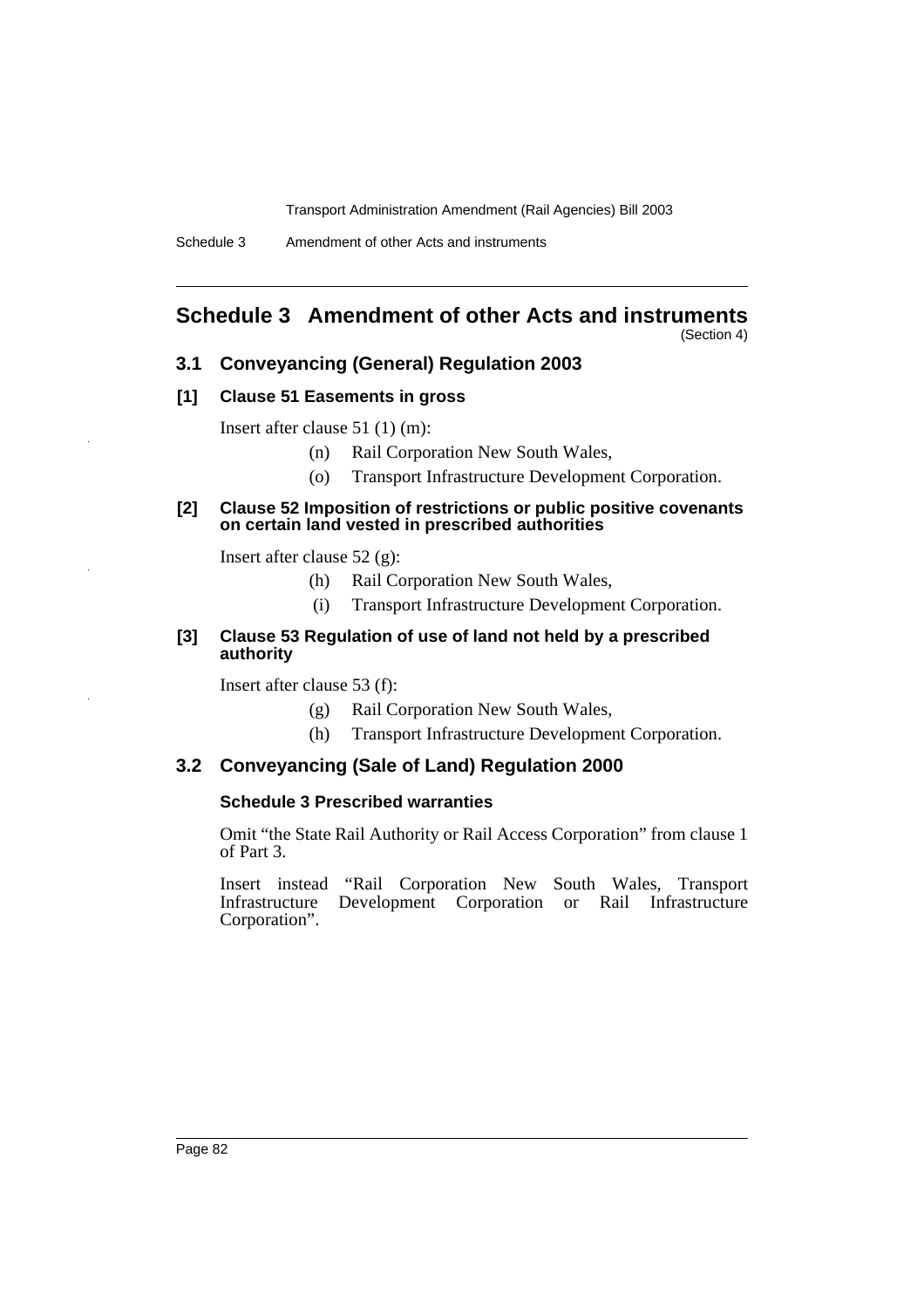Amendment of other Acts and instruments Schedule 3

### **3.3 Electricity Supply Act 1995 No 94**

#### **[1] Section 106 Regulations**

Omit "a Rail Corporation within the meaning of the *Transport Administration Act 1988* or the State Rail Authority" from section 106 (2A).

Insert instead "Rail Corporation New South Wales, Transport Infrastructure Development Corporation or Rail Infrastructure Corporation".

### **[2] Dictionary**

Omit "Rail Corporation within the meaning of the *Transport Administration Act 1988*" from the definition of *rail network electricity system*.

Insert instead "Rail Corporation New South Wales, Rail Infrastructure Corporation".

### **3.4 First State Superannuation Act 1992 No 100**

### **Schedule 1 Employers**

Insert at the end of Schedule 1:

Rail Corporation New South Wales

Transport Infrastructure Development Corporation

### **3.5 Government Telecommunications Act 1991 No 77**

#### **Section 32 Establishment of the Board**

Omit "the State Rail Authority" from section 32 (3) (f).

Insert instead "Rail Corporation New South Wales".

### **3.6 Impounding Act 1993 No 31**

### **[1] Dictionary, definition of "area of operations"**

Omit "State Rail Authority, land owned by or under the control of the Authority".

Insert instead "Rail Corporation New South Wales, land owned by or under the control of the Corporation".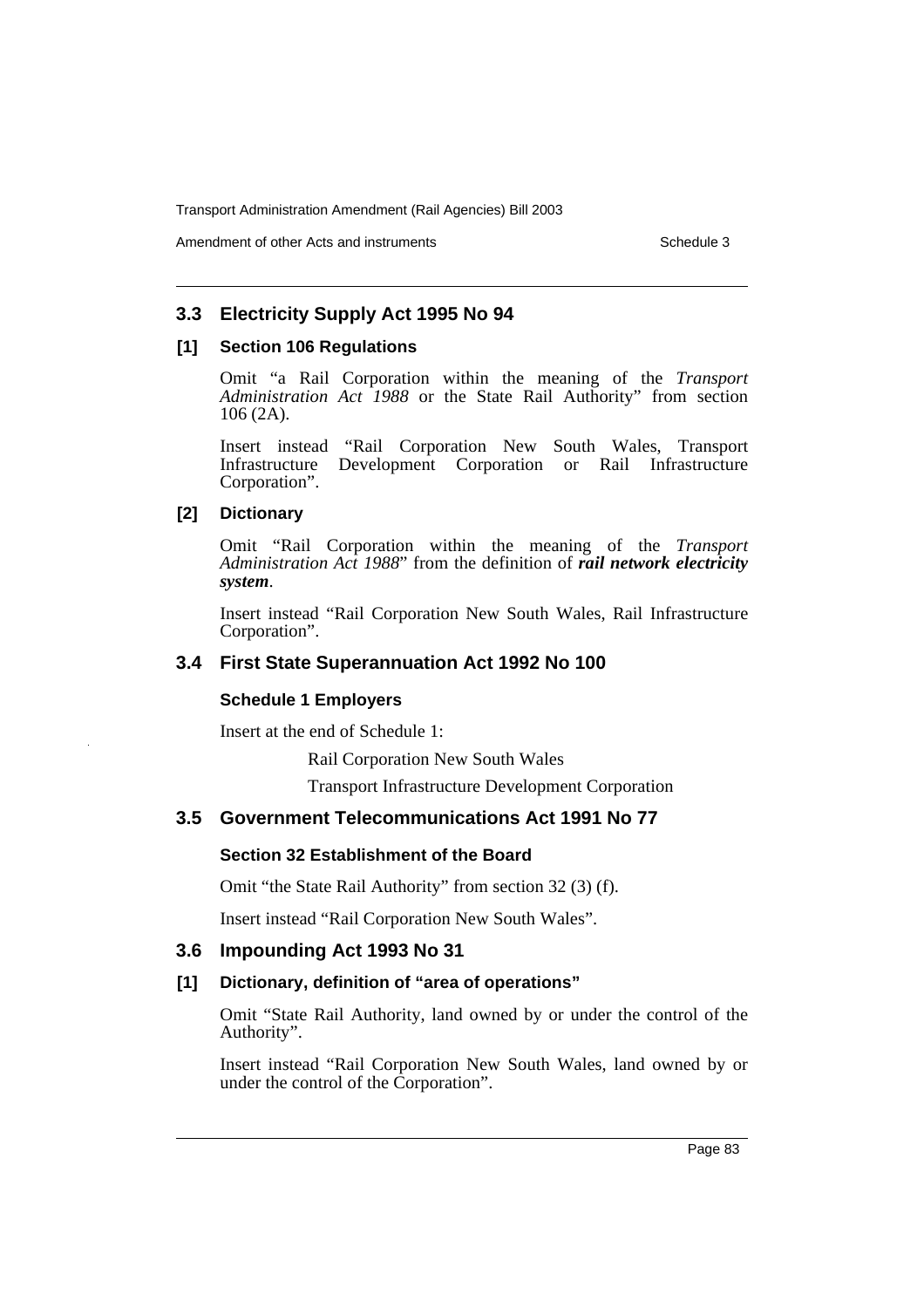### **[2] Dictionary, definition of "impounding authority"**

Omit "State Rail Authority".

Insert instead "Rail Corporation New South Wales".

### **3.7 Independent Pricing and Regulatory Tribunal Act 1992 No 39**

### **Schedule 1 Government agencies for which Tribunal has standing reference**

Omit "State Rail Authority".

Insert instead "Rail Corporation New South Wales".

### **3.8 Liquor Act 1982 No 147**

### **[1] Section 6 Application of Act**

Omit "State Rail Authority as are determined by that Authority" from section  $6(1)(b)$ .

Insert instead "Rail Corporation New South Wales as are determined by the Corporation".

#### **[2] Section 19 Governor's licences**

Omit "the State Rail Authority" from section 19 (5) (a).

Insert instead "Rail Corporation New South Wales".

### **3.9 Local Government Act 1993 No 30**

#### **[1] Section 555 What land is exempt from all rates?**

Insert ", Rail Corporation New South Wales or Transport Infrastructure Development Corporation," after "Rail Infrastructure Corporation" in section 555 (1) (g1).

#### **[2] Section 600 Rebates in respect of certain land vested in public bodies**

Insert "Rail Corporation New South Wales, Transport Infrastructure Development Corporation," after "State Rail Authority," in the definition of *public body* in section 600 (9).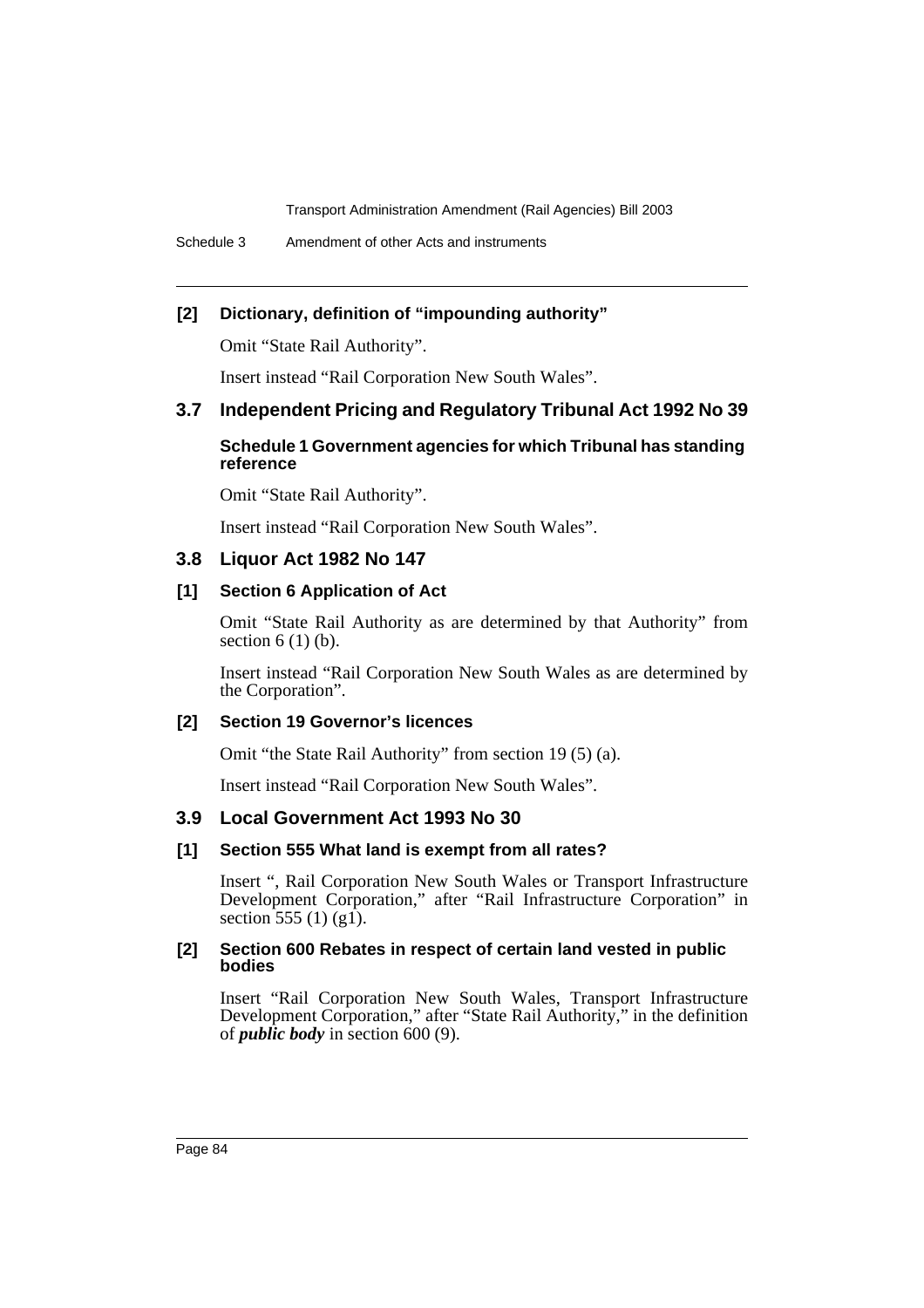Amendment of other Acts and instruments **Schedule 3** Schedule 3

### **[3] Section 742 Dispute resolution**

Omit "the State Rail Authority" from section 742 (7).

Insert instead "Rail Corporation New South Wales".

### **3.10 Passenger Transport Act 1990 No 39**

#### **Section 5 Crown bound by Act**

Omit "the State Rail Authority" from section 5 (2).

Insert instead "Rail Corporation New South Wales".

#### **3.11 Pipelines Act 1967 No 90**

#### **Section 3 Definitions**

Insert "Rail Corporation New South Wales, Transport Infrastructure Development Corporation," after "State Rail Authority of New South Wales," in the definition of *statutory body representing the Crown* in section  $3(1)$ .

### **3.12 Public Finance and Audit Regulation 2000**

### **Clause 17 Definitions of "authority" and "officer of an authority"**

Omit clause 17 (7) (b). Insert instead:

- (b) an employee of Rail Corporation New South Wales,
- (b1) an employee of Transport Infrastructure Development Corporation,

### **3.13 Railway Construction (East Hills to Campbelltown) Act 1983 No 111**

#### **Section 2 Interpretation**

Omit "the State Rail Authority" from the definition of *the Authority* in section  $2(1)$ .

Insert instead "Rail Corporation New South Wales".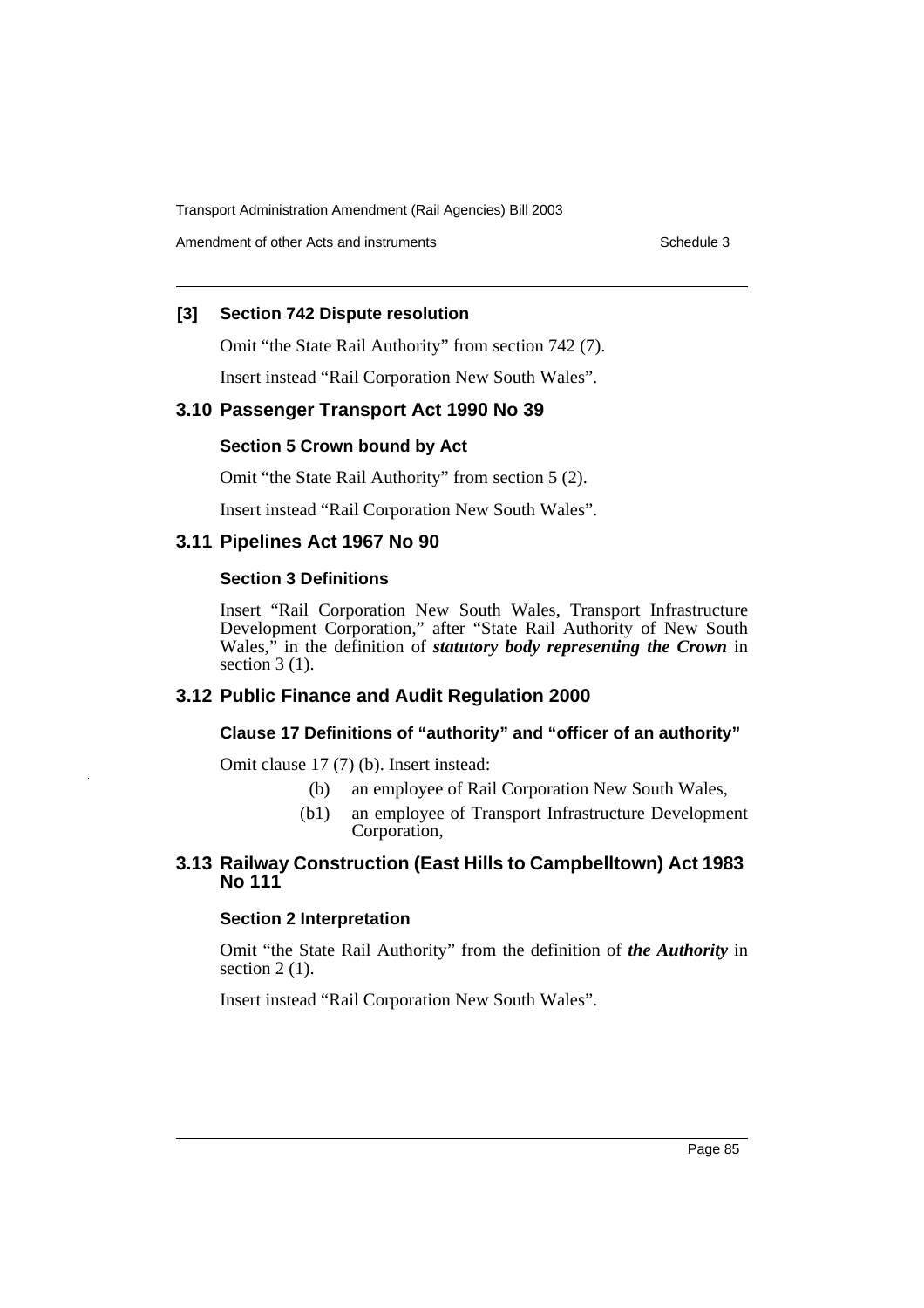### **3.14 Railway Construction (Maldon to Port Kembla) Act 1983 No 112**

#### **Section 2 Interpretation**

Omit "the State Rail Authority" from the definition of *the Authority* in section  $2(1)$ .

Insert instead "Rail Corporation New South Wales".

### **3.15 Roads Act 1993 No 33**

#### **[1] Section 94 Roads authority may carry out drainage work across land adjoining public road etc**

Insert "Rail Corporation New South Wales, Transport Infrastructure Development Corporation or" before "Rail Infrastructure Corporation" in section  $94(2)$ .

#### **[2] Section 94 (2A)**

Omit "Part 2A of".

#### **[3] Section 211**

Omit the section. Insert instead:

#### **211 Contributions to RTA by Rail Corporation New South Wales and State Transit Authority**

Rail Corporation New South Wales and the State Transit Authority must pay such amounts to the RTA as the RTA determines from time to time as contributions in relation to:

- (a) in the case of Rail Corporation New South Wales—the movement of rolling stock over railway lines vested in or owned by the Corporation on the Sydney Harbour Bridge, and
- (b) in the case of the State Transit Authority—the carriage of passengers across the Sydney Harbour Bridge.

### **3.16 Rural Fires Act 1997 No 65**

#### **[1] Section 27 Permission of RailCorp, RIC or TIDC required**

Insert ", Rail Corporation New South Wales, Transport Infrastructure Development Corporation" after "the State Rail Authority".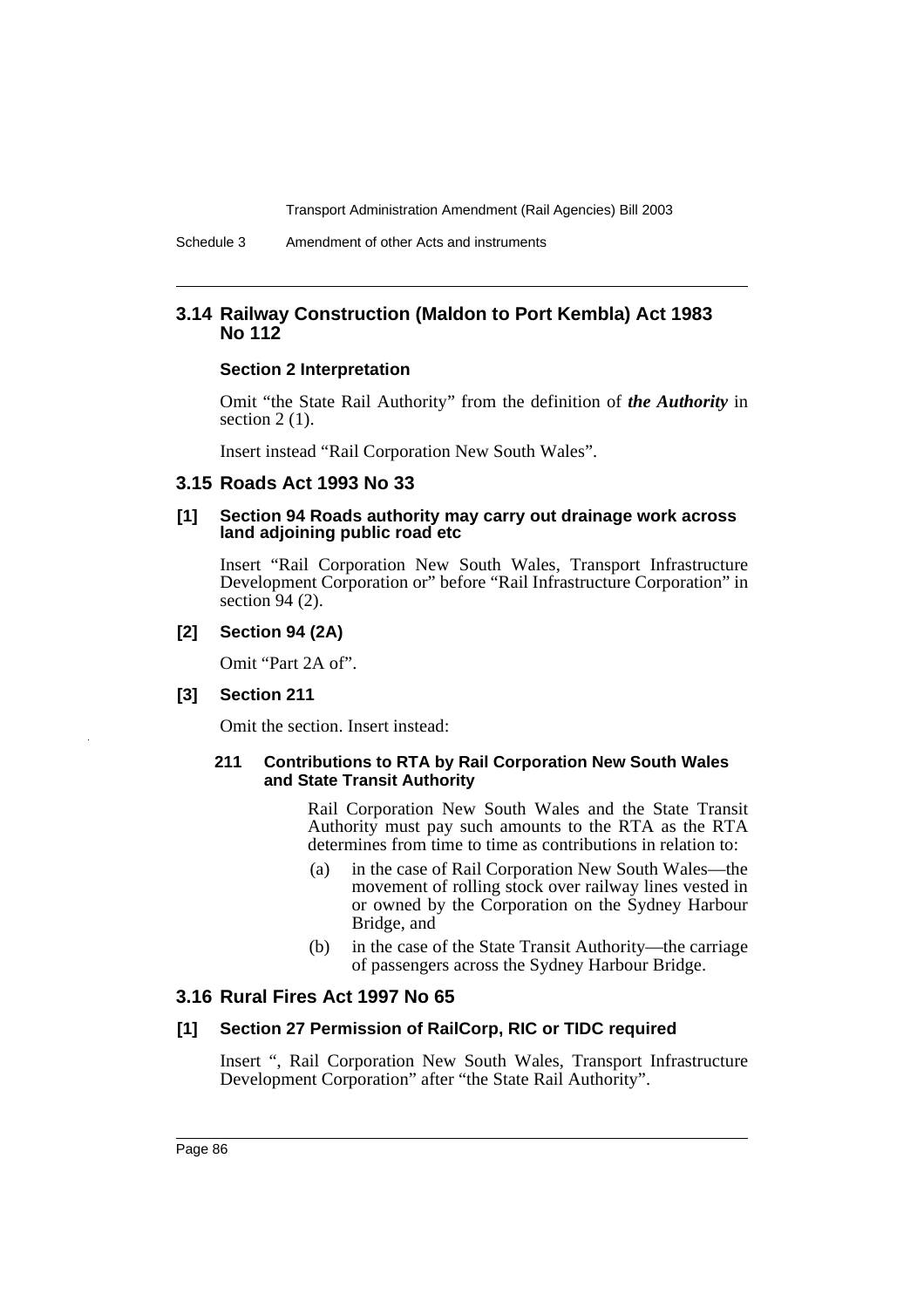Amendment of other Acts and instruments **Schedule 3** Schedule 3

### **[2] Section 100A Definitions**

Insert "Rail Corporation New South Wales, Transport Infrastructure Development Corporation," after "State Rail Authority," in paragraph (c) of the definition of *managed land* in section 100A (1).

### **[3] Dictionary, definition of "managed land"**

Insert ", Rail Corporation New South Wales, Transport Infrastructure Development Corporation" after "State Rail Authority" in paragraph (c).

### **3.17 Security Industry Regulation 1998**

### **[1] Clause 5 Exemptions: section 6**

Omit "State Rail Authority" from clause 5 (a) wherever occurring.

Insert instead "Rail Corporation New South Wales".

### **[2] Clause 5 (a)**

Omit "revenue protection officers".

Insert instead "transit security officers".

### **3.18 State Authorities Non-contributory Superannuation Act 1987 No 212**

### **Schedule 1 Employers**

Insert at the end of Part 1:

Rail Corporation New South Wales

Transport Infrastructure Development Corporation

### **3.19 State Authorities Superannuation Act 1987 No 211**

### **Schedule 1 Employers**

Insert at the end of Part 1:

Rail Corporation New South Wales

Transport Infrastructure Development Corporation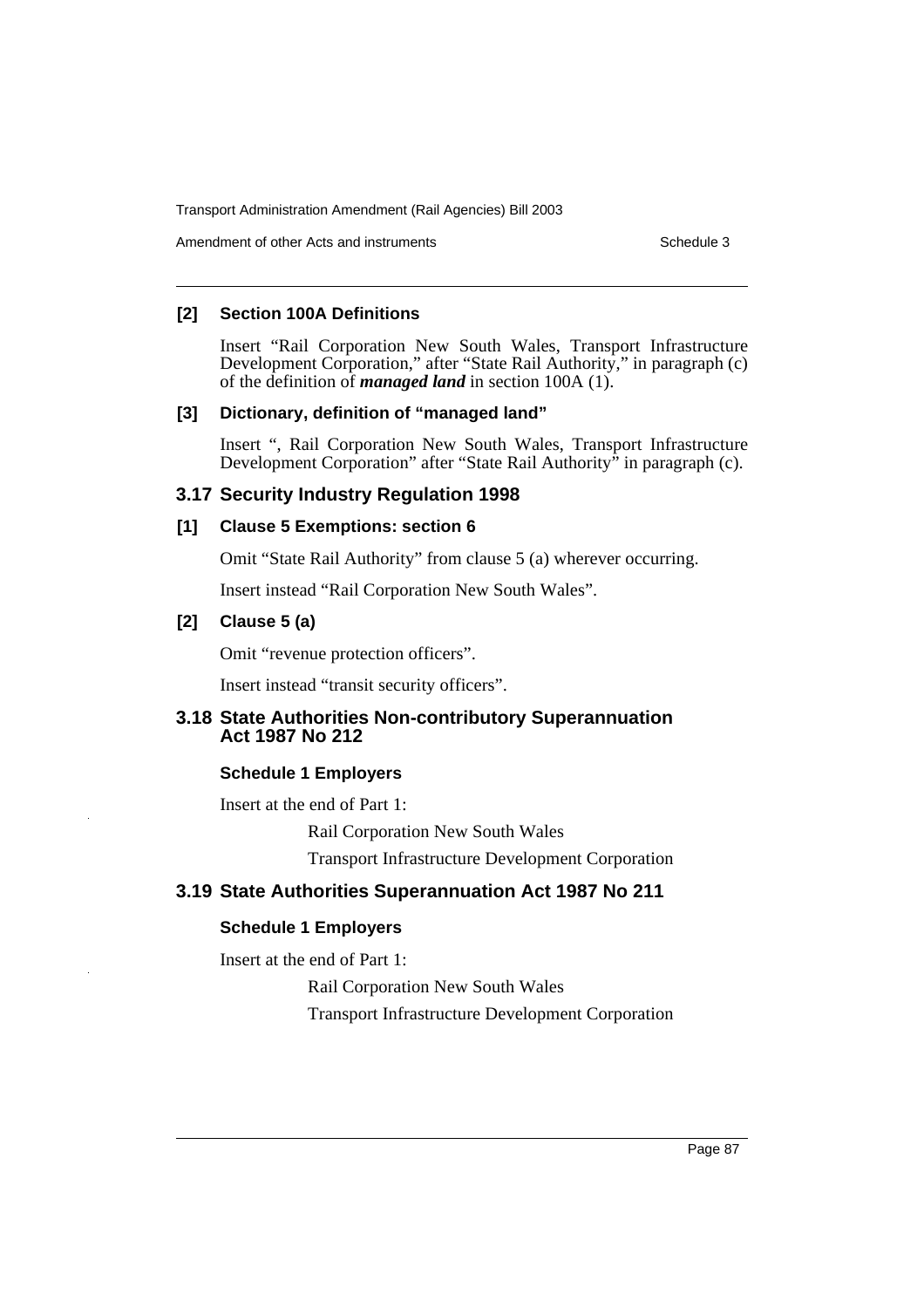### **3.20 State Development and Industries Assistance Act 1966 No 10**

#### **Section 20 Ministerial Corporation's powers to make grants and pay subsidies**

Insert ", Rail Corporation New South Wales" after "State Rail Authority" in section 20 (1)  $(b)$ .

### **3.21 Superannuation Act 1916 No 28**

#### **Schedule 3 List of Employers**

Insert at the end of Part 1:

Rail Corporation New South Wales

Transport Infrastructure Development Corporation

#### **3.22 Transport Appeal Boards Act 1980 No 104**

#### **[1] Section 4 Definitions**

Insert ", Rail Corporation New South Wales" after "State Rail Authority" in the definition of *Authority* in section 4 (1).

#### **[2] Section 11A Nature of proceedings for promotion appeals**

Omit "under the *Transport Administration Act 1988*" from section 11A (1).

Insert instead "conferring the right to make the appeal".

#### **[3] Section 30 Supply of copies of statements and other things to appellant**

Omit "the State Rail Authority or the State Transit Authority" wherever occurring in section 30 (1) and (3).

Insert instead "an Authority".

#### **[4] Section 31 Reference of certain matters to Chairperson or Vice-Chairperson for investigation**

Omit "the State Rail Authority or the State Transit Authority" from section 31 (1).

Insert instead "an Authority".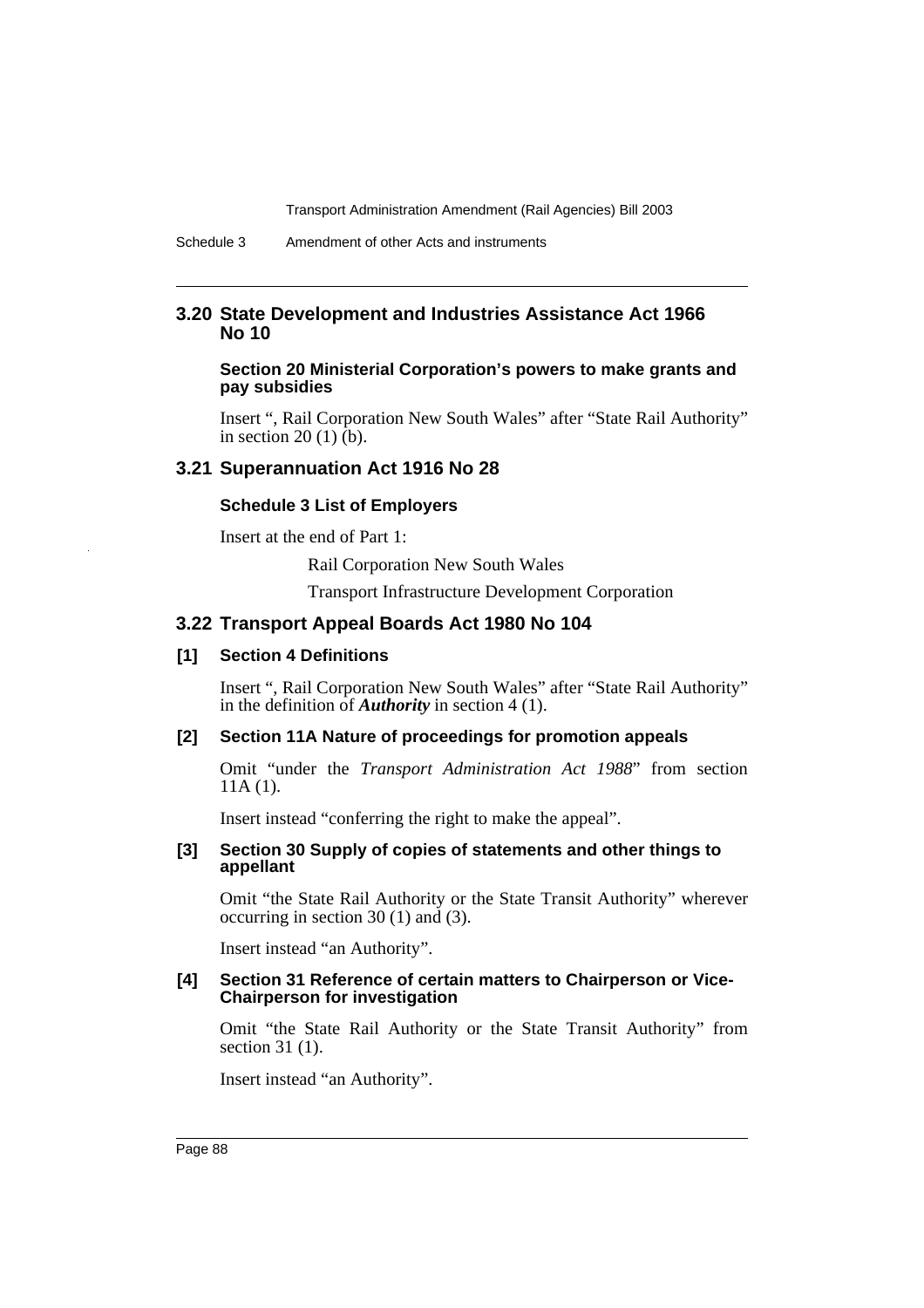Amendment of other Acts and instruments **Schedule 3** Schedule 3

### **[5] Section 31 (2)**

Omit "The State Rail Authority or the State Transit Authority".

Insert instead "An Authority".

### **[6] Schedule 1 Members of a Board**

Omit "the State Rail Authority or the State Transit Authority" wherever occurring in clause 4 (1).

Insert instead "an Authority".

### **3.23 Water Act 1912 No 44**

### **[1] Section 12 Licence**

Omit "the State Rail Authority" from section 12 (3).

Insert instead "Rail Corporation New South Wales".

### **[2] Section 14 Renewal**

Omit "State Rail Authority" from section 14 (1B).

Insert instead "Rail Corporation New South Wales".

## **3.24 Water (Part 2—General) Regulation 1997**

### **Clause 27 Public authorities**

Omit "State Rail Authority".

Insert instead "Rail Corporation New South Wales".